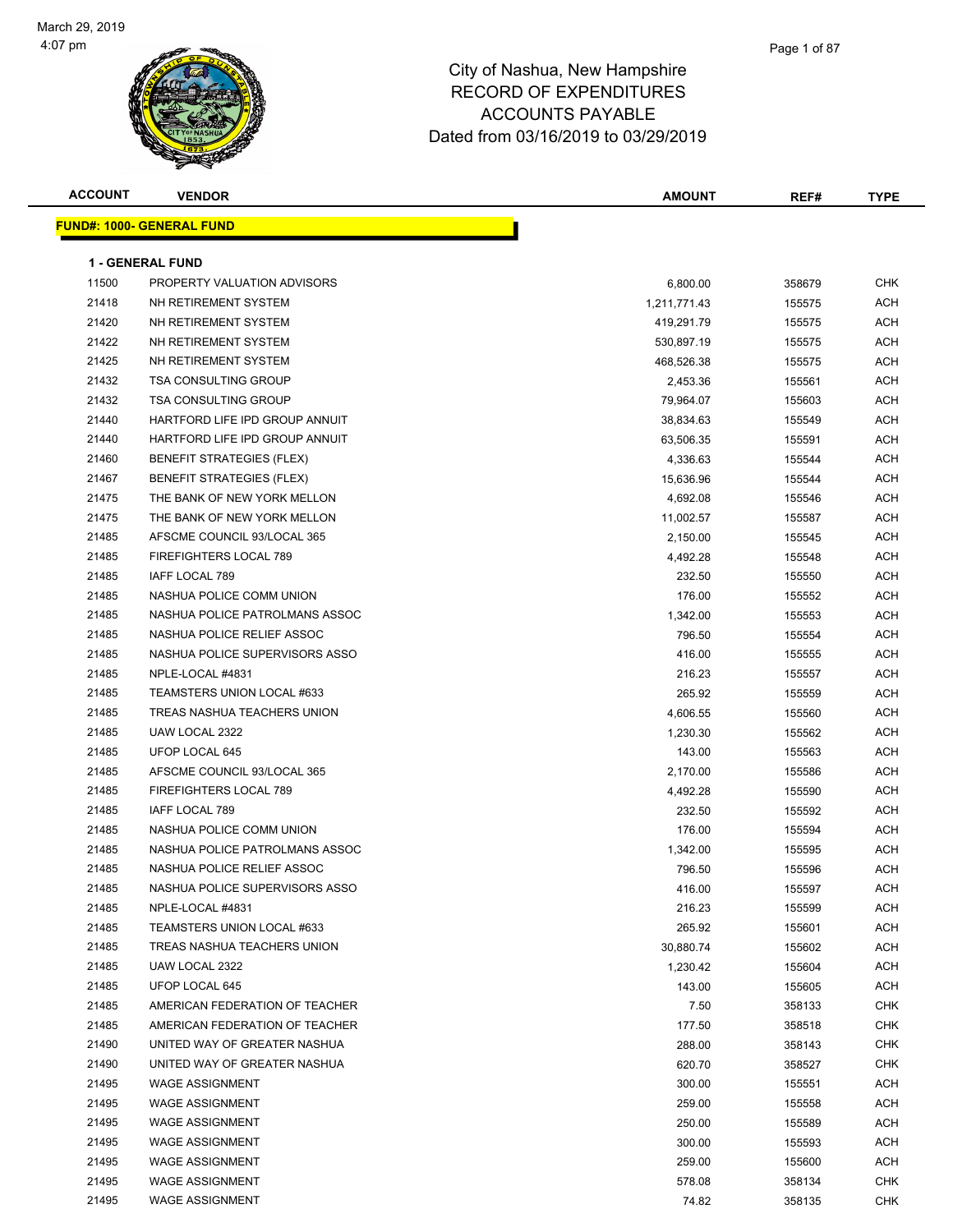#### Page 2 of 87

### City of Nashua, New Hampshire RECORD OF EXPENDITURES ACCOUNTS PAYABLE Dated from 03/16/2019 to 03/29/2019

| <b>ACCOUNT</b> | <b>VENDOR</b>                    | <b>AMOUNT</b>  | REF#   | <b>TYPE</b> |
|----------------|----------------------------------|----------------|--------|-------------|
|                | <b>FUND#: 1000- GENERAL FUND</b> |                |        |             |
|                | <b>1 - GENERAL FUND</b>          |                |        |             |
| 21495          | <b>WAGE ASSIGNMENT</b>           | 155.00         | 358136 | <b>CHK</b>  |
| 21495          | <b>WAGE ASSIGNMENT</b>           | 104.00         | 358137 | <b>CHK</b>  |
| 21495          | <b>WAGE ASSIGNMENT</b>           | 1,401.71       | 358138 | <b>CHK</b>  |
| 21495          | <b>WAGE ASSIGNMENT</b>           | 11.54          | 358139 | <b>CHK</b>  |
| 21495          | <b>WAGE ASSIGNMENT</b>           | 60.00          | 358140 | <b>CHK</b>  |
| 21495          | <b>WAGE ASSIGNMENT</b>           | 311.88         | 358141 | <b>CHK</b>  |
| 21495          | <b>WAGE ASSIGNMENT</b>           | 25.00          | 358142 | <b>CHK</b>  |
| 21495          | <b>WAGE ASSIGNMENT</b>           | 88.90          | 358144 | <b>CHK</b>  |
| 21495          | <b>WAGE ASSIGNMENT</b>           | 253.60         | 358145 | CHK         |
| 21495          | <b>WAGE ASSIGNMENT</b>           | 578.07         | 358519 | CHK         |
| 21495          | <b>WAGE ASSIGNMENT</b>           | 149.76         | 358520 | <b>CHK</b>  |
| 21495          | <b>WAGE ASSIGNMENT</b>           | 155.00         | 358521 | <b>CHK</b>  |
| 21495          | <b>WAGE ASSIGNMENT</b>           | 104.00         | 358522 | <b>CHK</b>  |
| 21495          | <b>WAGE ASSIGNMENT</b>           | 1,671.28       | 358523 | <b>CHK</b>  |
| 21495          | <b>WAGE ASSIGNMENT</b>           | 11.54          | 358524 | <b>CHK</b>  |
| 21495          | <b>WAGE ASSIGNMENT</b>           | 311.88         | 358525 | <b>CHK</b>  |
| 21495          | <b>WAGE ASSIGNMENT</b>           | 75.00          | 358526 | <b>CHK</b>  |
| 21495          | <b>WAGE ASSIGNMENT</b>           | 88.90          | 358528 | <b>CHK</b>  |
| 21495          | <b>WAGE ASSIGNMENT</b>           | 802.64         | 358529 | <b>CHK</b>  |
| 21495          | <b>WAGE ASSIGNMENT</b>           | 195.80         | 358530 | <b>CHK</b>  |
| 21538          | NASHUA TEACHERS UNION            | 73.62          | 155556 | <b>ACH</b>  |
| 21538          | NASHUA TEACHERS UNION            | 3,074.57       | 155598 | ACH         |
| 21780          | CAMMARATA, PAUL J &              | 1,028.55       | 358475 | <b>CHK</b>  |
| 21780          | GODDEAU, DIANNE                  | 894.80         | 358480 | <b>CHK</b>  |
| 21780          | TOROSIAN FAMILY REV TRUST        | 435.93         | 358483 | <b>CHK</b>  |
| 21780          | <b>CITY OF NASHUA</b>            | 1,800.00       | 358840 | <b>CHK</b>  |
| 21780          | LINDA M GODFROY                  | 625.41         | 358841 | <b>CHK</b>  |
| 21780          | JACQUELINE M EATON &             | 594.86         | 358842 | <b>CHK</b>  |
| 21921          | STATE OF NH-MV                   | 19,162.35      | 155539 | ACH         |
| 21921          | STATE OF NH-MV                   | 24,452.38      | 155540 | <b>ACH</b>  |
| 21921          | STATE OF NH-MV                   | 21,751.45      | 155543 | <b>ACH</b>  |
| 21921          | STATE OF NH-MV                   | 19,073.72      | 155564 | ACH         |
| 21921          | STATE OF NH -MV                  | 19,276.15      | 155576 | <b>ACH</b>  |
| 21921          | STATE OF NH-MV                   | 20,920.48      | 155578 | <b>ACH</b>  |
| 21921          | STATE OF NH -MV                  | 21,172.71      | 155580 | <b>ACH</b>  |
| 21921          | STATE OF NH-MV                   | 18,334.76      | 155584 | <b>ACH</b>  |
| 21921          | STATE OF NH -MV                  | 13,622.83      | 155606 | <b>ACH</b>  |
| 21921          | STATE OF NH -MV                  | 25,402.29      | 155617 | ACH         |
|                | <b>TOTAL 1 - GENERAL FUND</b>    | \$3,137,509.27 |        |             |
|                |                                  |                |        |             |

#### **101 - MAYOR**

| 61100 | WB MASON CO INC     | 77.23  | 358325 | снк        |
|-------|---------------------|--------|--------|------------|
| 61299 | OTC BRANDS INC      | 44.21  | 358567 | <b>CHK</b> |
| 61910 | <b>MEGAN CARON</b>  | 148.70 | 358152 | <b>CHK</b> |
| 68300 | <b>JIM DONCHESS</b> | 153.30 | 358539 | СНК        |
| 68300 | KIMBERLY KLEINER    | 137.87 | 358543 | СНК        |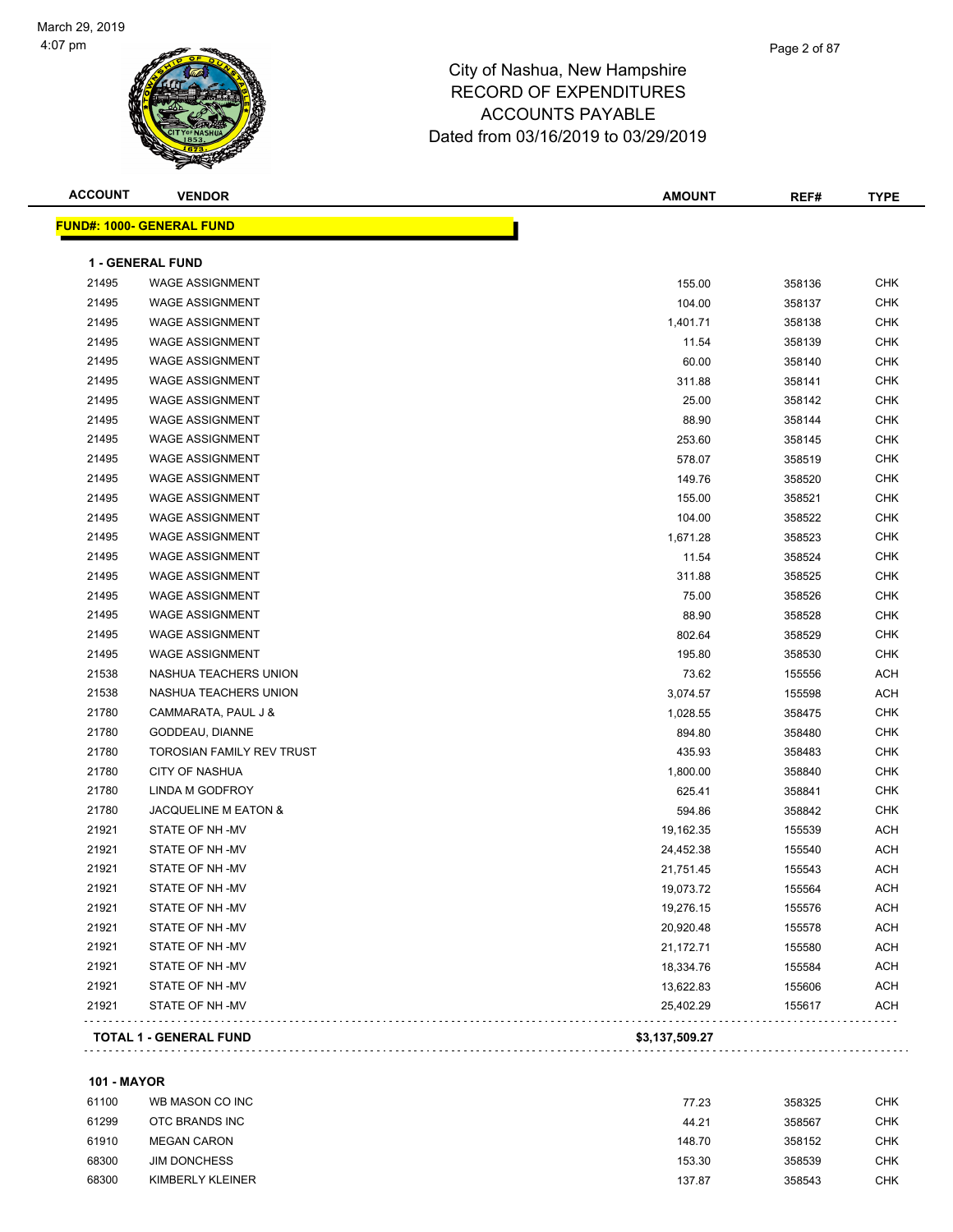

|                                                             | <b>VENDOR</b>                                       |                              | <b>AMOUNT</b>    | REF#             | <b>TYPE</b>                                                                                                                              |
|-------------------------------------------------------------|-----------------------------------------------------|------------------------------|------------------|------------------|------------------------------------------------------------------------------------------------------------------------------------------|
|                                                             | <u> FUND#: 1000- GENERAL FUND</u>                   |                              |                  |                  |                                                                                                                                          |
|                                                             | <b>TOTAL 101 - MAYOR</b>                            |                              | \$561.31         |                  |                                                                                                                                          |
|                                                             |                                                     |                              |                  |                  |                                                                                                                                          |
| <b>103 - LEGAL</b>                                          |                                                     |                              |                  |                  |                                                                                                                                          |
| 55300                                                       | <b>CELIA LEONARD</b>                                |                              | 39.54            | 358535           | <b>CHK</b>                                                                                                                               |
| 55421                                                       | CITIZENS BANK CREDIT CARD                           | NH Bar Association           | 49.00            | 9201909          | <b>ACH</b>                                                                                                                               |
| 61100                                                       | PETTY CASH                                          |                              | 36.25            | 358548           | <b>CHK</b>                                                                                                                               |
| 61100                                                       | WB MASON CO INC                                     |                              | 201.60           | 358707           | <b>CHK</b>                                                                                                                               |
| 61807                                                       | MATTHEW BENDER & CO INC                             |                              | 82.08            | 358656           | CHK                                                                                                                                      |
| 61807                                                       | CITIZENS BANK CREDIT CARD                           | Drummond, Woodsum & MacMahon | 126.60           | 9201909          | ACH                                                                                                                                      |
|                                                             | TOTAL 103 - LEGAL                                   |                              | \$535.07         |                  |                                                                                                                                          |
|                                                             | <b>107 - CITY CLERK</b>                             |                              |                  |                  |                                                                                                                                          |
| 53435                                                       | PETTY CASH                                          |                              | 180.00           | 358549           | <b>CHK</b>                                                                                                                               |
| 55600                                                       | <b>GENERAL CODE LLC</b>                             |                              | 5,543.16         | 358258           | <b>CHK</b>                                                                                                                               |
| 55600                                                       | LHS ASSOCIATES INC                                  |                              | 3,650.00         | 358280           | <b>CHK</b>                                                                                                                               |
| 55607                                                       | <b>GENERAL CODE LLC</b>                             |                              | 41.94            | 358258           | <b>CHK</b>                                                                                                                               |
| 55607                                                       | LHS ASSOCIATES INC                                  |                              | 221.00           | 358280           | <b>CHK</b>                                                                                                                               |
| 61100                                                       | WB MASON CO INC                                     |                              | 84.42            | 358325           | <b>CHK</b>                                                                                                                               |
| 61100                                                       | WB MASON CO INC                                     |                              | 977.63           | 358707           | <b>CHK</b>                                                                                                                               |
|                                                             | <b>TOTAL 107 - CITY CLERK</b>                       |                              | \$10,698.15      |                  |                                                                                                                                          |
|                                                             | 109 - CIVIC & COMMUNITY ACTIVITIES                  |                              |                  |                  |                                                                                                                                          |
| 56200                                                       | <b>MEGAN CARON</b>                                  |                              | 37.71            | 358152           | <b>CHK</b>                                                                                                                               |
| 56200                                                       | NASHUA EDUCATION FOUNDATION                         |                              | 300.00           | 358562           | <b>CHK</b>                                                                                                                               |
|                                                             |                                                     |                              |                  |                  |                                                                                                                                          |
|                                                             | <b>TOTAL 109 - CIVIC &amp; COMMUNITY ACTIVITIES</b> |                              | \$337.71         |                  |                                                                                                                                          |
|                                                             |                                                     |                              |                  |                  |                                                                                                                                          |
|                                                             | <b>111 - HUMAN RESOURCES</b>                        |                              |                  |                  |                                                                                                                                          |
|                                                             | TREASURER STATE OF NH                               |                              | 160.00           | 358572           |                                                                                                                                          |
|                                                             | CITIZENS BANK CREDIT CARD                           | American Payroll Association | 254.00           | 9201909          |                                                                                                                                          |
|                                                             | PETTY CASH                                          |                              | 25.50            | 358549           |                                                                                                                                          |
|                                                             | WB MASON CO INC                                     |                              | 66.64            | 358325           |                                                                                                                                          |
|                                                             | WB MASON CO INC                                     |                              | 15.69            | 358707           |                                                                                                                                          |
|                                                             | <b>TOTAL 111 - HUMAN RESOURCES</b>                  |                              | \$521.83         |                  |                                                                                                                                          |
|                                                             | <b>120 - TELECOMMUNICATIONS</b>                     |                              |                  |                  |                                                                                                                                          |
|                                                             | CONSOLIDATED COMMUNICATIONS                         |                              | 131.39           | 358174           |                                                                                                                                          |
| 55421<br>55421<br>55425<br>61100<br>61100<br>55109<br>55109 | <b>FIRSTLIGHT</b>                                   |                              |                  | 358180           |                                                                                                                                          |
| 55109                                                       |                                                     |                              | 2,089.82         |                  |                                                                                                                                          |
|                                                             | CONSOLIDATED COMMUNICATIONS<br><b>WINDSTREAM</b>    |                              | 2,771.96         | 358553           |                                                                                                                                          |
|                                                             | <b>WINDSTREAM</b>                                   |                              | 2,187.25         | 358579           |                                                                                                                                          |
| 55109<br>55109<br>55118                                     | AT & T MOBILITY                                     |                              | 713.24<br>129.69 | 358580<br>358552 | <b>CHK</b><br><b>ACH</b><br><b>CHK</b><br><b>CHK</b><br><b>CHK</b><br><b>CHK</b><br><b>CHK</b><br>CHK<br><b>CHK</b><br><b>CHK</b><br>CHK |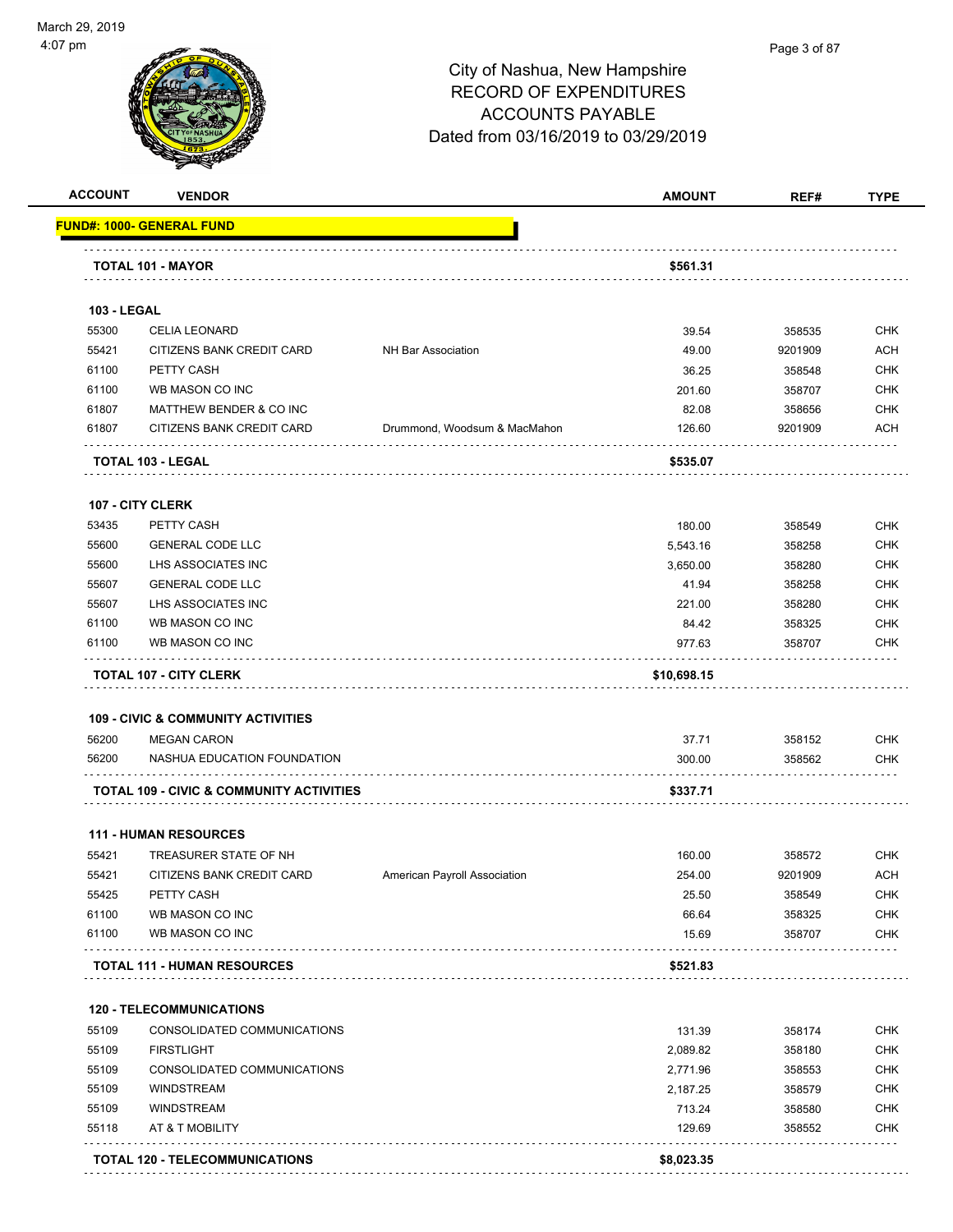| <b>ACCOUNT</b> | <b>VENDOR</b>                         |                             | <b>AMOUNT</b> | REF#    | <b>TYPE</b> |
|----------------|---------------------------------------|-----------------------------|---------------|---------|-------------|
|                | <u> FUND#: 1000- GENERAL FUND</u>     |                             |               |         |             |
|                | <b>122 - INFORMATION TECHNOLOGY</b>   |                             |               |         |             |
| 54407          | CITIZENS BANK CREDIT CARD             | NLI*SHAREFILE               | 139.80        | 9201909 | <b>ACH</b>  |
| 54407          | CITIZENS BANK CREDIT CARD             | <b>EXPERTS EXCHANGE LLC</b> | 199.95        | 9201909 | ACH         |
| 54407          | CITIZENS BANK CREDIT CARD             | INT'IN*PRIVACYDATASYS       | 499.50        | 9201909 | ACH         |
| 54407          | CITIZENS BANK CREDIT CARD             | LOGMEIN*GOTOMEETING         | 55.00         | 9201909 | ACH         |
| 54421          | CONWAY OFFICE SOLUTIONS               |                             | 666.44        | 358609  | <b>CHK</b>  |
| 71221          | AMAZON.COM LLC                        |                             | 173.94        | 155607  | ACH         |
| 71221          | CITIZENS BANK CREDIT CARD             | APL*APPLE ONLINE STORE      | 169.00        | 9201909 | ACH         |
| 71221          | CITIZENS BANK CREDIT CARD             | <b>BESTBUYCOM</b>           | 219.99        | 9201909 | <b>ACH</b>  |
|                | TOTAL 122 - INFORMATION TECHNOLOGY    |                             | \$2,123.62    |         |             |
|                | <b>126 - FINANCIAL SERVICES</b>       |                             |               |         |             |
| 42200          | NICHOLAS J LALIBERTE                  |                             | 123.20        | 358278  | <b>CHK</b>  |
| 42200          | ANN M WAGNER                          |                             | 563.00        | 358324  | <b>CHK</b>  |
| 42200          | <b>REBECCA BARTON</b>                 |                             | 175.00        | 358593  | <b>CHK</b>  |
| 42200          | <b>KARALEE CHABOT</b>                 |                             | 17.00         | 358607  | <b>CHK</b>  |
| 42200          | TIMOTHY JOHN HOGAN                    |                             | 43.20         | 358637  | <b>CHK</b>  |
| 42200          | LUX CARS CHICAGO INC                  |                             | 48.24         | 358650  | CHK         |
| 42200          | <b>EVANGELINE PAPPAS</b>              |                             | 371.40        | 358672  | CHK         |
| 53467          | <b>MAILINGS UNLIMITED</b>             |                             | 976.32        | 358282  | CHK         |
| 54390          | HOME DEPOT CREDIT SERVICE 3065        |                             | 103.17        | 358266  | CHK         |
| 55421          | NH TAX COLLECTORS ASSOCIATION         |                             | 60.00         | 358132  | <b>CHK</b>  |
| 55421          | NHC&TCA / SEACOAST REGION             |                             | 25.00         | 358199  | <b>CHK</b>  |
| 55421          | <b>NHCTCA</b>                         |                             | 45.00         | 358201  | <b>CHK</b>  |
| 55421          | PETTY CASH                            |                             | 93.21         | 358549  | <b>CHK</b>  |
| 55607          | <b>MAILINGS UNLIMITED</b>             |                             | (110.27)      | 358282  | CHK         |
| 55699          | LFRT CLEANING SERVICES INC            |                             | 150.00        | 358279  | <b>CHK</b>  |
| 61100          | WB MASON CO INC                       |                             | 396.22        | 358325  | CHK         |
|                | <b>TOTAL 126 - FINANCIAL SERVICES</b> |                             | \$3,079.69    |         |             |
|                | <b>129 - CITY BUILDINGS</b>           |                             |               |         |             |
| 54100          | <b>EVERSOURCE</b>                     |                             | 7,385.80      | 358176  | CHK         |
| 54100          | <b>EVERSOURCE</b>                     |                             | 357.01        | 358179  | CHK         |
| 54114          | <b>LIBERTY UTILITIES - NH</b>         |                             | 537.20        | 358183  | <b>CHK</b>  |
| 54114          | <b>LIBERTY UTILITIES - NH</b>         |                             | 1,076.74      | 358185  | CHK         |
| 54114          | DIRECT ENERGY BUSINESS                |                             | 1,423.80      | 358245  | <b>CHK</b>  |
| 54141          | PENNICHUCK WATER WORKS INC            |                             | 666.04        | 358204  | CHK         |
| 54243          | JOMAR DISTRIBUTORS INC                |                             | 19.70         | 358275  | <b>CHK</b>  |
| 54280          | HOME DEPOT CREDIT SERVICE 3065        |                             | 91.90         | 358266  | <b>CHK</b>  |
| 54280          | PROTECTION ONE ALARM MONTORING        |                             | 111.60        | 358308  | CHK         |
| 61499          | AMAZON.COM LLC                        |                             | 53.00         | 155565  | ACH         |
|                | <b>TOTAL 129 - CITY BUILDINGS</b>     |                             | \$11,722.79   |         |             |

| <b>130 - PURCHASING</b> |  |  |  |  |  |
|-------------------------|--|--|--|--|--|
|-------------------------|--|--|--|--|--|

| 55500 | THE TELEGRAPH                 | 2.881.80 | 35857  | СНК |
|-------|-------------------------------|----------|--------|-----|
| 55500 | MASSACHUSETTS MUNICIPAL ASSOC | 250.00   | 358663 | СНК |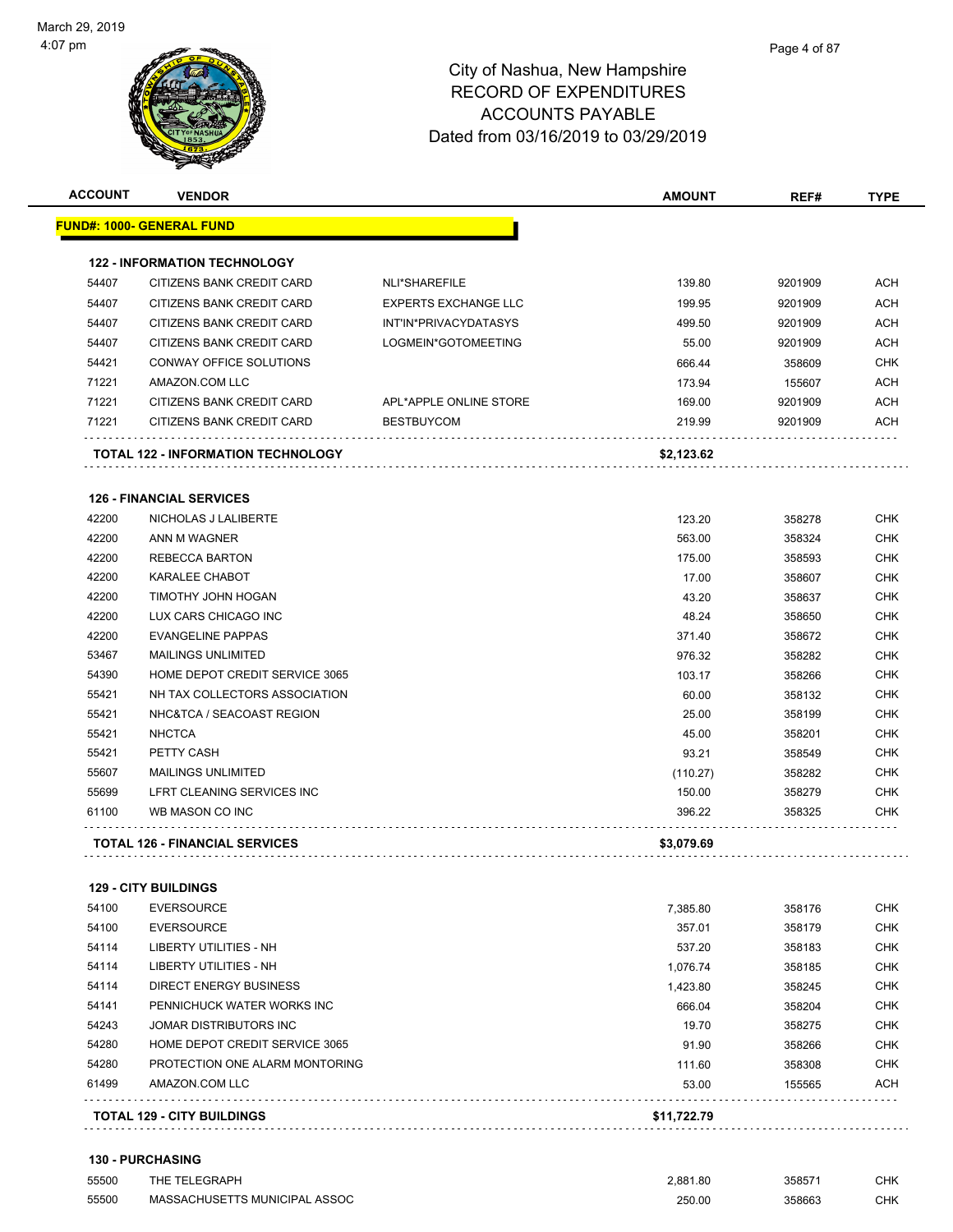

| <b>ACCOUNT</b> | <b>VENDOR</b>                                         |                                | <b>AMOUNT</b>   | REF#              | <b>TYPE</b> |
|----------------|-------------------------------------------------------|--------------------------------|-----------------|-------------------|-------------|
|                | <u> FUND#: 1000- GENERAL FUND</u>                     |                                |                 |                   |             |
|                | <b>130 - PURCHASING</b>                               |                                |                 |                   |             |
| 61100          | AMAZON.COM LLC                                        |                                | 13.95           | 155607            | ACH         |
|                | <b>TOTAL 130 - PURCHASING</b>                         |                                | \$3,145.75      |                   |             |
|                | 132 - ASSESSING                                       |                                |                 |                   |             |
| 55200          | LEXISNEXIS RISK SOLUTIONS                             |                                | 60.00           | 358182            | <b>CHK</b>  |
| 55200          | NH ASSC OF ASSESSING OFFICIALS                        |                                | 135.00          | 358198            | <b>CHK</b>  |
| 55200          | CITIZENS BANK CREDIT CARD                             | New England Real Estate Networ | 63.00           | 9201909           | ACH         |
| 61299          | LEXISNEXIS RISK SOLUTIONS                             |                                | 1,500.00        | 358182            | <b>CHK</b>  |
|                | <b>TOTAL 132 - ASSESSING</b>                          |                                | \$1,758.00      |                   |             |
|                | <b>142 - WOODLAWN CEMETERY</b>                        |                                |                 |                   |             |
| 54107          | MCLAUGHLIN OIL CO                                     |                                | 459.75          | 358286            | <b>CHK</b>  |
| 54107          | MCLAUGHLIN OIL CO                                     |                                | 259.20          | 358659            | <b>CHK</b>  |
| 54280          | MATTHEWS INTERNATIONAL CORP                           |                                | 704.28          | 358283            | <b>CHK</b>  |
| 54280          | MASI PLUMBING & HEATING INC                           |                                | 415.50          | 358655            | <b>CHK</b>  |
| 54280          | <b>SKILLINGS &amp; SONS INC</b>                       |                                | 325.00          | 358687            | <b>CHK</b>  |
| 54600          | <b>BEST FORD</b>                                      |                                | 54.29           | 358225            | <b>CHK</b>  |
| 54600          | MORIN ENGINE SERVICES LLC                             |                                | 120.00          | 358292            | CHK         |
| 55400          | <b>NHCA</b>                                           |                                | 60.00           | 358200            | <b>CHK</b>  |
| 61499          | <b>BELLETETES INC</b>                                 |                                | 33.26           | 358222            | <b>CHK</b>  |
| 61549          | <b>GRIFFIN GREENHOUSE SUPPLIES</b>                    |                                | 300.48          | 358263            | <b>CHK</b>  |
| 61549          | STOKES SEEDS INC                                      |                                | 137.60          | 358315            | <b>CHK</b>  |
| 61549          | STOKES SEEDS INC                                      |                                | 4.50            | 358691            | CHK         |
|                | .<br>TOTAL 142 - WOODLAWN CEMETERY                    |                                | \$2,873.86      |                   |             |
|                | <b>144 - EDGEWOOD &amp; SUBURBAN CEMETERIES</b>       |                                |                 |                   |             |
| 54600          | MAFFEES GARAGE INC                                    |                                | 218.80          | 358653            | <b>CHK</b>  |
| 61107          | <b>CCP INDUSTRIES INC</b>                             |                                | 273.88          | 358236            | <b>CHK</b>  |
| 61107          | <b>MINT PRINTWORKS LLC</b>                            |                                | 213.50          | 358290            | <b>CHK</b>  |
| 61428          | <b>CCP INDUSTRIES INC</b>                             |                                | 225.77          | 358236            | <b>CHK</b>  |
|                | TOTAL 144 - EDGEWOOD & SUBURBAN CEMETERIES            |                                | \$931.95        |                   |             |
|                |                                                       |                                |                 |                   |             |
| 150 - POLICE   |                                                       |                                |                 |                   |             |
| 53135          | OCCUPATIONAL DRUG TESTING LLC                         |                                | 180.00          | 358671            | <b>CHK</b>  |
| 53149          | BROOKLINE ANIMAL HOSPITAL                             |                                | 34.31           | 358231            | <b>CHK</b>  |
| 54100          | <b>EVERSOURCE</b>                                     |                                | 473.79          | 358179            | CHK         |
| 54114          | <b>LIBERTY UTILITIES - NH</b>                         |                                | 3,349.72        | 358187            | <b>CHK</b>  |
| 54114          | <b>LIBERTY UTILITIES</b>                              |                                | 103.88          | 358193            | CHK         |
| 54280          | <b>METRO GROUP INC</b>                                |                                | 243.00          | 358289            | CHK         |
| 54280          | <b>GRAINGER</b>                                       |                                | (118.53)        | 358630            | CHK         |
| 54280          | HOME DEPOT CREDIT SERVICE 3073<br>THE METRO GROUP INC |                                | 214.85          | 358639            | CHK         |
| 54280<br>54407 | CITIZENS BANK CREDIT CARD                             | Amazon                         | 243.00<br>39.19 | 358696<br>9201909 | CHK<br>ACH  |
|                |                                                       |                                |                 |                   |             |
| 54600          | BROADSIDE COLLISION LLC                               |                                | 487.60          | 358600            | <b>CHK</b>  |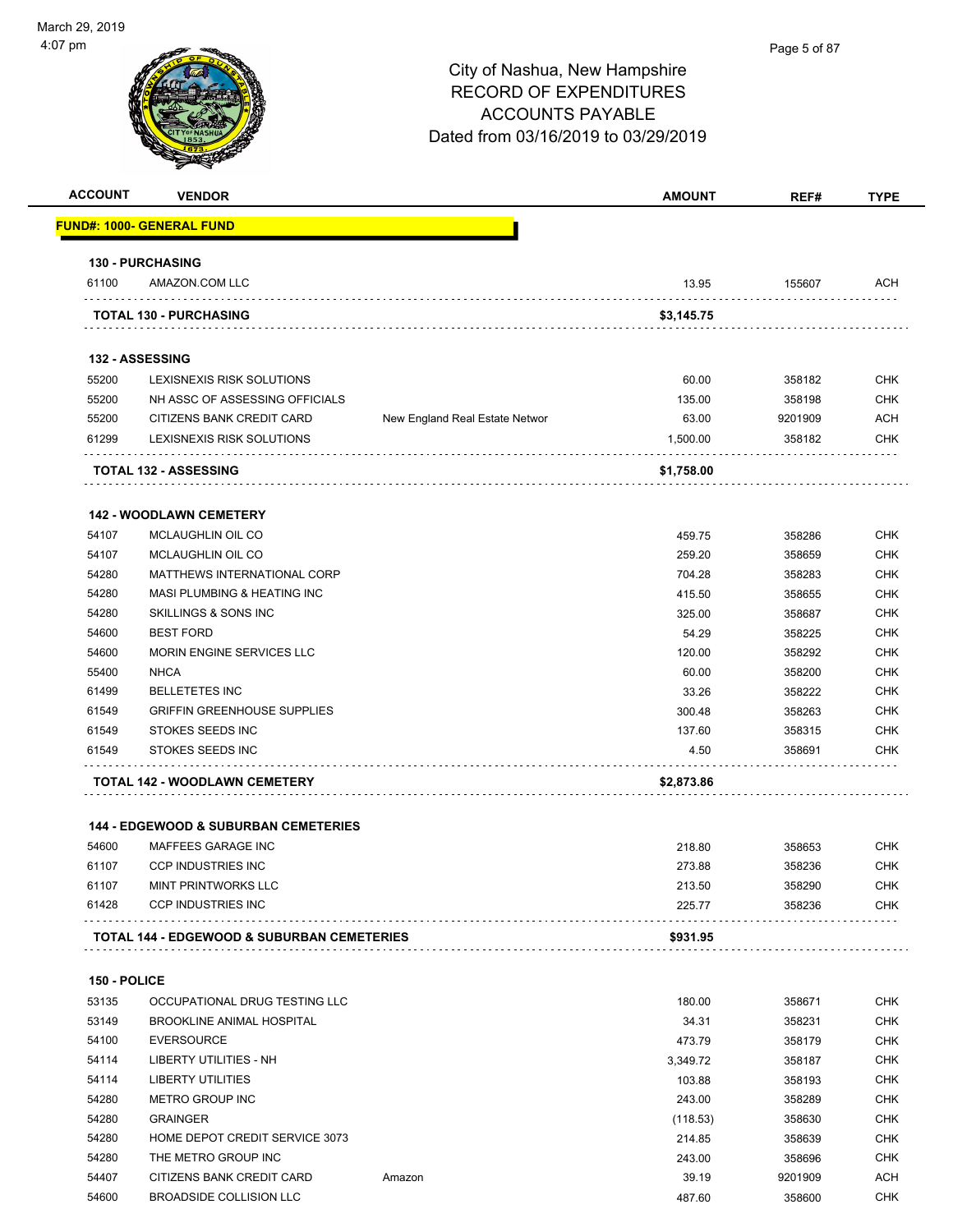**FUND#: 1000- GENE** 



#### City of Nashua, New Hampshire RECORD OF EXPENDITURES ACCOUNTS PAYABLE Dated from 03/16/2019 to 03/29/2019

| <b>ACCOUNT</b> | <b>VENDOR</b>                    |                               | <b>AMOUNT</b> | REF#    | <b>TYPE</b> |
|----------------|----------------------------------|-------------------------------|---------------|---------|-------------|
|                | <u> JND#: 1000- GENERAL FUND</u> |                               |               |         |             |
| 150 - POLICE   |                                  |                               |               |         |             |
| 54600          | SULLIVAN TIRE COMPANY            |                               | 42.00         | 358693  | <b>CHK</b>  |
| 54849          | <b>COMCAST</b>                   |                               | 289.85        | 358173  | <b>CHK</b>  |
| 54849          | CONSOLIDATED COMMUNICATIONS      |                               | 341.22        | 358553  | <b>CHK</b>  |
| 55109          | <b>WINDSTREAM</b>                |                               | 181.59        | 358580  | <b>CHK</b>  |
| 55118          | VERIZON WIRELESS-581499451       |                               | 636.24        | 358575  | <b>CHK</b>  |
| 55307          | <b>ADRIAN BEATO</b>              |                               | 46.40         | 358533  | <b>CHK</b>  |
| 55307          | <b>MATTHEW COTE</b>              |                               | 46.40         | 358537  | <b>CHK</b>  |
| 55307          | CITIZENS BANK CREDIT CARD        | NH Turnpike EZ Pass           | 720.00        | 9201909 | <b>ACH</b>  |
| 55400          | <b>DAVID BAILEY</b>              |                               | 29.84         | 358532  | <b>CHK</b>  |
| 55400          | CITIZENS BANK CREDIT CARD        | <b>Tactical Dynamics Fire</b> | 399.00        | 9201909 | <b>ACH</b>  |
| 55400          | CITIZENS BANK CREDIT CARD        | <b>Calibre Press</b>          | 507.00        | 9201909 | <b>ACH</b>  |
| 55400          | CITIZENS BANK CREDIT CARD        | PayPal                        | 70.00         | 9201909 | <b>ACH</b>  |
| 55400          | CITIZENS BANK CREDIT CARD        | EB 2019 National              | 1,105.47      | 9201909 | <b>ACH</b>  |
| 55400          | CITIZENS BANK CREDIT CARD        | Delta                         | 304.00        | 9201909 | <b>ACH</b>  |
| 55400          | CITIZENS BANK CREDIT CARD        | Delta                         | 304.00        | 9201909 | <b>ACH</b>  |
| 55400          | CITIZENS BANK CREDIT CARD        | Delta                         | 304.00        | 9201909 | <b>ACH</b>  |
| 55400          | CITIZENS BANK CREDIT CARD        | Mohegan Sun Hotel             | 120.75        | 9201909 | <b>ACH</b>  |
| 55400          | CITIZENS BANK CREDIT CARD        | Mohegan Sun Hotel             | 120.75        | 9201909 | <b>ACH</b>  |
| 55400          | CITIZENS BANK CREDIT CARD        | <b>NASRO</b>                  | 40.00         | 9201909 | <b>ACH</b>  |
| 55400          | CITIZENS BANK CREDIT CARD        | <b>Boston Sea Rovers</b>      | 50.00         | 9201909 | <b>ACH</b>  |
| 55400          | CITIZENS BANK CREDIT CARD        | <b>Boston Sea Rovers</b>      | 50.00         | 9201909 | <b>ACH</b>  |
| 55400          | CITIZENS BANK CREDIT CARD        | <b>Boston Sea Rovers</b>      | 90.00         | 9201909 | <b>ACH</b>  |
| 55607          | USPS-CMRS-PB #14658595           |                               | 1,000.00      | 155571  | <b>ACH</b>  |
| 55607          | UNITED PARCEL SERVICE            |                               | 17.35         | 358573  | <b>CHK</b>  |
| 61100          | WB MASON CO INC                  |                               | 67.95         | 358325  | <b>CHK</b>  |
| 61100          | WB MASON CO INC                  |                               | 17.80         | 358707  | <b>CHK</b>  |
| 61107          | ALECS SHOE STORE INC             |                               | 599.70        | 358214  | <b>CHK</b>  |
| 61107          | <b>BEN'S UNIFORMS</b>            |                               | 312.00        | 358223  | CHK         |
| 61107          | ALECS SHOE STORE INC             |                               | 459.80        | 358585  | <b>CHK</b>  |
| 61107          | <b>BEN'S UNIFORMS</b>            |                               | 283.00        | 358595  | <b>CHK</b>  |
| 61107          | <b>GEORGE'S APPAREL</b>          |                               | 193.00        | 358627  | <b>CHK</b>  |
| 61110          | ALECS SHOE STORE INC             |                               | 144.95        | 358214  | <b>CHK</b>  |
| 61110          | <b>STAR PACKER BADGES</b>        |                               | 425.00        | 358690  | <b>CHK</b>  |
| 61110          | CITIZENS BANK CREDIT CARD        | Amazon                        | 333.15        | 9201909 | <b>ACH</b>  |
| 61110          | CITIZENS BANK CREDIT CARD        | Amazon                        | 109.40        | 9201909 | <b>ACH</b>  |

 61121 MAVERICK ARMS INC 84.39 358284 CHK 61121 COPSPLUS INC 847.00 358610 CHK

61299 CITIZENS BANK CREDIT CARD Amazon (205.08) 9201909 ACH

| 61163 | AIRGAS USA LLC                 |               | 264.00   | 358213  | <b>CHK</b> |
|-------|--------------------------------|---------------|----------|---------|------------|
| 61185 | HOME DEPOT CREDIT SERVICE 3073 |               | 41.82    | 358639  | <b>CHK</b> |
| 61185 | SIRCHIE FINGERPRINT LABS       |               | 499.08   | 358686  | <b>CHK</b> |
| 61185 | TRITECH FORENSICS INC          |               | 369.90   | 358699  | <b>CHK</b> |
| 61299 | <b>ERIC WALKER</b>             |               | 46.98    | 358551  | <b>CHK</b> |
| 61299 | CITIZENS BANK CREDIT CARD      | Amazon        | 410.16   | 9201909 | <b>ACH</b> |
| 61299 | CITIZENS BANK CREDIT CARD      | Northern Tool | 93.47    | 9201909 | <b>ACH</b> |
| 61299 | CITIZENS BANK CREDIT CARD      | Amazon        | (102.54) | 9201909 | <b>ACH</b> |
| 61299 | CITIZENS BANK CREDIT CARD      | Amazon        | (102.54) | 9201909 | <b>ACH</b> |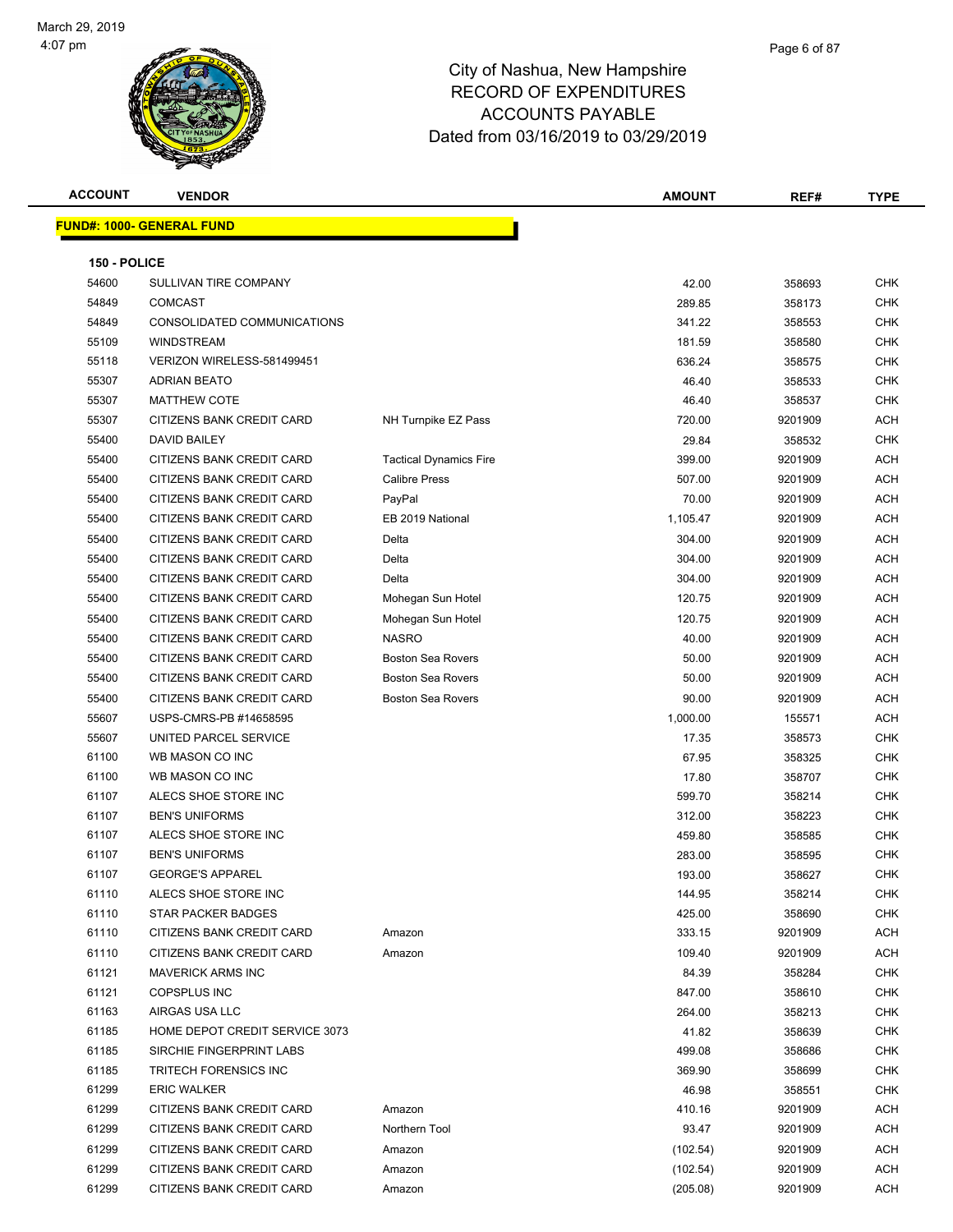

| <b>ACCOUNT</b> | <b>VENDOR</b>                    |                      | <b>AMOUNT</b> | REF#    | <b>TYPE</b> |
|----------------|----------------------------------|----------------------|---------------|---------|-------------|
|                | <b>FUND#: 1000- GENERAL FUND</b> |                      |               |         |             |
| 150 - POLICE   |                                  |                      |               |         |             |
| 61300          | <b>WEX BANK</b>                  |                      | 942.47        | 358326  | <b>CHK</b>  |
| 61428          | THE DURKIN CO INC                |                      | 958.06        | 358247  | <b>CHK</b>  |
| 61428          | HOME DEPOT CREDIT SERVICE 3073   |                      | 19.97         | 358639  | <b>CHK</b>  |
| 61607          | <b>TESSCO INC</b>                |                      | 36.34         | 358695  | <b>CHK</b>  |
| 61607          | CITIZENS BANK CREDIT CARD        | Amazon               | 39.98         | 9201909 | <b>ACH</b>  |
| 61615          | <b>CONWAY OFFICE SOLUTIONS</b>   |                      | 1,806.00      | 358241  | <b>CHK</b>  |
| 61799          | <b>FACTORY MOTOR PARTS</b>       |                      | (12.25)       | 155567  | <b>ACH</b>  |
| 61799          | ADAMSON INDUSTRIES CORP          |                      | 49.90         | 358212  | <b>CHK</b>  |
| 61799          | <b>BEST FORD</b>                 |                      | 48.29         | 358225  | <b>CHK</b>  |
| 61799          | CARPARTS DISTRIBUTION CENTER,    |                      | 80.23         | 358234  | <b>CHK</b>  |
| 61799          | <b>BEST FORD</b>                 |                      | 345.40        | 358597  | <b>CHK</b>  |
| 61799          | CARPARTS DISTRIBUTION CENTER,    |                      | 430.58        | 358603  | <b>CHK</b>  |
| 61799          | DONOVAN EQUIPMENT CO INC         |                      | 268.60        | 358616  | <b>CHK</b>  |
| 61799          | HOME DEPOT CREDIT SERVICE 3073   |                      | 156.53        | 358639  | <b>CHK</b>  |
| 61799          | LOWE'S - 3502                    |                      | 116.75        | 358649  | <b>CHK</b>  |
| 61799          | <b>MACMULKIN CHEVROLET INC</b>   |                      | 120.59        | 358652  | <b>CHK</b>  |
| 61799          | <b>MHQ MUNICIPAL VEHICLES</b>    |                      | 1,507.15      | 358661  | <b>CHK</b>  |
| 61799          | NORTHERN FOREIGN CAR PARTS INC   |                      | 540.15        | 358670  | <b>CHK</b>  |
| 61799          | SAM'S CLUB DIRECT-0860           |                      | 196.43        | 358684  | <b>CHK</b>  |
| 61807          | NATL COUNCIL BEHAVIORAL HLTH     |                      | 107.06        | 358294  | <b>CHK</b>  |
| 61910          | SAM'S CLUB DIRECT-0860           |                      | 264.36        | 358684  | <b>CHK</b>  |
| 61910          | CITIZENS BANK CREDIT CARD        | Square*SQ*Jajabelles | 250.00        | 9201909 | ACH         |
| 71221          | <b>GOVCONNECTION INC</b>         |                      | 58.00         | 358259  | <b>CHK</b>  |
| 71221          | ADVANCED ELECTRONIC DESIGN INC   |                      | 10,036.10     | 358582  | CHK.        |
| 71221          | <b>DELL MARKETING LP</b>         |                      | 171.99        | 358614  | <b>CHK</b>  |
| 71221          | <b>GOVCONNECTION INC</b>         |                      | 305.00        | 358629  | <b>CHK</b>  |

**TOTAL 150 - POLICE \$36,102.74**

**152 - FIRE**

#### IPMA-HR 319.50 358645 CHK EVERSOURCE 35.01 358179 CHK LIBERTY UTILITIES - NH 1,152.79 358184 CHK LIBERTY UTILITIES - NH 1,107.52 358186 CHK DIRECT ENERGY BUSINESS 852.19 358245 CHK PENNICHUCK WATER WORKS INC 363.76 358204 CHK J P PEST SERVICES INC 178.00 358274 CHK J P PEST SERVICES INC 89.00 358646 CHK BELLETETES INC 23.25 358222 CHK CHICK BEAULIEU INC 245.00 358240 CHK GRANITE CITY ELECTRIC SUPPLY 10.50 358260 CHK J LAWRENCE HALL INC 215.00 358273 CHK M & M ELECTRICAL SUPPLY CO INC 350.07 358281 CHK HOME DEPOT CREDIT SERVICE 3065 43.15 358638 CHK HAVIS INC 211.56 358636 CHK IMPACT FIRE SERVICES LLC 319.56 358270 CHK SANEL NAPA 85.88 358312 CHK NEDIAFC 200.00 358666 CHK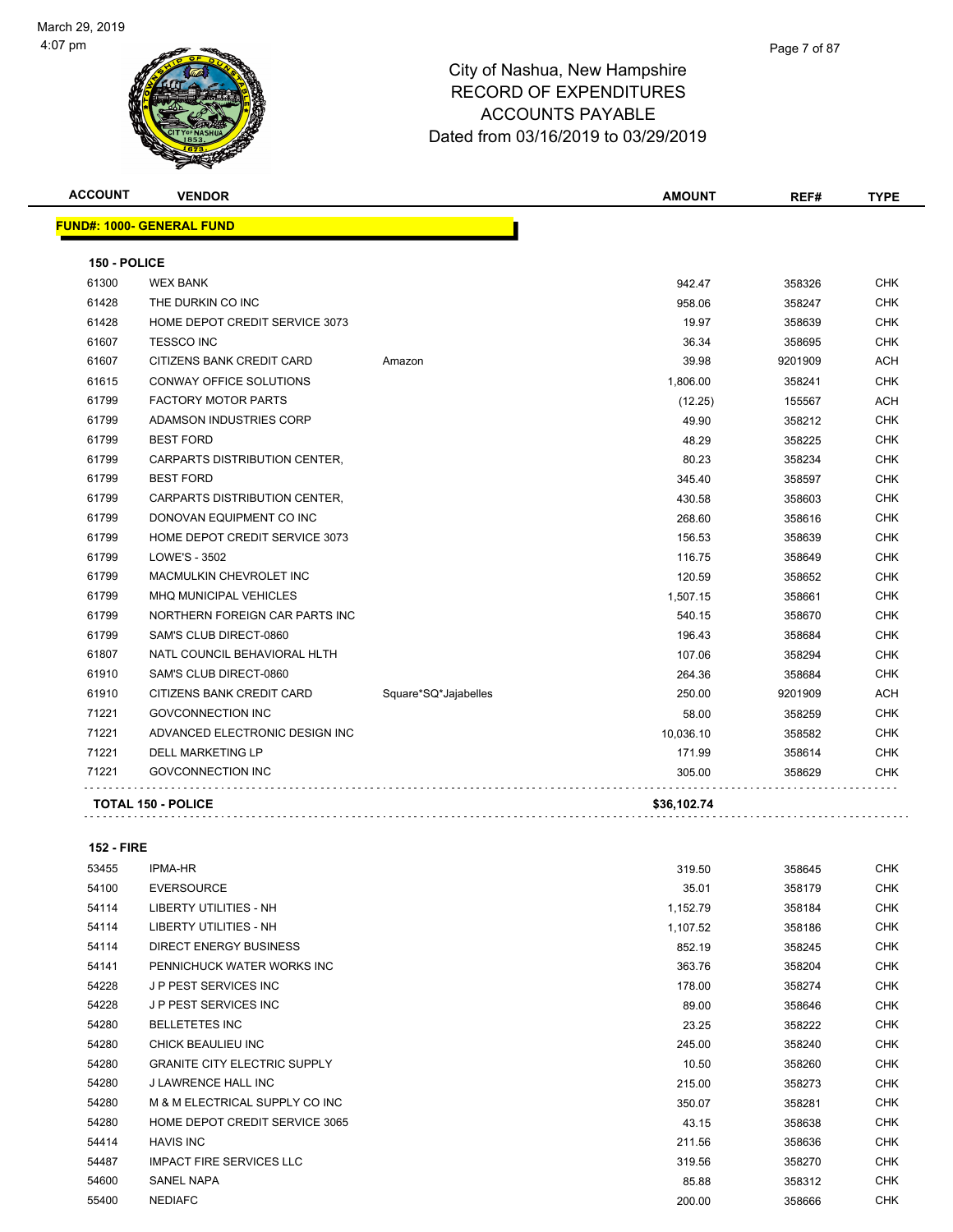

| <b>ACCOUNT</b>    | <b>VENDOR</b>                           |                                   | <b>AMOUNT</b> | REF#    | <b>TYPE</b> |
|-------------------|-----------------------------------------|-----------------------------------|---------------|---------|-------------|
|                   | FUND#: 1000- GENERAL FUND               |                                   |               |         |             |
| <b>152 - FIRE</b> |                                         |                                   |               |         |             |
| 55400             | CITIZENS BANK CREDIT CARD               | <b>National Seminars Training</b> | (109.00)      | 9201909 | <b>ACH</b>  |
| 55400             | CITIZENS BANK CREDIT CARD               | <b>National Seminars Training</b> | (169.00)      | 9201909 | ACH         |
| 55421             | <b>JEFFREY ALLISON</b>                  |                                   | 225.00        | 358217  | <b>CHK</b>  |
| 55699             | TRUE BLUE CLEANERS                      |                                   | 113.58        | 358320  | <b>CHK</b>  |
| 61100             | AMAZON.COM LLC                          |                                   | 37.36         | 155565  | <b>ACH</b>  |
| 61110             | BERGERON PROTECTIVE CLOTHING            |                                   | 1,647.90      | 358224  | <b>CHK</b>  |
| 61110             | BERGERON PROTECTIVE CLOTHING            |                                   | 387.36        | 358596  | <b>CHK</b>  |
| 61428             | NEW ENGLAND PAPER & SUPPLY              |                                   | 377.51        | 358297  | <b>CHK</b>  |
| 61428             | NEW ENGLAND PAPER & SUPPLY              |                                   | 386.97        | 358668  | <b>CHK</b>  |
| 61699             | HOME DEPOT CREDIT SERVICE 3065          |                                   | 21.98         | 358638  | <b>CHK</b>  |
| 61699             | M & M ELECTRICAL SUPPLY CO INC          |                                   | 18.81         | 358651  | <b>CHK</b>  |
| 61799             | MINUTEMAN TRUCKS INC                    |                                   |               |         | <b>CHK</b>  |
|                   |                                         |                                   | 490.54        | 358291  |             |
| 61799             | NEW ENGLAND KENWORTH                    |                                   | 411.94        | 358295  | <b>CHK</b>  |
| 61799             | <b>BALCOM BROS INC</b>                  |                                   | 840.00        | 358592  | <b>CHK</b>  |
| 61799             | <b>FASTENAL CO</b>                      |                                   | 34.97         | 358622  | <b>CHK</b>  |
| 71025             | HOME DEPOT CREDIT SERVICE 3065          |                                   | 34.94         | 358266  | <b>CHK</b>  |
| 71400             | FIRE TECH & SAFETY OF NEW ENGL          |                                   | 41.75         | 358253  | <b>CHK</b>  |
| 71400             | FIRE TECH & SAFETY OF NEW ENGL          |                                   | 244.50        | 358623  | <b>CHK</b>  |
| 71432             | FIRE TECH & SAFETY OF NEW ENGL          |                                   | 3,110.00      | 358253  | <b>CHK</b>  |
| 71432             | FIREMATIC SUPPLY CO INC                 |                                   | 191.32        | 358254  | <b>CHK</b>  |
| 71432             | FIRE TECH & SAFETY OF NEW ENGL          |                                   | 756.00        | 358623  | <b>CHK</b>  |
| 71800             | HOME DEPOT CREDIT SERVICE 3065          |                                   | 99.98         | 358266  | <b>CHK</b>  |
|                   | <b>TOTAL 152 - FIRE</b>                 |                                   | \$14,996.15   |         |             |
|                   | <b>153 - BUILDING INSPECTION</b>        |                                   |               |         |             |
| 55100             | VERIZON WIRELESS-642044677              |                                   | 80.02         | 358576  | <b>CHK</b>  |
| 55307             | <b>DAWN MICHAUD</b>                     |                                   | 186.76        | 358169  | <b>CHK</b>  |
|                   | <b>TOTAL 153 - BUILDING INSPECTION</b>  |                                   | \$266.78      |         |             |
|                   |                                         |                                   |               |         |             |
|                   | <b>155 - CODE ENFORCEMENT</b>           |                                   |               |         |             |
| 55307             | <b>KYLE METCALF</b>                     |                                   | 397.88        | 358547  | <b>CHK</b>  |
| 55307             | ROBERT SOUSA                            |                                   | 214.60        | 358550  | <b>CHK</b>  |
|                   | <b>TOTAL 155 - CODE ENFORCEMENT</b>     |                                   | \$612.48      |         |             |
|                   | <b>156 - EMERGENCY MANAGEMENT</b>       |                                   |               |         |             |
| 68325             | <b>COMMONWEALTH OF MASS</b>             |                                   | 3.25          | 358172  | <b>CHK</b>  |
|                   | <b>TOTAL 156 - EMERGENCY MANAGEMENT</b> |                                   | \$3.25        |         |             |
|                   |                                         |                                   |               |         |             |
|                   | <b>157 - CITYWIDE COMMUNICATIONS</b>    |                                   |               |         |             |
| 54100             | <b>EVERSOURCE</b>                       |                                   | 455.50        | 358179  | <b>CHK</b>  |
| 54435             | MOTOROLA SOLUTIONS INC                  |                                   | 535.08        | 358195  | <b>CHK</b>  |
| 54487             | MOTOROLA SOLUTIONS INC                  |                                   | 430.00        | 358560  | <b>CHK</b>  |
|                   |                                         |                                   |               |         |             |
| 55100             | <b>COMCAST</b>                          |                                   | 134.90        | 358173  | CHK         |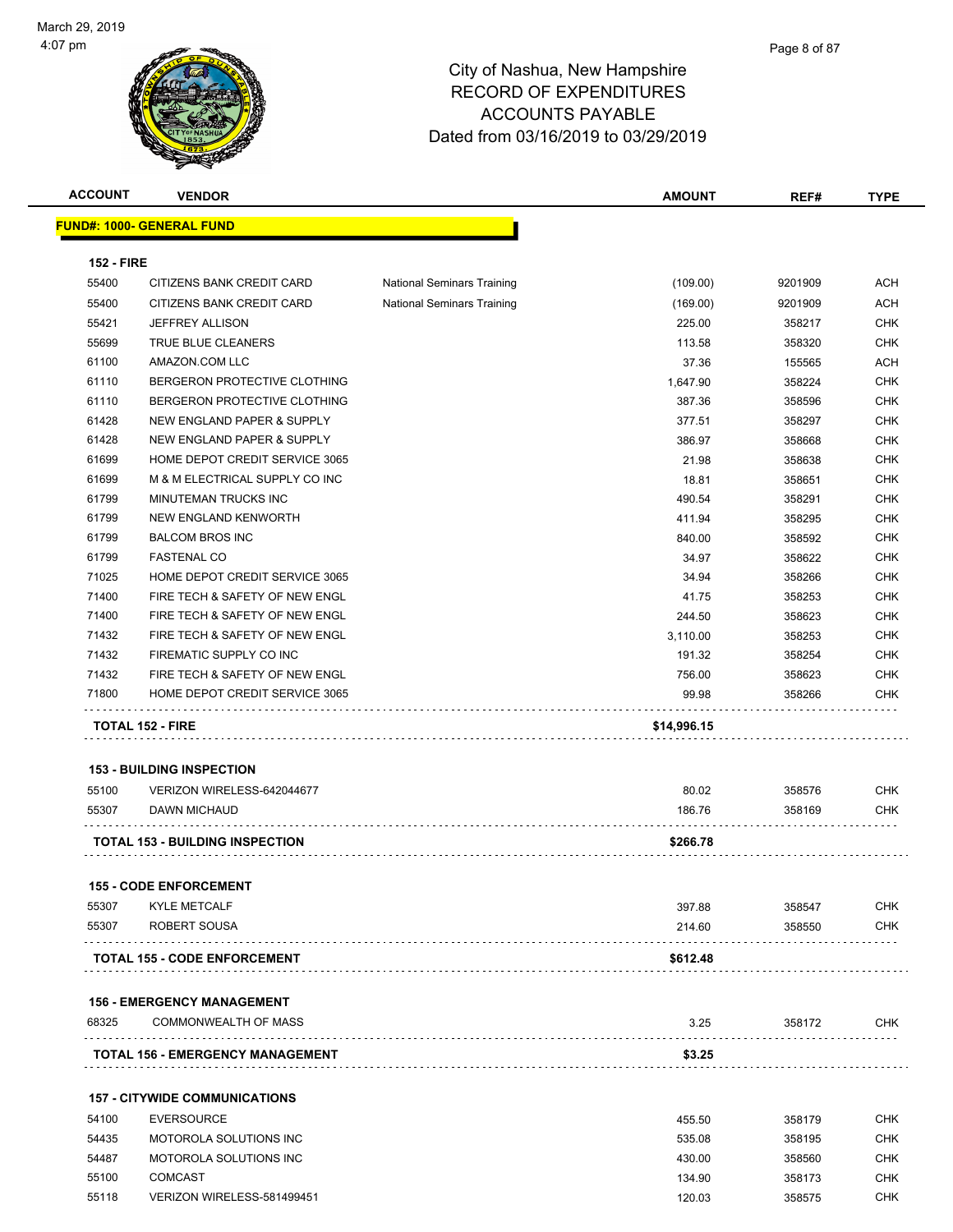| <b>ACCOUNT</b> | <b>VENDOR</b>                           |               | <b>AMOUNT</b> | REF#    | <b>TYPE</b> |
|----------------|-----------------------------------------|---------------|---------------|---------|-------------|
|                | <b>FUND#: 1000- GENERAL FUND</b>        |               |               |         |             |
|                | <b>157 - CITYWIDE COMMUNICATIONS</b>    |               |               |         |             |
| 55607          | UNITED PARCEL SERVICE                   |               | 23.72         | 358208  | <b>CHK</b>  |
| 55607          | UNITED PARCEL SERVICE                   |               | 17.05         | 358573  | <b>CHK</b>  |
| 61107          | CITIZENS BANK CREDIT CARD               | 5.11 Tactical | 174.35        | 9201909 | <b>ACH</b>  |
| 61107          | CITIZENS BANK CREDIT CARD               | 5.11 Tactical | 239.94        | 9201909 | <b>ACH</b>  |
| 61799          | <b>BEST FORD</b>                        |               | 172.02        | 358597  | CHK         |
|                | TOTAL 157 - CITYWIDE COMMUNICATIONS     |               | \$2,302.59    |         |             |
|                |                                         |               |               |         |             |
|                | <b>160 - PW-ADMIN &amp; ENGINEERING</b> |               |               |         |             |
| 54100          | <b>EVERSOURCE</b>                       |               | 5,529.18      | 358179  | CHK         |
| 54114          | <b>LIBERTY UTILITIES</b>                |               | 219.99        | 358193  | <b>CHK</b>  |
| 54141          | PENNICHUCK WATER WORKS INC              |               | 68.76         | 358204  | <b>CHK</b>  |
| 55118          | VERIZON WIRELESS-542088278              |               | 80.02         | 358577  | <b>CHK</b>  |
| 55200          | <b>MARK JENNINGS</b>                    |               | 150.00        | 358164  | <b>CHK</b>  |
| 55400          | CITIZENS BANK CREDIT CARD               | Anchor In     | 269.00        | 9201909 | <b>ACH</b>  |
| 55699          | PATRICIA A GEDZIUN                      |               | 125.00        | 358257  | <b>CHK</b>  |
| 61100          | WB MASON CO INC                         |               | 43.17         | 358325  | <b>CHK</b>  |
| 61310          | <b>AVSG LP</b>                          |               | 134.78        | 358590  | CHK         |
|                | TOTAL 160 - PW-ADMIN & ENGINEERING      |               | \$6,619.90    |         |             |
|                |                                         |               |               |         |             |
| 161 - STREETS  |                                         |               |               |         |             |
| 54100          | <b>EVERSOURCE</b>                       |               | 925.63        | 358179  | <b>CHK</b>  |
| 54114          | LIBERTY UTILITIES - NH                  |               | 4,420.70      | 358189  | <b>CHK</b>  |
| 54114          | <b>ENERGY NORTH PROPANE</b>             |               | 1,679.20      | 358555  | <b>CHK</b>  |
| 54228          | <b>JP PEST SERVICES INC</b>             |               | 68.00         | 358274  | <b>CHK</b>  |
| 54236          | CALLOGIX INC                            |               | 298.23        | 358602  | <b>CHK</b>  |
| 54280          | STEVE SHUMSKY UNLIMITED DOOR            |               | 158.00        | 358314  | <b>CHK</b>  |
| 54280          | M & M ELECTRICAL SUPPLY CO INC          |               | 247.50        | 358651  | <b>CHK</b>  |
| 54600          | <b>BEST FORD</b>                        |               | (178.92)      | 358225  | <b>CHK</b>  |
| 54600          | CARPARTS DISTRIBUTION CENTER,           |               | 271.63        | 358234  | <b>CHK</b>  |
| 54600          | <b>FASTENAL CO</b>                      |               | 29.58         | 358252  | <b>CHK</b>  |
| 54600          | HOWARD P FAIRFIELD LLC                  |               | 765.22        | 358268  | <b>CHK</b>  |
| 54600          | MCDEVITT TRUCKS INC                     |               | 10.27         | 358285  | <b>CHK</b>  |
| 54600          | <b>TEXTRAIL TRAILER PARTS</b>           |               | 29.73         | 358318  | <b>CHK</b>  |
| 54600          | D & R TOWING INC                        |               | 165.00        | 358613  | <b>CHK</b>  |
| 54600          | DONOVAN EQUIPMENT CO INC                |               | 572.10        | 358616  | <b>CHK</b>  |
| 54600          | DONOVAN SPRING CO INC                   |               | 126.73        | 358617  | <b>CHK</b>  |
| 54600          | <b>FASTENAL CO</b>                      |               | 115.74        | 358622  | <b>CHK</b>  |
| 54600          | FREIGHTLINER OF NH INC                  |               | 379.40        | 358625  | <b>CHK</b>  |
| 54600          | HOWARD P FAIRFIELD LLC                  |               | 4,892.00      | 358640  | <b>CHK</b>  |
| 54600          | MCDEVITT TRUCKS INC                     |               | 197.92        | 358658  | <b>CHK</b>  |
| 54600          | TOOL & EQUIPMENT CONNECTION             |               | 371.75        | 358698  | <b>CHK</b>  |
| 54600          | TST HYDRAULICS INC                      |               | 35.00         | 358700  | <b>CHK</b>  |
| 54625          | 1ST PRIORITY TOWING & RECOVERY          |               | 1,610.00      | 358581  | <b>CHK</b>  |
| 54625          | BROADSIDE COLLISION LLC                 |               | 805.00        | 358600  | CHK         |
| 55118          | VERIZON WIRELESS-542088278              |               | 480.12        | 358577  | <b>CHK</b>  |
| 55699          | HOMETOWN FORECAST SERVICES INC          |               | 3,650.00      | 358267  | <b>CHK</b>  |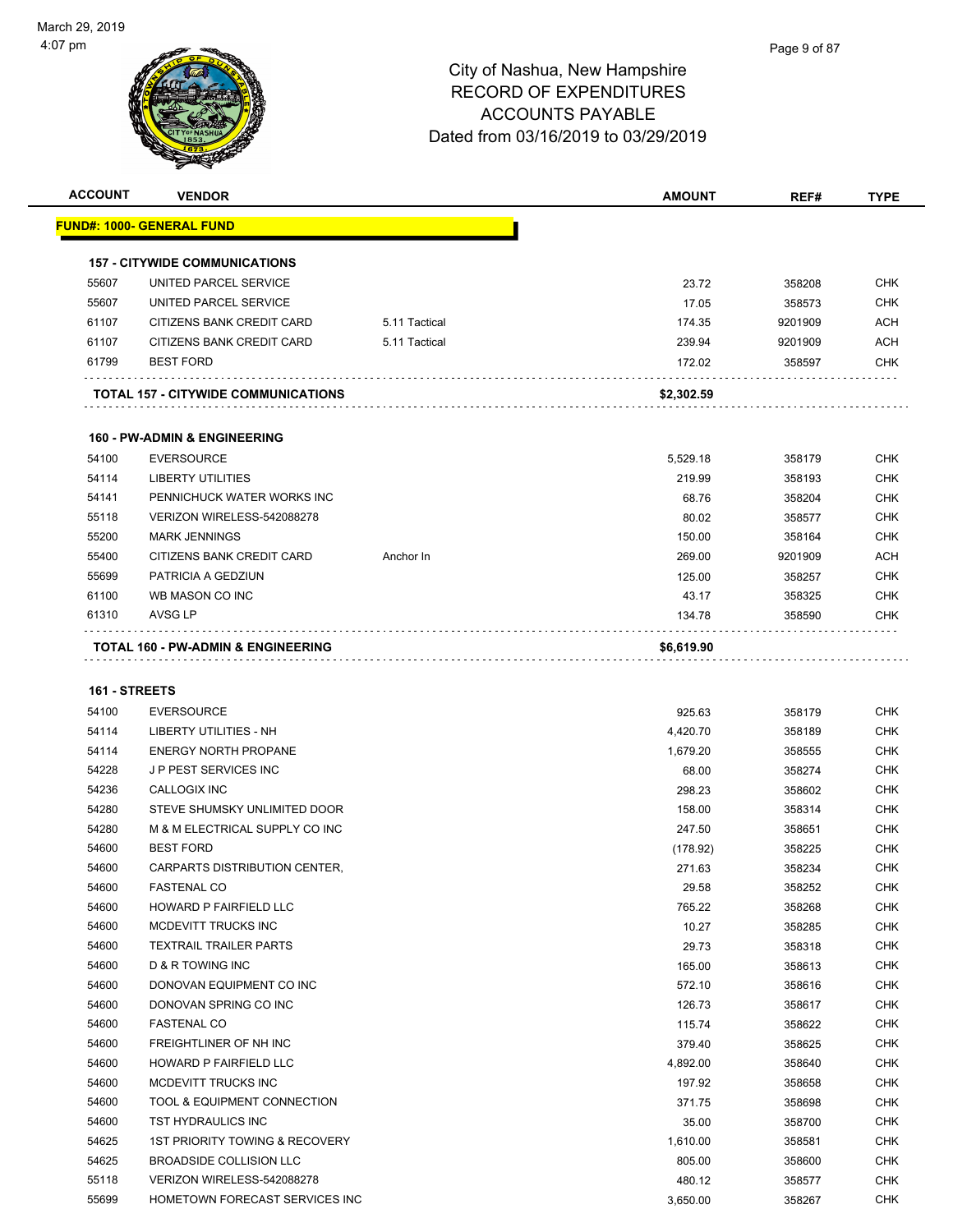

#### Page 10 of 87

### City of Nashua, New Hampshire RECORD OF EXPENDITURES ACCOUNTS PAYABLE Dated from 03/16/2019 to 03/29/2019

| <b>ACCOUNT</b> | <b>VENDOR</b>                       | <b>AMOUNT</b> | REF#   | <b>TYPE</b> |
|----------------|-------------------------------------|---------------|--------|-------------|
|                | <b>FUND#: 1000- GENERAL FUND</b>    |               |        |             |
| 161 - STREETS  |                                     |               |        |             |
| 61100          | WB MASON CO INC                     | 259.68        | 358325 | <b>CHK</b>  |
| 61107          | ALECS SHOE STORE INC                | 110.00        | 358214 | <b>CHK</b>  |
| 61107          | UNIFIRST CORPORATION                | 373.59        | 358321 | <b>CHK</b>  |
| 61107          | UNIFIRST CORPORATION                | 375.96        | 358701 | <b>CHK</b>  |
| 61166          | <b>BOT L GAS INC</b>                | 24.75         | 358229 | CHK         |
| 61299          | AMAZON.COM LLC                      | 417.66        | 155565 | ACH         |
| 61299          | <b>CRYSTAL ROCK</b>                 | 24.96         | 358175 | <b>CHK</b>  |
| 61299          | <b>BELLETETES INC</b>               | 38.55         | 358222 | <b>CHK</b>  |
| 61299          | <b>FASTENAL CO</b>                  | 59.04         | 358252 | <b>CHK</b>  |
| 61299          | F W WEBB COMPANY                    | 45.52         | 358621 | <b>CHK</b>  |
| 61299          | <b>FASTENAL CO</b>                  | 35.49         | 358622 | <b>CHK</b>  |
| 61300          | DENNIS K BURKE INC                  | 14,267.50     | 358615 | <b>CHK</b>  |
| 61310          | <b>AVSG LP</b>                      | 995.72        | 358590 | <b>CHK</b>  |
| 61507          | <b>BROX INDUSTRIES INC</b>          | 453.11        | 358232 | <b>CHK</b>  |
| 61507          | <b>BROX INDUSTRIES INC</b>          | 1,170.30      | 358601 | <b>CHK</b>  |
| 61514          | <b>EASTERN MINERALS INC</b>         | 20,111.87     | 358249 | CHK         |
| 61514          | <b>GRANITE STATE MINERALS, INC.</b> | 22,628.46     | 358262 | CHK         |
| 61514          | <b>EASTERN MINERALS INC</b>         | 3,344.72      | 358619 | <b>CHK</b>  |
| 61514          | FUTURE SUPPLY CO                    | 1,428.08      | 358626 | <b>CHK</b>  |
| 61514          | <b>GRANITE STATE MINERALS, INC.</b> | 17,619.55     | 358631 | <b>CHK</b>  |
| 61542          | PERMA LINE CORP OF NEW ENGLAND      | 64.75         | 358675 | <b>CHK</b>  |
| 61560          | <b>BELLETETES INC</b>               | 489.50        | 358222 | <b>CHK</b>  |
| 61560          | HOME DEPOT CREDIT SERVICE 3065      | 251.31        | 358638 | <b>CHK</b>  |
| 61709          | OMEGA INDUSTRIAL SUPPLY             | 679.43        | 358299 | <b>CHK</b>  |
| 61799          | <b>BELLETETES INC</b>               | 19.26         | 358222 | <b>CHK</b>  |
| 61799          | USP OF NEW ENGLAND                  | 120.00        | 358323 | <b>CHK</b>  |
| 71025          | USP OF NEW ENGLAND                  | 126.02        | 358323 | CHK         |
| 71999          | USP OF NEW ENGLAND                  | 211.08        | 358323 | CHK         |
|                | <b>TOTAL 161 - STREETS</b>          | \$107,871.39  |        |             |
|                | <b>162 - STREET LIGHTING</b>        |               |        |             |
| 54100          | <b>EVERSOURCE</b>                   | 36,623.32     | 358178 | <b>CHK</b>  |
| 54100          | <b>EVERSOURCE</b>                   | 943.94        | 358179 | <b>CHK</b>  |
|                | TOTAL 162 - STREET LIGHTING         | \$37,567.26   |        |             |
|                | <b>166 - PARKING OPERATIONS</b>     |               |        |             |
| 54100          | <b>EVERSOURCE</b>                   | 2,493.72      | 358179 | <b>CHK</b>  |
| 54207          | THE DOTY GROUP INC                  | 862.50        | 358246 | <b>CHK</b>  |
| 54487          | <b>BOBCAT OF NEW HAMPSHIRE</b>      | 71.89         | 358228 | <b>CHK</b>  |
| 54487          | <b>BOBCAT OF NEW HAMPSHIRE</b>      | 55.88         | 358599 | <b>CHK</b>  |

NASHUA OUTDOOR POWER EQUIPMENT 36.59 358665 CHK

|  | <b>TOTAL 166 - PARKING OPERATIONS</b> |  |
|--|---------------------------------------|--|
|  |                                       |  |

**TOTAL 166 - PARKING OPERATIONS \$3,520.58**

#### **170 - HYDROELECTRIC OPERATIONS**

. . . . . . . . . . . . . . . . . . .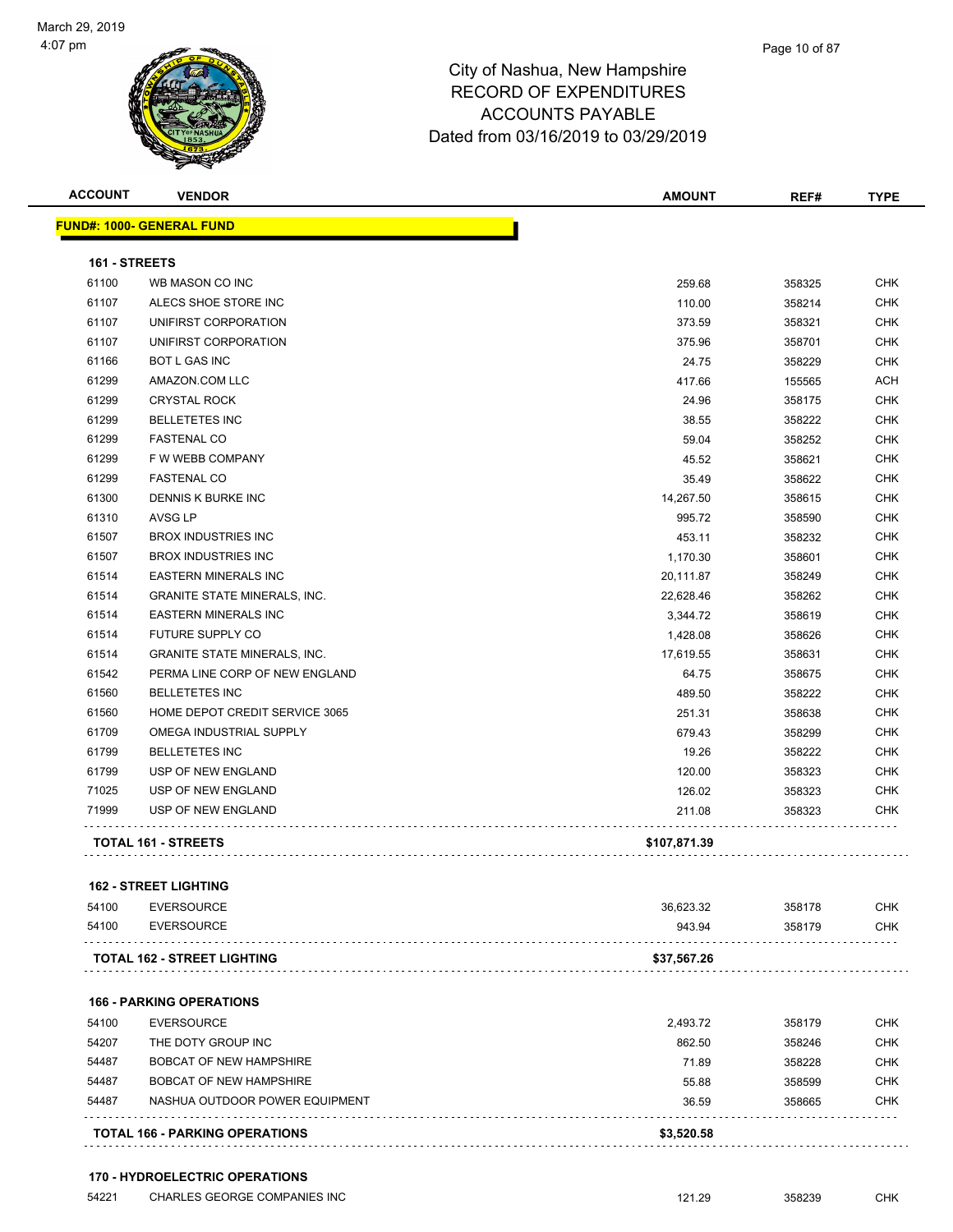| <b>ACCOUNT</b> | <b>VENDOR</b>                                                      |                     | <b>AMOUNT</b> | REF#    | <b>TYPE</b> |
|----------------|--------------------------------------------------------------------|---------------------|---------------|---------|-------------|
|                | <b>FUND#: 1000- GENERAL FUND</b>                                   |                     |               |         |             |
|                | <b>170 - HYDROELECTRIC OPERATIONS</b>                              |                     |               |         |             |
| 54290          | <b>ESSEX POWER SERVICES INC</b>                                    |                     | 57,305.07     | 358620  | <b>CHK</b>  |
| 55200          | <b>GRANITE STATE HYDROPOWER ASSOC</b>                              |                     | 3,300.00      | 358261  | <b>CHK</b>  |
|                | <b>TOTAL 170 - HYDROELECTRIC OPERATIONS</b>                        |                     | \$60,726.36   |         |             |
|                | <b>171 - COMMUNITY SERVICES</b>                                    |                     |               |         |             |
| 54100          | <b>EVERSOURCE</b>                                                  |                     | 1,463.05      | 358179  | <b>CHK</b>  |
| 54107          | SHATTUCK MALONE OIL CO                                             |                     | 1,082.02      | 358205  | <b>CHK</b>  |
| 55307          | <b>BOBBIE BAGLEY</b>                                               |                     | 37.12         | 358151  | CHK         |
| 55421          | CITIZENS BANK CREDIT CARD                                          | Colony Hotel        | 260.51        | 9201909 | <b>ACH</b>  |
| 55421          | CITIZENS BANK CREDIT CARD                                          | <b>Colony Hotel</b> | 151.51        | 9201909 | <b>ACH</b>  |
| 61135          | POSITIVE PROMOTIONS INC                                            |                     | 951.84        | 358305  | <b>CHK</b>  |
| 61250          | <b>BAUDVILLE, INC</b>                                              |                     | 573.55        | 358594  | <b>CHK</b>  |
| 61250          | POSITIVE PROMOTIONS INC                                            |                     | 2.918.80      | 358677  | <b>CHK</b>  |
| 61250          | CITIZENS BANK CREDIT CARD                                          | Canva               | 1.00          | 9201909 | ACH         |
|                | <b>TOTAL 171 - COMMUNITY SERVICES</b>                              |                     | \$7,439.40    |         |             |
|                | <b>172 - COMMUNITY HEALTH</b>                                      |                     |               |         |             |
| 55307          | <b>KIMBERLY BERNARD</b>                                            |                     | 219.24        | 358165  | <b>CHK</b>  |
| 55307          | <b>FLAVIA MARTIN</b>                                               |                     | 2.67          | 358255  | <b>CHK</b>  |
| 55400          | FOUNDATION FOR HEALTHY                                             |                     | 75.00         | 358181  | <b>CHK</b>  |
| 55400          | SKILLPATH /NST SEMINARS                                            |                     | 199.00        | 358569  | <b>CHK</b>  |
| 55400          | <b>SKILLPATH SEMINARS</b>                                          |                     | 119.00        | 358570  | <b>CHK</b>  |
| 55400          | CITIZENS BANK CREDIT CARD                                          | <b>Colony Hotel</b> | 114.45        | 9201909 | <b>ACH</b>  |
| 61110          | PETROCELLI MARKETING GROUP                                         |                     | 79.99         | 358303  | CHK         |
|                | TOTAL 172 - COMMUNITY HEALTH                                       |                     | \$809.35      |         |             |
|                |                                                                    |                     |               |         |             |
| 61149          | <b>173 - ENVIRONMENTAL HEALTH</b><br><b>IDEXX DISTRIBUTION INC</b> |                     | 2,304.55      | 358641  | CHK         |
|                | TOTAL 173 - ENVIRONMENTAL HEALTH                                   |                     | \$2,304.55    |         |             |
|                | <b>174 - WELFARE ADMINISTRATION</b>                                |                     |               |         |             |
| 55307          | <b>ROBERT MACK</b>                                                 |                     | 46.88         | 358167  | <b>CHK</b>  |
| 55307          | <b>ROBERT MACK</b>                                                 |                     | 46.88         | 358546  | <b>CHK</b>  |
| 55400          | NH LOCAL WELFARE ADMIN ASSN                                        |                     | 15.00         | 358669  | <b>CHK</b>  |
|                | TOTAL 174 - WELFARE ADMINISTRATION                                 |                     | \$108.76      |         |             |
|                |                                                                    |                     |               |         |             |
|                | <b>175 - WELFARE ASSISTANCE</b>                                    |                     |               |         |             |
| 55810          | 188 CONCORD ST LLC                                                 |                     | 436.69        | 358485  | <b>CHK</b>  |
| 55810          | 23-25 TEMPLE ST REALTY LLC                                         |                     | 1,680.00      | 358486  | <b>CHK</b>  |
| 55810          | <b>COUNTRY BARN MOTEL</b>                                          |                     | 404.59        | 358487  | CHK         |
| 55810          | <b>GUY J TREMBLAY LLC</b>                                          |                     | 900.00        | 358488  | CHK         |
| 55810          | MWH HOLDINGS LLC                                                   |                     | 275.00        | 358489  | CHK         |

55810 188 CONCORD ST LLC 659.63 559.63 559.63 559.63 559.63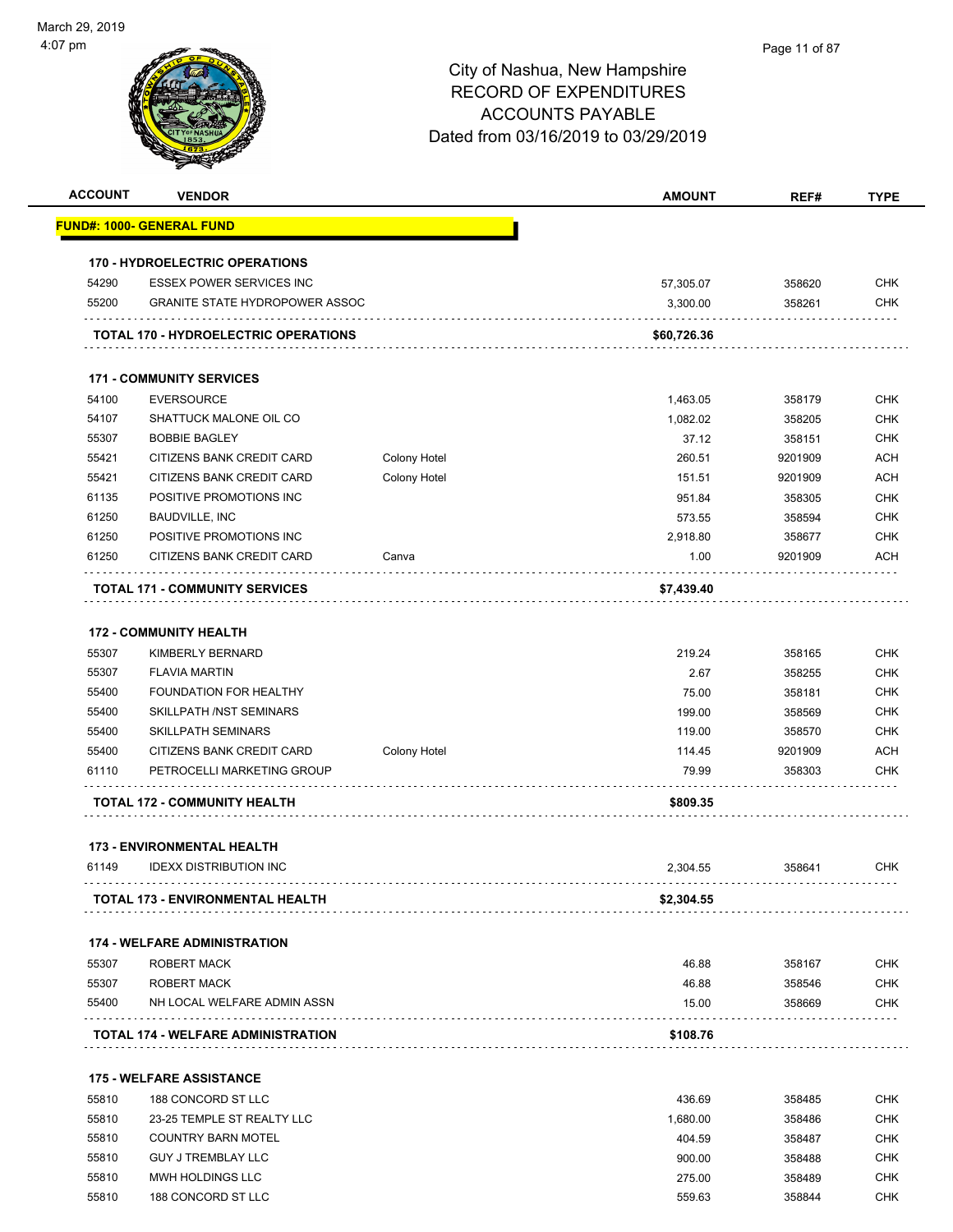

|       | <b>VENDOR</b>                       | <b>AMOUNT</b> | REF#   | <b>TYPE</b> |
|-------|-------------------------------------|---------------|--------|-------------|
|       | <u> FUND#: 1000- GENERAL FUND</u>   |               |        |             |
|       | <b>175 - WELFARE ASSISTANCE</b>     |               |        |             |
| 55810 | 23-25 TEMPLE ST REALTY LLC          | 770.00        | 358845 | CHK         |
| 55810 | <b>CAYMAN REALTY LLC</b>            | 1,150.00      | 358846 | <b>CHK</b>  |
| 55810 | CENTRAL REALTY INC                  | 900.00        | 358847 | <b>CHK</b>  |
| 55810 | <b>COUNTRY BARN MOTEL</b>           | 404.59        | 358848 | <b>CHK</b>  |
| 55810 | <b>HIGHLAND LAKE PROPERTIES LLC</b> | 965.00        | 358849 | CHK         |
| 55810 | JKL REALTY INVEST LLC               | 875.00        | 358850 | CHK         |
| 55810 | <b>REGENT PARK ASSOCIATES</b>       | 501.00        | 358852 | <b>CHK</b>  |
| 55814 | <b>EVERSOURCE</b>                   | 562.62        | 358484 | <b>CHK</b>  |
| 55816 | MARKET BASKET ACCT 2589096          | 99.18         | 358851 | <b>CHK</b>  |
| 55818 | MARKET BASKET ACCT 2589096          | 23.30         | 358851 | CHK         |
|       | TOTAL 175 - WELFARE ASSISTANCE      | \$10,506.60   |        |             |
|       | <b>177 - PARKS &amp; RECREATION</b> |               |        |             |
| 54100 | <b>EVERSOURCE</b>                   | 143.41        | 358179 | CHK         |
| 54114 | <b>DIRECT ENERGY BUSINESS</b>       | 1,316.20      | 358245 | CHK         |
| 54141 | PENNICHUCK WATER WORKS INC          | 87.16         | 358204 | <b>CHK</b>  |
| 54280 | AMAZON.COM LLC                      | 131.82        | 155607 | ACH         |
| 54280 | <b>BELLETETES INC</b>               | 18.88         | 358222 | <b>CHK</b>  |
| 54280 | <b>FASTENAL CO</b>                  | 9.99          | 358252 | <b>CHK</b>  |
| 54280 | HOME DEPOT CREDIT SERVICE 3065      | 27.28         | 358266 | CHK         |
| 54280 | M & M ELECTRICAL SUPPLY CO INC      | 10.75         | 358281 | <b>CHK</b>  |
| 54280 | AIRGAS USA LLC                      | 95.92         | 358583 | CHK         |
| 54280 | HOME DEPOT CREDIT SERVICE 3065      | 1,006.88      | 358638 | CHK         |
| 54821 | UNITED SITE SERVICES NORTHEAST      | 109.94        | 358322 | <b>CHK</b>  |
| 55118 | VERIZON WIRELESS-542088278          | 40.01         | 358577 | <b>CHK</b>  |
| 61107 | PHOENIX SCREEN PRINTING             | 1,693.00      | 358304 | CHK         |
| 61300 | DENNIS K BURKE INC                  | 1,318.32      | 358244 | CHK         |
| 61310 | AVSG LP                             | 846.85        | 358590 | CHK         |
| 61799 | <b>FACTORY MOTOR PARTS</b>          | 53.26         | 155567 | ACH         |
| 61799 | <b>BEST FORD</b>                    | 96.72         | 358225 | <b>CHK</b>  |
| 61799 | CARPARTS DISTRIBUTION CENTER,       | 141.71        | 358234 | <b>CHK</b>  |
| 61799 | <b>BEST FORD</b>                    | 58.18         | 358597 | CHK         |
| 61799 | CARPARTS DISTRIBUTION CENTER,       | 4.74          | 358603 | <b>CHK</b>  |
| 61799 | DONOVAN EQUIPMENT CO INC            | 292.52        | 358616 | CHK         |
| 61799 | FREIGHTLINER OF NH INC              | 487.50        | 358625 | <b>CHK</b>  |
|       |                                     |               |        |             |

**179 - LIBRARY**

| 54141 | PENNICHUCK WATER WORKS INC     |                      | 356.36   | 358204  | <b>CHK</b> |
|-------|--------------------------------|----------------------|----------|---------|------------|
| 54243 | PALMER & SICARD INC            |                      | 1.228.00 | 358302  | <b>CHK</b> |
| 54280 | HOME DEPOT CREDIT SERVICE 3065 |                      | 45.18    | 358638  | <b>CHK</b> |
| 54428 | COMCAST                        |                      | 191.85   | 358173  | <b>CHK</b> |
| 54428 | PACIFIC TELEMANAGEMENT SERVICE |                      | 53.00    | 358301  | <b>CHK</b> |
| 54428 | CITIZENS BANK CREDIT CARD      | ADOBE SYSTEMS. INC   | 29.99    | 9201909 | <b>ACH</b> |
| 54428 | CITIZENS BANK CREDIT CARD      | DREAMHOST DH-FEE.COM | 15.00    | 9201909 | <b>ACH</b> |
| 55200 | NEW HAMPSHIRE LIBRARY ASSOC    |                      | 70.00    | 358196  | <b>CHK</b> |
|       |                                |                      |          |         |            |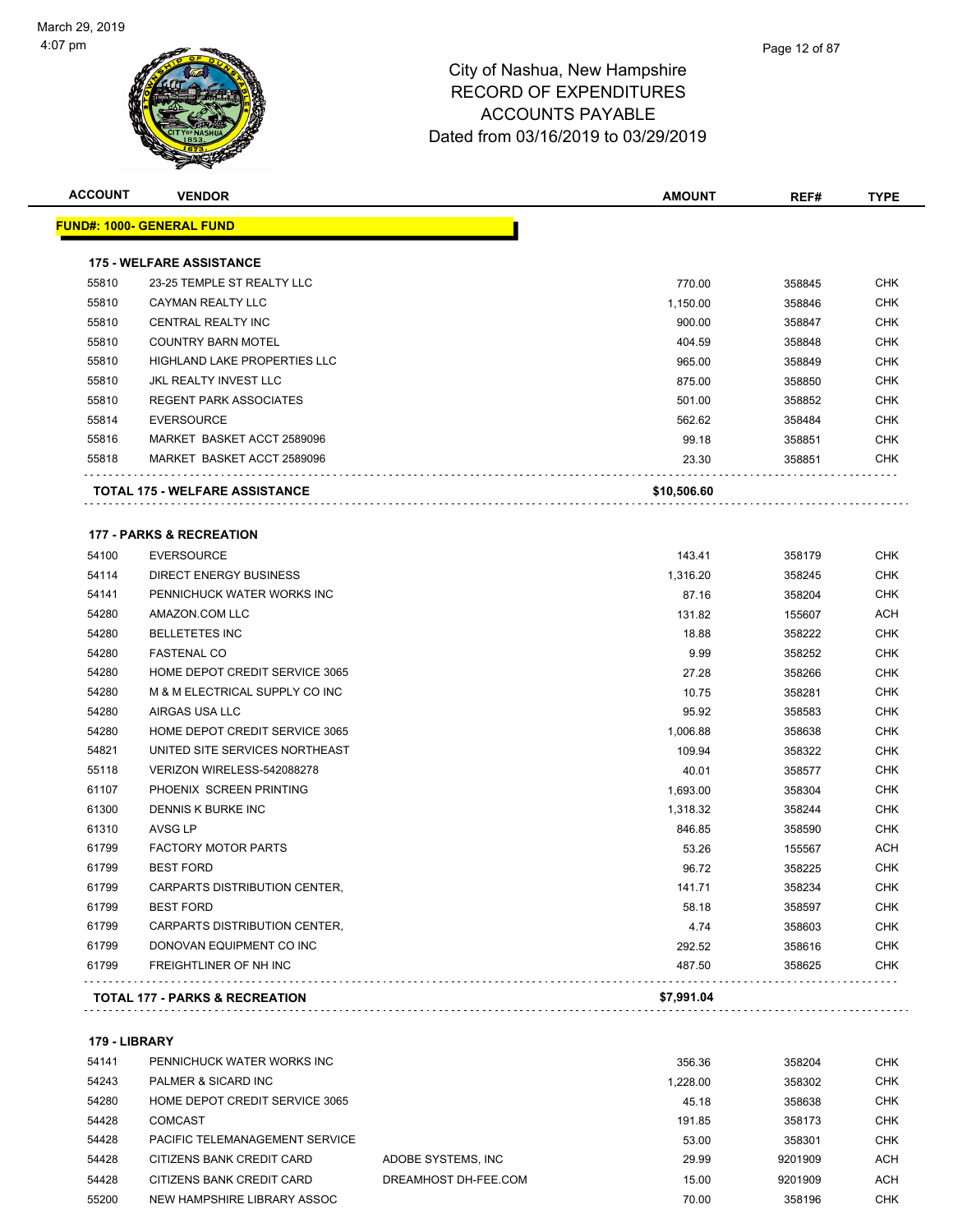

Page 13 of 87

| <b>ACCOUNT</b> | <b>VENDOR</b>                                       |                          | <b>AMOUNT</b>      | REF#              | <b>TYPE</b> |
|----------------|-----------------------------------------------------|--------------------------|--------------------|-------------------|-------------|
|                | <b>FUND#: 1000- GENERAL FUND</b>                    |                          |                    |                   |             |
| 179 - LIBRARY  |                                                     |                          |                    |                   |             |
| 55307          | <b>KRISTEN GURCIULLO</b>                            |                          | 22.60              | 358277            | <b>CHK</b>  |
| 55400          | <b>NHLA</b>                                         |                          | 85.00              | 358202            | <b>CHK</b>  |
| 55400          | <b>NHLA</b>                                         |                          | 105.00             | 358566            | <b>CHK</b>  |
| 55400          | CITIZENS BANK CREDIT CARD                           | <b>Information Today</b> | 499.00             | 9201909           | <b>ACH</b>  |
| 61100          | AMAZON.COM LLC                                      |                          | 39.14              | 155607            | ACH         |
| 61100          | WB MASON CO INC                                     |                          | 139.25             | 358325            | <b>CHK</b>  |
| 61100          | ANCO SIGNS & STAMPS INC                             |                          | 31.30              | 358586            | <b>CHK</b>  |
| 61107          | <b>WORK N GEAR LLC</b>                              |                          | 124.91             | 358328            | CHK         |
| 61299          | AMAZON.COM LLC                                      |                          | 7.32               | 155607            | <b>ACH</b>  |
| 61428          | NEW ENGLAND PAPER & SUPPLY                          |                          | 292.41             | 358297            | <b>CHK</b>  |
| 61807          | AMAZON.COM LLC                                      |                          | 52.43              | 155565            | ACH         |
| 61807          | <b>BAKER &amp; TAYLOR</b>                           |                          | 451.11             | 358220            | <b>CHK</b>  |
| 61807          | <b>INGRAM LIBRARY SERVICES</b>                      |                          | 57.12              | 358271            | CHK         |
| 61807          | <b>BAKER &amp; TAYLOR</b>                           |                          | 1,618.91           | 358591            | CHK         |
| 61807          | HARPER COLLINS PUBLISHERS LLC                       |                          | 38.53              | 358635            | <b>CHK</b>  |
| 61807          | <b>INGRAM LIBRARY SERVICES</b>                      |                          | 1,157.88           | 358643            | <b>CHK</b>  |
| 61807          | MULTICULTURAL BOOKS & VIDEOS                        |                          | 192.23             | 358664            | <b>CHK</b>  |
| 61814          | <b>BLACKSTONE PUBLISHING</b>                        |                          | 175.00             | 358226            | <b>CHK</b>  |
| 61814          | <b>BAKER &amp; TAYLOR</b>                           |                          | 65.97              | 358591            | <b>CHK</b>  |
| 61814          | <b>MIDWEST TAPE</b>                                 |                          | 408.43             | 358662            | <b>CHK</b>  |
| 61814          | MULTICULTURAL BOOKS & VIDEOS                        |                          | 64.07              | 358664            | <b>CHK</b>  |
| 61814          | RANDOM HOUSE LLC                                    |                          | 26.25              | 358682            | <b>CHK</b>  |
| 61816          | <b>INGRAM LIBRARY SERVICES</b>                      |                          | 24.74              | 358643            | <b>CHK</b>  |
| 61821          | NEW HAMPSHIRE MAGAZINE                              |                          |                    |                   | CHK         |
| 68322          | AMAZON.COM LLC                                      |                          | 14.97<br>37.43     | 358197            | <b>ACH</b>  |
| 68322          | <b>SUSAN GAYLORD</b>                                |                          |                    | 155607            | <b>CHK</b>  |
| 68322          | <b>KRISTEN GURCIULLO</b>                            |                          | 300.00             | 358161            |             |
|                |                                                     |                          | 5.00               | 358162            | CHK         |
| 71221<br>71221 | <b>TECHSOUP GLOBAL</b><br>CITIZENS BANK CREDIT CARD | <b>TECHSOUP</b>          | 1,496.00<br>546.00 | 358317<br>9201909 | CHK<br>ACH  |
|                |                                                     |                          |                    |                   |             |
|                | <b>TOTAL 179 - LIBRARY</b>                          |                          | \$10,067.38        |                   |             |
|                | <b>181 - COMMUNITY DEVELOPMENT</b>                  |                          |                    |                   |             |
| 55307          | <b>JULIE CHIZMAS</b>                                |                          | 41.71              | 358536            | CHK         |
| 55421          | <b>JULIE CHIZMAS</b>                                |                          | 50.00              | 358536            | <b>CHK</b>  |
| 61100          | PETTY CASH                                          |                          | 36.03              | 358549            | CHK         |
| 61100          | WB MASON CO INC                                     |                          | 66.47              | 358707            | CHK         |
| 61650          | WB MASON CO INC                                     |                          | 35.72              | 358707            | <b>CHK</b>  |
|                | <b>TOTAL 181 - COMMUNITY DEVELOPMENT</b>            |                          | \$229.93           |                   |             |
|                | <b>182 - PLANNING AND ZONING</b>                    |                          |                    |                   |             |
| 55307          | <b>LINDA MCGHEE</b>                                 |                          | 138.62             | 358544            | CHK         |
|                | TOTAL 182 - PLANNING AND ZONING                     |                          | \$138.62           | .                 |             |
|                |                                                     |                          |                    |                   |             |

#### **183 - ECONOMIC DEVELOPMENT**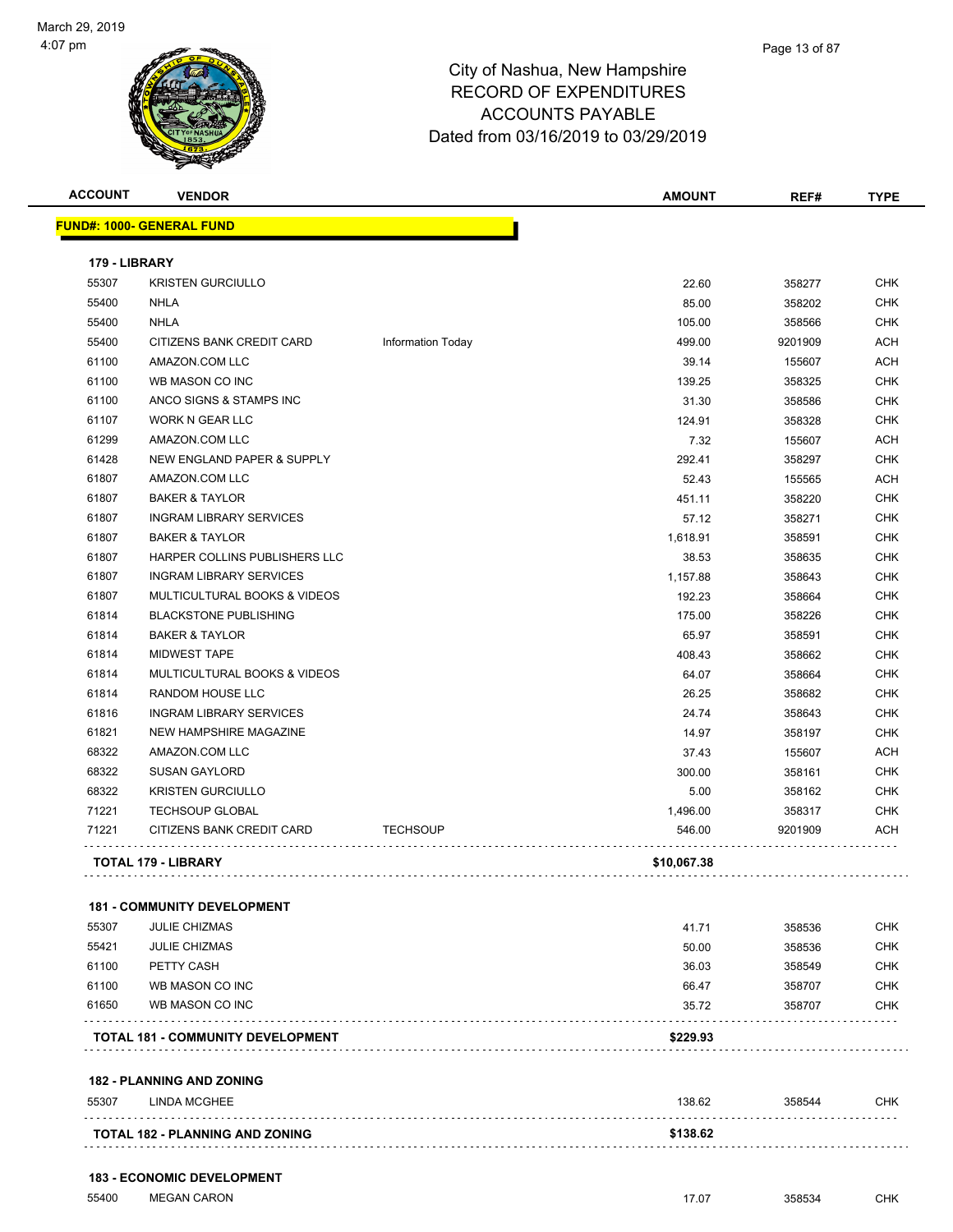

#### Page 14 of 87

| <b>ACCOUNT</b>      | <b>VENDOR</b>                           | <b>AMOUNT</b> | REF#   | <b>TYPE</b> |
|---------------------|-----------------------------------------|---------------|--------|-------------|
|                     | <u> FUND#: 1000- GENERAL FUND</u>       |               |        |             |
|                     | <b>TOTAL 183 - ECONOMIC DEVELOPMENT</b> | \$17.07       |        |             |
| <b>191 - SCHOOL</b> |                                         |               |        |             |
| 52150               | NH RETIREMENT SYSTEM                    | 18,239.21     | 358130 | <b>CHK</b>  |
| 52150               | NH RETIREMENT SYSTEM                    | 5,896.03      | 358877 | <b>CHK</b>  |
| 52300               | <b>GUARDIAN</b>                         | 3,937.92      | 358763 | <b>CHK</b>  |
| 52300               | UNUM LIFE INSURANCE                     | 1,650.56      | 358828 | <b>CHK</b>  |
| 53128               | <b>JACKSON LEWIS LLP</b>                | 3,250.00      | 358408 | <b>CHK</b>  |
| 53600               | NASHUA ADULT LEARNING CENTER            | 29,509.30     | 358717 | <b>CHK</b>  |
| 53600               | LEARNWELL                               | 837.90        | 358782 | CHK         |
| 53607               | NAMI NH                                 | 300.00        | 358434 | <b>CHK</b>  |
| 53614               | AMY MCCARTNEY                           | 5,037.50      | 358350 | <b>CHK</b>  |
| 53614               | <b>CLARK ASSOC</b>                      | 44,445.75     | 358367 | CHK         |
| 53614               | <b>HEAR TO LEARN LLC</b>                | 834.09        | 358395 | <b>CHK</b>  |
| 53614               | HEAVEN SENT HOME CARE LLC               | 1,127.50      | 358396 | <b>CHK</b>  |
| 53614               | NORTHEAST DEAF&HARD OF HEARING          | 35.00         | 358444 | <b>CHK</b>  |
| 53614               | <b>BARBARA POMPER</b>                   | 1,912.74      | 358448 | <b>CHK</b>  |
| 53614               | <b>EMILY B TIMM</b>                     | 787.48        | 358468 | <b>CHK</b>  |
| 53614               | READYNURSE STAFFING SERVICES            | 674.10        | 358807 | <b>CHK</b>  |
| 53628               | KAYLA GOODWIN                           | 1,000.00      | 358410 | <b>CHK</b>  |
| 53628               | <b>BRENT M KINCAID</b>                  | 100.00        | 358411 | <b>CHK</b>  |
| 53628               | <b>BLAKE LEISTER</b>                    | 100.00        | 358417 | <b>CHK</b>  |
| 53628               | METRO GROUP INC                         | 829.00        | 358428 | <b>CHK</b>  |
| 53628               | MICROSOCIETY CHARTER SCHOOL             | 4,692.00      | 358429 | <b>CHK</b>  |
| 53628               | MSB CONSULTING GROUP LLC                | 1,963.70      | 358432 | <b>CHK</b>  |
| 53628               | THERAPY TRAVELERS LLC                   | 2,400.00      | 358466 | <b>CHK</b>  |
| 53628               | TREASURER STATE OF NH                   | 75.00         | 358715 | <b>CHK</b>  |
| 53628               | <b>CUSTOM COMPUTER SPECIALIST INC</b>   | 7,732.45      | 358740 | <b>CHK</b>  |
| 53628               | DJ JEFF HAMILTON                        | 250.00        | 358745 | CHK         |
| 53628               | <b>GATE CITY CHARTER SCHOOL</b>         | 1,931.25      | 358754 | CHK         |
| 53628               | MSB CONSULTING GROUP LLC                | 1,177.76      | 358792 | <b>CHK</b>  |
| 53628               | <b>SECURADYNE SYSTEMS</b>               | 2,450.00      | 358818 | <b>CHK</b>  |
| 54100               | <b>EVERSOURCE</b>                       | 116,378.53    | 358338 | <b>CHK</b>  |
| 54114               | <b>LIBERTY UTILITIES</b>                | 24,388.12     | 358339 | <b>CHK</b>  |
| 54114               | <b>DIRECT ENERGY BUSINESS</b>           | 45,225.53     | 358377 | <b>CHK</b>  |
| 54114               | <b>LIBERTY UTILITIES</b>                | 9,402.01      | 358712 | <b>CHK</b>  |
| 54114               | <b>DIRECT ENERGY BUSINESS</b>           | 26,169.43     | 358743 | <b>CHK</b>  |
| 54141               | PENNICHUCK WATER WORKS INC              | 3,839.76      | 358340 | <b>CHK</b>  |
| 54141               | PENNICHUCK WATER WORKS INC              | 5,329.57      | 358713 | <b>CHK</b>  |
| 54243               | CONTROL TECHNOLOGIES INC                | 6,561.25      | 358372 | <b>CHK</b>  |
| 54243               | CONTROL TECHNOLOGIES INC                | 1,313.25      | 358737 | <b>CHK</b>  |
| 54280               | <b>BELLETETES INC</b>                   | 57.44         | 358355 | <b>CHK</b>  |
| 54280               | HOME DEPOT CREDIT SERVICES              | 85.19         | 358400 | <b>CHK</b>  |
| 54280               | MERRIMACK BUILDING SUPPLY INC           | 868.90        | 358427 | <b>CHK</b>  |
| 54280               | NASHUA WALLPAPER & PAINT CO             | 116.38        | 358436 | CHK         |
| 54280               | NH DEPT OF ENVIROMENTAL SERVS           | 1,971.86      | 358439 | <b>CHK</b>  |
| 54280               | STANLEY ELEVATOR CO INC                 | 670.00        | 358463 | <b>CHK</b>  |
| 54280               | <b>B &amp; S LOCKSMITHS INC</b>         | 95.27         | 358720 | <b>CHK</b>  |
|                     |                                         |               |        |             |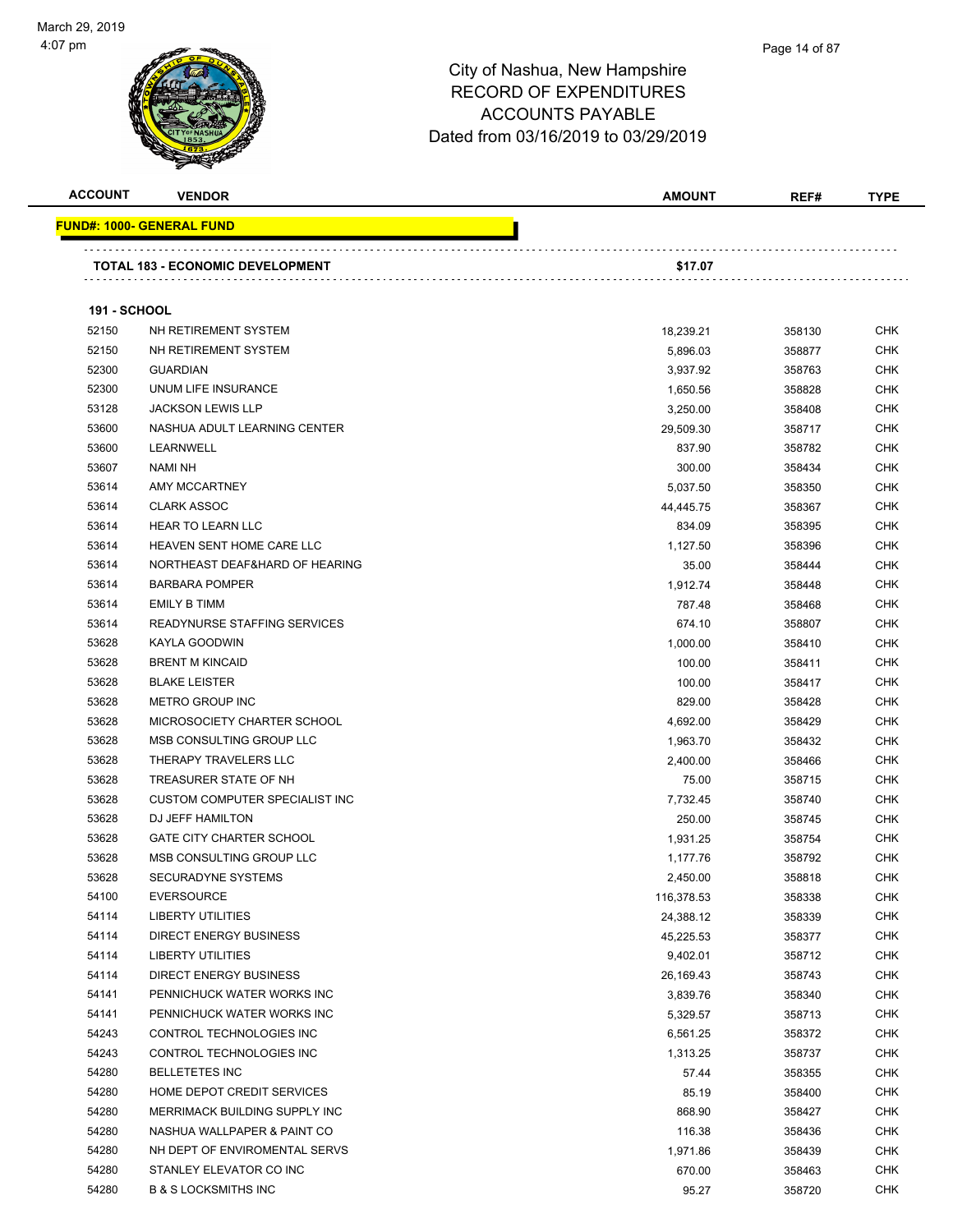

| <b>ACCOUNT</b>      | <b>VENDOR</b>                     |            | <b>AMOUNT</b> | REF#    | <b>TYPE</b> |
|---------------------|-----------------------------------|------------|---------------|---------|-------------|
|                     | <u> FUND#: 1000- GENERAL FUND</u> |            |               |         |             |
|                     |                                   |            |               |         |             |
| <b>191 - SCHOOL</b> |                                   |            |               |         |             |
| 54280               | <b>BELLETETES INC</b>             |            | 168.80        | 358723  | <b>CHK</b>  |
| 54280               | GATE CITY FENCE CO INC            |            | 20.00         | 358755  | <b>CHK</b>  |
| 54280               | HERITAGE WHOLESALERS              |            | 38.00         | 358768  | CHK         |
| 54280               | HOME DEPOT CREDIT SERVICES        |            | 118.68        | 358773  | <b>CHK</b>  |
| 54280               | NASHUA WALLPAPER & PAINT CO       |            | 807.85        | 358794  | <b>CHK</b>  |
| 54280               | STANLEY ELEVATOR CO INC           |            | 349.78        | 358824  | CHK         |
| 54280               | UNIVERSAL RECYCLING TECH          |            | 196.25        | 358827  | <b>CHK</b>  |
| 54487               | <b>BRADY SULLIVAN</b>             |            | 3,500.00      | 155616  | ACH         |
| 54487               | FIRE PROTECTION TEAM              |            | 450.00        | 358749  | CHK         |
| 54487               | JOHNSON CONTROLS FIRE PROTECT.    |            | 1,081.00      | 358776  | <b>CHK</b>  |
| 54487               | MFAC, LLC                         |            | 1,846.94      | 358791  | CHK         |
| 54600               | <b>CHAPPELL TRACTOR SALES INC</b> |            | 299.88        | 358238  | <b>CHK</b>  |
| 54600               | <b>BEST FORD</b>                  |            | 32.00         | 358356  | <b>CHK</b>  |
| 54600               | <b>CARPARTS OF NASHUA</b>         |            | 334.29        | 358363  | CHK         |
| 54600               | LIBERTY INTNL TRUCKS OF NH LLC    |            | 96.21         | 358419  | CHK         |
| 54600               | LOU'S CUSTOM EXHAUST              |            | 60.00         | 358421  | CHK         |
| 54600               | SANEL NAPA                        |            | 155.65        | 358456  | CHK         |
| 54600               | <b>SANEL NAPA</b>                 |            | 294.84        | 358812  | CHK         |
| 54899               | <b>BRADY SULLIVAN</b>             |            | 12,609.38     | 155573  | ACH         |
| 55109               | CONSOLIDATED COMMUNICATIONS       |            | 36.43         | 358337  | CHK         |
| 55109               | VERIZON WIRELESS 742005979        |            | 361.34        | 358344  | CHK         |
| 55109               | CONSOLIDATED COMMUNICATIONS       |            | 878.98        | 358553  | <b>CHK</b>  |
| 55109               | <b>COMCAST</b>                    |            | 509.28        | 358710  | CHK         |
| 55109               | CONSOLIDATED COMMUNICATIONS       |            | 2,752.68      | 358711  | <b>CHK</b>  |
| 55200               | <b>NHIAA</b>                      |            | 40.00         | 358440  | CHK         |
| 55200               | <b>NHIAA</b>                      |            | 80.00         | 358800  | CHK         |
| 55200               | <b>AMY SANBORN</b>                |            | 100.00        | 358810  | CHK         |
| 55200               | CITIZENS BANK CREDIT CARD         | Mail Chimp | 45.00         | 9201909 | ACH         |
| 55300               | <b>NHASEA</b>                     |            | 1,700.00      | 358799  | CHK         |
| 55307               | <b>ANNE ALTMAN</b>                |            | 36.69         | 358349  | CHK         |
| 55307               | <b>JAMES BROWN</b>                |            | 52.84         | 358361  | CHK         |
| 55307               | <b>NATHAN BURNS</b>               |            | 257.11        | 358362  | CHK         |
| 55307               | CLAUDIA CASTANO-VELEZ             |            | 54.81         | 358364  | CHK         |
| 55307               | <b>BRENDA CROCKER</b>             |            | 12.01         | 358374  | <b>CHK</b>  |
| 55307               | <b>SCOTT MAYS</b>                 |            | 141.39        | 358425  | CHK         |
| 55307               | <b>FELICIA NARO</b>               |            | 49.18         | 358435  | <b>CHK</b>  |
| 55307               | <b>MELISSA NICKERSON</b>          |            | 23.20         | 358441  | <b>CHK</b>  |
| 55307               | <b>JESSICA STASKIEWICZ</b>        |            | 65.36         | 358464  | <b>CHK</b>  |
| 55307               | DONALD TESSIER                    |            | 13.05         | 358465  | <b>CHK</b>  |
| 55307               | DANIELLE JULIEN                   |            | 191.22        | 358778  | <b>CHK</b>  |
| 55307               | AMI RICH                          |            | 120.64        | 358809  | CHK         |
| 55400               | <b>IAN HARVEY</b>                 |            | 23.20         | 358394  | CHK         |
| 55400               | MASS COMPUTER USING EDUCATORS     |            | 65.00         | 358424  | CHK         |
| 55400               | <b>NAESP</b>                      |            | 1,299.00      | 358433  | CHK         |
| 55400               | <b>SUSAN CAREY</b>                |            | 200.00        | 358731  | <b>CHK</b>  |
| 55400               | DANIELLE WELLS                    |            | 50.00         | 358835  | CHK         |
| 55400               | <b>SUSAN WILBORG</b>              |            | 6.61          | 358836  | <b>CHK</b>  |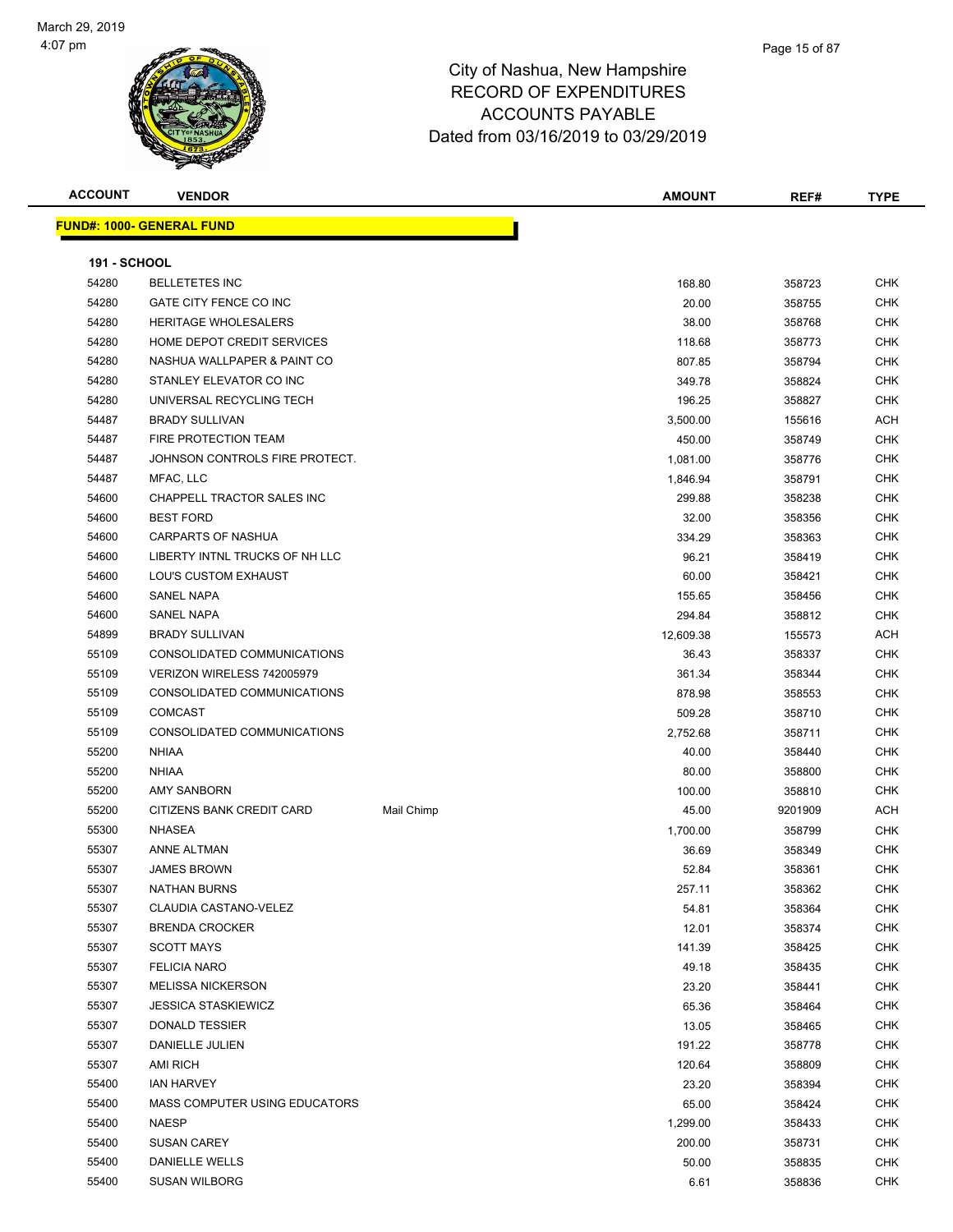

| <b>ACCOUNT</b>      | <b>VENDOR</b>                        |               | <b>AMOUNT</b> | REF#    | <b>TYPE</b> |
|---------------------|--------------------------------------|---------------|---------------|---------|-------------|
|                     | <b>FUND#: 1000- GENERAL FUND</b>     |               |               |         |             |
|                     |                                      |               |               |         |             |
| <b>191 - SCHOOL</b> |                                      |               |               |         |             |
| 55500               | CITIZENS BANK CREDIT CARD            | <b>INDEED</b> | 503.01        | 9201909 | ACH         |
| 55500               | CITIZENS BANK CREDIT CARD            | <b>INDEED</b> | 496.99        | 9201909 | ACH         |
| 55607               | CMRS-POC                             |               | 640.00        | 358369  | CHK         |
| 55690               | <b>FIRST STUDENT INC</b>             |               | 2,716.05      | 358383  | <b>CHK</b>  |
| 55690               | <b>FIRST STUDENT INC</b>             |               | 1,458.05      | 358751  | <b>CHK</b>  |
| 55691               | ADVENTURE LIMOUSINE INC              |               | 540.00        | 358347  | CHK         |
| 55691               | DURHAM SCHOOL SERVICES               |               | 43,416.70     | 358378  | <b>CHK</b>  |
| 55691               | EASTER SEALS OF NEW HAMPSHIRE        |               | 3,933.80      | 358380  | <b>CHK</b>  |
| 55694               | <b>VERMONT PERMANENCY INITIATIVE</b> |               | 3,567.84      | 358345  | CHK         |
| 55694               | DEVEREUX ADVANCED BEHAVIORAL         |               | 15,849.96     | 358376  | CHK         |
| 55694               | EASTER SEALS OF NEW HAMPSHIRE        |               | 16,980.45     | 358380  | <b>CHK</b>  |
| 55694               | <b>EVERGREEN CENTER INC</b>          |               | 19,583.76     | 358381  | <b>CHK</b>  |
| 55694               | HILLCREST EDUCATIONAL CENTERS        |               | 3,827.40      | 358398  | CHK         |
| 55694               | LANDMARK SCHOOL OUTREACH PROG        |               | 8,538.75      | 358412  | CHK         |
| 55694               | LEARNING SKILLS ACADEMY              |               | 179.46        | 358415  | <b>CHK</b>  |
| 55694               | MOUNT PROSPECT ACADEMY INC           |               | 3,121.86      | 358431  | CHK         |
| 55694               | NASHUA ADULT LEARNING CENTER         |               | 30,725.90     | 358717  | CHK         |
| 55694               | <b>BOOTHBY THERAPY SERVICES LLC</b>  |               | 1,820.00      | 358728  | CHK         |
| 55694               | COMPASS INNOVATIVE BEHAVIOR          |               | 2,425.00      | 358736  | <b>CHK</b>  |
| 55694               | <b>GATEWAYS COMMUNITY SERVICES</b>   |               | 1,475.00      | 358756  | <b>CHK</b>  |
| 55694               | THE PLUS CO INC                      |               | 189.00        | 358804  | CHK         |
| 55694               | REGIONAL SERVICES & EDUCATION        |               | 7,585.07      | 358808  | <b>CHK</b>  |
| 55694               | SHAKER REGIONAL SCHOOL DISTRIC       |               | 11,789.28     | 358819  | <b>CHK</b>  |
| 55694               | SPAULDING YOUTH CTR                  |               | 11,857.64     | 358822  | <b>CHK</b>  |
| 55694               | ST ANNS HOME INC                     |               | 14,710.36     | 358823  | CHK         |
| 55694               | VALLEY COLLABORATIVE                 |               | 26,184.00     | 358829  | <b>CHK</b>  |
| 55699               | <b>NEASC INC</b>                     |               | 200.00        | 358798  | <b>CHK</b>  |
| 55699               | AUDREY VARGA                         |               | 735.00        | 358831  | CHK         |
| 61100               | AMAZON.COM LLC                       |               | 293.30        | 155572  | ACH         |
| 61100               | AMAZON.COM LLC                       |               | 46.88         | 155615  | ACH         |
| 61100               | PETTY CASH                           |               | 24.98         | 358341  | CHK         |
| 61100               | PETTY CASH                           |               | 42.28         | 358342  | CHK         |
| 61100               | <b>DEBORAH RILEY</b>                 |               | 64.99         | 358453  | CHK         |
| 61100               | WB MASON CO INC                      |               | 165.11        | 358471  | <b>CHK</b>  |
| 61100               | <b>KAREN BURNETT</b>                 |               | 19.98         | 358729  | CHK         |
| 61100               | <b>SCHOOL SPECIALTY</b>              |               | 180.56        | 358817  | <b>CHK</b>  |
| 61100               | WB MASON CO INC                      |               | 1,005.53      | 358834  | <b>CHK</b>  |
| 61135               | AMAZON.COM LLC                       |               | 1,605.70      | 155572  | ACH         |
| 61135               | AMAZON.COM LLC                       |               | 1,373.72      | 155615  | ACH         |
| 61135               | <b>KAREN GLEASON</b>                 |               | 128.32        | 358329  | CHK         |
| 61135               | <b>CORRINE KRYCKI</b>                |               | 35.58         | 358330  | <b>CHK</b>  |
| 61135               | <b>ALEXIS LECLAIR</b>                |               | 33.40         | 358331  | CHK         |
| 61135               | REALLY GOOD STUFF LLC                |               | 124.11        | 358335  | <b>CHK</b>  |
| 61135               | SULLIVAN BEAUTY INC                  |               | 803.20        | 358336  | CHK         |
| 61135               | PETTY CASH                           |               | 28.70         | 358341  | <b>CHK</b>  |
| 61135               | PETTY CASH                           |               | 90.15         | 358342  | CHK         |
| 61135               | EILEEN ARANEO                        |               | 34.44         | 358351  | <b>CHK</b>  |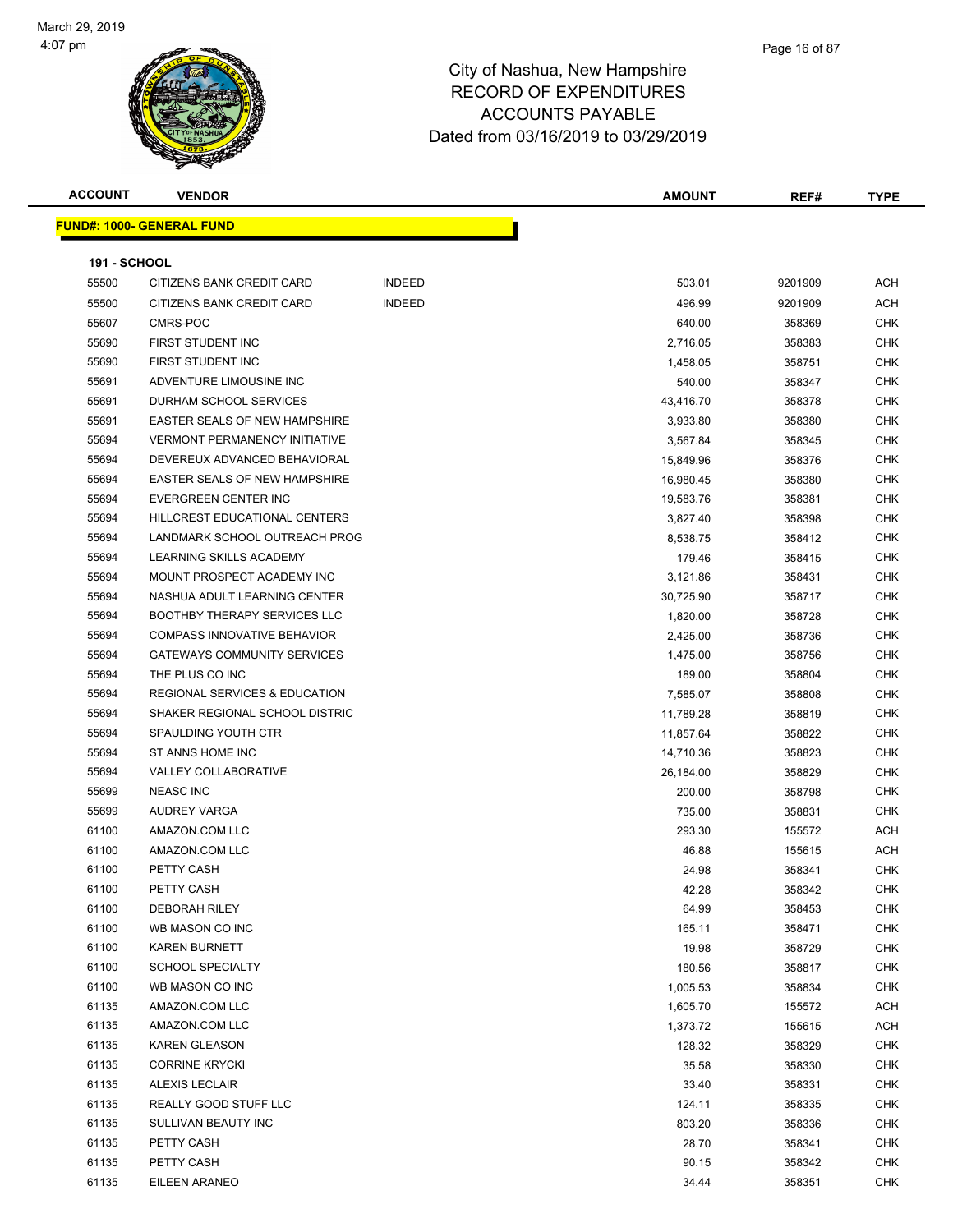Page 17 of 87

| <b>ACCOUNT</b>      | <b>VENDOR</b>                    | <b>AMOUNT</b> | REF#   | <b>TYPE</b> |
|---------------------|----------------------------------|---------------|--------|-------------|
|                     | <b>FUND#: 1000- GENERAL FUND</b> |               |        |             |
|                     |                                  |               |        |             |
| <b>191 - SCHOOL</b> |                                  |               |        |             |
| 61135               | <b>BELLETETES INC</b>            | 101.39        | 358355 | <b>CHK</b>  |
| 61135               | CARPARTS OF NASHUA               | 62.44         | 358363 | <b>CHK</b>  |
| 61135               | CONSTRUCTIVE PLAYTHINGS LLC      | 413.92        | 358371 | <b>CHK</b>  |
| 61135               | <b>JENNIFER DYER</b>             | 67.47         | 358379 | <b>CHK</b>  |
| 61135               | <b>GOPHER</b>                    | 968.08        | 358390 | <b>CHK</b>  |
| 61135               | <b>HANNAFORD</b>                 | 130.72        | 358393 | CHK         |
| 61135               | HOME DEPOT CREDIT SERVICE        | 41.64         | 358399 | <b>CHK</b>  |
| 61135               | <b>IMPERIAL DADE</b>             | 510.27        | 358403 | <b>CHK</b>  |
| 61135               | INTEGRATED OFFICE SOLUTIONS      | 76.25         | 358404 | <b>CHK</b>  |
| 61135               | <b>DONNA LAPIERRE</b>            | 176.06        | 358413 | <b>CHK</b>  |
| 61135               | LEARNING WITHOUT TEARS           | 170.00        | 358416 | <b>CHK</b>  |
| 61135               | <b>SARAH LEMIRE</b>              | 6.27          | 358418 | <b>CHK</b>  |
| 61135               | LINGUISTICA 360 INC              | 249.80        | 358420 | <b>CHK</b>  |
| 61135               | MARKET BASKET ACCT 2589096       | 303.70        | 358423 | <b>CHK</b>  |
| 61135               | PJ CURRIER LUMBER COMPNAY        | 296.16        | 358447 | <b>CHK</b>  |
| 61135               | POSITIVE PROMOTIONS INC          | 505.11        | 358449 | <b>CHK</b>  |
| 61135               | <b>RUGBY HOLDINGS LLC</b>        | 2,275.00      | 358455 | <b>CHK</b>  |
| 61135               | <b>SCHOOL SPECIALTY</b>          | 452.98        | 358461 | <b>CHK</b>  |
| 61135               | WB MASON CO INC                  | 349.88        | 358471 | <b>CHK</b>  |
| 61135               | <b>WORTHINGTON DIRECT</b>        | 597.84        | 358472 | <b>CHK</b>  |
| 61135               | <b>KRISTEN MAILHOT</b>           | 90.85         | 358709 | <b>CHK</b>  |
| 61135               | PETTY CASH                       | 159.67        | 358714 | <b>CHK</b>  |
| 61135               | <b>BELLETETES INC</b>            | 52.01         | 358723 | <b>CHK</b>  |
| 61135               | <b>BLICK ART MATERIALS</b>       | 393.79        | 358725 | <b>CHK</b>  |
| 61135               | CARTRIDGE WORLD MANCHESTER       | 179.98        | 358732 | <b>CHK</b>  |
| 61135               | DAYDREAM EDUCATION               | 190.81        | 358741 | <b>CHK</b>  |
| 61135               | <b>GENERAL LINEN SERVICE INC</b> | 92.97         | 358757 | <b>CHK</b>  |
| 61135               | <b>HANNAFORD</b>                 | 144.82        | 358766 | <b>CHK</b>  |
| 61135               | <b>HEINEMANN</b>                 | 99.00         | 358767 | <b>CHK</b>  |
| 61135               | HOME DEPOT CREDIT SERVICES       | 85.87         | 358771 | <b>CHK</b>  |
| 61135               | HOME DEPOT CREDIT SERVICE        | 44.12         | 358772 | <b>CHK</b>  |
| 61135               | KORI KENNEDY                     | 56.57         | 358780 | CHK         |
| 61135               | MARKET BASKET ACCT 2589096       | 170.58        | 358785 | <b>CHK</b>  |
| 61135               | <b>KAREN MARTIN</b>              | 33.98         | 358786 | <b>CHK</b>  |
| 61135               | <b>NCS PEARSON</b>               | 40.00         | 358797 | <b>CHK</b>  |
| 61135               | PEARSON EDUCATION INC            | 165.88        | 358802 | <b>CHK</b>  |
| 61135               | SANE                             | 36.93         | 358811 | <b>CHK</b>  |
| 61135               | <b>SARGENT WELCH</b>             | 437.67        | 358813 | <b>CHK</b>  |
| 61135               | CAROLYN SCHOLTEN                 | 54.31         | 358815 | <b>CHK</b>  |
| 61135               | <b>SCHOOL SPECIALTY</b>          | 963.46        | 358817 | <b>CHK</b>  |
| 61135               | WB MASON CO INC                  | 5,041.69      | 358834 | CHK         |
| 61142               | AMAZON.COM LLC                   | 54.42         | 155572 | ACH         |
| 61142               | PETTY CASH                       | 28.99         | 358341 | <b>CHK</b>  |
| 61142               | <b>SCHOOL HEALTH CORP</b>        | 88.88         | 358459 | <b>CHK</b>  |
| 61142               | <b>WAL-MART</b>                  | 200.50        | 358470 | <b>CHK</b>  |
| 61142               | SCHOOL NURSE SUPPLY INC          | 404.60        | 358816 | <b>CHK</b>  |
| 61142               | <b>SCHOOL SPECIALTY</b>          | 211.79        | 358817 | <b>CHK</b>  |
| 61299               | LAURA MASSUA                     | 6.98          | 358333 | <b>CHK</b>  |
|                     |                                  |               |        |             |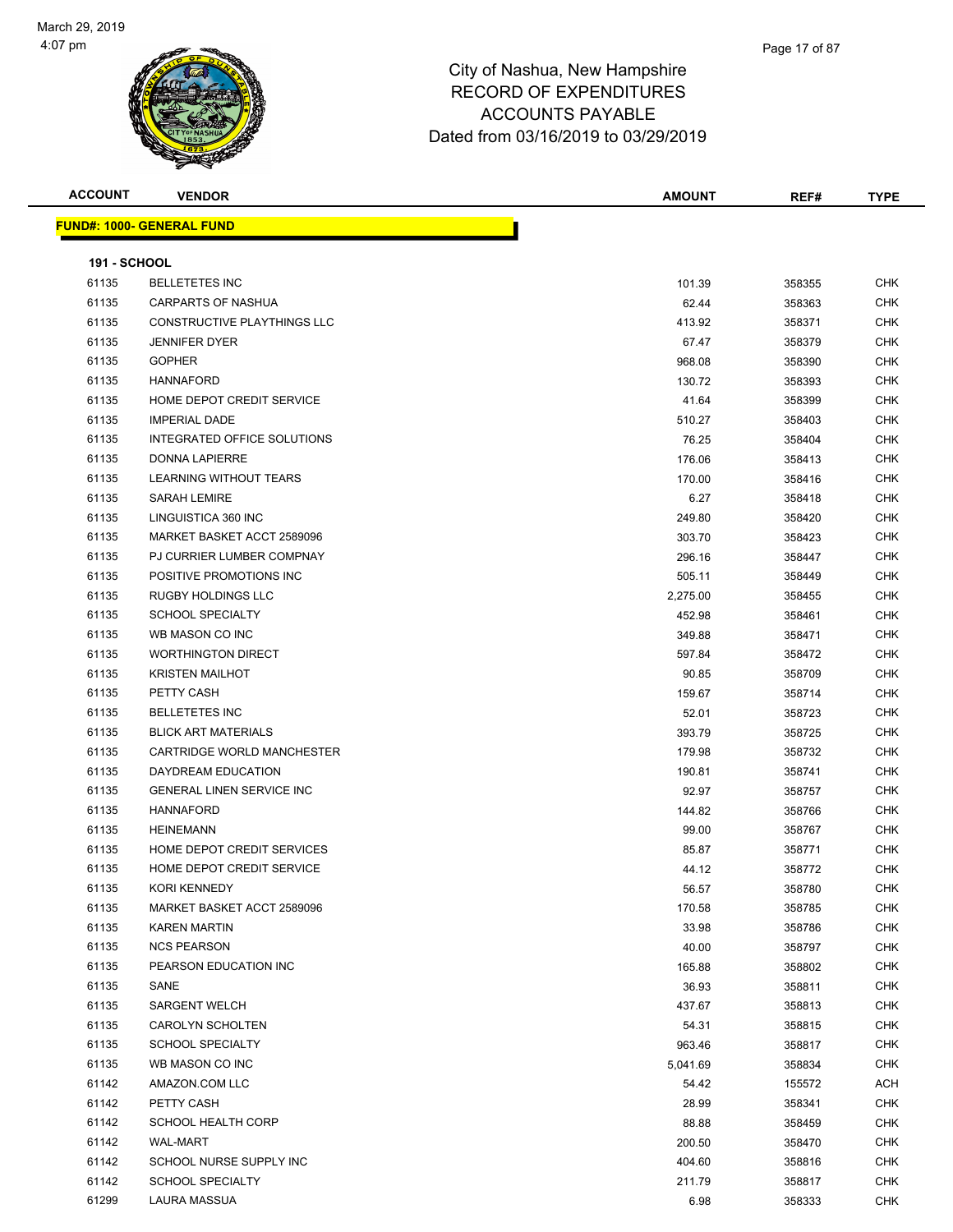

Page 18 of 87

| <b>ALLUUNI</b>                   | <b>VENDOR</b> |
|----------------------------------|---------------|
|                                  |               |
| <b>FUND#: 1000- GENERAL FUND</b> |               |

| <b>ACCOUNT</b><br>$\sim$ $\sim$ $\sim$ $\sim$ $\sim$ $\sim$ | ററ് |  | OUN <sup>-</sup><br>ח ב | REF# | TVDE |
|-------------------------------------------------------------|-----|--|-------------------------|------|------|
|                                                             |     |  |                         |      |      |
| <b>ND#:</b><br>-----                                        | unu |  |                         |      |      |

| <b>191 - SCHOOL</b> |                                       |          |        |            |
|---------------------|---------------------------------------|----------|--------|------------|
| 61299               | ARCSOURCE INC                         | 23.00    | 358352 | <b>CHK</b> |
| 61299               | <b>FASTENAL CO</b>                    | 16.27    | 358382 | <b>CHK</b> |
| 61299               | <b>DAVID PELLETIER</b>                | 52.60    | 358446 | <b>CHK</b> |
| 61299               | <b>FASTENAL CO</b>                    | 23.87    | 358747 | <b>CHK</b> |
| 61299               | <b>TARA KINSELLA</b>                  | 32.98    | 358781 | <b>CHK</b> |
| 61299               | <b>WAL-MART</b>                       | 87.37    | 358832 | <b>CHK</b> |
| 61407               | CEN-COM                               | 96.00    | 358365 | <b>CHK</b> |
| 61407               | <b>GRAINGER</b>                       | 10.00    | 358392 | <b>CHK</b> |
| 61407               | <b>INTERSTATE ALL BATTERY CENTER</b>  | 55.50    | 358406 | <b>CHK</b> |
| 61407               | <b>GRAINGER</b>                       | 896.58   | 358762 | <b>CHK</b> |
| 61407               | M & M ELECTRICAL SUPPLY CO INC        | 3,676.32 | 358783 | <b>CHK</b> |
| 61407               | <b>VANCE ALARMS</b>                   | 560.00   | 358830 | <b>CHK</b> |
| 61407               | <b>WILLIAMS COMMUNICATIONS SERVIC</b> | 1,605.24 | 358837 | <b>CHK</b> |
| 61414               | F W WEBB COMPANY                      | 49.11    | 358746 | <b>CHK</b> |
| 61414               | <b>HAJOCA CORPORATION</b>             | 4,028.62 | 358764 | <b>CHK</b> |
| 61421               | JOMAR DISTRIBUTORS INC                | 6.76     | 358409 | <b>CHK</b> |
| 61421               | CAPP INC                              | 2,691.00 | 358730 | <b>CHK</b> |
| 61421               | FILTER SALES & SERVICE INC            | 2,027.78 | 358748 | <b>CHK</b> |
| 61421               | JOMAR DISTRIBUTORS INC                | 175.72   | 358777 | <b>CHK</b> |
| 61421               | TOTAL AIR SUPPLY INC                  | 169.93   | 358826 | <b>CHK</b> |
| 61428               | CLEAN-O-RAMA                          | 481.98   | 358368 | <b>CHK</b> |
| 61428               | <b>IMPERIAL DADE</b>                  | 2,107.06 | 358403 | <b>CHK</b> |
| 61428               | NATIONWIDE SALES & SERVICE            | 1,162.85 | 358437 | <b>CHK</b> |
| 61428               | <b>IMPERIAL DADE</b>                  | 8,889.66 | 358774 | <b>CHK</b> |
| 61428               | NATIONWIDE SALES & SERVICE            | 244.43   | 358795 | <b>CHK</b> |
| 61599               | FRANKLIN PAINT CO INC                 | 3,747.85 | 358385 | <b>CHK</b> |
| 61599               | NASHUA OUTDOOR POWER EQUIPMENT        | 290.01   | 358793 | <b>CHK</b> |
| 61599               | SITEONE LANDSCAPE SUPPLY LLC          | 7,414.16 | 358820 | <b>CHK</b> |
| 61607               | AMAZON.COM LLC                        | 36.32    | 155572 | <b>ACH</b> |
| 61607               | <b>STEVEN WANTE</b>                   | 169.99   | 358833 | <b>CHK</b> |
| 61814               | FOLLETT SCHOOL SOLUTIONS INC          | 796.52   | 358384 | <b>CHK</b> |
| 61814               | <b>BARNES &amp; NOBLE INC</b>         | 196.24   | 358721 | <b>CHK</b> |
| 61814               | FOLLETT SCHOOL SOLUTIONS INC          | 46.84    | 358752 | <b>CHK</b> |
| 61821               | FOLLETT SCHOOL SOLUTIONS INC          | 59.90    | 358384 | <b>CHK</b> |
| 61830               | TIME FOR KIDS                         | 148.50   | 358467 | <b>CHK</b> |
| 61875               | AMAZON.COM LLC                        | 61.14    | 155572 | <b>ACH</b> |
| 61875               | <b>KAREN KARIGER</b>                  | 154.00   | 358779 | <b>CHK</b> |
| 71221               | COMPUTER HUT dba IT INSIDERS          | 4,498.75 | 358407 | <b>CHK</b> |
| 71228               | COMPUTER HUT dba IT INSIDERS          | 552.00   | 358407 | <b>CHK</b> |
| 71228               | <b>GOVCONNECTION INC</b>              | 138.20   | 358761 | <b>CHK</b> |
| 71228               | <b>STEVEN WANTE</b>                   | 29.95    | 358833 | <b>CHK</b> |
| 71800               | SCHOOL OUTFITTERS, LLC                | 366.70   | 358460 | <b>CHK</b> |
| 71999               | AMAZON.COM LLC                        | 316.19   | 155572 | <b>ACH</b> |
| 71999               | AMAZON.COM LLC                        | 692.16   | 155615 | <b>ACH</b> |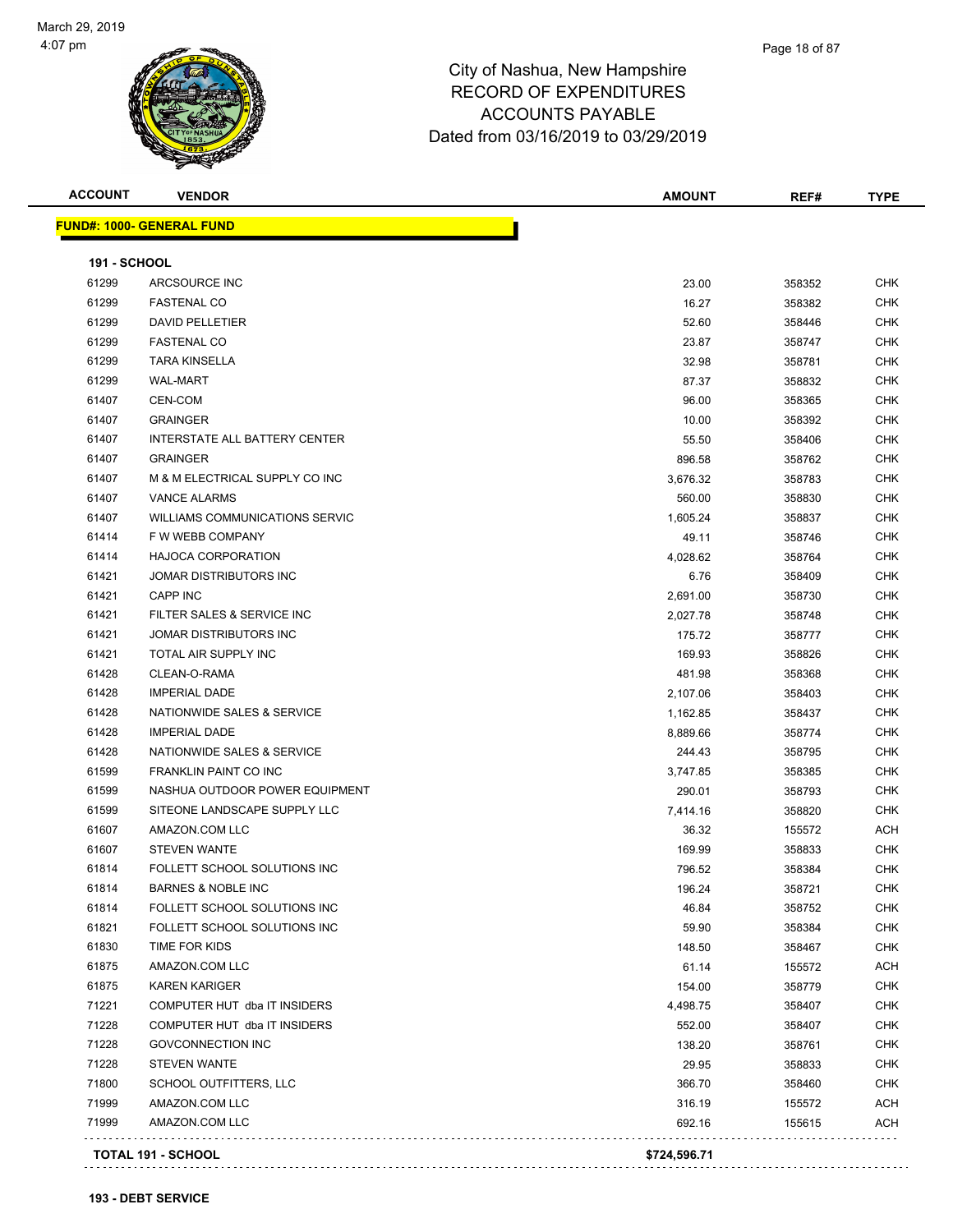|                                                     |                                     | Page 19 of 87 |                                        |
|-----------------------------------------------------|-------------------------------------|---------------|----------------------------------------|
|                                                     | City of Nashua, New Hampshire       |               |                                        |
|                                                     | <b>RECORD OF EXPENDITURES</b>       |               |                                        |
|                                                     | <b>ACCOUNTS PAYABLE</b>             |               |                                        |
|                                                     |                                     |               |                                        |
|                                                     | Dated from 03/16/2019 to 03/29/2019 |               |                                        |
|                                                     |                                     |               |                                        |
| <b>ACCOUNT</b><br><b>VENDOR</b>                     | <b>AMOUNT</b>                       | REF#          | <b>TYPE</b>                            |
| <b>FUND#: 1000- GENERAL FUND</b>                    |                                     |               |                                        |
| <b>193 - DEBT SERVICE</b>                           |                                     |               |                                        |
| 75100<br>US BANK N.A. (091000022)                   | 280,000.00                          | 155612        | <b>ACH</b>                             |
| 75200<br>US BANK N.A. (091000022)                   | 261,450.00                          | 155611        | <b>ACH</b>                             |
| 75200<br>US BANK N.A. (091000022)                   | 112,650.00                          | 155612        | <b>ACH</b>                             |
| <b>TOTAL 193 - DEBT SERVICE</b>                     | \$654,100.00                        |               |                                        |
| <b>TOTAL FUND 1000 - GENERAL FUND</b>               | \$4,872,721.24                      |               |                                        |
| <b>FUND#: 1001- GF-CAPITAL IMPROVEMENTS</b>         |                                     |               |                                        |
| 161 - STREETS                                       |                                     |               |                                        |
| 81100<br>M & M ELECTRICAL SUPPLY CO INC             | 87.74                               | 358281        | <b>CHK</b>                             |
|                                                     | \$87.74                             |               |                                        |
| <b>TOTAL 161 - STREETS</b>                          |                                     |               |                                        |
|                                                     |                                     |               |                                        |
| <b>TOTAL FUND 1001 - GF-CAPITAL IMPROVEMENTS</b>    | \$87.74                             |               |                                        |
| <b>FUND#: 1010- GF-PRIOR YEAR ENC &amp; ESCROWS</b> |                                     |               |                                        |
| <b>101 - MAYOR</b>                                  |                                     |               |                                        |
| 61299<br>OTC BRANDS INC                             | 81.32                               | 358567        |                                        |
| <b>TOTAL 101 - MAYOR</b>                            | \$81.32                             |               |                                        |
| <b>102 - BOARD OF ALDERMEN</b>                      |                                     |               |                                        |
| 61299<br>ANCO SIGNS & STAMPS INC                    | 328.90                              | 358586        |                                        |
| <b>TOTAL 102 - BOARD OF ALDERMEN</b>                | \$328.90                            |               |                                        |
| <b>111 - HUMAN RESOURCES</b>                        |                                     |               |                                        |
| 53142<br>RK PAYROLL SOLUTIONS INC                   | 492.00                              | 358309        |                                        |
| <b>TOTAL 111 - HUMAN RESOURCES</b>                  | \$492.00                            |               | <b>CHK</b><br><b>CHK</b><br><b>CHK</b> |
| <b>183 - ECONOMIC DEVELOPMENT</b>                   |                                     |               |                                        |
| 55421<br><b>MEGAN CARON</b>                         | 139.23                              | 358534        | CHK                                    |
| <b>TOTAL 183 - ECONOMIC DEVELOPMENT</b>             | \$139.23                            |               |                                        |

| 44503 | CANDACE PISCHETOLA           | 37.60   | 358334 | СНК |
|-------|------------------------------|---------|--------|-----|
| 54487 | AFFILIATED HVAC SERVICES LLC | .200.00 | 358348 | СНК |
| 54487 | BASSETT SERVICES CORPORATION | 146.50  | 358353 | СНК |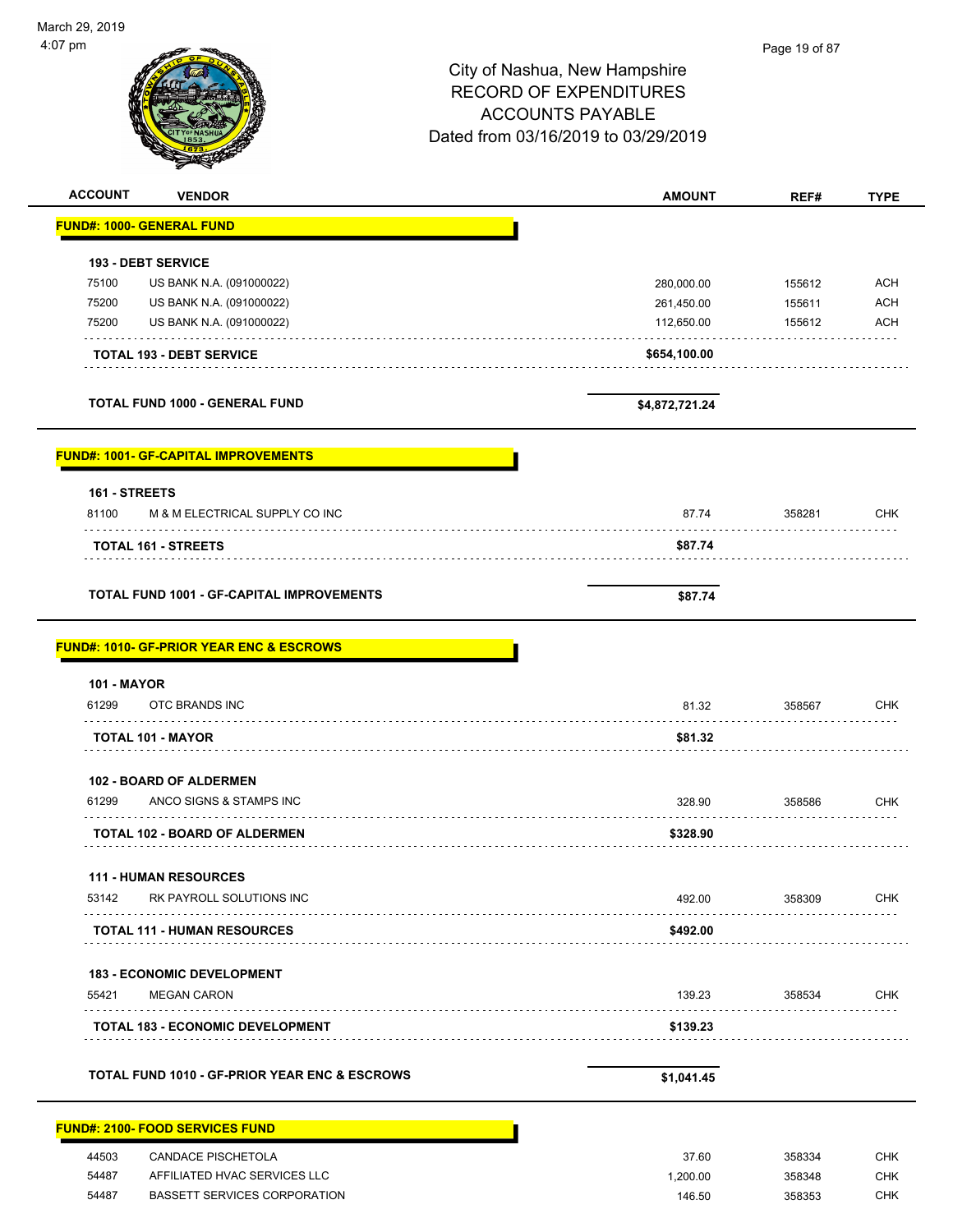

| <b>ACCOUNT</b> | <b>VENDOR</b>                                   | <b>AMOUNT</b>     | REF#             | <b>TYPE</b> |
|----------------|-------------------------------------------------|-------------------|------------------|-------------|
|                | <b>FUND#: 2100- FOOD SERVICES FUND</b>          |                   |                  |             |
| 54487          | FW WEBB COMPANY                                 | 391.90            | 358386           | <b>CHK</b>  |
| 54487          | <b>GOOD MORNING SALES INC</b>                   | 164.00            | 358760           | <b>CHK</b>  |
| 55307          | LISA BORDELEAU                                  | 56.55             | 358359           | <b>CHK</b>  |
| 55307          | <b>KARYN LAWLESS</b>                            | 114.70            | 358414           | <b>CHK</b>  |
| 55400          | HOSPITALITY RECRUITERS OF NH                    | 130.00            | 358401           | <b>CHK</b>  |
| 61100          | WB MASON CO INC                                 | 461.78            | 358834           | <b>CHK</b>  |
| 61214          | TREASURER ST OF NH - SURPLUS D                  | 2,287.50          | 358343           | <b>CHK</b>  |
| 61214          | BELLAVANCE BEVERAGE CO INC                      | 1,826.25          | 358354           | <b>CHK</b>  |
| 61214          | <b>BIMBO FOODS BAKERIES INC</b>                 | 810.50            | 358357           | <b>CHK</b>  |
| 61214          | COCA COLA BOTTLING CO                           | 1,005.25          | 358370           | <b>CHK</b>  |
| 61214          | <b>GARELICK FARMS LLC</b>                       | 938.16            | 358387           | <b>CHK</b>  |
| 61214          | GILLS PIZZA CO                                  | 7,119.30          | 358389           | <b>CHK</b>  |
| 61214          | <b>HERSHEY'S ICE CREAM</b>                      | 337.58            | 358397           | <b>CHK</b>  |
| 61214          | M SAUNDERS INC                                  | 3,749.75          | 358422           | <b>CHK</b>  |
| 61214          | NATIVE MAINE PRODUCE & SPEC                     | 436.16            | 358438           | <b>CHK</b>  |
| 61214          | NORTHCENTER FOODS                               | 27,987.33         | 358443           | <b>CHK</b>  |
| 61214          | BELLAVANCE BEVERAGE CO INC                      | 1,414.95          | 358722           | <b>CHK</b>  |
| 61214          | <b>BIMBO FOODS BAKERIES INC</b>                 | 1,935.10          | 358724           | <b>CHK</b>  |
| 61214          | COCA COLA BOTTLING CO                           | 1,045.50          | 358735           | <b>CHK</b>  |
| 61214          | <b>GARELICK FARMS LLC</b>                       | 6,864.28          | 358753           | <b>CHK</b>  |
| 61214          | <b>GILLS PIZZA CO</b>                           | 3,896.90          | 358758           | <b>CHK</b>  |
| 61214          | <b>HERSHEY'S ICE CREAM</b>                      | 531.51            | 358770           | <b>CHK</b>  |
| 61214          | <b>M SAUNDERS INC</b>                           | 3,950.68          | 358784           | <b>CHK</b>  |
| 61214          | NATIVE MAINE PRODUCE & SPEC                     | 1,108.25          | 358796           | <b>CHK</b>  |
| 61214          | NORTHCENTER FOODS                               | 17,934.22         | 358801           | <b>CHK</b>  |
| 61299          | <b>IMPERIAL DADE</b>                            | 8,524.47          | 358774           | <b>CHK</b>  |
|                | <b>TOTAL FUND 2100 - FOOD SERVICES FUND</b>     | \$96,406.67       |                  |             |
|                | <b>FUND#: 2207- ADULT ED/CONTINUING ED</b>      |                   |                  |             |
| 44600          | <b>KAREN CREEDEN</b>                            | 80.00             | 358373           | <b>CHK</b>  |
| 44600          | <b>LINDA HOWARD</b>                             | 72.00             | 358402           | <b>CHK</b>  |
| 44600          | PATRICIA MCCARTHY                               | 70.00             | 358426           | <b>CHK</b>  |
| 61299          | <b>WAL-MART</b>                                 | 283.90            | 358832           | <b>CHK</b>  |
|                | <b>TOTAL FUND 2207 - ADULT ED/CONTINUING ED</b> | \$505.90          |                  |             |
|                | <b>FUND#: 2212- ATHLETICS REVENUE FUND</b>      |                   |                  |             |
| 61107          | TOP IT OFF HAT COMPANY                          | 1,566.50          | 358825           | <b>CHK</b>  |
| 61299          | NIXON CO INC                                    |                   |                  | CHK         |
| 71999          | AMAZON.COM LLC                                  | 31.25<br>1,256.85 | 358442<br>155572 | ACH         |
|                | TOTAL FUND 2212 - ATHLETICS REVENUE FUND        | \$2,854.60        |                  |             |
|                | <b>FUND#: 2217- SCHOOL FACILITIES RENTAL</b>    |                   |                  |             |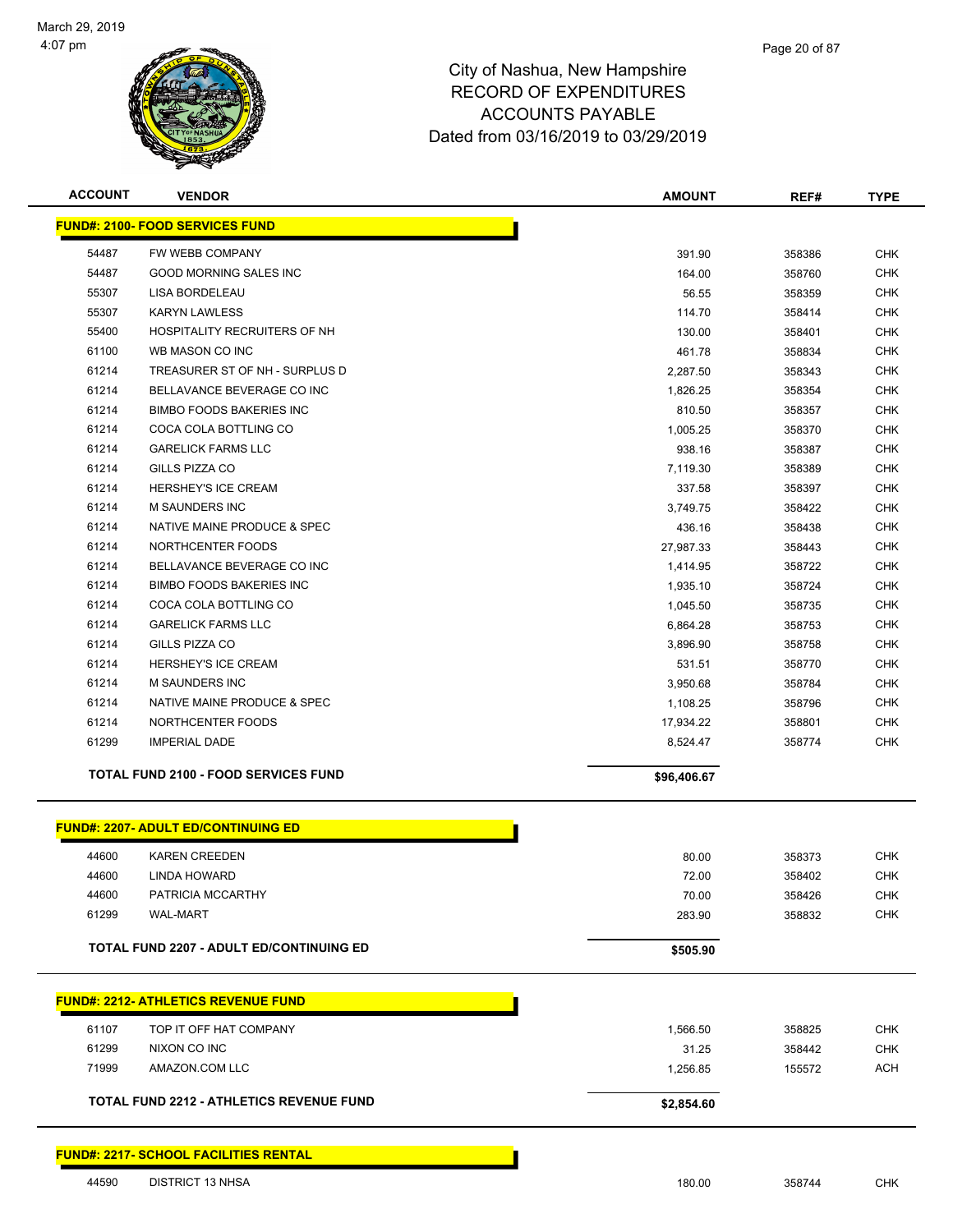| <b>ACCOUNT</b> | <b>VENDOR</b>                                          |                        | <b>AMOUNT</b>  | REF#             | <b>TYPE</b>              |
|----------------|--------------------------------------------------------|------------------------|----------------|------------------|--------------------------|
|                | <b>TOTAL FUND 2217 - SCHOOL FACILITIES RENTAL</b>      |                        | \$180.00       |                  |                          |
|                | <b>FUND#: 2222- AFTER SCHOOL PROGRAM</b>               |                        |                |                  |                          |
| 55690          | FIRST STUDENT INC                                      |                        | 1,290.52       | 358751           | <b>CHK</b>               |
| 61299          | AC MOORE INC                                           |                        | 67.62          | 358346           | <b>CHK</b>               |
| 61299          | <b>GARELICK FARMS LLC</b>                              |                        | 97.01          | 358387           | <b>CHK</b>               |
| 61299          | MARKET BASKET ACCT 2589096                             |                        | 110.09         | 358423           | <b>CHK</b>               |
| 61299          | <b>WAL-MART</b>                                        |                        | 88.91          | 358470           | <b>CHK</b>               |
| 61299          | AC MOORE INC                                           |                        | 52.59          | 358716           | <b>CHK</b>               |
| 61299          | <b>COSTA FRUIT &amp; PRODUCE CO</b>                    |                        | 1,107.00       | 358738           | <b>CHK</b>               |
| 61299          | YURI JAYNES                                            |                        | 25.13          | 358775           | <b>CHK</b>               |
| 61299          | MARKET BASKET ACCT 2589096                             |                        | 118.85         | 358785           | <b>CHK</b>               |
|                | <b>TOTAL FUND 2222 - AFTER SCHOOL PROGRAM</b>          |                        | \$2,957.72     |                  |                          |
|                | <b>FUND#: 2503- PARKS &amp; REC PROGRAMS FUND</b>      |                        |                |                  |                          |
| 44549          | <b>VEENA SRINIVAS</b>                                  |                        | 72.00          | 358149           | <b>CHK</b>               |
| 51400          | PARENTING NEW HAMPSHIRE                                |                        | 170.00         | 358673           | CHK                      |
| 61128          | <b>KELLIE DESIMONE</b>                                 |                        | 26.35          | 358158           | <b>CHK</b>               |
|                | <b>TOTAL FUND 2503 - PARKS &amp; REC PROGRAMS FUND</b> |                        | \$268.35       |                  |                          |
|                | <b>FUND#: 2505- PEG ACCESS CHANNELS FUND</b>           |                        |                |                  |                          |
|                |                                                        |                        |                |                  |                          |
| 45999          | COMMUNITY MEDIA SERVICES GRP L                         |                        | (367.18)       | 358154           | <b>CHK</b>               |
| 54100          | <b>EVERSOURCE</b>                                      |                        | 278.70         | 358179           | <b>CHK</b>               |
| 54114<br>54141 | <b>LIBERTY UTILITIES</b><br>PENNICHUCK WATER WORKS INC |                        | 61.10<br>18.75 | 358193<br>358204 | <b>CHK</b><br><b>CHK</b> |
| 55200          | ALLIANCE FOR COMMUNITY MEDIA                           |                        | 400.00         | 358216           | <b>CHK</b>               |
| 55300          | <b>JIM MCLEAN</b>                                      |                        | 49.05          | 358148           | <b>CHK</b>               |
| 55300          | <b>JEFF POEHNERT</b>                                   |                        | 226.78         | 358170           | <b>CHK</b>               |
| 55699          | COMMUNITY MEDIA SERVICES GRP L                         |                        | 31,000.00      | 358154           | <b>CHK</b>               |
| 71000          | CITIZENS BANK CREDIT CARD                              | TELEPROMPTERMIRROR.COM | 365.18         | 9201909          | <b>ACH</b>               |
|                | TOTAL FUND 2505 - PEG ACCESS CHANNELS FUND             |                        | \$32,032.38    |                  |                          |
|                | <b>FUND#: 2506- HUNT BLDG FACILITY RENTAL FUND</b>     |                        |                |                  |                          |
|                |                                                        |                        |                |                  |                          |
| 53628          | <b>COMCAST</b>                                         |                        | 86.90          | 358173           | <b>CHK</b>               |
| 54114          | DIRECT ENERGY BUSINESS                                 |                        | 729.64         | 358245           | CHK                      |
| 54141          | PENNICHUCK WATER WORKS INC                             |                        | 61.10          | 358204           | <b>CHK</b>               |
| 54236          | PROTECTION ONE ALARM MONTORING                         |                        | 60.09          | 358308           | <b>CHK</b>               |
| 54280          | CITIZENS BANK CREDIT CARD                              | Supplyhouse.com        | 183.80         | 9201909          | <b>ACH</b>               |
| 61100<br>61100 | AMAZON.COM LLC<br>WB MASON CO INC                      |                        | 88.68          | 155607<br>358707 | <b>ACH</b><br>CHK        |
|                |                                                        |                        | 41.87          |                  |                          |
|                | TOTAL FUND 2506 - HUNT BLDG FACILITY RENTAL FUND       |                        | \$1,252.08     |                  |                          |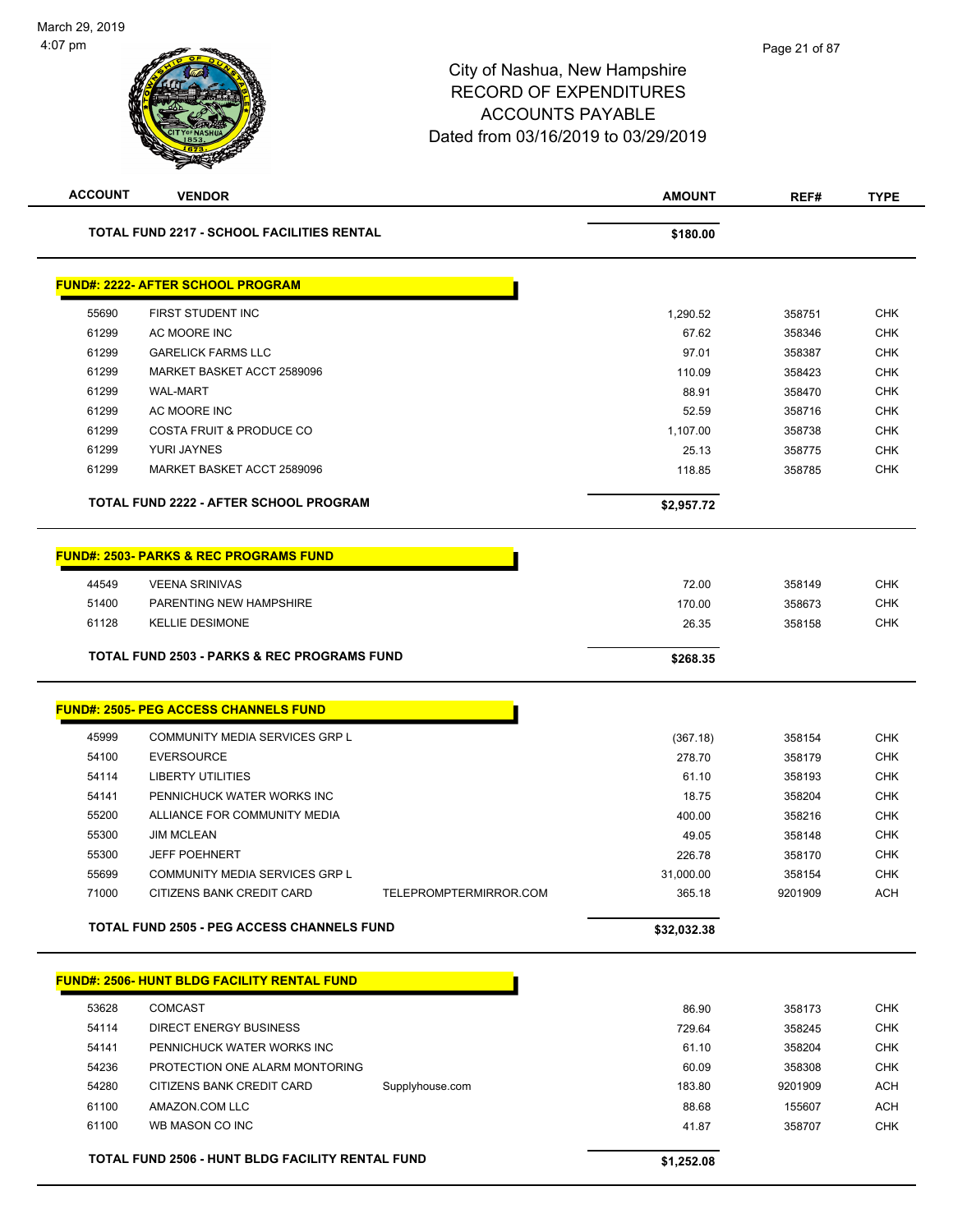

| <b>ACCOUNT</b> | <b>VENDOR</b>                                          |              | <b>AMOUNT</b> | REF#    | <b>TYPE</b> |
|----------------|--------------------------------------------------------|--------------|---------------|---------|-------------|
|                | <b>FUND#: 2507- FIRE TRAINING FACILITY RENTAL</b>      |              |               |         |             |
| 54821          | UNITED SITE SERVICES NORTHEAST                         |              | 91.92         | 358703  | <b>CHK</b>  |
| 61499          | HOME DEPOT CREDIT SERVICE 3065                         |              | 57.60         | 358266  | <b>CHK</b>  |
|                | <b>TOTAL FUND 2507 - FIRE TRAINING FACILITY RENTAL</b> |              | \$149.52      |         |             |
|                | <b>FUND#: 2511-201 MAIN STREET RENTAL FUND</b>         |              |               |         |             |
| 54100          | <b>EVERSOURCE</b>                                      |              | 591.52        | 358179  | <b>CHK</b>  |
|                | TOTAL FUND 2511 - 201 MAIN STREET RENTAL FUND          |              | \$591.52      |         |             |
|                | <b>FUND#: 3030- EMERGENCY MGMT GRANTS FUND</b>         |              |               |         |             |
| 54407          | <b>COURBANIZE INC</b>                                  |              | 1,000.00      | 358876  | <b>CHK</b>  |
|                | <b>TOTAL FUND 3030 - EMERGENCY MGMT GRANTS FUND</b>    |              | \$1,000.00    |         |             |
|                | <b>FUND#: 3040- COMMUNICATIONS GRANTS FUND</b>         |              |               |         |             |
| 81300          | MOTOROLA SOLUTIONS INC                                 |              | 126,474.75    | 358194  | <b>CHK</b>  |
|                | <b>TOTAL FUND 3040 - COMMUNICATIONS GRANTS FUND</b>    |              | \$126,474.75  |         |             |
|                | <b>FUND#: 3050- POLICE GRANTS FUND</b>                 |              |               |         |             |
| 55400          | NATL COUNCIL BEHAVIORAL HLTH                           |              | 820.24        | 358294  | <b>CHK</b>  |
|                | <b>TOTAL FUND 3050 - POLICE GRANTS FUND</b>            |              | \$820.24      |         |             |
|                | <b>FUND#: 3060- FIRE GRANTS FUND</b>                   |              |               |         |             |
| 71000          | THERMO SCIENTIFIC PORTABLE                             |              | 10,950.00     | 358697  | <b>CHK</b>  |
| 71000          | CITIZENS BANK CREDIT CARD                              | Grainger     | 523.44        | 9201909 | <b>ACH</b>  |
| 71000          | CITIZENS BANK CREDIT CARD                              | Grainger     | 565.24        | 9201909 | ACH         |
| 71000          | CITIZENS BANK CREDIT CARD                              | Grainger     | 27.68         | 9201909 | <b>ACH</b>  |
|                | TOTAL FUND 3060 - FIRE GRANTS FUND                     |              | \$12,066.36   |         |             |
|                | <b>FUND#: 3068- COMMUNITY SERVICES GRANTS FUND</b>     |              |               |         |             |
| 55300          | LISA VASQUEZ                                           |              | 167.10        | 358545  | CHK         |
| 55300          | CITIZENS BANK CREDIT CARD                              | Colony Hotel | 195.11        | 9201909 | <b>ACH</b>  |
| 55300          | CITIZENS BANK CREDIT CARD                              | Colony Hotel | 195.11        | 9201909 | <b>ACH</b>  |
| 55421          | AMAZON.COM LLC                                         |              | 30.24         | 155565  | ACH         |
| 55421          | NEW HAMPSHIRE CHILDREN'S TRUST                         |              | 125.00        | 358563  | <b>CHK</b>  |
| 55421          | SAINT ANSELM COLLEGE                                   |              | 385.00        | 358568  | <b>CHK</b>  |
| 55421          | <b>NHPHA</b>                                           |              | 60.00         | 358203  | <b>CHK</b>  |
| 55810          | <b>HARBOR HOMES INC</b>                                |              | 24,421.00     | 358265  | CHK         |
| 61100          | AMAZON.COM LLC                                         |              | 31.87         | 155565  | <b>ACH</b>  |
| 68235          | <b>HARBOR HOMES INC</b>                                |              | 1,709.00      | 358265  | <b>CHK</b>  |
|                |                                                        |              |               |         |             |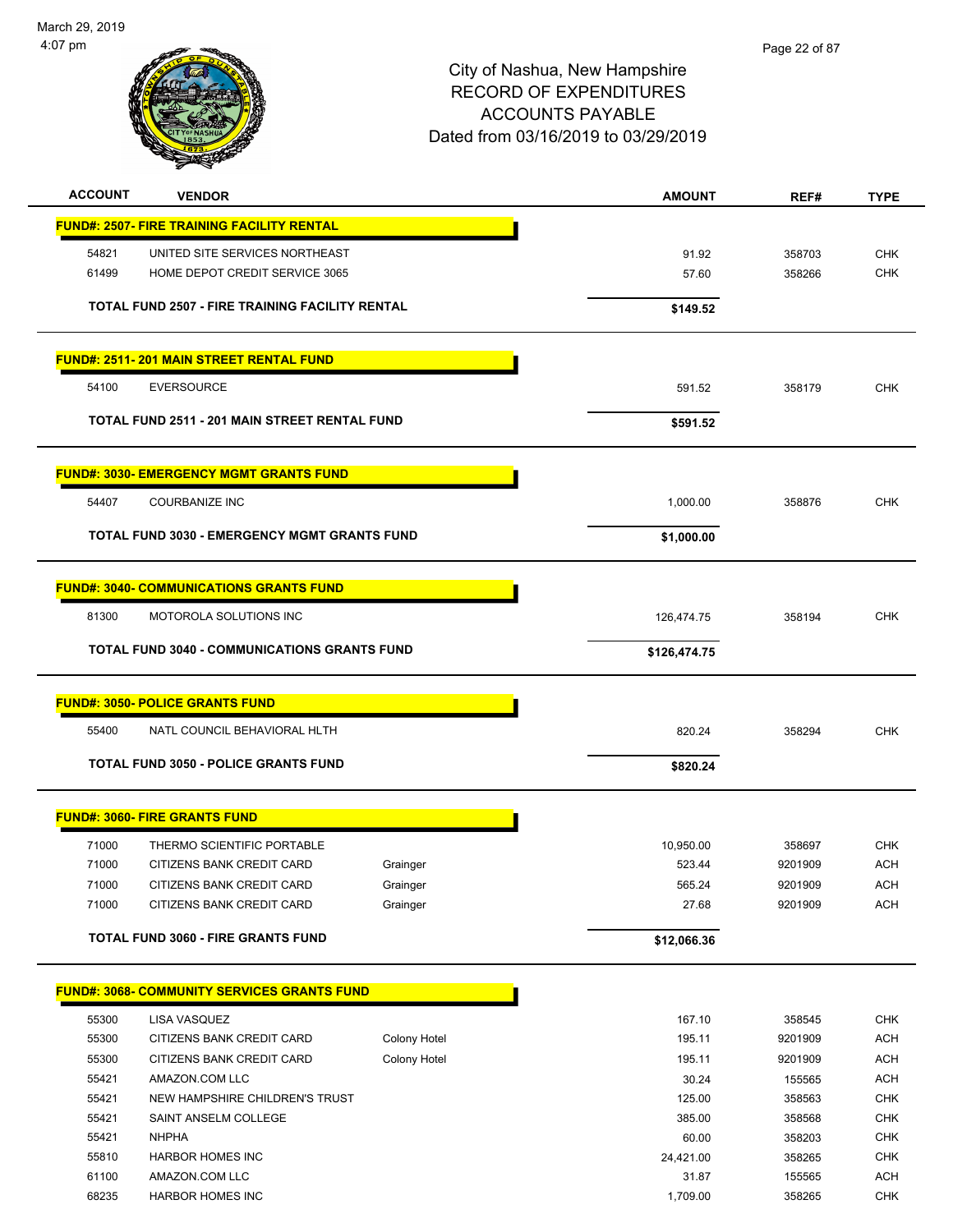

| <b>ACCOUNT</b> | <b>VENDOR</b>                                           | <b>AMOUNT</b> | REF#   | <b>TYPE</b> |
|----------------|---------------------------------------------------------|---------------|--------|-------------|
|                | <b>FUND#: 3068- COMMUNITY SERVICES GRANTS FUND</b>      |               |        |             |
| 68332          | AMAZON.COM LLC                                          | 57.50         | 155607 | <b>ACH</b>  |
| 68350          | AMAZON.COM LLC                                          | 40.09         | 155607 | <b>ACH</b>  |
| 68350          | COURTNEY MARRS-ELLISON                                  | 28.96         | 358155 | <b>CHK</b>  |
|                | <b>TOTAL FUND 3068 - COMMUNITY SERVICES GRANTS FUND</b> | \$27,445.98   |        |             |

|       | <b>FUND#: 3070- COMMUNITY HEALTH GRANTS FUND</b> |              |        |         |            |
|-------|--------------------------------------------------|--------------|--------|---------|------------|
| 54221 | <b>STERICYCLE INC</b>                            |              | 184.92 | 358313  | <b>CHK</b> |
| 55300 | <b>FLAVIA MARTIN</b>                             |              | 6.38   | 358160  | <b>CHK</b> |
| 55300 | <b>FLAVIA MARTIN</b>                             |              | 39.67  | 358160  | <b>CHK</b> |
| 55300 | CITIZENS BANK CREDIT CARD                        | Colony Hotel | 195.11 | 9201909 | <b>ACH</b> |
| 55300 | CITIZENS BANK CREDIT CARD                        | Colony Hotel | 151.51 | 9201909 | <b>ACH</b> |
| 55300 | KIMBERLY BERNARD                                 |              | 24.36  | 358165  | <b>CHK</b> |
| 55421 | <b>FOUNDATION FOR HEALTHY</b>                    |              | 150.00 | 358557  | <b>CHK</b> |
| 55421 | <b>FOUNDATION FOR HEALTHY</b>                    |              | 75.00  | 358558  | <b>CHK</b> |
| 55421 | <b>JSI RESEARCH AND TRAINING</b>                 |              | 180.00 | 358559  | <b>CHK</b> |
| 55421 | <b>NACMID</b>                                    |              | 154.00 | 358561  | <b>CHK</b> |
| 55600 | <b>ALPHAGRAPHICS</b>                             |              | 394.55 | 358218  | <b>CHK</b> |

|       | <b>FUND#: 3080- COMMUNITY DEVELOPMENT GRANTS</b>      |            |        |            |
|-------|-------------------------------------------------------|------------|--------|------------|
| 53107 | TREASURER STATE OF NH                                 | 591.00     | 358150 | <b>CHK</b> |
| 53107 | STANTEC CONSULTING SERVICES                           | 1.453.32   | 358689 | СНК        |
|       | <b>TOTAL FUND 3080 - COMMUNITY DEVELOPMENT GRANTS</b> | \$2,044.32 |        |            |

|       | <u>FUND#: 3090- URBAN PROGRAM GRANTS FUND</u> |             |        |            |
|-------|-----------------------------------------------|-------------|--------|------------|
| 53142 | NH HOUSING FINANCE AUTHORITY                  | 4,020.00    | 358565 | <b>CHK</b> |
| 53142 | LISA B MAUSOLF                                | 5,000.00    | 358657 | <b>CHK</b> |
| 53999 | JWP & SONS CONTRACTING LLC                    | 1,200.00    | 358541 | <b>CHK</b> |
| 54210 | <b>JWP &amp; SONS CONTRACTING LLC</b>         | 1,500.00    | 358542 | <b>CHK</b> |
| 54210 | <b>DAD'S ABATEMENT LLC</b>                    | 30,000.00   | 358538 | <b>CHK</b> |
| 54210 | <b>DAD'S ABATEMENT LLC</b>                    | 10,000.00   | 358538 | <b>CHK</b> |
| 54225 | ALCHEMY LEAD MANAGMENT                        | 1,404.00    | 358584 | <b>CHK</b> |
| 55421 | WEIL CONSULTING CONFERENCE                    | 380.00      | 358211 | <b>CHK</b> |
| 68345 | SUZANNE DESCHAMP                              | 350.00      | 358156 | <b>CHK</b> |
| 68345 | JEFFREY M LAYTON                              | 350.00      | 358166 | <b>CHK</b> |
| 68345 | <b>COLE MCCLOUD</b>                           | 350.00      | 358168 | <b>CHK</b> |
| 69010 | <b>GUNITE FINISH SUPPLY</b>                   | 20,000.00   | 358146 | <b>CHK</b> |
| 69025 | <b>IDEAL PROPERTY MAINTENANCE</b>             | 11,600.00   | 358540 | <b>CHK</b> |
| 69025 | <b>IDEAL PROPERTY MAINTENANCE</b>             | 2,195.00    | 358540 | <b>CHK</b> |
|       | TOTAL FUND 3090 - URBAN PROGRAM GRANTS FUND   | \$88,349.00 |        |            |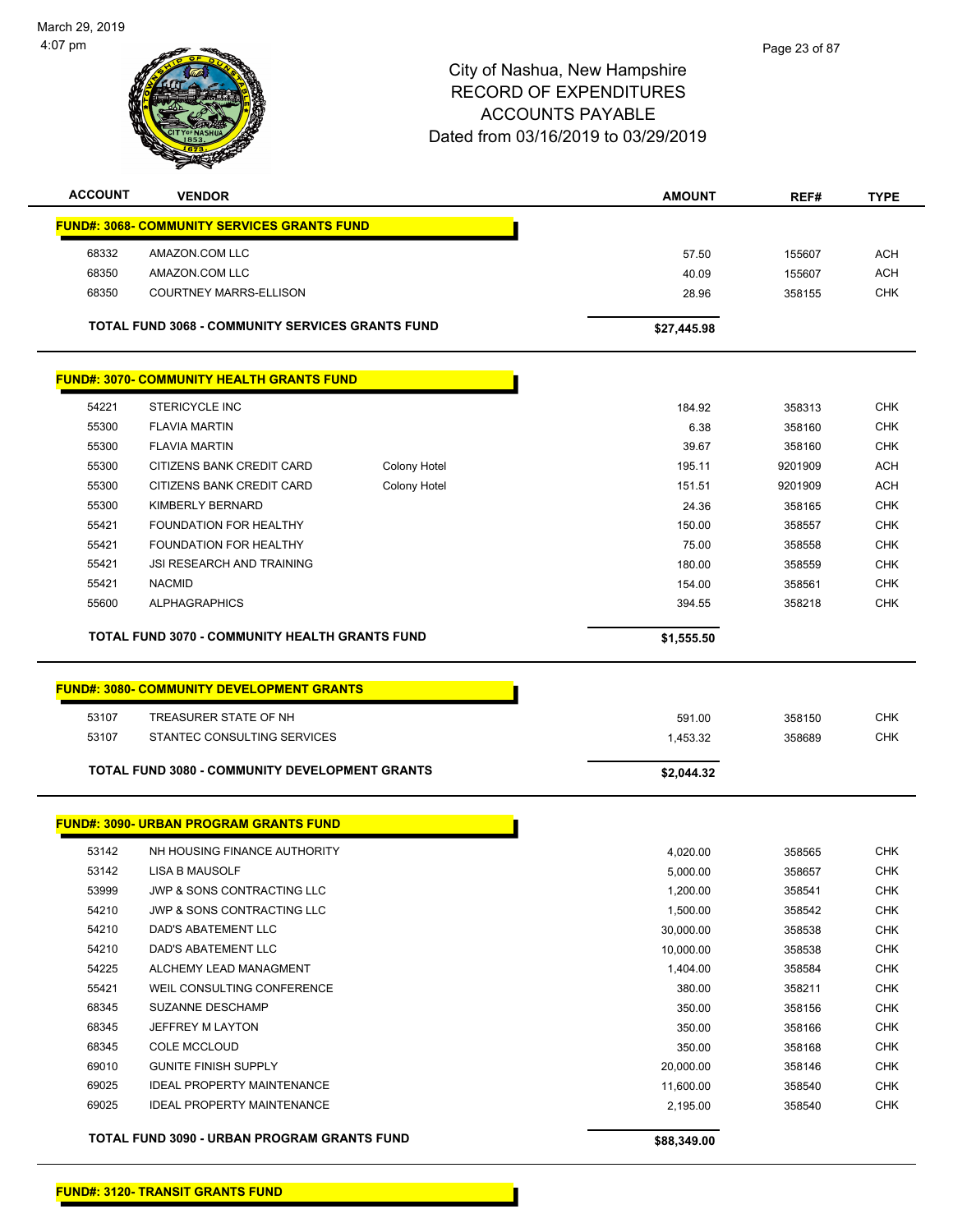

| <b>ACCOUNT</b> | <b>VENDOR</b>                                | <b>AMOUNT</b> | REF#   | <b>TYPE</b> |
|----------------|----------------------------------------------|---------------|--------|-------------|
|                | <u> FUND#: 3120- TRANSIT GRANTS FUND</u>     |               |        |             |
| 54100          | <b>EVERSOURCE</b>                            | 1,031.18      | 358179 | <b>CHK</b>  |
| 54114          | <b>LIBERTY UTILITIES</b>                     | 226.10        | 358193 | <b>CHK</b>  |
| 54114          | <b>DIRECT ENERGY BUSINESS</b>                | 193.04        | 358245 | <b>CHK</b>  |
| 54114          | <b>LIBERTY UTILITIES - NH</b>                | 738.02        | 358188 | <b>CHK</b>  |
| 54141          | PENNICHUCK WATER WORKS INC                   | 68.76         | 358204 | <b>CHK</b>  |
| 54280          | MERCIER ELECTRIC COMMUNICATION               | 1,563.27      | 358288 | <b>CHK</b>  |
| 54600          | SEON SYSTEM SALES INC                        | 65.00         | 155570 | ACH         |
| 55109          | CONSOLIDATED COMMUNICATIONS                  | 195.55        | 358174 | <b>CHK</b>  |
| 55690          | <b>FIRST TRANSIT INC</b>                     | 35,502.00     | 155568 | <b>ACH</b>  |
| 55690          | FIRST TRANSIT INC                            | 92,976.26     | 155568 | ACH         |
| 55690          | FIRST TRANSIT INC                            | 27,384.60     | 155568 | <b>ACH</b>  |
| 61299          | <b>BLUE RESERVE WATER</b>                    | 63.00         | 358227 | <b>CHK</b>  |
| 61299          | HOME DEPOT CREDIT SERVICE 3065               | 111.30        | 358266 | <b>CHK</b>  |
| 61299          | HOME DEPOT CREDIT SERVICE 3065               | 59.91         | 358266 | <b>CHK</b>  |
| 61299          | HOME DEPOT CREDIT SERVICE 3065               | 14.67         | 358638 | <b>CHK</b>  |
| 61299          | <b>IMPERIAL DADE</b>                         | 296.75        | 358642 | <b>CHK</b>  |
| 61299          | AMAZON.COM LLC                               | 73.72         | 155607 | ACH         |
| 61299          | <b>FASTENAL CO</b>                           | 39.95         | 358252 | <b>CHK</b>  |
| 61299          | <b>FASTENAL CO</b>                           | 161.43        | 358622 | <b>CHK</b>  |
| 61299          | RYDER FLEET PRODUCTS                         | 49.23         | 358683 | <b>CHK</b>  |
| 61300          | <b>CITY OF NASHUA</b>                        | 62.56         | 358153 | <b>CHK</b>  |
| 61300          | <b>CITY OF NASHUA</b>                        | 1,454.47      | 358153 | <b>CHK</b>  |
| 61310          | <b>AVSG LP</b>                               | 17,361.06     | 358590 | <b>CHK</b>  |
| 61799          | <b>CUMMINS NORTHEAST LLC</b>                 | 442.01        | 358242 | <b>CHK</b>  |
| 61799          | <b>CUMMINS NORTHEAST LLC</b>                 | 567.57        | 358612 | <b>CHK</b>  |
| 61799          | <b>GILLIG LLC</b>                            | 31.00         | 358628 | <b>CHK</b>  |
| 61799          | <b>NEW ENGLAND KENWORTH</b>                  | (99.03)       | 358667 | <b>CHK</b>  |
| 61799          | ALLIANCE BUS GROUP INC                       | 234.31        | 358215 | <b>CHK</b>  |
| 61799          | <b>QUIRK GM PARTS DEPOT</b>                  | 4.28          | 358681 | <b>CHK</b>  |
| 61799          | <b>RYDER FLEET PRODUCTS</b>                  | 7.85          | 358683 | <b>CHK</b>  |
| 61799          | FREIGHTLINER OF NH INC                       | 24.36         | 358256 | <b>CHK</b>  |
| 61799          | POWER PRODUCTS SYSTEMS LLC                   | 1,055.80      | 358306 | <b>CHK</b>  |
| 61799          | FREIGHTLINER OF NH INC                       | 35.39         | 358625 | <b>CHK</b>  |
| 61799          | NEW ENGLAND KENWORTH                         | 141.60        | 358667 | <b>CHK</b>  |
| 61799          | HOME DEPOT CREDIT SERVICE 3065               | 78.08         | 358266 | <b>CHK</b>  |
| 61799          | HOME DEPOT CREDIT SERVICE 3065               | 76.86         | 358638 | <b>CHK</b>  |
| 68240          | <b>CRESTLINE SPECIALTIES INC</b>             | 1,059.25      | 358611 | <b>CHK</b>  |
|                | <b>TOTAL FUND 3120 - TRANSIT GRANTS FUND</b> | \$183,351.16  |        |             |

|       | <b>FUND#: 3800- SCHOOL GRANTS FUND</b> |          |
|-------|----------------------------------------|----------|
| 53614 | <b>STEVE BLUNT</b>                     | 200.00   |
| 53628 | <b>BOYS &amp; GIRLS CLUB OF</b>        | 3.625.73 |
| 53628 | KATHERINE S GOLTSOV                    | 25.00    |
| 53628 | INTERIM HEALTH CARE                    | 1.071.00 |
| 53628 | NORTHEAST REHABILITATION HOSP          | 268.15   |
| 53628 | REACH THE TOP TUTORING                 | 425.00   |
| 53628 | <b>BOOTHBY THERAPY SERVICES LLC</b>    | 1.520.01 |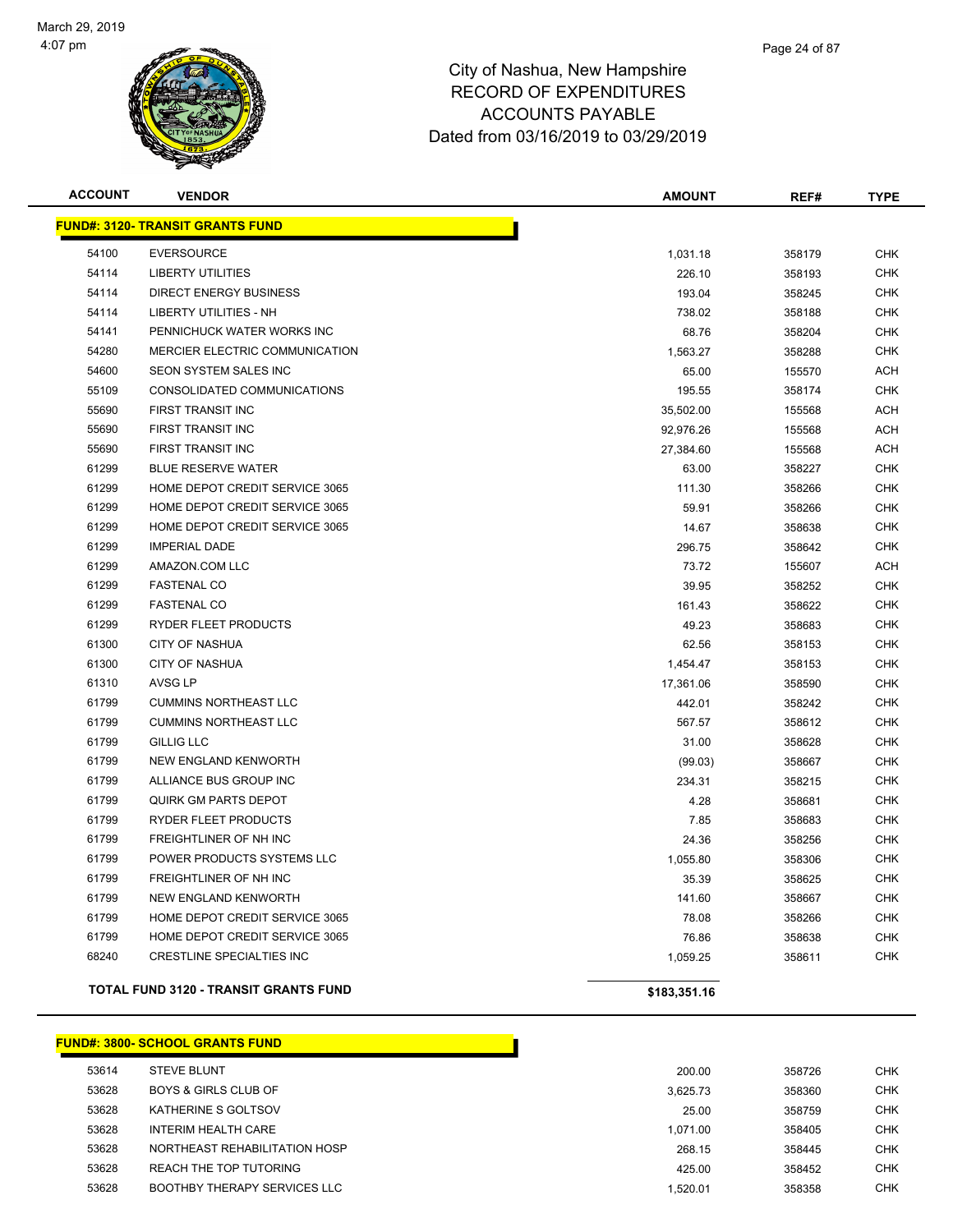

| <b>ACCOUNT</b> | <b>VENDOR</b>                          |                            | <b>AMOUNT</b> | REF#    | TYPE       |
|----------------|----------------------------------------|----------------------------|---------------|---------|------------|
|                | <b>FUND#: 3800- SCHOOL GRANTS FUND</b> |                            |               |         |            |
| 53628          | <b>GATEWAYS COMMUNITY SERVICES</b>     |                            | 1,407.68      | 358388  | <b>CHK</b> |
| 53628          | MICROSOCIETY CHARTER SCHOOL            |                            | 12,546.00     | 358429  | CHK        |
| 53628          | <b>GATE CITY CHARTER SCHOOL</b>        |                            | 1,239.00      | 358754  | CHK        |
| 53628          | MAXIM HEALTHCARE SERVICES INC          |                            | 5,669.50      | 358787  | CHK        |
| 54807          | <b>FIRST CHURCH</b>                    |                            | 4,006.00      | 358750  | <b>CHK</b> |
| 55109          | CONSOLIDATED COMMUNICATIONS            |                            | 179.51        | 358553  | <b>CHK</b> |
| 55200          | <b>WILLIAM DEVEREAUX</b>               |                            | 150.00        | 358375  | CHK        |
| 55300          | NICHOLAS AUDLEY                        |                            | 1,052.39      | 358719  | <b>CHK</b> |
| 55300          | PHIL DEROSA                            |                            | 1,230.47      | 358742  | CHK        |
| 55300          | <b>NAOMI HALL</b>                      |                            | 884.97        | 358765  | CHK        |
| 55300          | <b>LESA MCQUESTEN</b>                  |                            | 844.61        | 358789  | <b>CHK</b> |
| 55300          | <b>KATE SOUCY</b>                      |                            | 822.06        | 358821  | CHK        |
| 55300          | CITIZENS BANK CREDIT CARD              | American Airline           | 165.30        | 9201909 | ACH        |
| 55300          | CITIZENS BANK CREDIT CARD              | American Airline           | 165.30        | 9201909 | ACH        |
| 55300          | CITIZENS BANK CREDIT CARD              | American Airline           | 165.30        | 9201909 | ACH        |
| 55300          | CITIZENS BANK CREDIT CARD              | American Airline           | 165.30        | 9201909 | ACH        |
| 55300          | CITIZENS BANK CREDIT CARD              | American Airline           | 164.30        | 9201909 | ACH        |
| 55300          | CITIZENS BANK CREDIT CARD              | American Airline           | 164.30        | 9201909 | ACH        |
| 55300          | CITIZENS BANK CREDIT CARD              | American Airline           | 178.30        | 9201909 | ACH        |
| 55300          | CITIZENS BANK CREDIT CARD              | American Airline           | 178.30        | 9201909 | ACH        |
| 55300          | DAVID QUIMBY                           |                            | 1,684.08      | 358451  | <b>CHK</b> |
| 55400          | <b>CASEY APFELBERG</b>                 |                            | 165.78        | 358718  | <b>CHK</b> |
| 55400          | <b>GAIL CASEY</b>                      |                            | 182.24        | 358733  | <b>CHK</b> |
| 55400          | PABLO HERNANDEZ                        |                            | 63.68         | 358769  | <b>CHK</b> |
| 55400          | YURI JAYNES                            |                            | 91.79         | 358775  | CHK        |
| 55400          | <b>KELLI PLATH</b>                     |                            | 88.63         | 358803  | <b>CHK</b> |
| 55400          | CITIZENS BANK CREDIT CARD              | Southwest                  | (20.00)       | 9201909 | ACH        |
| 55400          | CITIZENS BANK CREDIT CARD              | Southwest                  | (20.00)       | 9201909 | ACH        |
| 55400          | CITIZENS BANK CREDIT CARD              | Southwest                  | (20.00)       | 9201909 | ACH        |
| 55400          | CITIZENS BANK CREDIT CARD              | Southwest                  | (20.00)       | 9201909 | ACH        |
| 55400          | CITIZENS BANK CREDIT CARD              | Southwest                  | (20.00)       | 9201909 | ACH        |
| 55400          | CITIZENS BANK CREDIT CARD              | Southwest                  | (20.00)       | 9201909 | ACH        |
| 55400          | CITIZENS BANK CREDIT CARD              | <b>Hyatt Regency</b>       | 712.89        | 9201909 | ACH        |
| 55400          | CITIZENS BANK CREDIT CARD              | <b>Hyatt Regency</b>       | 712.89        | 9201909 | <b>ACH</b> |
| 55400          | CITIZENS BANK CREDIT CARD              | <b>Hyatt Regency</b>       | (237.63)      | 9201909 | <b>ACH</b> |
| 55400          | <b>JAMES GRAHAM</b>                    |                            | 46.98         | 358391  | <b>CHK</b> |
| 55400          | PHIL DEROSA                            |                            | 39.00         | 358742  | <b>CHK</b> |
| 55400          | CITIZENS BANK CREDIT CARD              | Assoc Superv and Curr ASCD | 799.00        | 9201909 | ACH        |
| 55400          | CITIZENS BANK CREDIT CARD              | Travelocity                | 5.60          | 9201909 | <b>ACH</b> |
| 55400          | CITIZENS BANK CREDIT CARD              | Travelocity                | 5.86          | 9201909 | <b>ACH</b> |
| 55400          | CITIZENS BANK CREDIT CARD              | Assoc Superv and Curr ASCD | 39.00         | 9201909 | <b>ACH</b> |
| 55400          | CITIZENS BANK CREDIT CARD              | Assoc Superv and Curr ASCD | 689.00        | 9201909 | <b>ACH</b> |
| 55400          | CITIZENS BANK CREDIT CARD              | Assoc Superv and Curr ASCD | 39.00         | 9201909 | <b>ACH</b> |
| 55400          | CITIZENS BANK CREDIT CARD              | Assoc Superv and Curr ASCD | 689.00        | 9201909 | <b>ACH</b> |
| 55400          | CITIZENS BANK CREDIT CARD              | Assoc Superv and Curr ASCD | 39.00         | 9201909 | ACH        |
| 55400          | CITIZENS BANK CREDIT CARD              | Assoc Superv and Curr ASCD | 689.00        | 9201909 | <b>ACH</b> |
| 55400          | CITIZENS BANK CREDIT CARD              | Assoc Superv and Curr ASCD | 39.00         | 9201909 | <b>ACH</b> |
| 55400          | CITIZENS BANK CREDIT CARD              | Assoc Superv and Curr ASCD | 689.00        | 9201909 | <b>ACH</b> |
|                |                                        |                            |               |         |            |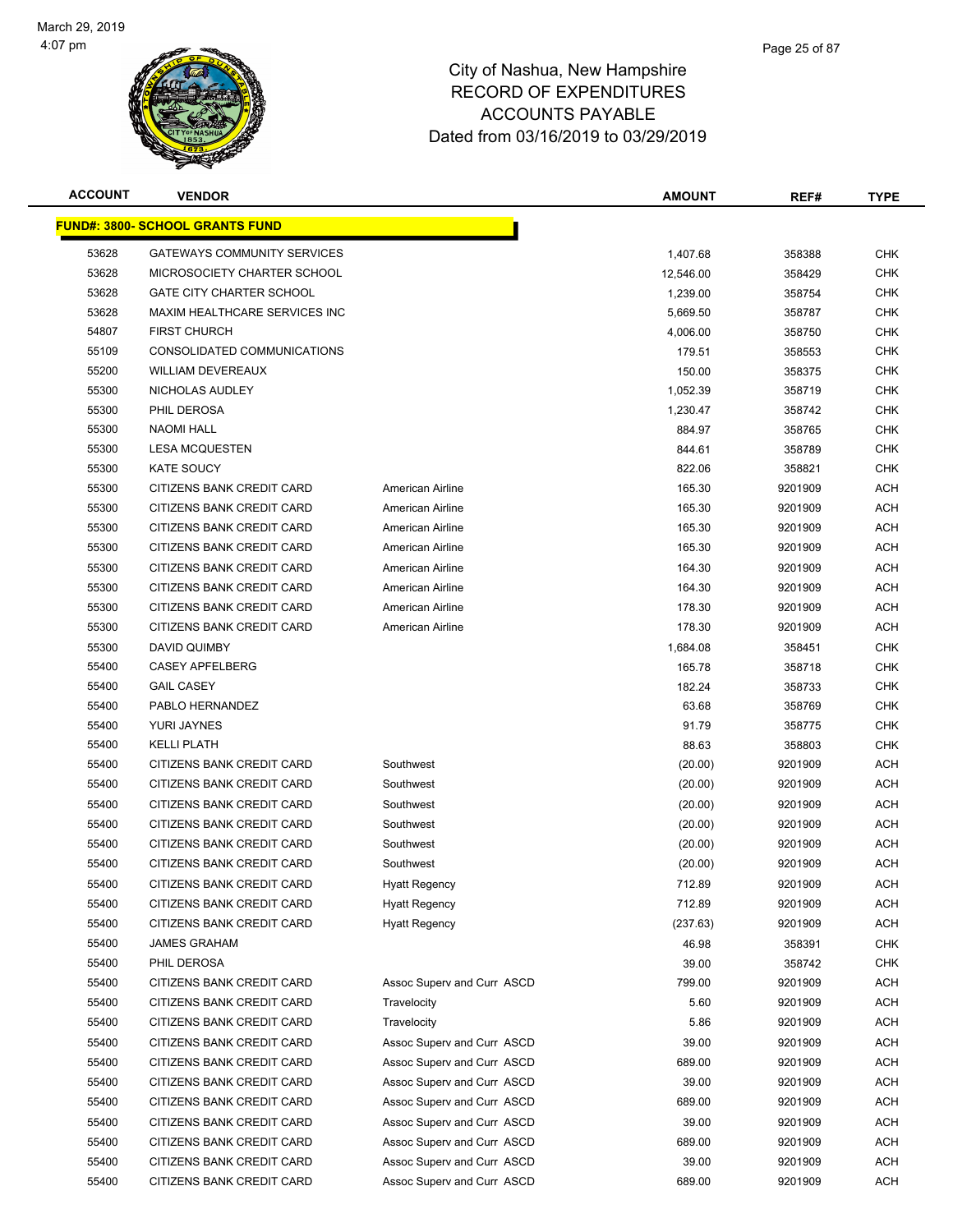

| <b>ACCOUNT</b> | <b>VENDOR</b>                               |                            | <b>AMOUNT</b> | REF#    | <b>TYPE</b> |
|----------------|---------------------------------------------|----------------------------|---------------|---------|-------------|
|                | <b>FUND#: 3800- SCHOOL GRANTS FUND</b>      |                            |               |         |             |
| 55400          | CITIZENS BANK CREDIT CARD                   | Assoc Superv and Curr ASCD | (749.00)      | 9201909 | <b>ACH</b>  |
| 55400          | UNH-INSTITUTE ON DISABILITY                 |                            | 1,045.36      | 358469  | <b>CHK</b>  |
| 61299          | <b>NATHAN BURNS</b>                         |                            | 94.00         | 358362  | <b>CHK</b>  |
| 61299          | <b>WAL-MART</b>                             |                            | 280.92        | 358832  | <b>CHK</b>  |
| 61299          | <b>JENNIFER SCARPATI</b>                    |                            | 397.82        | 358457  | <b>CHK</b>  |
| 61299          | <b>SCHOLASTIC INC</b>                       |                            | 182.99        | 358458  | <b>CHK</b>  |
| 61299          | <b>ABBY ST PIERRE</b>                       |                            | 34.98         | 358462  | <b>CHK</b>  |
| 61299          | <b>LAURA CASTRO</b>                         |                            | 80.50         | 358734  | <b>CHK</b>  |
| 61299          | ANGELA MERCADO                              |                            | 36.00         | 358790  | <b>CHK</b>  |
| 61299          | <b>CYNTHIA PROULX</b>                       |                            | 292.44        | 358806  | <b>CHK</b>  |
| 61299          | AMAZON.COM LLC                              |                            | 133.66        | 155572  | <b>ACH</b>  |
| 61807          | SCHOLASTIC INCORPORATED                     |                            | 100.43        | 358814  | <b>CHK</b>  |
| 61875          | <b>GLENDA MCFADDEN</b>                      |                            | 140.00        | 358788  | <b>CHK</b>  |
| 61875          | AMAZON.COM LLC                              |                            | 887.30        | 155615  | <b>ACH</b>  |
| 61875          | <b>BOOK DEPOT</b>                           |                            | 557.06        | 358727  | <b>CHK</b>  |
| 61875          | AMAZON.COM LLC                              |                            | 299.50        | 155615  | <b>ACH</b>  |
| 61875          | AMAZON.COM LLC                              |                            | 407.97        | 155615  | <b>ACH</b>  |
| 71228          | <b>CURRICULUM ASSOCIATES LLC</b>            |                            | 4,050.00      | 358739  | <b>CHK</b>  |
| 71999          | PRO AV SYSTEMS INC                          |                            | 10,614.50     | 358450  | <b>CHK</b>  |
|                | <b>TOTAL FUND 3800 - SCHOOL GRANTS FUND</b> |                            | \$64,552.70   |         |             |

#### **FUND#: 3810- FOOD SERVICE GRANTS FUND**

|       | TOTAL FUND 3810 - FOOD SERVICE GRANTS FUND | \$6,266.92 |        |            |
|-------|--------------------------------------------|------------|--------|------------|
| 61299 | NORTHCENTER FOODS                          | 31.77      | 358801 | <b>CHK</b> |
| 61299 | <b>IMPERIAL DADE</b>                       | 36.95      | 358774 | <b>CHK</b> |
| 61299 | <b>IMPERIAL DADE</b>                       | 201.83     | 358774 | <b>CHK</b> |
| 61299 | NORTHCENTER FOODS                          | 31.77      | 358443 | <b>CHK</b> |
| 61299 | NORTHCENTER FOODS                          | 31.77      | 358801 | <b>CHK</b> |
| 61299 | NORTHCENTER FOODS                          | 63.54      | 358801 | <b>CHK</b> |
| 61299 | NORTHCENTER FOODS                          | 31.77      | 358801 | <b>CHK</b> |
| 61299 | NORTHCENTER FOODS                          | 31.77      | 358443 | <b>CHK</b> |
| 61214 | <b>M SAUNDERS INC</b>                      | 202.75     | 358784 | <b>CHK</b> |
| 61214 | <b>M SAUNDERS INC</b>                      | 257.10     | 358422 | <b>CHK</b> |
| 61214 | <b>M SAUNDERS INC</b>                      | 603.85     | 358784 | <b>CHK</b> |
| 61214 | <b>M SAUNDERS INC</b>                      | 298.45     | 358422 | <b>CHK</b> |
| 61214 | <b>M SAUNDERS INC</b>                      | 534.90     | 358784 | <b>CHK</b> |
| 61214 | <b>M SAUNDERS INC</b>                      | 490.35     | 358784 | <b>CHK</b> |
| 61214 | <b>M SAUNDERS INC</b>                      | 508.20     | 358422 | <b>CHK</b> |
| 61214 | <b>M SAUNDERS INC</b>                      | 633.15     | 358784 | <b>CHK</b> |
| 61214 | <b>M SAUNDERS INC</b>                      | 485.65     | 358422 | <b>CHK</b> |
| 61214 | <b>M SAUNDERS INC</b>                      | 796.60     | 358784 | <b>CHK</b> |
| 61214 | <b>M SAUNDERS INC</b>                      | 323.50     | 358422 | <b>CHK</b> |
| 61214 | <b>M SAUNDERS INC</b>                      | 436.15     | 358784 | <b>CHK</b> |
| 61214 | M SAUNDERS INC                             | 235.10     | 358422 | <b>CHK</b> |

Т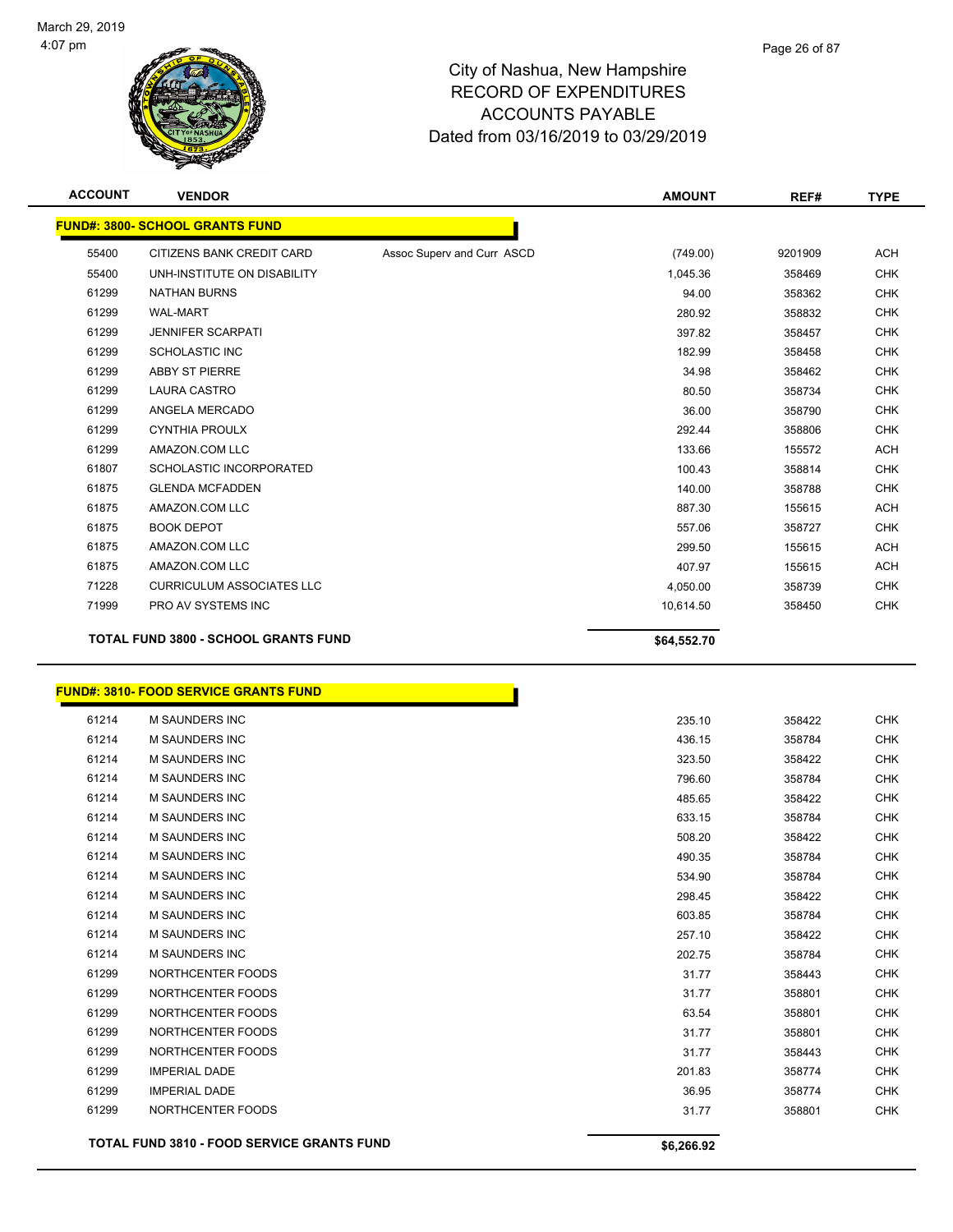

| <b>ACCOUNT</b> | <b>VENDOR</b>                                          |                         | <b>AMOUNT</b> | REF#    | <b>TYPE</b> |
|----------------|--------------------------------------------------------|-------------------------|---------------|---------|-------------|
|                | <b>FUND#: 4005- TRAFFIC VIOLATIONS FUND</b>            |                         |               |         |             |
| 54625          | <b>1ST PRIORITY TOWING &amp; RECOVERY</b>              |                         | 1,850.00      | 358581  | <b>CHK</b>  |
| 54625          | <b>BROADSIDE COLLISION LLC</b>                         |                         | 1,070.00      | 358600  | <b>CHK</b>  |
| 54625          | <b>D &amp; R TOWING INC</b>                            |                         | 3,615.00      | 358613  | <b>CHK</b>  |
| 55607          | <b>MAILINGS UNLIMITED</b>                              |                         | (12.25)       | 358282  | <b>CHK</b>  |
| 61100          | WB MASON CO INC                                        |                         | 94.65         | 358707  | <b>CHK</b>  |
|                |                                                        |                         |               |         |             |
|                | <b>TOTAL FUND 4005 - TRAFFIC VIOLATIONS FUND</b>       |                         | \$6,617.40    |         |             |
|                | <b>FUND#: 4025- DOJ DRUG FORFEITURE FUND</b>           |                         |               |         |             |
| 54899          | LITCHFIELD VANTAGE LLC                                 |                         | 1,650.00      | 358648  | <b>CHK</b>  |
| 55118          | VERIZON WIRELESS-785728687                             |                         | 379.82        | 358574  | <b>CHK</b>  |
| 55699          | CITIZENS BANK CREDIT CARD                              | Wheelabrator Technology | 171.60        | 9201909 | <b>ACH</b>  |
| 61799          | NORTHERN FOREIGN CAR PARTS INC                         |                         | 133.56        | 358298  | <b>CHK</b>  |
| 61799          | <b>GRAPPONE AUTOMOTIVE GROUP</b>                       |                         | 3.49          | 358632  | <b>CHK</b>  |
| 61799          | NORTHERN FOREIGN CAR PARTS INC                         |                         | 214.43        | 358670  | <b>CHK</b>  |
|                | TOTAL FUND 4025 - DOJ DRUG FORFEITURE FUND             |                         | \$2,552.90    |         |             |
|                |                                                        |                         |               |         |             |
|                | <b>FUND#: 4053- FIRE REGIONAL HAZMAT FUND</b>          |                         |               |         |             |
| 71000          | VERIZON WIRELESS-842015493                             |                         | 80.02         | 358210  | <b>CHK</b>  |
| 71000          | FIREMATIC SUPPLY CO INC                                |                         | 315.59        | 358254  | <b>CHK</b>  |
| 71000          | <b>SANEL NAPA</b>                                      |                         | 382.50        | 358312  | <b>CHK</b>  |
| 71000          | FIREMATIC SUPPLY CO INC                                |                         | 281.29        | 358624  | <b>CHK</b>  |
|                | TOTAL FUND 4053 - FIRE REGIONAL HAZMAT FUND            |                         | \$1,059.40    |         |             |
|                | <b>FUND#: 4085- RIVERFRONT PROMENADE TIF FUND</b>      |                         |               |         |             |
| 54280          | THE DOTY GROUP INC                                     |                         | 1,350.00      | 358246  | <b>CHK</b>  |
|                | <b>TOTAL FUND 4085 - RIVERFRONT PROMENADE TIF FUND</b> |                         |               |         |             |
|                |                                                        |                         | \$1,350.00    |         |             |
|                | <b>FUND#: 4090- LIB-LOST/DAMAGED BOOK FINES</b>        |                         |               |         |             |
| 55699          | UNIQUE MNANGEMENT SERVICES INC                         |                         | 170.05        | 358702  | <b>CHK</b>  |
| 61299          | SCHOOL OUTFITTERS, LLC                                 |                         | 511.99        | 358685  | <b>CHK</b>  |
| 61807          | <b>CCSNH</b>                                           |                         | 14.99         | 358606  | <b>CHK</b>  |
| 61814          | AMAZON.COM LLC                                         |                         | 74.82         | 155607  | <b>ACH</b>  |
|                | <b>TOTAL FUND 4090 - LIB-LOST/DAMAGED BOOK FINES</b>   |                         |               |         |             |
|                |                                                        |                         | \$771.85      |         |             |
|                | <b>FUND#: 5000- CAP PROJECTS-GEN GOVT BLDGS</b>        |                         |               |         |             |
| 81200          | SAM'S CLUB DIRECT-0860                                 |                         | 699.94        | 358310  | <b>CHK</b>  |
| 81200          | LOWE'S - 3502                                          |                         | 411.82        | 358649  | <b>CHK</b>  |
| 81200          | SAM'S CLUB DIRECT-0860                                 |                         | 299.98        | 358684  | <b>CHK</b>  |
| 81200          | STRATEGIC ENVIRONMENTAL                                |                         | 27,380.80     | 358692  | <b>CHK</b>  |
|                |                                                        |                         |               |         |             |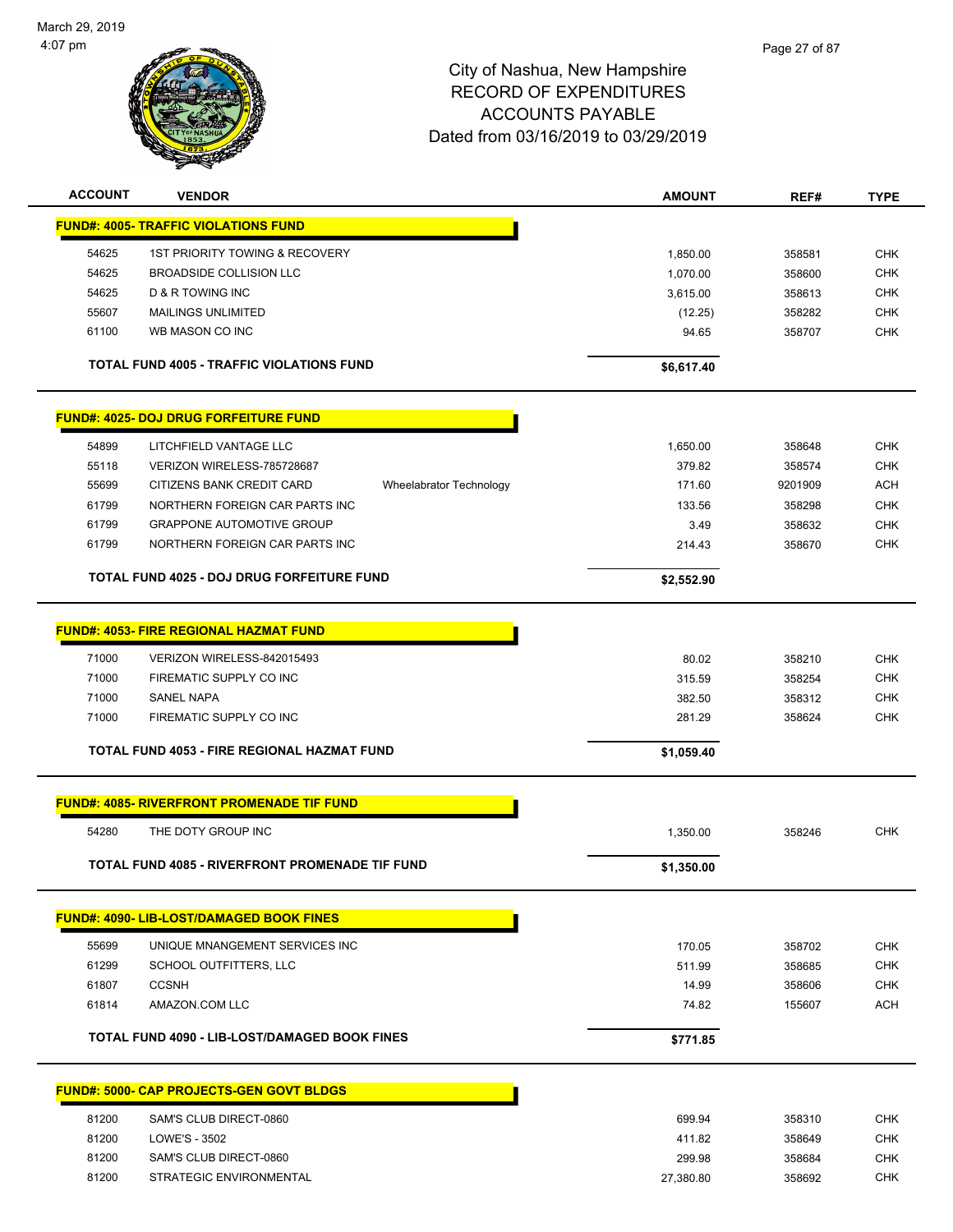| <b>ACCOUNT</b> | <b>VENDOR</b>                                                    | <b>AMOUNT</b>     | REF#             | <b>TYPE</b>              |
|----------------|------------------------------------------------------------------|-------------------|------------------|--------------------------|
|                | <b>TOTAL FUND 5000 - CAP PROJECTS-GEN GOVT BLDGS</b>             | \$28,792.54       |                  |                          |
|                | <b>FUND#: 5040- CAPITAL PROJECTS-FIRE</b>                        |                   |                  |                          |
| 81200          | YEATON ASSOCIATES INC                                            | 5,000.00          | 358708           | <b>CHK</b>               |
|                | <b>TOTAL FUND 5040 - CAPITAL PROJECTS-FIRE</b>                   | \$5,000.00        |                  |                          |
|                |                                                                  |                   |                  |                          |
|                | <b>FUND#: 5700- CAP PROJECTS-BROAD ST PARKWAY</b>                |                   |                  |                          |
| 81700          | <b>EVERSOURCE</b>                                                | 2,761.41          | 358556           | <b>CHK</b>               |
|                | TOTAL FUND 5700 - CAP PROJECTS-BROAD ST PARKWAY                  | \$2,761.41        |                  |                          |
|                | <b>FUND#: 6000- SOLID WASTE FUND</b>                             |                   |                  |                          |
|                |                                                                  |                   |                  |                          |
| 21707<br>54114 | <b>KEENE MEDICAL PRODUCTS LLC</b><br><b>ENERGY NORTH PROPANE</b> | 1,000.00          | 358276           | <b>CHK</b>               |
| 54280          | F W WEBB COMPANY                                                 | 1,946.02<br>37.86 | 358554<br>358251 | <b>CHK</b><br><b>CHK</b> |
| 54280          | PERENNIAL ENERGY LLC                                             | 367.66            | 358674           | <b>CHK</b>               |
| 54600          | <b>FACTORY MOTOR PARTS</b>                                       | 30.22             | 155567           | <b>ACH</b>               |
| 54600          | DONALD SAYLER TRANSPORT LLC                                      | 900.00            | 155609           | <b>ACH</b>               |
| 54600          | IRVING BLENDING AND PACKAGING                                    | 339.20            | 358272           | <b>CHK</b>               |
| 54600          | MCDEVITT TRUCKS INC                                              | 86.30             | 358285           | <b>CHK</b>               |
| 54600          | MCNEILUS TRUCK & MANUFACTURING                                   | 1,677.23          | 358287           | <b>CHK</b>               |
| 54600          | NASHUA OUTDOOR POWER EQUIPMENT                                   | 4,410.14          | 358293           | <b>CHK</b>               |
| 54600          | NEW ENGLAND KENWORTH                                             | 392.01            | 358296           | <b>CHK</b>               |
| 54600          | OMNI SERVICES INC                                                | 78.22             | 358300           | <b>CHK</b>               |
| 54600          | CARPARTS DISTRIBUTION CENTER,                                    | 762.22            | 358603           | <b>CHK</b>               |
| 54600          | DONOVAN EQUIPMENT CO INC                                         | 241.50            | 358616           | <b>CHK</b>               |
| 54600          | MCDEVITT TRUCKS INC                                              | 232.09            | 358658           | <b>CHK</b>               |
| 54600          | MCNEILUS TRUCK & MANUFACTURING                                   | 127.25            | 358660           | <b>CHK</b>               |
| 55109          | CONSOLIDATED COMMUNICATIONS                                      | 36.43             | 358174           | <b>CHK</b>               |
| 55109          | <b>WINDSTREAM</b>                                                | 4.44              | 358579           | <b>CHK</b>               |
| 55118          | VERIZON WIRELESS-542088278                                       | 40.01             | 358577           | <b>CHK</b>               |
| 55307          | SARAH O HYLAND                                                   | 80.17             | 358171           | <b>CHK</b>               |
| 55400          | ENVIRONMENTAL BUSINESS COUNCIL                                   | 30.00             | 358159           | <b>CHK</b>               |
| 55421          | TREASURER STATE OF NH                                            | 50.00             | 358531           | <b>CHK</b>               |
| 55607          | PETTY CASH                                                       | 11.00             | 358549           | <b>CHK</b>               |
| 55699          | <b>COMCAST</b>                                                   | 122.38            | 358173           | <b>CHK</b>               |
| 55699          | CASELLA RECYCLING LLC                                            | 46,519.38         | 358235           | <b>CHK</b>               |
| 55699          | CALLOGIX INC                                                     | 127.82            | 358602           | CHK                      |
| 55699          | CASELLA RECYCLING LLC                                            | 29,278.74         | 358605           | <b>CHK</b>               |
| 55699          | <b>INTERSTATE REFRIGERANT</b>                                    | 462.00            | 358644           | <b>CHK</b>               |
| 55699          | STANLEY CONVERGENT SECURITY                                      | 100.11            | 358688           | CHK                      |
| 55699          | UNIVERSAL RECYCLING TECH                                         | 3,123.76          | 358704           | <b>CHK</b>               |
| 61107          | UNIFIRST CORPORATION                                             | 169.16            | 358321           | CHK                      |
| 61107          | UNIFIRST CORPORATION                                             | 169.16            | 358701           | CHK                      |
| 61192          | <b>FASTENAL CO</b>                                               | 23.91             | 358252           | <b>CHK</b>               |
| 61307          | SHATTUCK MALONE OIL CO                                           | 473.12            | 358205           | <b>CHK</b>               |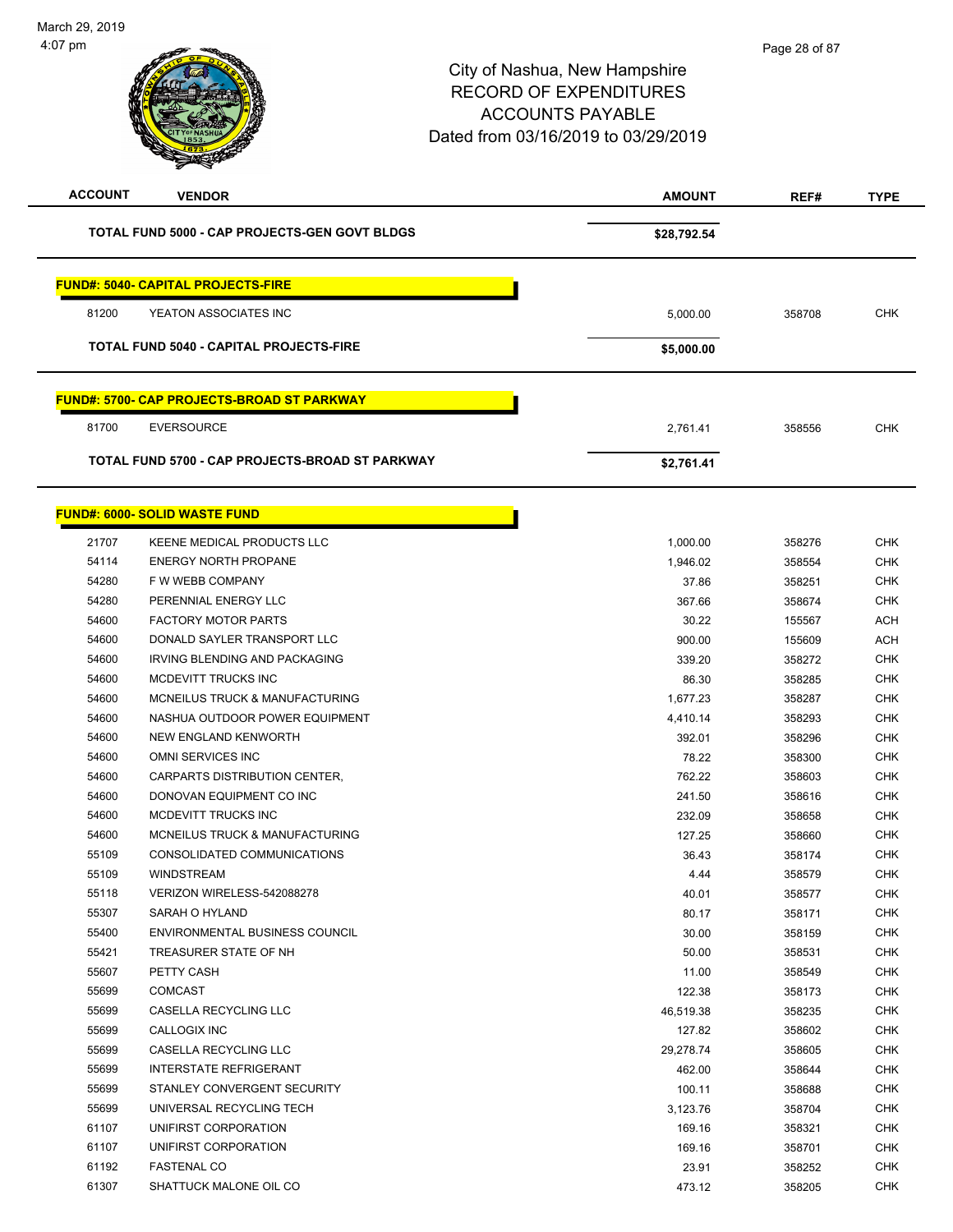

| <b>ACCOUNT</b> | <b>VENDOR</b>                             | <b>AMOUNT</b> | REF#   | <b>TYPE</b> |
|----------------|-------------------------------------------|---------------|--------|-------------|
|                | <b>FUND#: 6000- SOLID WASTE FUND</b>      |               |        |             |
| 61310          | AVSG LP                                   | 10,830.26     | 358590 | <b>CHK</b>  |
| 61560          | <b>FASTENAL CO</b>                        | 12.56         | 358252 | <b>CHK</b>  |
| 61560          | HOME DEPOT CREDIT SERVICE 3065            | 35.22         | 358266 | <b>CHK</b>  |
|                | <b>TOTAL FUND 6000 - SOLID WASTE FUND</b> | \$104,327.55  |        |             |

|       | <u> FUND#: 6200- WASTEWATER FUND</u> |           |        |            |
|-------|--------------------------------------|-----------|--------|------------|
| 21775 | <b>EVA SIMARD</b>                    | 41.38     | 358147 | <b>CHK</b> |
| 21775 | <b>ABSOLUTE TITLE</b>                | 46.10     | 358473 | <b>CHK</b> |
| 21775 | <b>AMROCK INC</b>                    | 27.81     | 358474 | <b>CHK</b> |
| 21775 | DAMORE LAW OFFICE                    | 31.94     | 358476 | <b>CHK</b> |
| 21775 | DEVAC LLC                            | 140.45    | 358477 | <b>CHK</b> |
| 21775 | DR LAW LLC                           | 153.56    | 358478 | <b>CHK</b> |
| 21775 | <b>MELINDA WOOD</b>                  | 50.21     | 358481 | <b>CHK</b> |
| 21775 | ROBERT HOLDEN                        | 115.82    | 358482 | <b>CHK</b> |
| 21775 | CATHERINE SCHUYLER                   | 83.72     | 358838 | <b>CHK</b> |
| 21775 | CHILIS #837                          | 334.18    | 358839 | <b>CHK</b> |
| 21775 | <b>JENSEN BAIRD GARDNER</b>          | 42.60     | 358843 | <b>CHK</b> |
| 53467 | <b>MAILINGS UNLIMITED</b>            | 528.39    | 358654 | <b>CHK</b> |
| 54100 | <b>EVERSOURCE</b>                    | 50,963.93 | 358177 | <b>CHK</b> |
| 54100 | <b>EVERSOURCE</b>                    | 831.12    | 358179 | <b>CHK</b> |
| 54114 | <b>LIBERTY UTILITIES - NH</b>        | 550.14    | 358190 | <b>CHK</b> |
| 54114 | <b>LIBERTY UTILITIES - NH</b>        | 872.67    | 358191 | <b>CHK</b> |
| 54114 | LIBERTY UTILITIES - NH               | 415.41    | 358192 | CHK        |
| 54141 | PENNICHUCK WATER WORKS INC           | 510.66    | 358204 | <b>CHK</b> |
| 54200 | ANOTHER CLEANING SERVICE INC.        | 2,700.00  | 358219 | <b>CHK</b> |
| 54200 | HOME DEPOT CREDIT SERVICE 3065       | 112.55    | 358266 | <b>CHK</b> |
| 54200 | ANOTHER CLEANING SERVICE INC.        | 168.75    | 358587 | <b>CHK</b> |
| 54221 | CASELLA ORGANICS                     | 23,416.89 | 358604 | <b>CHK</b> |
| 54280 | EJ USA INC                           | 2,714.52  | 358250 | <b>CHK</b> |
| 54487 | <b>BAU HOPKINS</b>                   | 703.10    | 358221 | <b>CHK</b> |
| 54487 | <b>BEST FORD</b>                     | 15.22     | 358225 | <b>CHK</b> |
| 54487 | <b>HAJOCA CORPORATION</b>            | 99.97     | 358264 | <b>CHK</b> |
| 54487 | SANEL NAPA                           | 558.05    | 358311 | <b>CHK</b> |
| 54487 | ATLAS COPCO COMPRESSORS LLC          | 2,170.80  | 358589 | <b>CHK</b> |
| 54487 | <b>FASTENAL CO</b>                   | 90.44     | 358622 | CHK        |
| 54487 | <b>GRAINGER</b>                      | 1,485.58  | 358630 | <b>CHK</b> |
| 54487 | <b>HAJOCA CORPORATION</b>            | 10.98     | 358634 | <b>CHK</b> |
| 54487 | M & M ELECTRICAL SUPPLY CO INC       | 1,094.23  | 358651 | <b>CHK</b> |
| 54600 | D & R TOWING INC                     | 145.00    | 358243 | <b>CHK</b> |
| 54600 | <b>SANEL NAPA</b>                    | 140.25    | 358311 | <b>CHK</b> |
| 55109 | CONSOLIDATED COMMUNICATIONS          | 79.30     | 358174 | <b>CHK</b> |
| 55109 | <b>FIRSTLIGHT</b>                    | 60.75     | 358180 | <b>CHK</b> |
| 55109 | CONSOLIDATED COMMUNICATIONS          | 791.90    | 358553 | <b>CHK</b> |
| 55109 | <b>WINDSTREAM</b>                    | 4.44      | 358579 | <b>CHK</b> |
| 55421 | TREASURER STATE OF NH                | 50.00     | 358207 | <b>CHK</b> |
| 55421 | <b>NEWWTA INC</b>                    | 55.00     | 358564 | <b>CHK</b> |
| 55421 | WATER ENVIRONMENT FEDERATION         | 195.00    | 358578 | <b>CHK</b> |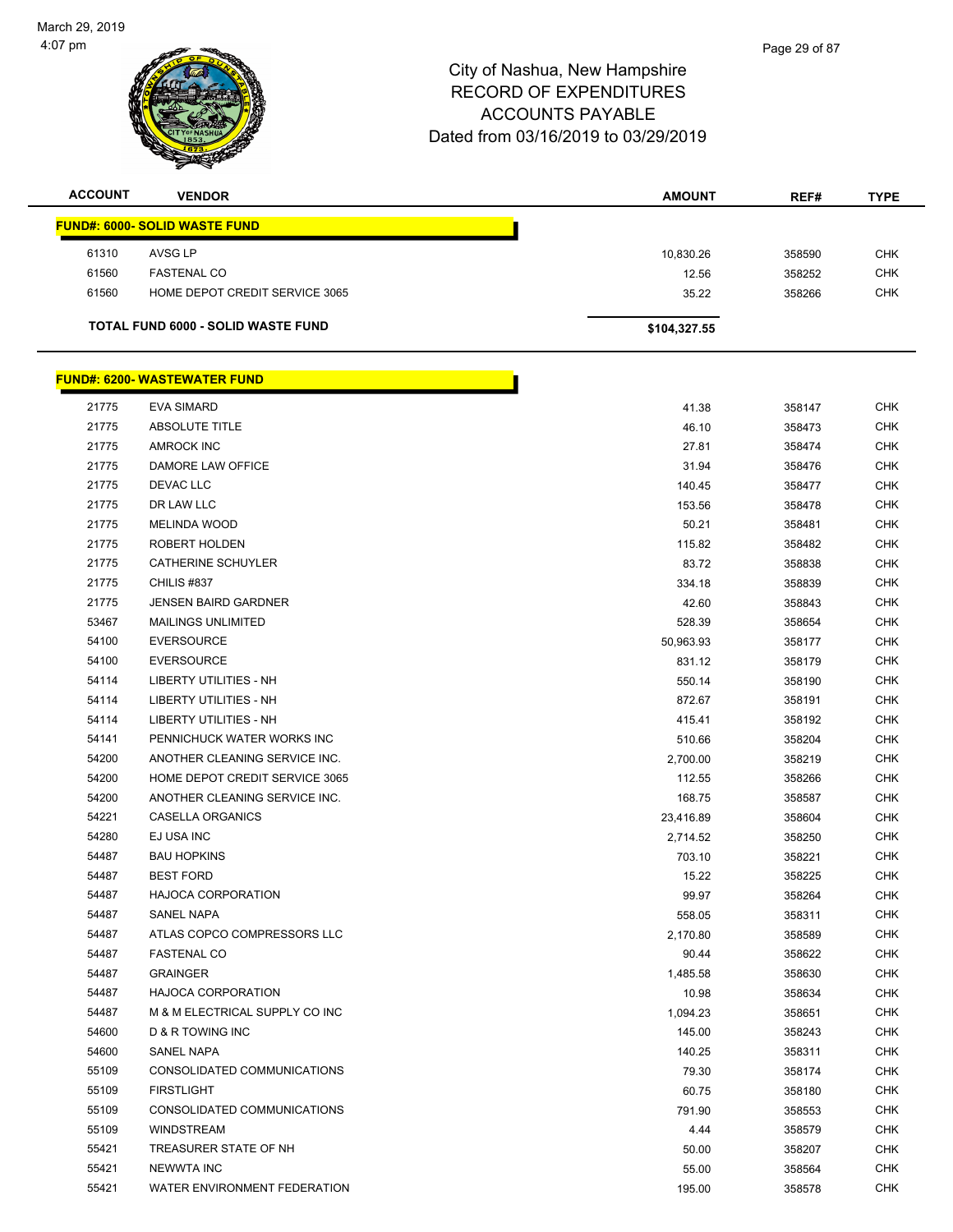

| <b>ACCOUNT</b>                      | <b>VENDOR</b>                                          | <b>AMOUNT</b>  | REF#   | <b>TYPE</b> |  |  |
|-------------------------------------|--------------------------------------------------------|----------------|--------|-------------|--|--|
| <b>FUND#: 6200- WASTEWATER FUND</b> |                                                        |                |        |             |  |  |
|                                     |                                                        |                |        |             |  |  |
| 55618                               | <b>CITIZENS BANK</b>                                   | 1,492.57       | 155566 | <b>ACH</b>  |  |  |
| 55699                               | JOHNSON CONTROLS INC                                   | 2,357.05       | 155569 | <b>ACH</b>  |  |  |
| 55699                               | <b>CERTIFIED LABS</b>                                  | 366.66         | 358237 | <b>CHK</b>  |  |  |
| 55699                               | PROGRESSIVE ALARM SERVICES INC                         | 3,039.90       | 358307 | <b>CHK</b>  |  |  |
| 55699                               | <b>CALLOGIX INC</b>                                    | 160.00         | 358602 | <b>CHK</b>  |  |  |
| 55699                               | CHEMSERVE ENVIRONMENTAL ANALYS                         | 90.00          | 358608 | <b>CHK</b>  |  |  |
| 55699                               | PROGRESSIVE ALARM SERVICES INC                         | 2,870.00       | 358678 | <b>CHK</b>  |  |  |
| 61100                               | AMAZON.COM LLC                                         | 209.94         | 155607 | ACH         |  |  |
| 61100                               | WB MASON CO INC                                        | 387.40         | 358707 | CHK         |  |  |
| 61107                               | UNIFIRST CORPORATION                                   | 323.87         | 358321 | <b>CHK</b>  |  |  |
| 61107                               | UNIFIRST CORPORATION                                   | 318.82         | 358701 | <b>CHK</b>  |  |  |
| 61149                               | <b>HACH COMPANY</b>                                    | 1,477.64       | 358633 | <b>CHK</b>  |  |  |
| 61149                               | <b>VWR INTERNATIONAL</b>                               | 702.12         | 358706 | <b>CHK</b>  |  |  |
| 61156                               | UNIVAR USA INC                                         | 1,860.00       | 155614 | ACH         |  |  |
| 61156                               | PVS CHEMICAL SOLUTIONS INC                             | 3,864.87       | 358680 | <b>CHK</b>  |  |  |
| 61299                               | <b>MCKESSON MEDICAL SURGICAL</b>                       | 128.81         | 155613 | <b>ACH</b>  |  |  |
| 61299                               | BRENNTAG LUBRICANTS NORTHEAST                          | 2,102.79       | 358230 | <b>CHK</b>  |  |  |
| 61299                               | HOME DEPOT CREDIT SERVICE 3065                         | 31.94          | 358266 | <b>CHK</b>  |  |  |
| 61299                               | ARCSOURCE INC                                          | 138.00         | 358588 | <b>CHK</b>  |  |  |
| 61299                               | <b>GRAINGER</b>                                        | 6.86           | 358630 | <b>CHK</b>  |  |  |
| 61300                               | DENNIS K BURKE INC                                     | 1,095.96       | 358244 | <b>CHK</b>  |  |  |
| 61307                               | SHATTUCK MALONE OIL CO                                 | 4,692.15       | 358205 | <b>CHK</b>  |  |  |
| 61310                               | AVSG LP                                                | 844.57         | 358590 | <b>CHK</b>  |  |  |
| 71000                               | WB MASON CO INC                                        | 479.90         | 358325 | <b>CHK</b>  |  |  |
| 75100                               | NH DEPT OF ENVIRONMENTAL SERVS                         | 177,115.62     | 155610 | <b>ACH</b>  |  |  |
| 75100                               | US BANK N.A. (091000022)                               | 590,000.00     | 155612 | <b>ACH</b>  |  |  |
| 75200                               | NH DEPT OF ENVIRONMENTAL SERVS                         | 88,232.69      | 155610 | <b>ACH</b>  |  |  |
| 75200                               | US BANK N.A. (091000022)                               | 176,225.00     | 155612 | <b>ACH</b>  |  |  |
| 81200                               | M & M ELECTRICAL SUPPLY CO INC                         | 2,464.80       | 358651 | <b>CHK</b>  |  |  |
| 81700                               | TEAM EJP CONCORD NH                                    | 11,361.00      | 358316 | CHK         |  |  |
| 81700                               | <b>WOODARD &amp; CURRAN INC</b>                        | 1,825.00       | 358327 | <b>CHK</b>  |  |  |
| 81700                               | DeZURIK INC                                            | 5,550.00       | 358248 | <b>CHK</b>  |  |  |
| 81700                               | <b>DeZURIK INC</b>                                     | 15,750.00      | 358618 | CHK         |  |  |
|                                     | TOTAL FUND 6200 - WASTEWATER FUND                      | \$1,190,168.74 |        |             |  |  |
|                                     | <b>FUND#: 6201-WERF-WASTEWATER EQUIP RESERVE</b>       |                |        |             |  |  |
| 81500                               | ATLANTIC MACHINERY INC                                 | 395,699.63     | 155608 | <b>ACH</b>  |  |  |
|                                     | <b>TOTAL FUND 6201 - WERF-WASTEWATER EQUIP RESERVE</b> | \$395,699.63   |        |             |  |  |
|                                     |                                                        |                |        |             |  |  |
|                                     | <b>FUND#: 6500- PROPERTY &amp; CASUALTY FUND</b>       |                |        |             |  |  |
| 54236                               | STANLEY CONVERGENT SECURITY                            | 240.18         | 358688 | <b>CHK</b>  |  |  |
| 54267                               | TREASURER STATE OF NH                                  | 2,450.00       | 358206 | <b>CHK</b>  |  |  |
| 55200                               | <b>JENNIFER DESHAIES</b>                               | 150.00         | 358157 | <b>CHK</b>  |  |  |
| 59207                               | APEX PHYSICAL THERAPY                                  | 760.03         | 358491 | <b>CHK</b>  |  |  |

APPLE NASHUA LLC 3,196.13 358492 CHK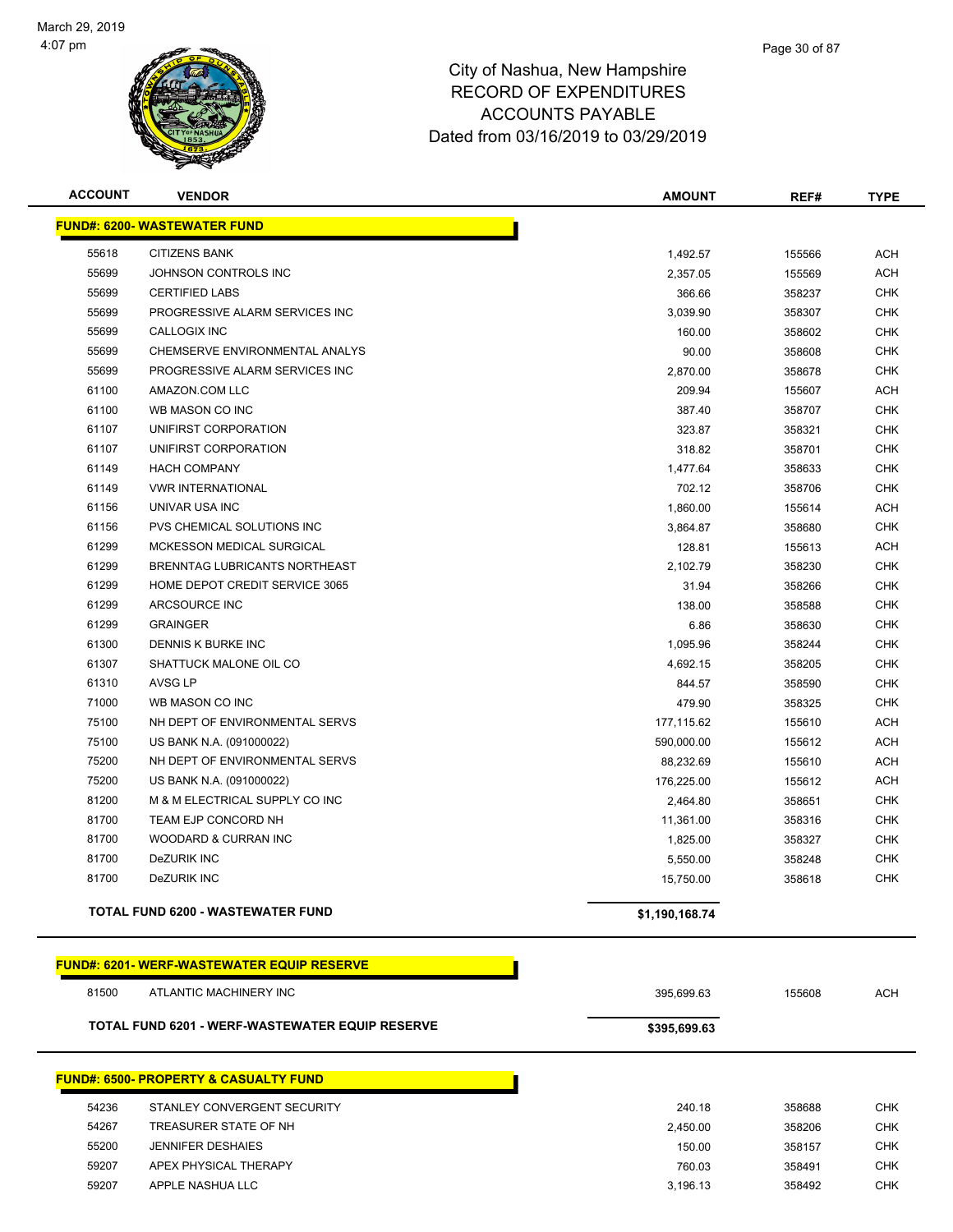

| <b>ACCOUNT</b> | <b>VENDOR</b>                                    | <b>AMOUNT</b>   | REF#   | <b>TYPE</b> |
|----------------|--------------------------------------------------|-----------------|--------|-------------|
|                | <u>FUND#: 6500- PROPERTY &amp; CASUALTY FUND</u> |                 |        |             |
| 59207          | <b>BRIGHAM &amp; WOMENS PHYSICIANS OR</b>        | 3,277.00        | 358494 | <b>CHK</b>  |
| 59207          | <b>FOUNDATION MEDICAL PARTNERS</b>               | 136.00          | 358496 | CHK         |
| 59207          | <b>HERNER CHIROPRACTIC</b>                       | 200.00          | 358498 | CHK         |
| 59207          | INJURED WORKERS PHARMACY LLC                     | 149.73          | 358499 | CHK         |
| 59207          | <b>JAMES FOLEY</b>                               | 68.36           | 358500 | CHK         |
| 59207          | LAHEY CLINIC HOSPITAL INC                        | 130.00          | 358501 | <b>CHK</b>  |
| 59207          | MICHAEL MCCAUGNEY                                | 380.49          | 358502 | CHK         |
| 59207          | NASHUA RADIOLOGY PA                              | 40.00           | 358505 | CHK         |
| 59207          | ORTHOPEDIC PHYSICAL THERAPY                      | 350.00          | 358506 | <b>CHK</b>  |
| 59207          | PAIN SOLUTIONS PLLC                              | 300.00          | 358507 | CHK         |
| 59207          | PERFORMANCE REHAB INC                            | 260.00          | 358508 | CHK         |
| 59207          | LORI SMOCK-JOYAL                                 | 60.00           | 358509 | CHK         |
| 59207          | SO NH REGIONAL MEDICAL CENTER                    | 7,310.13        | 358510 | CHK         |
| 59207          | <b>ST JOSEPHS HOSPITAL</b>                       | 1,747.00        | 358511 | CHK         |
| 59207          | STONERIVER PHARMACY SOLUTIONS                    | 169.40          | 358513 | CHK         |
| 59207          | UNITY SURVEILLANCE &                             | 299.00          | 358514 | CHK         |
| 59207          | <b>VRS DISABILITY MANAGEMENT</b>                 | 4,947.02        | 358515 | <b>CHK</b>  |
| 59207          | APPLE NASHUA LLC                                 | 500.78          | 358853 | CHK         |
| 59207          | APPLE THERAPY MANCHESTER                         | 1,536.94        | 358854 | <b>CHK</b>  |
| 59207          | <b>BRIGHAM &amp; WOMENS PHYSICIANS OR</b>        | 45.00           | 358856 | <b>CHK</b>  |
| 59207          | CONNECTIONS PHYSICAL THERAPY                     | 676.00          | 358858 | CHK         |
| 59207          | <b>CONVENIENTMD LLC</b>                          | 278.66          | 358859 | CHK         |
| 59207          | DARTMOUTH HITCHCOCK CLINIC                       | 2,587.00        | 358860 | CHK         |
| 59207          | ELLIOT 1 DAY SURGERY CENTER                      | 3,774.00        | 358861 | CHK         |
| 59207          | <b>ENGLANDER CHIROPRATIC</b>                     | 744.00          | 358862 | CHK         |
| 59207          | FOUNDATION MEDICAL PARTNERS                      | 200.00          | 358863 | CHK         |
| 59207          | FOUR SEASONS ORTHOPEDIC CENTER                   | 1,826.25        | 358864 | CHK         |
| 59207          | ROGER LAVOIE                                     | 745.53          | 358868 | <b>CHK</b>  |
| 59207          | <b>KEVIN S MORIARTY DC</b>                       | 156.00          | 358869 | CHK         |
| 59207          | MSC GROUP INC                                    | 2,175.00        | 358870 | CHK         |
| 59207          | ORTHOPEDIC PHYSICAL THERAPY                      | 380.00          | 358871 | CHK         |
| 59207          | PERFORMANCE REHAB INC                            | 1,750.00        | 358872 | CHK         |
| 59207          | ST JOSEPH BUSINESS & HEALTH                      | 308.00          | 358873 | <b>CHK</b>  |
| 59207          | ST JOSEPHS HOSPITAL                              | 1,155.40        | 358874 | <b>CHK</b>  |
| 59207          | <b>WILLOWBEND FAMILY PRACTICE</b>                | 346.00          | 358875 | CHK         |
| 59225          | <b>CULLENCOLLIMORE PLLC</b>                      | 3,507.82        | 358495 | <b>CHK</b>  |
| 59275          | GVMT EMPLOYEES INSURANCE CO                      | 3,774.45        | 358490 | <b>CHK</b>  |
| 59275          | <b>BEST FORD</b>                                 | 169.08          | 358493 | <b>CHK</b>  |
| 59275          | <b>GILLIG LLC</b>                                | 387.68          | 358497 | <b>CHK</b>  |
| 59275          | METROPOLITAN APPRAISAL                           | 165.00          | 358503 | <b>CHK</b>  |
| 59275          | ST LAURENT COLLISION CENTER                      | 3,054.49        | 358512 | <b>CHK</b>  |
| 59275          | <b>AMIR BEHARIC</b>                              | 3,472.33        | 358855 | <b>CHK</b>  |
| 59275          | BROADSIDE COLLISION LLC                          | 2,129.09        | 358857 | <b>CHK</b>  |
| 59275          | <b>JEFFREY GARBER</b>                            | 510.00          | 358865 | <b>CHK</b>  |
| 59275          | <b>GATE CITY COLLISION CENTERS</b>               | 644.00          |        | <b>CHK</b>  |
| 59275          | <b>GILLIG LLC</b>                                |                 | 358866 | <b>CHK</b>  |
| 61100          | WB MASON CO INC                                  | 90.55<br>148.09 | 358867 | <b>CHK</b>  |
|                |                                                  |                 | 358707 |             |
| 68365          | OCCUPATIONAL DRUG TESTING LLC                    | 100.00          | 358671 | <b>CHK</b>  |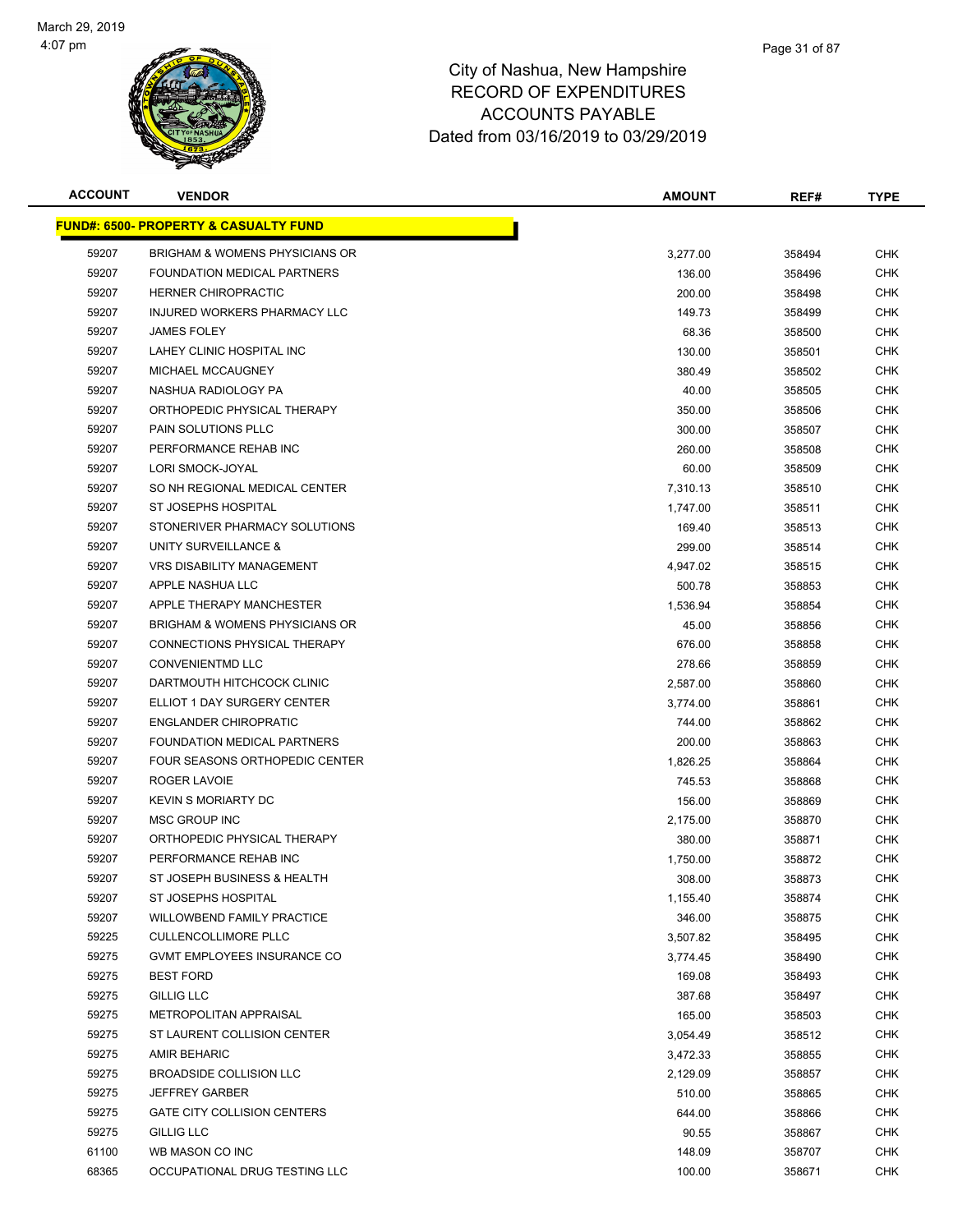| <b>ACCOUNT</b> | <b>VENDOR</b>                                           | <b>AMOUNT</b>  | REF#   | <b>TYPE</b> |
|----------------|---------------------------------------------------------|----------------|--------|-------------|
|                | <b>TOTAL FUND 6500 - PROPERTY &amp; CASUALTY FUND</b>   | \$63,957.61    |        |             |
|                | <b>FUND#: 6600- BENEFITS SELF INSURANCE FUND</b>        |                |        |             |
| 21500          | <b>ITT HARTFORD</b>                                     | 37,530.25      | 155577 | <b>ACH</b>  |
| 21503          | <b>ITT HARTFORD</b>                                     | 8,744.82       | 155577 | <b>ACH</b>  |
| 21504          | <b>ITT HARTFORD</b>                                     | 2,769.75       | 155577 | <b>ACH</b>  |
| 21520          | COLONIAL LIFE AND ACCIDENT INS                          | 1,243.99       | 155547 | <b>ACH</b>  |
| 21520          | COLONIAL LIFE AND ACCIDENT INS                          | 2,129.03       | 155588 | <b>ACH</b>  |
| 21545          | <b>ALLEGIANT CARE</b>                                   | 38,070.00      | 155581 | <b>ACH</b>  |
| 21553          | ANTHEM BLUE CROSS /BLUE SHIELD                          | 460,010.19     | 155582 | <b>ACH</b>  |
| 21585          | VISION SERVICE PLAN NH                                  | 21,508.40      | 358705 | <b>CHK</b>  |
| 21990          | AMY LEMAY                                               | 231.17         | 358647 | <b>CHK</b>  |
| 52809          | THE LAWSON GROUP                                        | 1,862.54       | 358319 | <b>CHK</b>  |
| 53452          | CAREER CONNECTIONS                                      | 313.60         | 358233 | <b>CHK</b>  |
| 59165          | HCC LIFE INSURANCE CO                                   | 67,419.02      | 155618 | <b>ACH</b>  |
| 59500          | <b>HEALTH PLANS INC</b>                                 | 11,308.00      | 155574 | <b>ACH</b>  |
| 59507          | ANTHEM BCBS OF NE                                       | 110,308.76     | 155541 | <b>ACH</b>  |
| 59507          | ANTHEM BCBS OF NE                                       | 157,707.51     | 155585 | <b>ACH</b>  |
| 59507          | ANTHEM BCBS OF NE                                       | 496,462.02     | 155541 | <b>ACH</b>  |
| 59507          | ANTHEM BCBS OF NE                                       | 555,805.90     | 155585 | <b>ACH</b>  |
| 59507          | ANTHEM BCBS OF NE                                       | 82,001.37      | 155541 | <b>ACH</b>  |
| 59507          | ANTHEM BCBS OF NE                                       | 58,096.56      | 155585 | <b>ACH</b>  |
| 59507          | <b>HEALTH PLANS INC</b>                                 | 72,556.17      | 155579 | <b>ACH</b>  |
| 59507          | <b>HEALTH PLANS INC</b>                                 | 111,124.18     | 155619 | <b>ACH</b>  |
| 59525          | NORTHEAST DELTA DENTAL                                  | 77,839.97      | 155542 | <b>ACH</b>  |
| 59525          | NORTHEAST DELTA DENTAL                                  | 73,673.18      | 155583 | <b>ACH</b>  |
|                | TOTAL FUND 6600 - BENEFITS SELF INSURANCE FUND          | \$2,448,716.38 |        |             |
|                | <b>FUND#: 7026- CAPITAL EQUIPMENT RESERVE FUND</b>      |                |        |             |
| 81500          | MHQ MUNICIPAL VEHICLES                                  | 66,704.45      | 358661 | <b>CHK</b>  |
| 81500          | HOWARD P FAIRFIELD LLC                                  | 75,249.50      | 358268 | <b>CHK</b>  |
|                |                                                         |                |        |             |
|                | <b>TOTAL FUND 7026 - CAPITAL EQUIPMENT RESERVE FUND</b> | \$141,953.95   |        |             |
|                | <b>FUND#: 7052- MINE FALLS PARK ETF</b>                 |                |        |             |
| 54280          | PIONEER MANUFACTURING COMPANY                           | 4,662.50       | 358676 | <b>CHK</b>  |
| 61299          | AMAZON.COM LLC                                          | 315.00         | 155607 | <b>ACH</b>  |
|                |                                                         |                |        |             |
|                | TOTAL FUND 7052 - MINE FALLS PARK ETF                   | \$4,977.50     |        |             |
|                | <b>FUND#: 7078- CITY BUILDINGS ETF</b>                  |                |        |             |
| 81200          | HOME DEPOT CREDIT SERVICE 3065                          | 387.63         | 358266 | <b>CHK</b>  |
|                | <b>TOTAL FUND 7078 - CITY BUILDINGS ETF</b>             | \$387.63       |        |             |
|                |                                                         |                |        |             |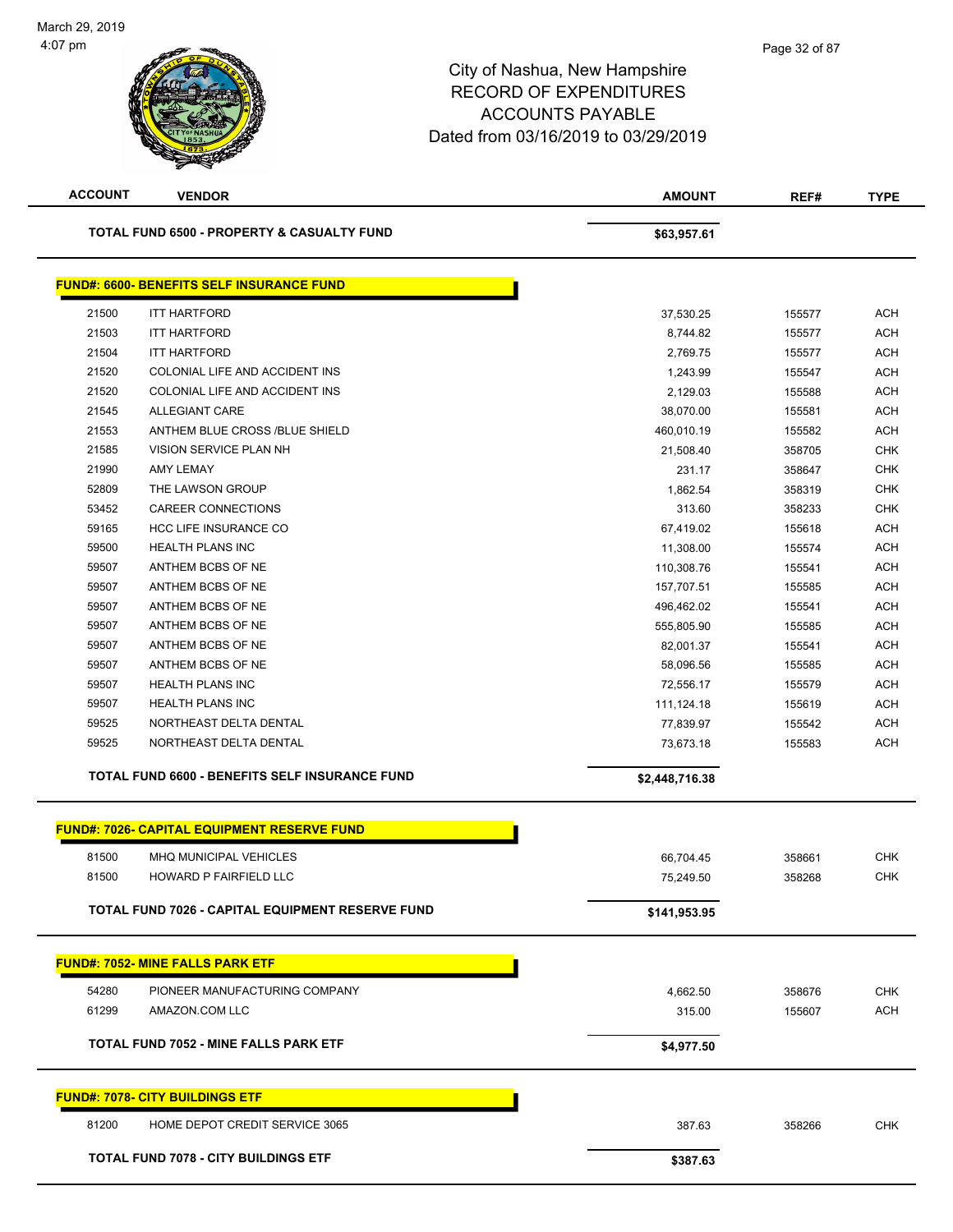

| <b>ACCOUNT</b> | <b>VENDOR</b>                                           | <b>AMOUNT</b> | REF#   | <b>TYPE</b> |
|----------------|---------------------------------------------------------|---------------|--------|-------------|
|                | <b>FUND#: 7506- ETF CONTRIB-WOODLAWN CEMETERY</b>       |               |        |             |
| 54280          | HUFF & GAUTHIER INC                                     | 1,658.30      | 358269 | <b>CHK</b>  |
| 81500          | <b>MHQ MUNICIPAL VEHICLES</b>                           | 35,983.20     | 358661 | <b>CHK</b>  |
|                |                                                         |               |        |             |
|                | TOTAL FUND 7506 - ETF CONTRIB-WOODLAWN CEMETERY         | \$37,641.50   |        |             |
|                | <b>FUND#: 7546- LIB-VIRGINIA CARR BLOOMFIELD</b>        |               |        |             |
| 53107          | TENNANT GOUCHER ARCHITECTS PA                           | 3,000.00      | 358694 | <b>CHK</b>  |
| 55699          | <b>BIGRAPHICS INC</b>                                   | 1,036.30      | 358598 | <b>CHK</b>  |
|                |                                                         |               |        |             |
|                | <b>TOTAL FUND 7546 - LIB-VIRGINIA CARR BLOOMFIELD</b>   | \$4,036.30    |        |             |
|                | <b>FUND#: 7549- LIBRARY-MISC LIB DONATIONS</b>          |               |        |             |
| 68322          | <b>JENNIFER HOSKING</b>                                 | 141.85        | 358163 | <b>CHK</b>  |
|                | <b>TOTAL FUND 7549 - LIBRARY-MISC LIB DONATIONS</b>     | \$141.85      |        |             |
|                |                                                         |               |        |             |
|                | <b>FUND#: 7563- SCHOOL ATHLETIC ETF</b>                 |               |        |             |
| 71999          | MFAC, LLC                                               | 1,142.81      | 358791 | <b>CHK</b>  |
|                | <b>TOTAL FUND 7563 - SCHOOL ATHLETIC ETF</b>            | \$1,142.81    |        |             |
|                | <b>FUND#: 7565- SCHOOL RELATED PROGRAMS-ETF</b>         |               |        |             |
| 61135          | CHUNKY'S CINEMA                                         | 262.50        | 358366 | <b>CHK</b>  |
| 61135          | <b>ANDREW L MORIN</b>                                   |               | 358430 | <b>CHK</b>  |
|                |                                                         | 2,350.00      |        |             |
| 61135          | <b>KRISTIN POWELL</b>                                   | 180.00        | 358805 | <b>CHK</b>  |
| 61875          | ROSEN PUBLISHING                                        | 145.95        | 358454 | <b>CHK</b>  |
|                | TOTAL FUND 7565 - SCHOOL RELATED PROGRAMS-ETF           | \$2,938.45    |        |             |
|                | <b>FUND#: 7573- ROTARY COMMON-LABYRINTH GARDEN</b>      |               |        |             |
|                |                                                         |               |        |             |
|                | <b>TOTAL FUND 7573 - ROTARY COMMON-LABYRINTH GARDEN</b> | \$0.00        |        |             |
|                | <b>FUND#: 7575- ROTARY COMMON-ART WALL P/M</b>          |               |        |             |
| 61299          | PORT A DISTRIBUTING, LLC                                | 782.41        | 358517 | <b>CHK</b>  |
|                | TOTAL FUND 7575 - ROTARY COMMON-ART WALL P/M            | \$782.41      |        |             |
|                |                                                         |               |        |             |
|                | <b>FUND#: 8063- LIBRARY-HENRY STEARNS FUND</b>          |               |        |             |
| 61807          | <b>BAKER &amp; TAYLOR</b>                               | 355.09        | 358220 | <b>CHK</b>  |
| 61807          | <b>BAKER &amp; TAYLOR</b>                               | 244.13        | 358591 | <b>CHK</b>  |
|                |                                                         |               |        |             |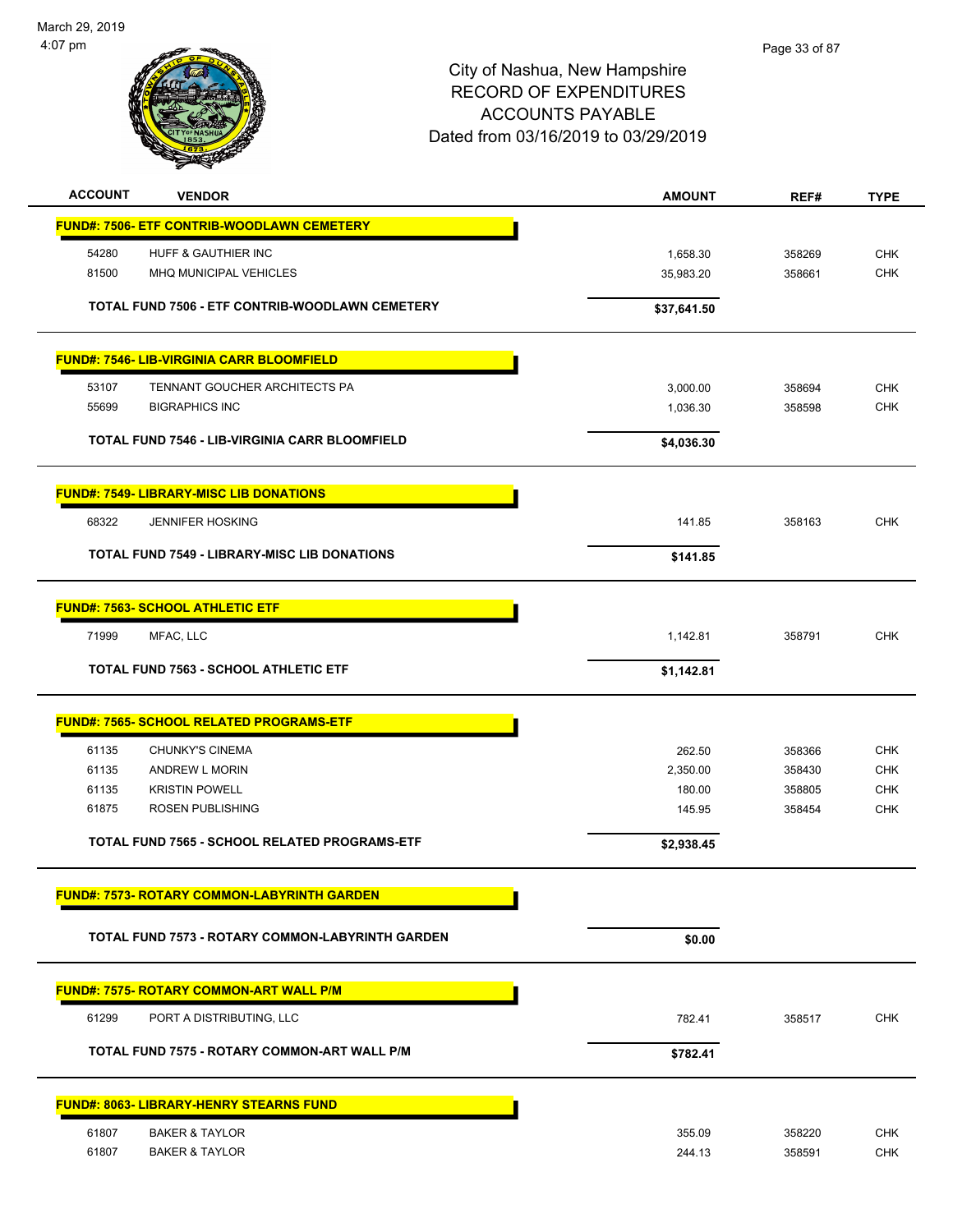| March 29, 2019<br>$4:07$ pm                                                            | City of Nashua, New Hampshire<br><b>RECORD OF EXPENDITURES</b><br><b>ACCOUNTS PAYABLE</b><br>Dated from 03/16/2019 to 03/29/2019 | Page 34 of 87<br><b>AMOUNT</b><br><b>TYPE</b><br>REF#<br>\$599.22<br>6.26<br><b>CHK</b><br>358573 |  |
|----------------------------------------------------------------------------------------|----------------------------------------------------------------------------------------------------------------------------------|---------------------------------------------------------------------------------------------------|--|
| <b>ACCOUNT</b><br><b>VENDOR</b><br><b>TOTAL FUND 8063 - LIBRARY-HENRY STEARNS FUND</b> |                                                                                                                                  |                                                                                                   |  |
| <b>FUND#: 8200- BPW PENSION FUND</b>                                                   |                                                                                                                                  |                                                                                                   |  |
| UNITED PARCEL SERVICE<br>55607<br><b>TOTAL FUND 8200 - BPW PENSION FUND</b>            | \$6.26                                                                                                                           |                                                                                                   |  |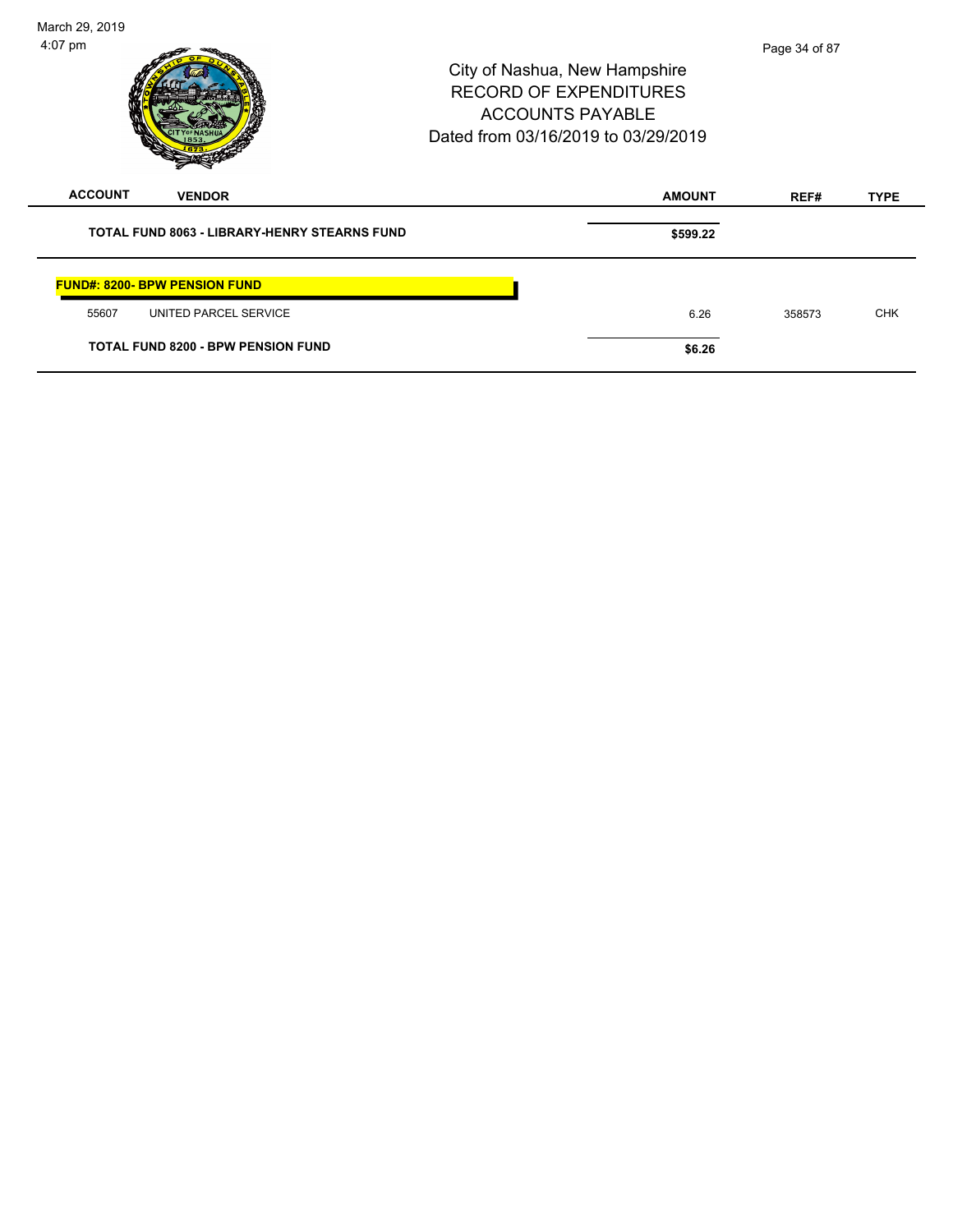

| ACCOUNT | <b>VENDOR</b> |                                        | <b>AMOUNT</b><br>REF# | <b>TYPE</b> |
|---------|---------------|----------------------------------------|-----------------------|-------------|
|         |               | <b>EXPENDITURE SUMMARY BY FUND</b>     | <b>AMOUNT</b>         |             |
|         | 1000          | <b>GENERAL FUND</b>                    | 4,872,721.24          |             |
|         | 1001          | <b>GF-CAPITAL IMPROVEMENTS</b>         | 87.74                 |             |
|         | 1010          | <b>GF-PRIOR YEAR ENC &amp; ESCROWS</b> | 1,041.45              |             |
|         | 2100          | <b>FOOD SERVICES FUND</b>              | 96,406.67             |             |
|         | 2207          | ADULT ED/CONTINUING ED                 | 505.90                |             |
|         | 2212          | ATHLETICS REVENUE FUND                 | 2,854.60              |             |
|         | 2217          | <b>SCHOOL FACILITIES RENTAL</b>        | 180.00                |             |
|         | 2222          | AFTER SCHOOL PROGRAM                   | 2,957.72              |             |
|         | 2503          | <b>PARKS &amp; REC PROGRAMS FUND</b>   | 268.35                |             |
|         | 2505          | PEG ACCESS CHANNELS FUND               | 32,032.38             |             |
|         | 2506          | HUNT BLDG FACILITY RENTAL FUND         | 1,252.08              |             |
|         | 2507          | FIRE TRAINING FACILITY RENTAL          | 149.52                |             |
|         | 2511          | 201 MAIN STREET RENTAL FUND            | 591.52                |             |
|         | 3030          | <b>EMERGENCY MGMT GRANTS FUND</b>      | 1,000.00              |             |
|         | 3040          | <b>COMMUNICATIONS GRANTS FUND</b>      | 126,474.75            |             |
|         | 3050          | POLICE GRANTS FUND                     | 820.24                |             |
|         | 3060          | FIRE GRANTS FUND                       | 12,066.36             |             |
|         | 3068          | COMMUNITY SERVICES GRANTS FUND         | 27,445.98             |             |
|         | 3070          | COMMUNITY HEALTH GRANTS FUND           | 1,555.50              |             |
|         | 3080          | COMMUNITY DEVELOPMENT GRANTS           | 2,044.32              |             |
|         | 3090          | URBAN PROGRAM GRANTS FUND              | 88,349.00             |             |
|         | 3120          | TRANSIT GRANTS FUND                    | 183,351.16            |             |
|         | 3800          | <b>SCHOOL GRANTS FUND</b>              | 64,552.70             |             |
|         | 3810          | FOOD SERVICE GRANTS FUND               | 6,266.92              |             |
|         | 4005          | TRAFFIC VIOLATIONS FUND                | 6,617.40              |             |
|         | 4025          | DOJ DRUG FORFEITURE FUND               | 2,552.90              |             |
|         | 4053          | FIRE REGIONAL HAZMAT FUND              | 1,059.40              |             |
|         | 4085          | RIVERFRONT PROMENADE TIF FUND          | 1,350.00              |             |
|         | 4090          | LIB-LOST/DAMAGED BOOK FINES            | 771.85                |             |
|         | 5000          | CAP PROJECTS-GEN GOVT BLDGS            | 28,792.54             |             |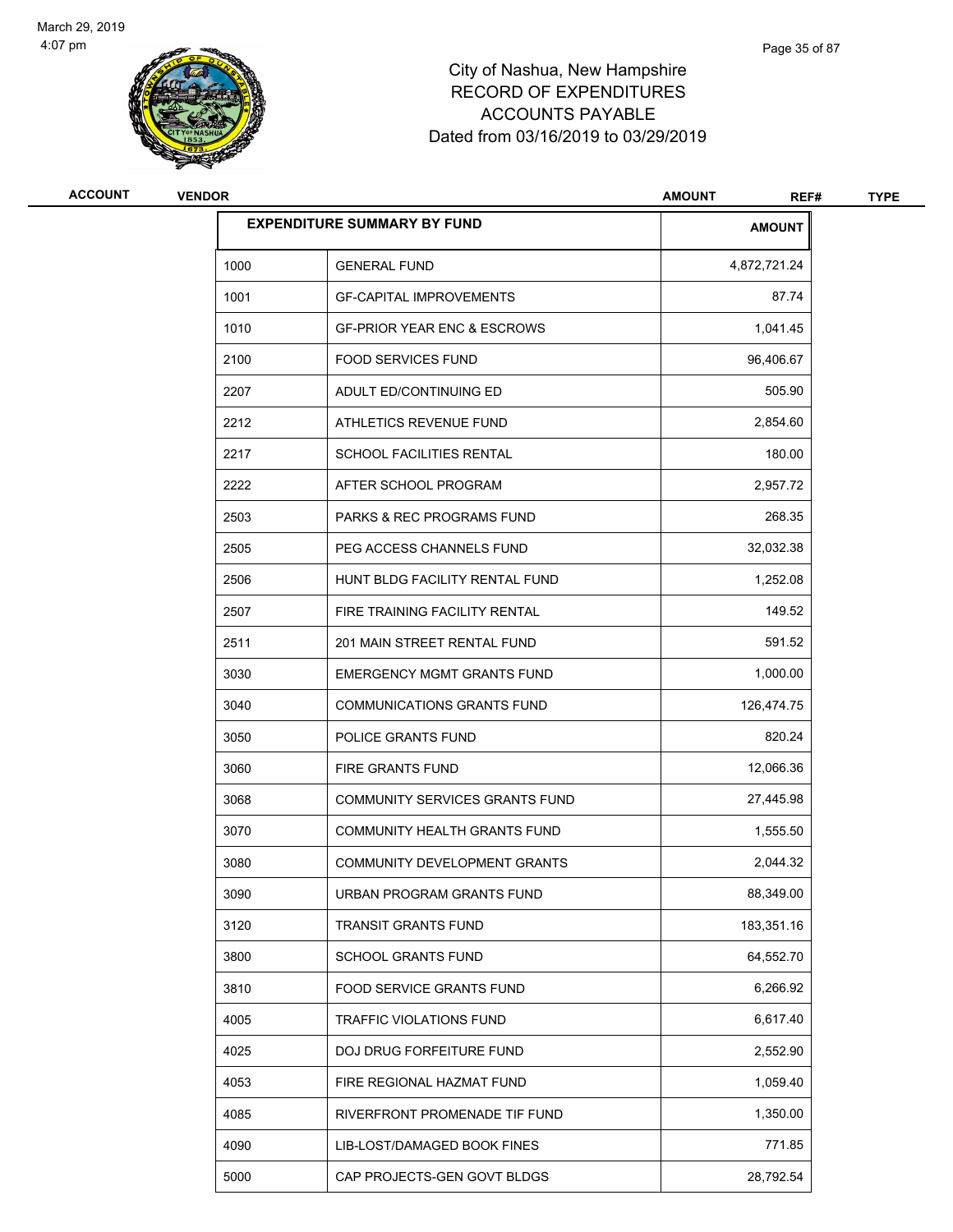

| <b>ACCOUNT</b> | <b>VENDOR</b> |                                | <b>AMOUNT</b><br>REF# | <b>TYPE</b> |
|----------------|---------------|--------------------------------|-----------------------|-------------|
|                |               |                                | <b>AMOUNT</b>         |             |
|                | 5040          | <b>CAPITAL PROJECTS-FIRE</b>   | 5,000.00              |             |
|                | 5700          | CAP PROJECTS-BROAD ST PARKWAY  | 2,761.41              |             |
|                | 6000          | <b>SOLID WASTE FUND</b>        | 104,327.55            |             |
|                | 6200          | <b>WASTEWATER FUND</b>         | 1,190,168.74          |             |
|                | 6201          | WERF-WASTEWATER EQUIP RESERVE  | 395,699.63            |             |
|                | 6500          | PROPERTY & CASUALTY FUND       | 63,957.61             |             |
|                | 6600          | BENEFITS SELF INSURANCE FUND   | 2,448,716.38          |             |
|                | 7026          | CAPITAL EQUIPMENT RESERVE FUND | 141,953.95            |             |
|                | 7052          | MINE FALLS PARK ETF            | 4,977.50              |             |
|                | 7078          | <b>CITY BUILDINGS ETF</b>      | 387.63                |             |
|                | 7506          | ETF CONTRIB-WOODLAWN CEMETERY  | 37,641.50             |             |
|                | 7546          | LIB-VIRGINIA CARR BLOOMFIELD   | 4,036.30              |             |
|                | 7549          | LIBRARY-MISC LIB DONATIONS     | 141.85                |             |
|                | 7563          | <b>SCHOOL ATHLETIC ETF</b>     | 1,142.81              |             |
|                | 7565          | SCHOOL RELATED PROGRAMS-ETF    | 2,938.45              |             |
|                | 7573          | ROTARY COMMON-LABYRINTH GARDEN | 0.00                  |             |
|                | 7575          | ROTARY COMMON-ART WALL P/M     | 782.41                |             |
|                | 8063          | LIBRARY-HENRY STEARNS FUND     | 599.22                |             |
|                | 8200          | <b>BPW PENSION FUND</b>        | 6.26                  |             |
|                | <b>TOTAL:</b> |                                | 9,971,359.39          |             |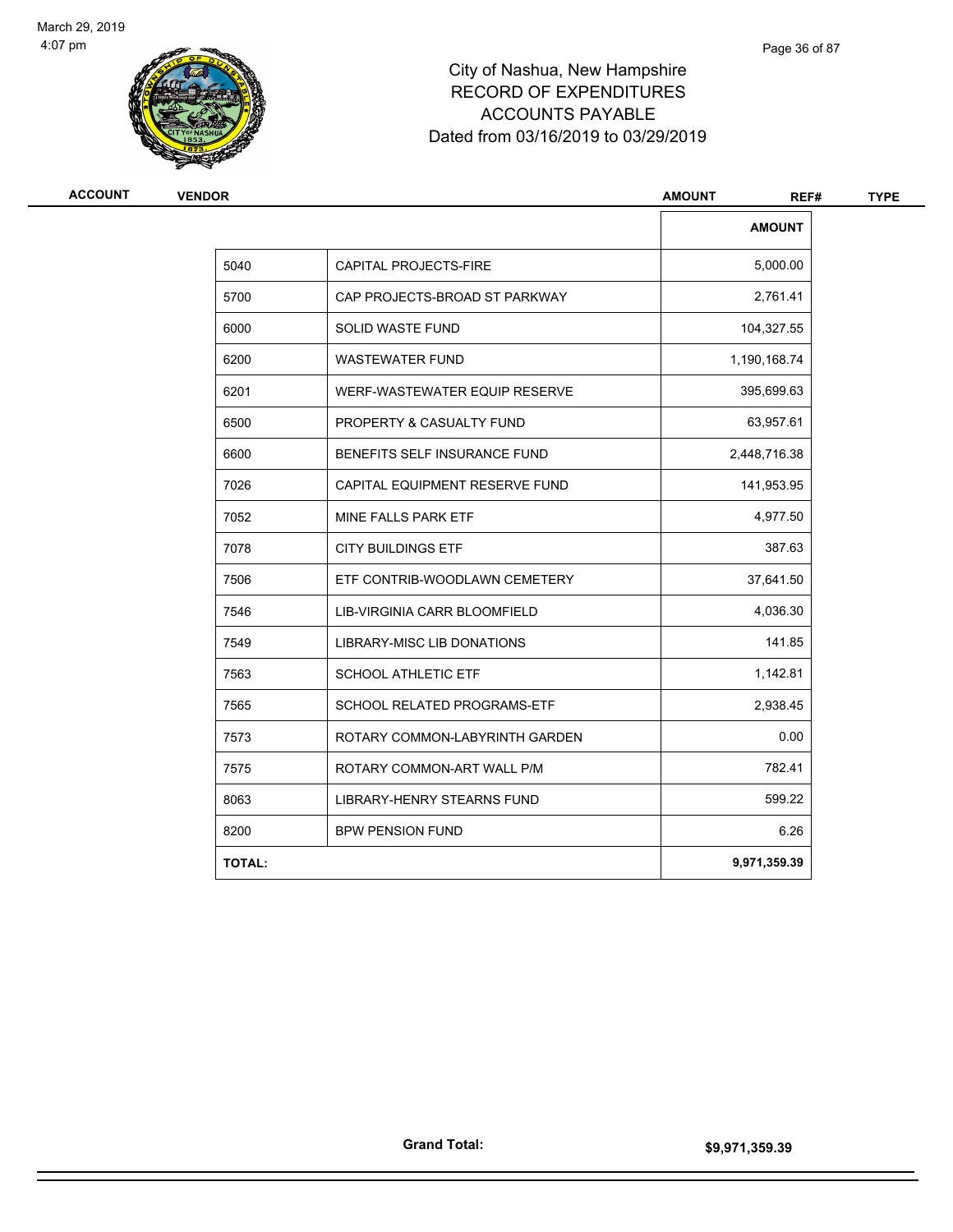

| <b>ACCOUNT</b> | <b>DESCRIPTION</b>                                                                                                                                                                                                                                                                                                                                                                                                                                                                                                                                                                               | <b>AMOUNT</b>                                                                                                                                                                                                                                                                                                |
|----------------|--------------------------------------------------------------------------------------------------------------------------------------------------------------------------------------------------------------------------------------------------------------------------------------------------------------------------------------------------------------------------------------------------------------------------------------------------------------------------------------------------------------------------------------------------------------------------------------------------|--------------------------------------------------------------------------------------------------------------------------------------------------------------------------------------------------------------------------------------------------------------------------------------------------------------|
|                |                                                                                                                                                                                                                                                                                                                                                                                                                                                                                                                                                                                                  |                                                                                                                                                                                                                                                                                                              |
|                |                                                                                                                                                                                                                                                                                                                                                                                                                                                                                                                                                                                                  |                                                                                                                                                                                                                                                                                                              |
|                |                                                                                                                                                                                                                                                                                                                                                                                                                                                                                                                                                                                                  |                                                                                                                                                                                                                                                                                                              |
| 51100          | ADMINISTRATIVE ASSISTANT II                                                                                                                                                                                                                                                                                                                                                                                                                                                                                                                                                                      | 668.00                                                                                                                                                                                                                                                                                                       |
| 51100          | ADMINISTRATIVE ASSISTANT II                                                                                                                                                                                                                                                                                                                                                                                                                                                                                                                                                                      | 668.00                                                                                                                                                                                                                                                                                                       |
| 51100          | CHIEF OF STAFF                                                                                                                                                                                                                                                                                                                                                                                                                                                                                                                                                                                   | 1,653.05                                                                                                                                                                                                                                                                                                     |
| 51100          | CHIEF OF STAFF                                                                                                                                                                                                                                                                                                                                                                                                                                                                                                                                                                                   | 1,653.05                                                                                                                                                                                                                                                                                                     |
| 51100          | COMMUNICATIONS & SPECIAL PRJ COORDINATOR                                                                                                                                                                                                                                                                                                                                                                                                                                                                                                                                                         | 837.70                                                                                                                                                                                                                                                                                                       |
| 51100          | COMMUNICATIONS & SPECIAL PRJ COORDINATOR                                                                                                                                                                                                                                                                                                                                                                                                                                                                                                                                                         | 837.70                                                                                                                                                                                                                                                                                                       |
| 51100          | CONSTITUENT SERVICES COORDINATOR                                                                                                                                                                                                                                                                                                                                                                                                                                                                                                                                                                 | 831.26                                                                                                                                                                                                                                                                                                       |
| 51100          | CONSTITUENT SERVICES COORDINATOR                                                                                                                                                                                                                                                                                                                                                                                                                                                                                                                                                                 | 837.70                                                                                                                                                                                                                                                                                                       |
| 51500          | MAYOR                                                                                                                                                                                                                                                                                                                                                                                                                                                                                                                                                                                            | 2,252.50                                                                                                                                                                                                                                                                                                     |
| 51500          | MAYOR                                                                                                                                                                                                                                                                                                                                                                                                                                                                                                                                                                                            | 2,252.50                                                                                                                                                                                                                                                                                                     |
| 55118          | TELEPHONE-CELLULAR                                                                                                                                                                                                                                                                                                                                                                                                                                                                                                                                                                               | 100.00                                                                                                                                                                                                                                                                                                       |
|                |                                                                                                                                                                                                                                                                                                                                                                                                                                                                                                                                                                                                  | \$12,591.46                                                                                                                                                                                                                                                                                                  |
|                |                                                                                                                                                                                                                                                                                                                                                                                                                                                                                                                                                                                                  |                                                                                                                                                                                                                                                                                                              |
| 51100          | LEGISLATIVE AFFAIRS MANAGER                                                                                                                                                                                                                                                                                                                                                                                                                                                                                                                                                                      | 1,656.55                                                                                                                                                                                                                                                                                                     |
| 51100          | LEGISLATIVE AFFAIRS MANAGER                                                                                                                                                                                                                                                                                                                                                                                                                                                                                                                                                                      | 1,656.55                                                                                                                                                                                                                                                                                                     |
| 51200          | LEGISLATIVE TRANSCRIPTION SPEC                                                                                                                                                                                                                                                                                                                                                                                                                                                                                                                                                                   | 342.92                                                                                                                                                                                                                                                                                                       |
| 51200          | LEGISLATIVE TRANSCRIPTION SPEC                                                                                                                                                                                                                                                                                                                                                                                                                                                                                                                                                                   | 351.28                                                                                                                                                                                                                                                                                                       |
| 51500          | <b>BOARD OF ALDERMEN</b>                                                                                                                                                                                                                                                                                                                                                                                                                                                                                                                                                                         | 16,666.67                                                                                                                                                                                                                                                                                                    |
| 51500          | <b>SUB TEACHER</b>                                                                                                                                                                                                                                                                                                                                                                                                                                                                                                                                                                               | 1,250.00                                                                                                                                                                                                                                                                                                     |
|                |                                                                                                                                                                                                                                                                                                                                                                                                                                                                                                                                                                                                  | \$21,923.97                                                                                                                                                                                                                                                                                                  |
|                |                                                                                                                                                                                                                                                                                                                                                                                                                                                                                                                                                                                                  |                                                                                                                                                                                                                                                                                                              |
| 51100          | <b>CORPORATION COUNSEL</b>                                                                                                                                                                                                                                                                                                                                                                                                                                                                                                                                                                       | 2,421.70                                                                                                                                                                                                                                                                                                     |
| 51100          | <b>CORPORATION COUNSEL</b>                                                                                                                                                                                                                                                                                                                                                                                                                                                                                                                                                                       | 2,421.70                                                                                                                                                                                                                                                                                                     |
| 51100          | DEPUTY CORPORATION COUNSEL                                                                                                                                                                                                                                                                                                                                                                                                                                                                                                                                                                       | 4,203.30                                                                                                                                                                                                                                                                                                     |
|                |                                                                                                                                                                                                                                                                                                                                                                                                                                                                                                                                                                                                  | 4,203.30                                                                                                                                                                                                                                                                                                     |
| 51100          |                                                                                                                                                                                                                                                                                                                                                                                                                                                                                                                                                                                                  | 1,994.25                                                                                                                                                                                                                                                                                                     |
| 51100          |                                                                                                                                                                                                                                                                                                                                                                                                                                                                                                                                                                                                  | 1,994.25                                                                                                                                                                                                                                                                                                     |
| 55118          | TELEPHONE-CELLULAR                                                                                                                                                                                                                                                                                                                                                                                                                                                                                                                                                                               | 100.00                                                                                                                                                                                                                                                                                                       |
|                |                                                                                                                                                                                                                                                                                                                                                                                                                                                                                                                                                                                                  | \$17,338.50                                                                                                                                                                                                                                                                                                  |
|                |                                                                                                                                                                                                                                                                                                                                                                                                                                                                                                                                                                                                  |                                                                                                                                                                                                                                                                                                              |
|                |                                                                                                                                                                                                                                                                                                                                                                                                                                                                                                                                                                                                  | 1,804.30                                                                                                                                                                                                                                                                                                     |
|                |                                                                                                                                                                                                                                                                                                                                                                                                                                                                                                                                                                                                  | 1,804.30                                                                                                                                                                                                                                                                                                     |
|                |                                                                                                                                                                                                                                                                                                                                                                                                                                                                                                                                                                                                  | 1,840.40                                                                                                                                                                                                                                                                                                     |
|                |                                                                                                                                                                                                                                                                                                                                                                                                                                                                                                                                                                                                  | 1,840.40                                                                                                                                                                                                                                                                                                     |
|                |                                                                                                                                                                                                                                                                                                                                                                                                                                                                                                                                                                                                  | 744.19                                                                                                                                                                                                                                                                                                       |
|                |                                                                                                                                                                                                                                                                                                                                                                                                                                                                                                                                                                                                  | 744.19                                                                                                                                                                                                                                                                                                       |
|                |                                                                                                                                                                                                                                                                                                                                                                                                                                                                                                                                                                                                  | 1,279.50                                                                                                                                                                                                                                                                                                     |
|                | <b>FUND#: 1000 - GENERAL FUND</b><br><b>MAYOR</b><br>3/21/19<br>3/28/19<br>3/21/19<br>3/28/19<br>3/21/19<br>3/28/19<br>3/21/19<br>3/28/19<br>3/21/19<br>3/28/19<br>3/28/19<br><b>TOTAL 101 - MAYOR</b><br><b>BOARD OF ALDERMEN</b><br>3/21/19<br>3/28/19<br>3/21/19<br>3/28/19<br>3/28/19<br>3/28/19<br>LEGAL<br>3/21/19<br>3/28/19<br>3/21/19<br>51100<br>3/28/19<br>3/21/19<br>3/28/19<br>3/28/19<br><b>TOTAL 103 - LEGAL</b><br><b>CITY CLERK</b><br>51100<br>3/21/19<br>51100<br>3/28/19<br>51100<br>3/21/19<br>51100<br>3/28/19<br>51100<br>3/21/19<br>51100<br>3/28/19<br>51100<br>3/21/19 | <b>TOTAL 102 - BOARD OF ALDERMEN</b><br>DEPUTY CORPORATION COUNSEL<br><b>LEGAL ASSISTANT</b><br><b>LEGAL ASSISTANT</b><br><b>CITY CLERK</b><br><b>CITY CLERK</b><br>CLERK VITAL RECORDS II<br><b>CLERK VITAL RECORDS II</b><br>DEPARTMENT COORDINATOR, CC<br>DEPARTMENT COORDINATOR, CC<br>DEPUTY CITY CLERK |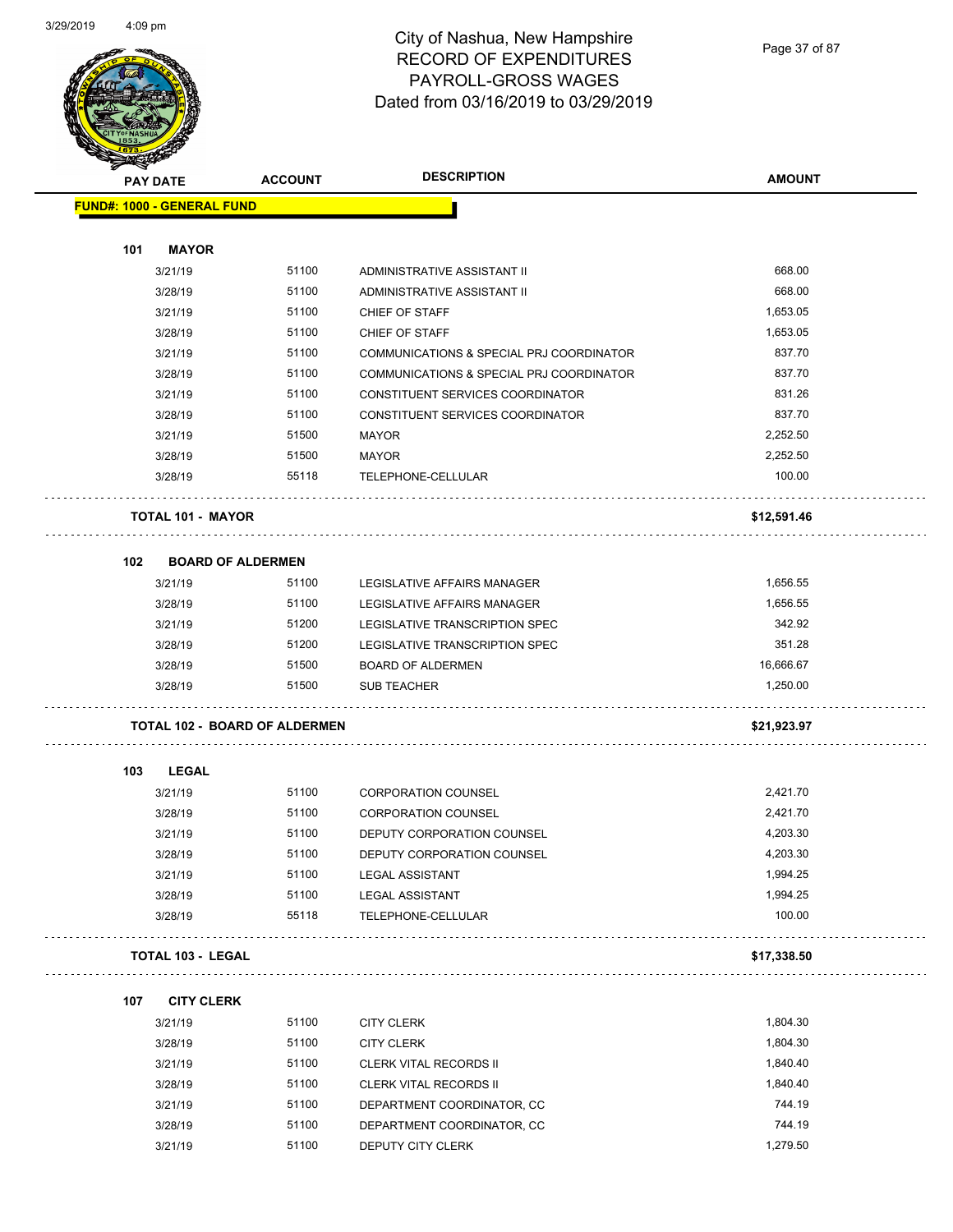

Page 38 of 87

|     | <b>PAY DATE</b>                       | <b>ACCOUNT</b>                | <b>DESCRIPTION</b>                  | <b>AMOUNT</b> |
|-----|---------------------------------------|-------------------------------|-------------------------------------|---------------|
|     | <b>FUND#: 1000 - GENERAL FUND</b>     |                               |                                     |               |
|     |                                       |                               |                                     |               |
| 107 | <b>CITY CLERK</b>                     |                               |                                     |               |
|     | 3/28/19                               | 51100                         | DEPUTY CITY CLERK                   | 1,279.50      |
|     | 3/21/19                               | 51300                         | <b>OVERTIME</b>                     | 195.34        |
|     | 3/28/19                               | 51300                         | <b>OVERTIME</b>                     | 458.14        |
|     | 3/28/19                               | 51514                         | WAGES, ELECTIONS                    | 262.50        |
|     | <b>TOTAL 107 - CITY CLERK</b>         |                               |                                     | \$12,252.76   |
| 111 | <b>HUMAN RESOURCES</b>                |                               |                                     |               |
|     | 3/21/19                               | 51100                         | HR SPEC                             | 927.05        |
|     | 3/28/19                               | 51100                         | HR SPEC                             | 927.06        |
|     | 3/21/19                               | 51100                         | <b>HRIS &amp; PAYROLL ANALYST</b>   | 1,172.20      |
|     | 3/28/19                               | 51100                         | HRIS & PAYROLL ANALYST              | 1,172.20      |
|     | 3/21/19                               | 51100                         | <b>HUMAN RESOURCES DIRECTOR</b>     | 1,803.30      |
|     | 3/28/19                               | 51100                         | HUMAN RESOURCES DIRECTOR            | 1,803.30      |
|     | 3/21/19                               | 51100                         | HUMAN RESOURCES MANAGER             | 1,242.65      |
|     | 3/28/19                               | 51100                         | HUMAN RESOURCES MANAGER             | 1,242.65      |
|     | 3/21/19                               | 51100                         | PAYROLL ANALYST                     | 2,223.27      |
|     | 3/28/19                               | 51100                         | PAYROLL ANALYST                     | 2,223.25      |
|     | 3/21/19                               | 51100                         | PAYROLL MANAGER                     | 1,562.35      |
|     | 3/28/19                               | 51100                         | PAYROLL MANAGER                     | 1,562.35      |
|     | 3/21/19                               | 51300                         | <b>OVERTIME</b>                     | 10.27         |
|     | 3/28/19                               | 55118                         | TELEPHONE-CELLULAR                  | 100.00        |
|     | 3/18/19                               | 55425                         | EMPLOYMENT BACKGROUND CHECKS        | (15.00)       |
|     | <b>TOTAL 111 - HUMAN RESOURCES</b>    |                               |                                     | \$17,956.90   |
| 120 | <b>TELECOMMUNICATIONS</b>             |                               |                                     |               |
|     | 3/28/19                               | 55109                         | TELEPHONE-VOICE                     | 50.00         |
|     | <b>TOTAL 120 - TELECOMMUNICATIONS</b> |                               |                                     | \$50.00       |
| 122 |                                       | <b>INFORMATION TECHNOLOGY</b> |                                     |               |
|     | 3/21/19                               | 51100                         | ADMIN ASSISTANT III                 | 801.90        |
|     | 3/28/19                               | 51100                         | ADMIN ASSISTANT III                 | 801.90        |
|     | 3/21/19                               | 51100                         | <b>ENTERPRISE SYS ADMINISTRATOR</b> | 1,562.35      |
|     | 3/28/19                               | 51100                         | <b>ENTERPRISE SYS ADMINISTRATOR</b> | 1,562.35      |
|     | 3/21/19                               | 51100                         | ERP SYSTEM ADMIN DBA                | 1,913.25      |
|     | 3/28/19                               | 51100                         | ERP SYSTEM ADMIN DBA                | 1,913.25      |
|     | 3/21/19                               | 51100                         | IT APPLICATIONS ANALYST             | 1,414.95      |
|     | 3/28/19                               | 51100                         | IT APPLICATIONS ANALYST             | 1,414.95      |
|     | 3/21/19                               | 51100                         | IT DIVISION DIRECTOR                | 2,294.79      |
|     | 3/28/19                               | 51100                         | IT DIVISION DIRECTOR                | 2,294.80      |
|     | 3/21/19                               | 51100                         | IT INFRASTRUCTURE ANALYST           | 1,306.00      |
|     |                                       |                               |                                     |               |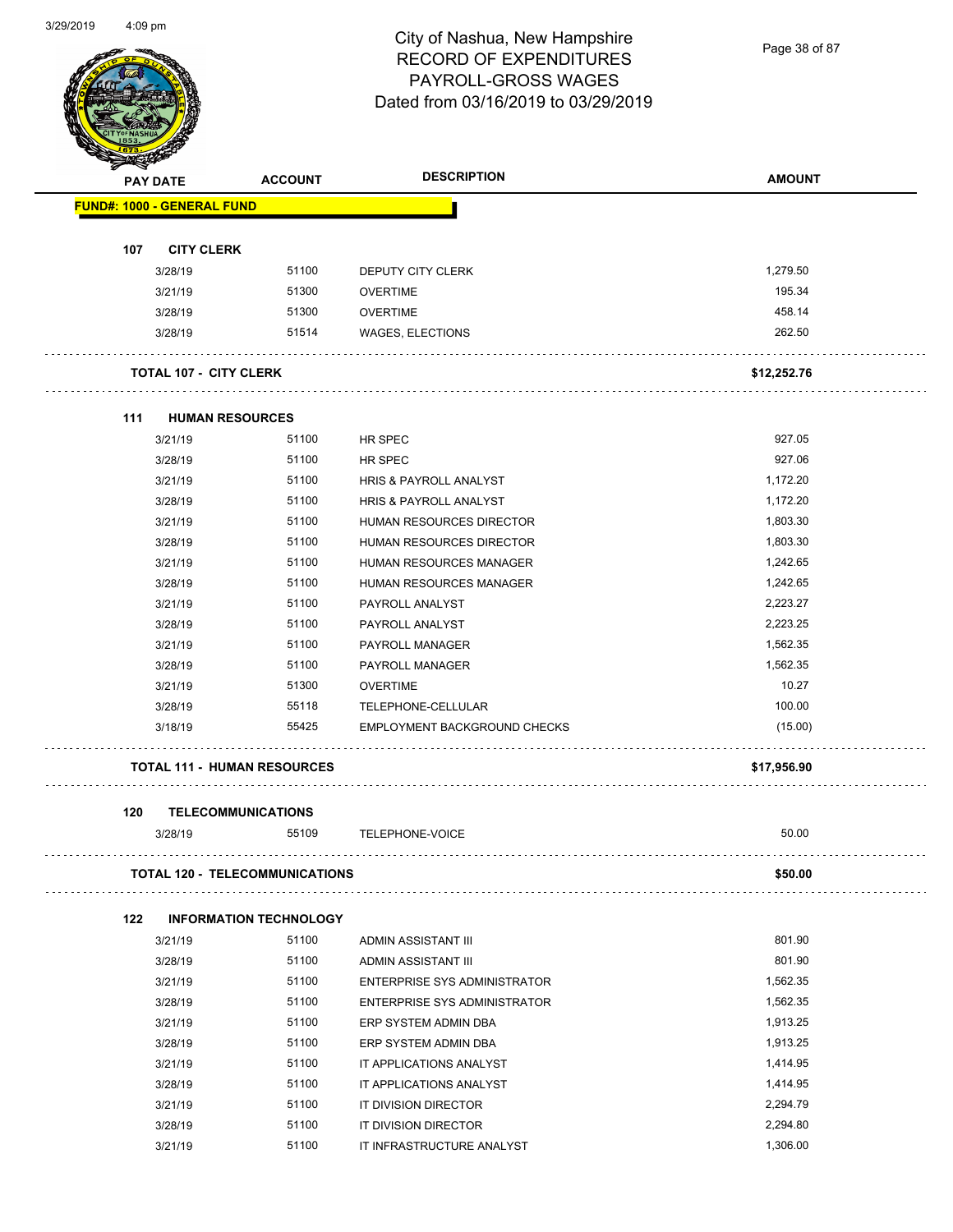

| <b>PAY DATE</b>                   | <b>ACCOUNT</b>                            | <b>DESCRIPTION</b>                                            | <b>AMOUNT</b>        |
|-----------------------------------|-------------------------------------------|---------------------------------------------------------------|----------------------|
| <b>FUND#: 1000 - GENERAL FUND</b> |                                           |                                                               |                      |
| 122                               | <b>INFORMATION TECHNOLOGY</b>             |                                                               |                      |
| 3/28/19                           | 51100                                     | IT INFRASTRUCTURE ANALYST                                     | 1,306.00             |
| 3/21/19                           | 51100                                     | IT MANAGER, INFRASTRUCTURE                                    | 2,059.95             |
| 3/28/19                           | 51100                                     | IT MANAGER, INFRASTRUCTURE                                    | 2,059.95             |
| 3/21/19                           | 51100                                     | IT MANAGER, PROJECT/DEVELOPMENT SERVICES                      | 1,593.40             |
| 3/28/19                           | 51100                                     | IT MANAGER, PROJECT/DEVELOPMENT SERVICES                      | 1,593.40             |
| 3/21/19                           | 51100                                     | IT MANAGER, TECHNICAL SERVICES                                | 1,620.45             |
| 3/28/19                           | 51100                                     | IT MANAGER, TECHNICAL SERVICES                                | 1,620.45             |
| 3/21/19                           | 51100                                     | SYSTEMS ADM DATABASE ADM                                      | 1,810.10             |
| 3/28/19                           | 51100                                     | SYSTEMS ADM DATABASE ADM                                      | 1,810.10             |
| 3/21/19                           | 51100                                     | TECHNICAL SPEC II NET SUPPORT                                 | 1,246.35             |
| 3/28/19                           | 51100                                     | TECHNICAL SPEC II NET SUPPORT                                 | 1,246.35             |
| 3/21/19                           | 51100                                     | <b>TECHNICAL SPECIALIST I</b>                                 | 870.15               |
| 3/28/19                           | 51100                                     | <b>TECHNICAL SPECIALIST I</b>                                 | 870.15               |
| 3/21/19                           | 51100                                     | WEB ADMINISTRATOR/GRAPHIC DESINGER                            | 962.70               |
| 3/28/19                           | 51100                                     | WEB ADMINISTRATOR/GRAPHIC DESINGER                            | 962.70               |
| 3/28/19                           | 55118                                     | TELEPHONE-CELLULAR                                            | 234.00               |
|                                   | <b>TOTAL 122 - INFORMATION TECHNOLOGY</b> |                                                               | \$39,146.69          |
|                                   |                                           |                                                               |                      |
| 126                               | <b>FINANCIAL SERVICES</b>                 |                                                               |                      |
| 3/21/19                           | 51100                                     | ACCOUNTS PAYABLE COORDINATOR                                  | 2,308.65             |
| 3/28/19                           | 51100                                     | ACCOUNTS PAYABLE COORDINATOR                                  | 2,308.65             |
| 3/21/19                           | 51100                                     | ACCOUNTS PAYABLE SUPV                                         | 1,095.90             |
| 3/28/19                           | 51100                                     | <b>ACCOUNTS PAYABLE SUPV</b>                                  | 1.095.90             |
| 3/21/19                           | 51100                                     | <b>ASSISTANT TREASURER</b>                                    | 1,466.05             |
| 3/28/19                           | 51100                                     | <b>ASSISTANT TREASURER</b>                                    | 1,466.05             |
| 3/21/19                           | 51100                                     | <b>CFO COMPTROLLER</b>                                        | 2,518.65             |
| 3/28/19                           | 51100                                     | <b>CFO COMPTROLLER</b>                                        | 2,518.65             |
| 3/21/19                           | 51100<br>51100                            | DEP TREASURER TAX COLLECTOR                                   | 1,222.45<br>1,222.45 |
| 3/28/19                           | 51100                                     | DEP TREASURER TAX COLLECTOR                                   | 873.15               |
| 3/21/19                           | 51100                                     | FINANCE AND ADMIN MANAGER<br><b>FINANCE AND ADMIN MANAGER</b> | 873.15               |
| 3/28/19                           | 51100                                     |                                                               | 585.75               |
| 3/21/19                           | 51100                                     | MVR CLERK I                                                   | 585.75               |
| 3/28/19                           | 51100                                     | MVR CLERK I                                                   | 2,463.44             |
| 3/21/19                           | 51100                                     | MVR CLERK II                                                  | 2,463.45             |
| 3/28/19                           | 51100                                     | MVR CLERK II                                                  | 1,529.90             |
| 3/21/19                           | 51100                                     | MVR CLERK III                                                 | 1,529.90             |
| 3/28/19                           | 51100                                     | MVR CLERK III                                                 | 291.80               |
| 3/21/19                           | 51100                                     | ORDINANCE VIOLATIONS COORDINATOR                              | 291.80               |
| 3/28/19                           | 51100                                     | ORDINANCE VIOLATIONS COORDINATOR                              | 845.00               |
| 3/21/19                           | 51100                                     | REVENUE ACCOUNTS SPEC                                         | 845.00               |
| 3/28/19                           | 51100                                     | REVENUE ACCOUNTS SPEC                                         | 1,080.35             |
| 3/21/19                           |                                           | REVENUE COORDINATOR                                           |                      |
| 3/28/19                           | 51100                                     | REVENUE COORDINATOR                                           | 1,080.35             |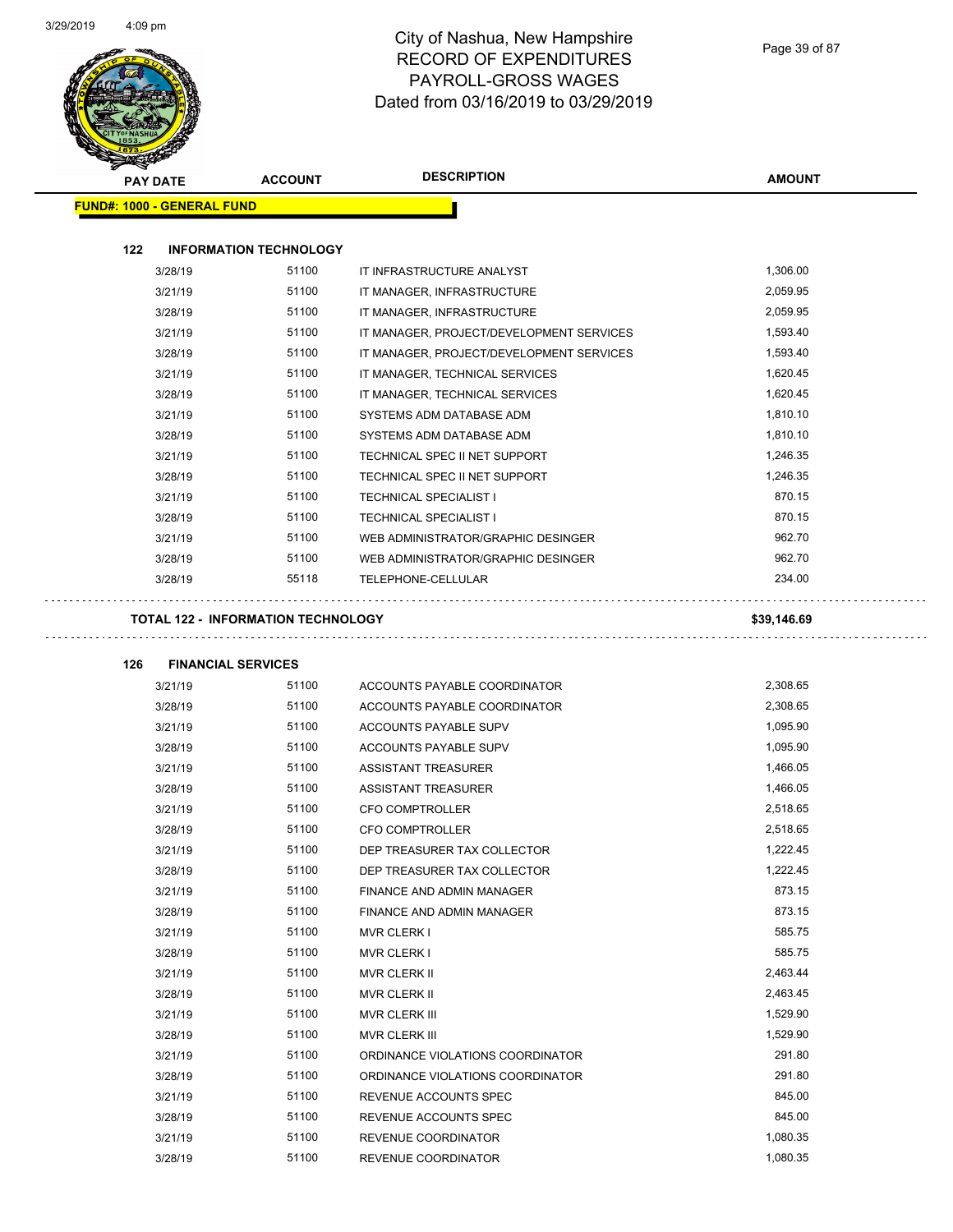

| <b>PAY DATE</b>                   | <b>ACCOUNT</b>                        | <b>DESCRIPTION</b>               | <b>AMOUNT</b> |
|-----------------------------------|---------------------------------------|----------------------------------|---------------|
| <b>FUND#: 1000 - GENERAL FUND</b> |                                       |                                  |               |
|                                   |                                       |                                  |               |
| 126                               | <b>FINANCIAL SERVICES</b>             |                                  |               |
| 3/21/19                           | 51100                                 | SENIOR FINANCE MANAGER           | 1,705.80      |
| 3/28/19                           | 51100                                 | <b>SENIOR FINANCE MANAGER</b>    | 1,705.80      |
| 3/21/19                           | 51100                                 | SENIOR FINANCIAL ANALYST         | 1,240.50      |
| 3/28/19                           | 51100                                 | SENIOR FINANCIAL ANALYST         | 1,240.50      |
| 3/21/19                           | 51100                                 | SR MGR ACCT FIN REPORTING        | 1,339.30      |
| 3/28/19                           | 51100                                 | SR MGR ACCT FIN REPORTING        | 1,339.30      |
| 3/21/19                           | 51100                                 | <b>SUPV VEHICLE REGISTRATION</b> | 1,214.70      |
| 3/28/19                           | 51100                                 | SUPV VEHICLE REGISTRATION        | 1,214.70      |
| 3/21/19                           | 51100                                 | TREASURER TAX COLLECTOR          | 2,059.95      |
| 3/28/19                           | 51100                                 | TREASURER TAX COLLECTOR          | 2,059.95      |
| 3/21/19                           | 51200                                 | TRUST ACCOUNTANT PT              | 756.20        |
| 3/28/19                           | 51200                                 | TRUST ACCOUNTANT PT              | 756.20        |
| 3/21/19                           | 51300                                 | <b>OVERTIME</b>                  | 57.57         |
| 3/28/19                           | 51300                                 | <b>OVERTIME</b>                  | 5.70          |
| 3/28/19                           | 55118                                 | TELEPHONE-CELLULAR               | 50.00         |
|                                   | <b>TOTAL 126 - FINANCIAL SERVICES</b> |                                  | \$49,308.36   |
| 129<br><b>CITY BUILDINGS</b>      |                                       |                                  |               |
| 3/21/19                           | 51100                                 | <b>BUILDING MANAGER</b>          | 1,234.85      |
| 3/28/19                           | 51100                                 | <b>BUILDING MANAGER</b>          | 1,234.85      |
| 3/21/19                           | 51100                                 | <b>CUSTODIAN I</b>               | 1,255.69      |
| 3/28/19                           | 51100                                 | <b>CUSTODIAN I</b>               | 1,255.69      |
| 3/21/19                           | 51100                                 | MAINTENANCE SPEC                 | 1,414.00      |
| 3/28/19                           | 51100                                 | <b>MAINTENANCE SPEC</b>          | 1,414.00      |
| 3/21/19                           | 51200                                 | <b>CUSTODIAN I</b>               | 355.10        |
| 3/28/19                           | 51200                                 | <b>CUSTODIAN I</b>               | 355.10        |
| 3/28/19                           | 55118                                 | TELEPHONE-CELLULAR               | 100.00        |
| <b>TOTAL 129 - CITY BUILDINGS</b> |                                       |                                  | \$8,619.28    |
| 130<br><b>PURCHASING</b>          |                                       |                                  |               |
| 3/21/19                           | 51100                                 | PURCHASING AGENT I               | 751.38        |
| 3/28/19                           | 51100                                 | PURCHASING AGENT I               | 756.10        |
| 3/21/19                           | 51100                                 | PURCHASING AGENT II              | 936.01        |
| 3/28/19                           | 51100                                 | PURCHASING AGENT II              | 941.88        |
| 3/21/19                           | 51100                                 | <b>PURCHASING MANAGER</b>        | 1,746.35      |
| 3/28/19                           | 51100                                 | PURCHASING MANAGER               | 1,746.35      |
| 3/21/19                           | 51200                                 | MESSENGER MAIL DISTRIBUTION CL   | 319.90        |
| 3/28/19                           | 51200                                 | MESSENGER MAIL DISTRIBUTION CL   | 319.90        |
| 3/28/19                           | 51300                                 | <b>OVERTIME</b>                  | 17.66         |
|                                   |                                       |                                  |               |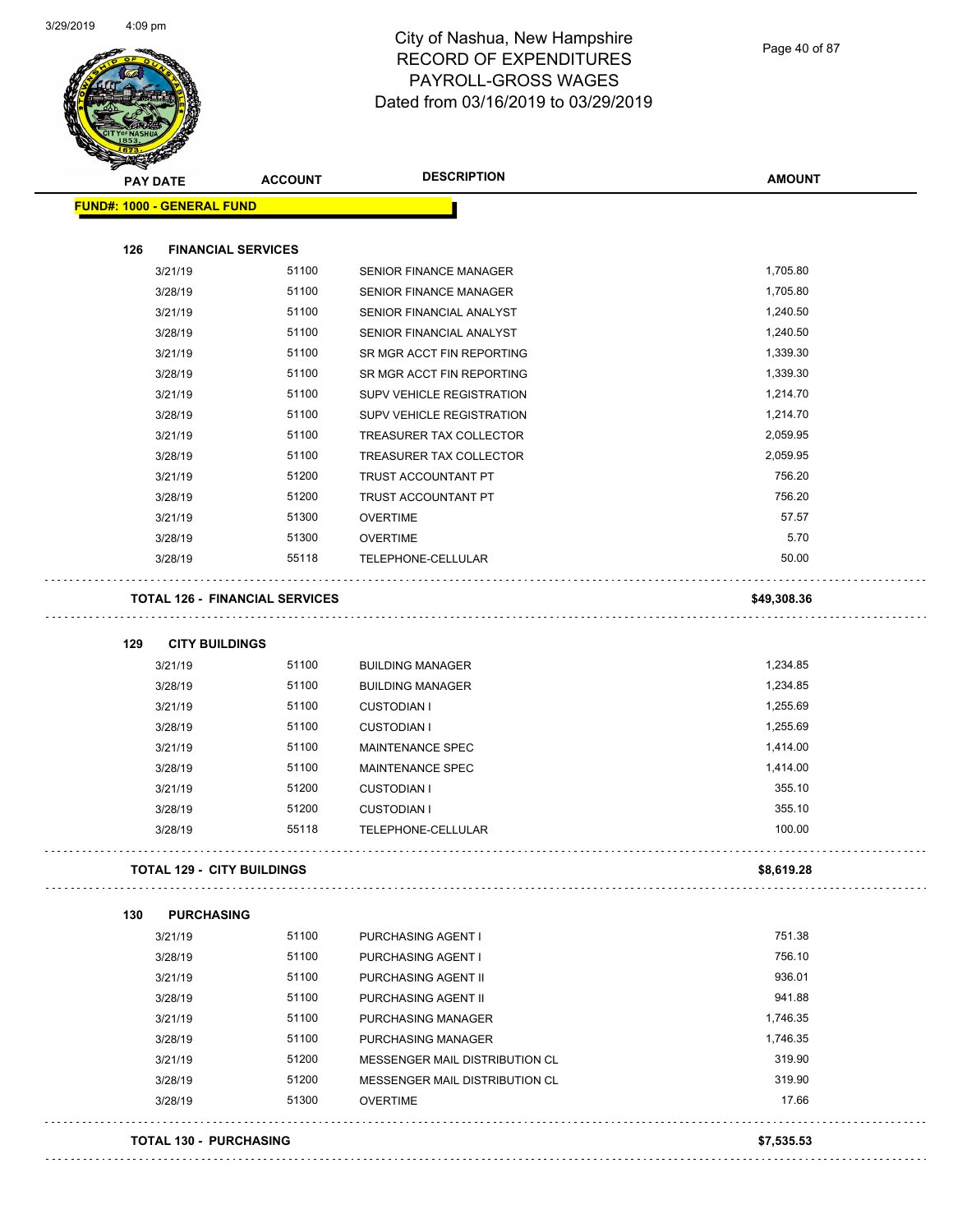| 3/29/2019 | $4:09$ pm |
|-----------|-----------|
|-----------|-----------|

Page 41 of 87

|     | <b>PAY DATE</b>                  | <b>ACCOUNT</b>                       | <b>DESCRIPTION</b>               | <b>AMOUNT</b> |
|-----|----------------------------------|--------------------------------------|----------------------------------|---------------|
|     | FUND#: 1000 - GENERAL FUND       |                                      |                                  |               |
| 131 | <b>HUNT BUILDING</b>             |                                      |                                  |               |
|     | 3/21/19                          | 51100                                | HUNT MEMORIAL BLDG & ARTS ADM    | 372.90        |
|     | 3/28/19                          | 51100                                | HUNT MEMORIAL BLDG & ARTS ADM    | 372.90        |
|     | <b>TOTAL 131 - HUNT BUILDING</b> |                                      |                                  | \$745.80      |
| 132 | <b>ASSESSING</b>                 |                                      |                                  |               |
|     | 3/21/19                          | 51100                                | <b>APPRAISER I</b>               | 796.30        |
|     | 3/28/19                          | 51100                                | <b>APPRAISER I</b>               | 796.30        |
|     | 3/21/19                          | 51100                                | <b>APPRAISER II</b>              | 1,146.50      |
|     | 3/28/19                          | 51100                                | <b>APPRAISER II</b>              | 1,146.50      |
|     | 3/21/19                          | 51100                                | <b>APPRAISER III</b>             | 2,465.70      |
|     | 3/28/19                          | 51100                                | <b>APPRAISER III</b>             | 2,465.70      |
|     | 3/21/19                          | 51100                                | ASSESSING ADMIN SPEC I CSR       | 654.95        |
|     | 3/28/19                          | 51100                                | ASSESSING ADMIN SPEC I CSR       | 654.95        |
|     | 3/21/19                          | 51100                                | ASSESSING ADMIN SPEC II CSR      | 715.30        |
|     | 3/28/19                          | 51100                                | ASSESSING ADMIN SPEC II CSR      | 715.30        |
|     | 3/21/19                          | 51100                                | ASSESSING ADMIN SPEC III CSR     | 998.55        |
|     | 3/28/19                          | 51100                                | ASSESSING ADMIN SPEC III CSR     | 998.55        |
|     | 3/28/19                          | 51100                                | <b>CHIEF ASSESSOR</b>            | 11,450.88     |
|     | 3/21/19                          | 51100                                | DEPARTMENT COORDINATOR           | 948.25        |
|     | 3/28/19                          | 51100                                | DEPARTMENT COORDINATOR           | 948.26        |
|     | 3/28/19                          | 51512                                | <b>WAGES APPOINTED OFFICIALS</b> | 375.00        |
|     | <b>TOTAL 132 - ASSESSING</b>     |                                      |                                  | \$27,276.99   |
| 134 | <b>GIS</b>                       |                                      |                                  |               |
|     | 3/21/19                          | 51100                                | <b>GIS TECHNICIAN II</b>         | 1,174.40      |
|     | 3/28/19                          | 51100                                | <b>GIS TECHNICIAN II</b>         | 1,174.40      |
|     | <b>TOTAL 134 - GIS</b>           |                                      |                                  | \$2,348.80    |
| 140 |                                  | <b>PINEWOOD CEMETERY</b>             |                                  |               |
|     | 3/28/19                          | 55314                                | FIXED RATE MILEAGE ALLOWANCE     | 100.00        |
|     |                                  | <b>TOTAL 140 - PINEWOOD CEMETERY</b> |                                  | \$100.00      |
| 142 |                                  | <b>WOODLAWN CEMETERY</b>             |                                  |               |
|     | 3/21/19                          | 51100                                | <b>GROUNDSKEEPER CEMETERY</b>    | 1,455.30      |
|     | 3/28/19                          | 51100                                | <b>GROUNDSKEEPER CEMETERY</b>    | 1,455.30      |
|     | 3/21/19                          | 51100                                | SUBFOREMAN CEMETERY              | 852.10        |
|     | 3/28/19                          | 51100                                | SUBFOREMAN CEMETERY              | 852.10        |
|     | 3/21/19                          | 51100                                | SUPERINTENDENT CEMETERY I        | 1,195.60      |
|     |                                  |                                      |                                  |               |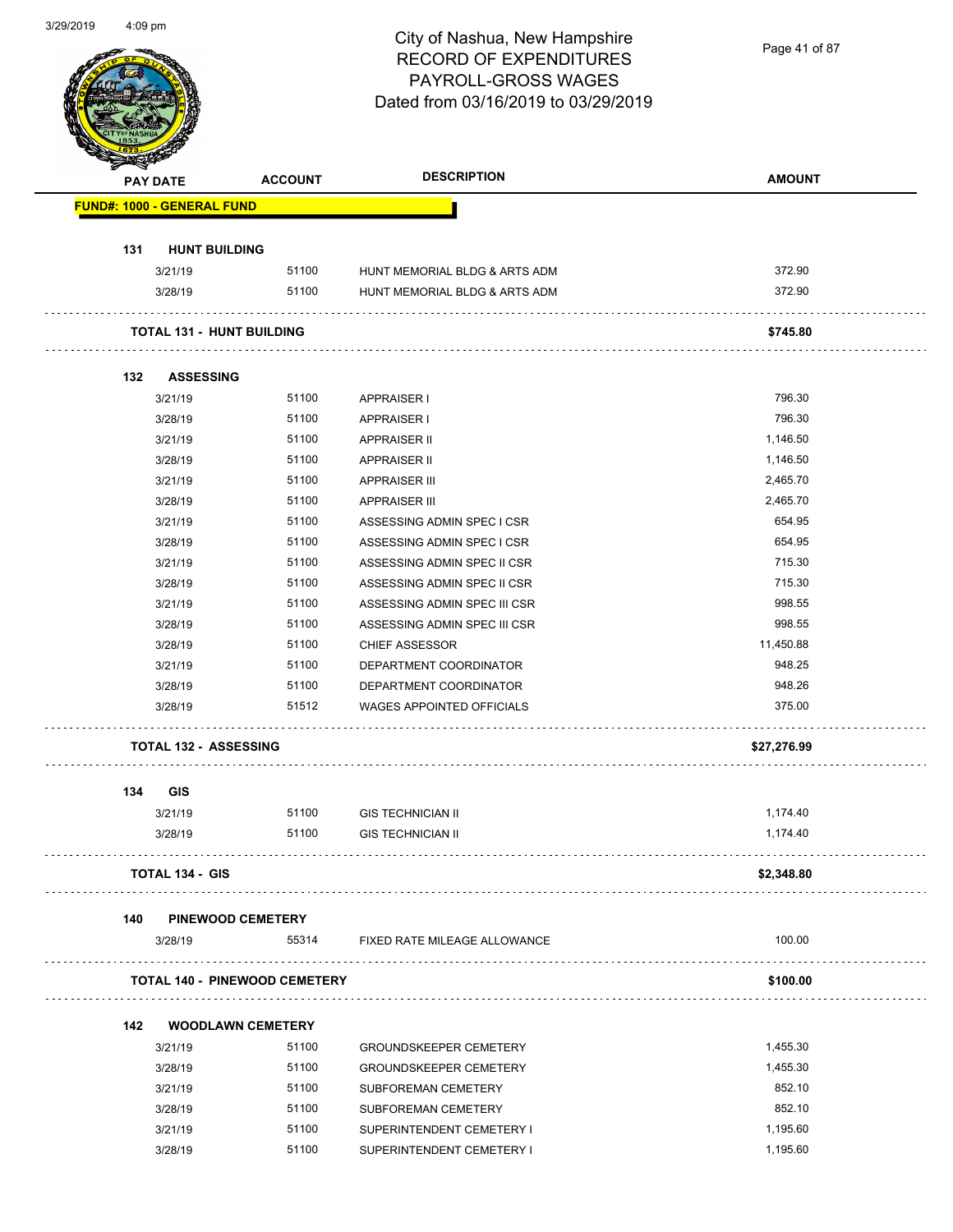| 312912019 | 4:09 pm |                    |                                            | City of Nashua, New Hampshire<br><b>RECORD OF EXPENDITURES</b><br>PAYROLL-GROSS WAGES<br>Dated from 03/16/2019 to 03/29/2019 | Page 42 of 87      |
|-----------|---------|--------------------|--------------------------------------------|------------------------------------------------------------------------------------------------------------------------------|--------------------|
|           |         | <b>PAY DATE</b>    | <b>ACCOUNT</b>                             | <b>DESCRIPTION</b>                                                                                                           | <b>AMOUNT</b>      |
|           |         |                    | <b>FUND#: 1000 - GENERAL FUND</b>          |                                                                                                                              |                    |
|           |         |                    |                                            |                                                                                                                              |                    |
|           | 142     |                    | <b>WOODLAWN CEMETERY</b>                   |                                                                                                                              |                    |
|           |         | 3/28/19            | 51300                                      | <b>OVERTIME</b>                                                                                                              | 27.29              |
|           |         |                    | <b>TOTAL 142 - WOODLAWN CEMETERY</b>       |                                                                                                                              | \$7,033.29         |
|           | 144     |                    | <b>EDGEWOOD &amp; SUBURBAN CEMETERIES</b>  |                                                                                                                              |                    |
|           |         | 3/21/19            | 51100                                      | <b>GROUNDSKEEPER CEMETERY</b>                                                                                                | 1,216.90           |
|           |         | 3/28/19            | 51100                                      | <b>GROUNDSKEEPER CEMETERY</b>                                                                                                | 1,212.99           |
|           |         | 3/21/19            | 51100                                      | SUBFOREMAN CEMETERY                                                                                                          | 736.70             |
|           |         | 3/28/19            | 51100                                      | SUBFOREMAN CEMETERY                                                                                                          | 736.70             |
|           |         | 3/21/19            | 51100                                      | SUPERINTENDENT CEMETERY II                                                                                                   | 1,261.25           |
|           |         | 3/28/19            | 51100                                      | SUPERINTENDENT CEMETERY II                                                                                                   | 1,261.25           |
|           |         | 3/21/19            | 51300                                      | <b>OVERTIME</b>                                                                                                              | 64.56              |
|           |         | 3/28/19            | 51300                                      | <b>OVERTIME</b>                                                                                                              | 149.36             |
|           |         | 3/28/19            | 51700                                      | <b>STIPENDS</b>                                                                                                              | 2,671.50           |
|           |         | 3/28/19            | 55314                                      | FIXED RATE MILEAGE ALLOWANCE                                                                                                 | 100.00             |
|           |         |                    | TOTAL 144 - EDGEWOOD & SUBURBAN CEMETERIES |                                                                                                                              | \$9,411.21         |
|           | 150     | <b>POLICE</b>      |                                            |                                                                                                                              |                    |
|           |         | 3/21/19            | 51100                                      | <b>1ST YEAR OFFICERS</b>                                                                                                     | 5,108.75           |
|           |         | 3/28/19            | 51100                                      | <b>1ST YEAR OFFICERS</b>                                                                                                     | 5,108.76           |
|           |         | 3/21/19            | 51100                                      | 1ST YR OFFICERS CERTIFIED SPEC                                                                                               | 2,135.69           |
|           |         | 3/28/19            | 51100                                      | 1ST YR OFFICERS CERTIFIED SPEC                                                                                               | 2,135.70           |
|           |         | 3/21/19            | 51100                                      | 1st YR SPECIAL OFFICER CERTIFIED II                                                                                          | 1,388.40           |
|           |         | 3/28/19            | 51100                                      | 1st YR SPECIAL OFFICER CERTIFIED II                                                                                          | 1,388.40           |
|           |         | 3/21/19            | 51100                                      | <b>ACCOUNT CLERK III</b>                                                                                                     | 2,303.60           |
|           |         | 3/28/19            | 51100                                      | <b>ACCOUNT CLERK III</b>                                                                                                     | 2,303.60           |
|           |         | 3/21/19            | 51100                                      | ADMINISTRATIVE PROJECT SPEC                                                                                                  | 1,428.35           |
|           |         | 3/28/19            | 51100                                      | ADMINISTRATIVE PROJECT SPEC                                                                                                  | 1,428.35           |
|           |         | 3/21/19            | 51100                                      | ANIMAL CONTROL OFFICER                                                                                                       | 998.95             |
|           |         | 3/28/19            | 51100<br>51100                             | ANIMAL CONTROL OFFICER                                                                                                       | 998.95<br>1,028.25 |
|           |         | 3/21/19<br>3/28/19 | 51100                                      | ASSISTANT RECORDS MANAGER<br>ASSISTANT RECORDS MANAGER                                                                       | 1,028.25           |
|           |         | 3/21/19            | 51100                                      | AUTO MECHANIC 1ST CLASS                                                                                                      | 1,720.80           |
|           |         | 3/28/19            | 51100                                      | AUTO MECHANIC 1ST CLASS                                                                                                      | 1,720.80           |
|           |         | 3/21/19            | 51100                                      | <b>BUILDING MAINTENANCE SUPV</b>                                                                                             | 1,028.25           |
|           |         | 3/28/19            | 51100                                      | <b>BUILDING MAINTENANCE SUPV</b>                                                                                             | 1,028.25           |
|           |         | 3/21/19            | 51100                                      | <b>CAPTAIN</b>                                                                                                               | 16,152.87          |
|           |         | 3/28/19            | 51100                                      | <b>CAPTAIN</b>                                                                                                               | 16,159.93          |
|           |         | 3/21/19            | 51100                                      | CHIEF OF POLICE                                                                                                              | 2,843.35           |
|           |         | 3/28/19            | 51100                                      | CHIEF OF POLICE                                                                                                              | 2,843.35           |
|           |         | 3/21/19            | 51100                                      | COMM TECH ALL DESIGNATIONS                                                                                                   | 8,668.96           |
|           |         | 3/28/19            | 51100                                      | COMM TECH ALL DESIGNATIONS                                                                                                   | 8,668.96           |

3/29/2019 4:09 pm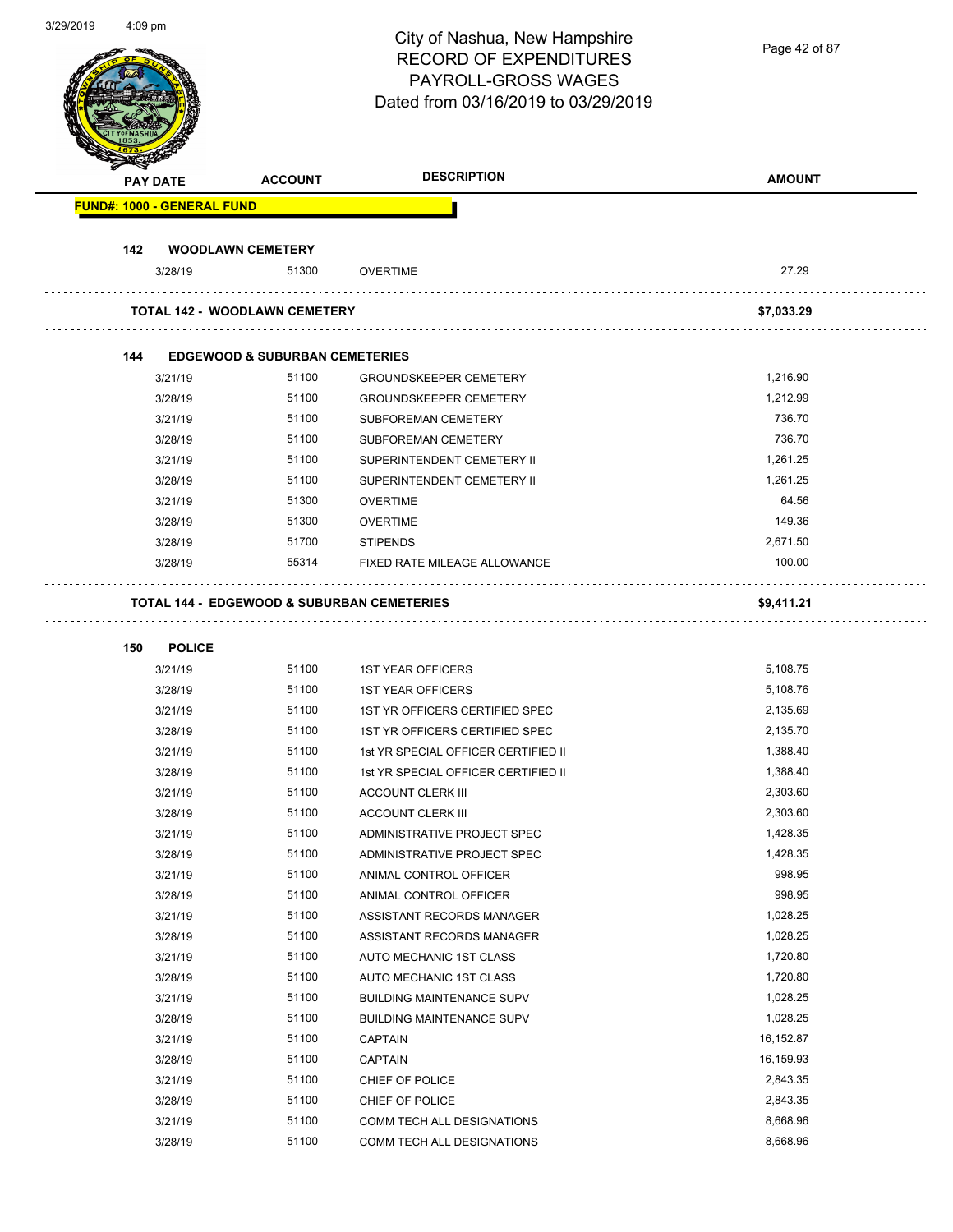

Page 43 of 87

|     | <b>PAY DATE</b>                   | <b>ACCOUNT</b> | <b>DESCRIPTION</b>             | <b>AMOUNT</b>    |
|-----|-----------------------------------|----------------|--------------------------------|------------------|
|     | <b>FUND#: 1000 - GENERAL FUND</b> |                |                                |                  |
|     |                                   |                |                                |                  |
| 150 | <b>POLICE</b>                     |                |                                |                  |
|     | 3/21/19                           | 51100          | COMMUNITY POLICE COORD CEMD    | 1,354.20         |
|     | 3/28/19                           | 51100          | COMMUNITY POLICE COORD CEMD    | 1,354.20         |
|     | 3/21/19                           | 51100          | <b>CRIME ANALYST</b>           | 1,075.20         |
|     | 3/28/19                           | 51100          | <b>CRIME ANALYST</b>           | 1,075.20         |
|     | 3/21/19                           | 51100          | <b>CUSTODIAN III</b>           | 2,337.80         |
|     | 3/28/19                           | 51100          | <b>CUSTODIAN III</b>           | 2,337.80         |
|     | 3/21/19                           | 51100          | DEPUTY CHIEF OF POLICE         | 5,153.20         |
|     | 3/28/19                           | 51100          | DEPUTY CHIEF OF POLICE         | 5,153.20         |
|     | 3/21/19                           | 51100          | DETENTION SPEC                 | 2,665.95         |
|     | 3/28/19                           | 51100          | <b>DETENTION SPEC</b>          | 2,665.95         |
|     | 3/21/19                           | 51100          | DISPATCHERS ALL DESIGNATIONS   | 5,450.52         |
|     | 3/28/19                           | 51100          | DISPATCHERS ALL DESIGNATIONS   | 5,450.52         |
|     | 3/21/19                           | 51100          | FLEET MAINTENANCE ASST SUPV    | 963.20           |
|     | 3/28/19                           | 51100          | FLEET MAINTENANCE ASST SUPV    | 963.20           |
|     | 3/21/19                           | 51100          | IT MANAGER/SOFTWARE SPECIALIST | 1,728.00         |
|     | 3/28/19                           | 51100          | IT MANAGER/SOFTWARE SPECIALIST | 1,728.00         |
|     | 3/21/19                           | 51100          | IT PROGRAMS ADMIN & INSTRUCTOR | 1,081.50         |
|     | 3/28/19                           | 51100          | IT PROGRAMS ADMIN & INSTRUCTOR | 1,081.50         |
|     | 3/21/19                           | 51100          | <b>LEGAL SECRETARY</b>         | 768.85           |
|     | 3/28/19                           | 51100          | <b>LEGAL SECRETARY</b>         | 768.85           |
|     | 3/21/19                           | 51100          | LIEUTENANT                     | 17,763.26        |
|     | 3/28/19                           | 51100          | LIEUTENANT                     | 17,763.26        |
|     | 3/21/19                           | 51100          | NPD BUSINESS COORDINATOR       | 965.25           |
|     | 3/28/19                           | 51100          | NPD BUSINESS COORDINATOR       | 965.25           |
|     | 3/21/19                           | 51100          | NPD BUSINESS MANAGER           | 1,802.00         |
|     | 3/28/19                           | 51100          | NPD BUSINESS MANAGER           | 1,802.00         |
|     | 3/21/19                           | 51100          | NPD NETWORK ADMINISTRATOR      | 1,377.50         |
|     | 3/28/19                           | 51100          | NPD NETWORK ADMINISTRATOR      | 1,377.50         |
|     | 3/21/19                           | 51100          | PARALEGAL                      | 854.00           |
|     | 3/28/19                           | 51100          | PARALEGAL                      | 854.00           |
|     | 3/21/19                           | 51100          | PATROLMAN ALL RANKS            | 175,075.65       |
|     | 3/28/19                           | 51100          | PATROLMAN ALL RANKS            | 174,665.14       |
|     | 3/21/19                           | 51100          | POLICE ATTORNEY                | 2,942.33         |
|     | 3/28/19                           | 51100          | POLICE ATTORNEY                | 2,942.33         |
|     | 3/21/19                           | 51100          | RECORDS & COMMUNICATIONS MGR   | 1,589.40         |
|     | 3/28/19                           | 51100          | RECORDS & COMMUNICATIONS MGR   | 1,589.40         |
|     | 3/21/19                           | 51100          | <b>RECORDS TECHNICIAN I</b>    | 1,371.35         |
|     | 3/28/19                           | 51100          | <b>RECORDS TECHNICIAN I</b>    | 1,371.35         |
|     | 3/21/19                           | 51100          | RECORDS TECHNICIAN II          | 1,676.30         |
|     | 3/28/19                           | 51100          | RECORDS TECHNICIAN II          | 1,676.30         |
|     | 3/21/19                           | 51100          | SEC DOMESTIC VIOLENCE UNIT     | 758.89<br>758.90 |
|     | 3/28/19                           | 51100          | SEC DOMESTIC VIOLENCE UNIT     |                  |
|     | 3/21/19                           | 51100          | SECRETARIAL SUPV DET BUREAU    | 943.95           |
|     | 3/28/19                           | 51100          | SECRETARIAL SUPV DET BUREAU    | 943.95           |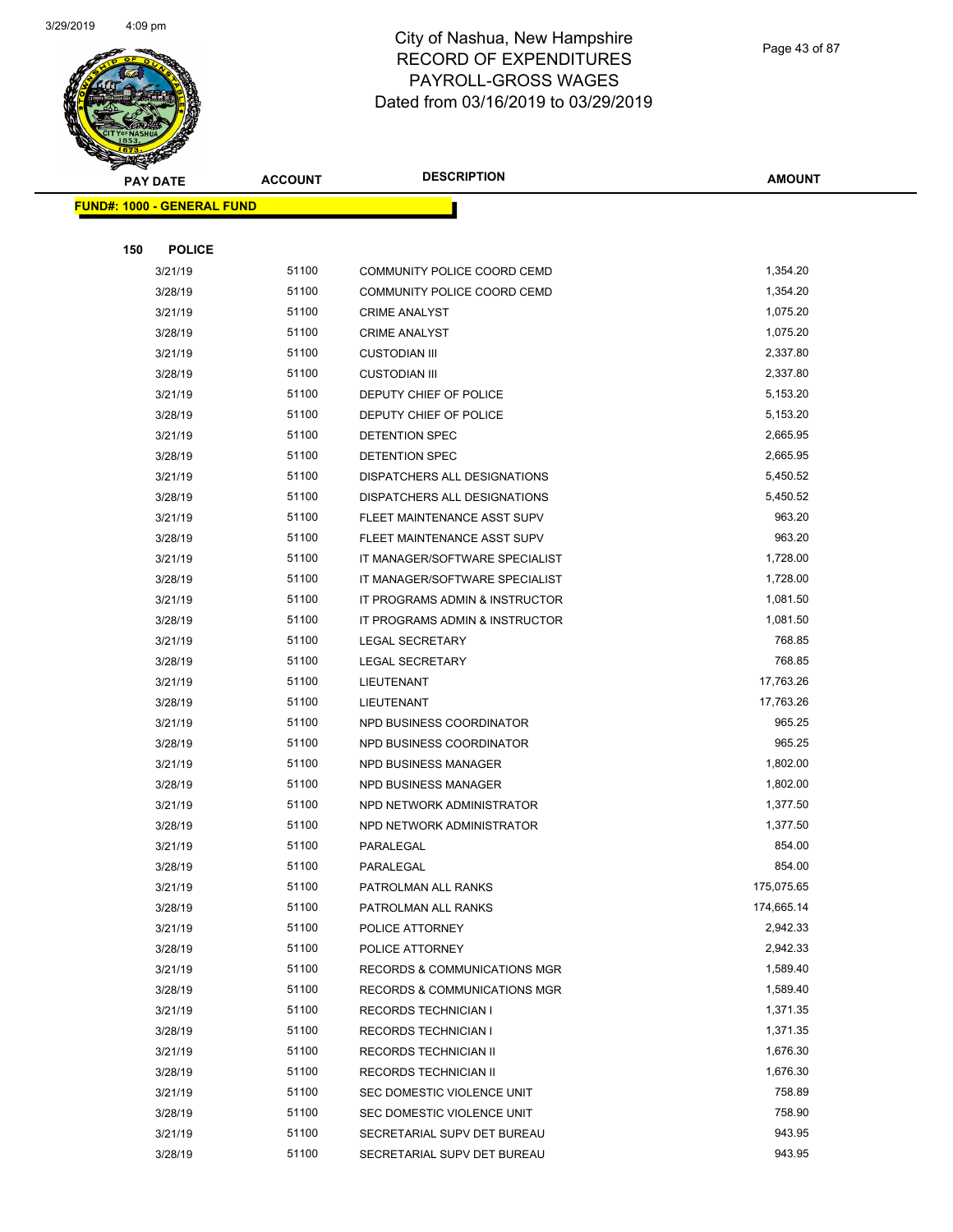

Page 44 of 87

| <b>PAY DATE</b>                   | <b>ACCOUNT</b> | <b>DESCRIPTION</b>             | <b>AMOUNT</b> |
|-----------------------------------|----------------|--------------------------------|---------------|
| <b>FUND#: 1000 - GENERAL FUND</b> |                |                                |               |
|                                   |                |                                |               |
| <b>POLICE</b><br>150              |                |                                |               |
| 3/21/19                           | 51100          | <b>SECRETARY III</b>           | 2,225.85      |
| 3/28/19                           | 51100          | <b>SECRETARY III</b>           | 2,225.85      |
| 3/21/19                           | 51100          | <b>SECRETARY V</b>             | 1,758.69      |
| 3/28/19                           | 51100          | <b>SECRETARY V</b>             | 1,758.70      |
| 3/21/19                           | 51100          | <b>SECRETARY VI</b>            | 836.29        |
| 3/28/19                           | 51100          | <b>SECRETARY VI</b>            | 836.30        |
| 3/21/19                           | 51100          | <b>SERGEANT</b>                | 41,579.25     |
| 3/28/19                           | 51100          | <b>SERGEANT</b>                | 41,626.43     |
| 3/21/19                           | 51100          | SHIFT LEADER                   | 2,185.00      |
| 3/28/19                           | 51100          | SHIFT LEADER                   | 2,185.00      |
| 3/21/19                           | 51100          | <b>SUPV POLICE FLEET</b>       | 1,306.35      |
| 3/28/19                           | 51100          | SUPV POLICE FLEET              | 1,306.35      |
| 3/21/19                           | 51200          | <b>ACCREDITATION MANAGER</b>   | 1,129.28      |
| 3/28/19                           | 51200          | <b>ACCREDITATION MANAGER</b>   | 1,129.28      |
| 3/21/19                           | 51200          | SENIOR RELATIONS SPECIALIST    | 725.40        |
| 3/28/19                           | 51200          | SENIOR RELATIONS SPECIALIST    | 725.40        |
| 3/21/19                           | 51300          | <b>OVERTIME</b>                | 11,937.17     |
| 3/28/19                           | 51300          | <b>OVERTIME</b>                | 3,982.72      |
| 3/21/19                           | 51309          | <b>OVERTIME-TRAINING</b>       | 1,618.84      |
| 3/28/19                           | 51309          | <b>OVERTIME-TRAINING</b>       | 464.94        |
| 3/21/19                           | 51315          | <b>OVERTIME-WITNESS</b>        | 584.71        |
| 3/28/19                           | 51315          | <b>OVERTIME-WITNESS</b>        | 1,062.40      |
| 3/21/19                           | 51322          | OVERTIME-INVESTIGATIVE         | 8,999.81      |
| 3/28/19                           | 51322          | OVERTIME-INVESTIGATIVE         | 7,542.53      |
| 3/21/19                           | 51330          | OVERTIME-COVERAGE              | 9,370.43      |
| 3/28/19                           | 51330          | OVERTIME-COVERAGE              | 15,103.60     |
| 3/28/19                           | 51600          | <b>LONGEVITY</b>               | 11,450.00     |
| 3/28/19                           | 51628          | <b>EXTRA HOLIDAY</b>           | 48,614.38     |
| 3/28/19                           | 52800          | EDUCATIONAL ASSISTANCE         | 900.00        |
| 3/28/19                           | 55118          | TELEPHONE-CELLULAR             | 150.00        |
| 3/28/19                           | 61107          | <b>CLOTHING &amp; UNIFORMS</b> | 437.10        |
| <b>TOTAL 150 - POLICE</b>         |                |                                | \$774,363.67  |
|                                   |                |                                |               |
| <b>FIRE</b><br>152                |                |                                |               |
| 3/21/19                           | 51100          | ADMINISTRATIVE ASSISTANT II    | 2,320.60      |
| 3/28/19                           | 51100          | ADMINISTRATIVE ASSISTANT II    | 2,320.60      |
| 3/21/19                           | 51100          | <b>ASST FIRE CHIEF</b>         | 2,409.56      |
| 3/28/19                           | 51100          | <b>ASST FIRE CHIEF</b>         | 2,409.56      |
| 3/21/19                           | 51100          | ASST SUPERINTENDENT FIRE ALARM | 1,645.88      |
| 3/28/19                           | 51100          | ASST SUPERINTENDENT FIRE ALARM | 1,645.88      |
| 3/21/19                           | 51100          | ASST SUPERINTENDENT FIRE FLEET | 1,645.88      |
| 3/28/19                           | 51100          | ASST SUPERINTENDENT FIRE FLEET | 1,645.88      |
| 3/21/19                           | 51100          | ASST SUPERINTENDENT PREVENTION | 1,645.88      |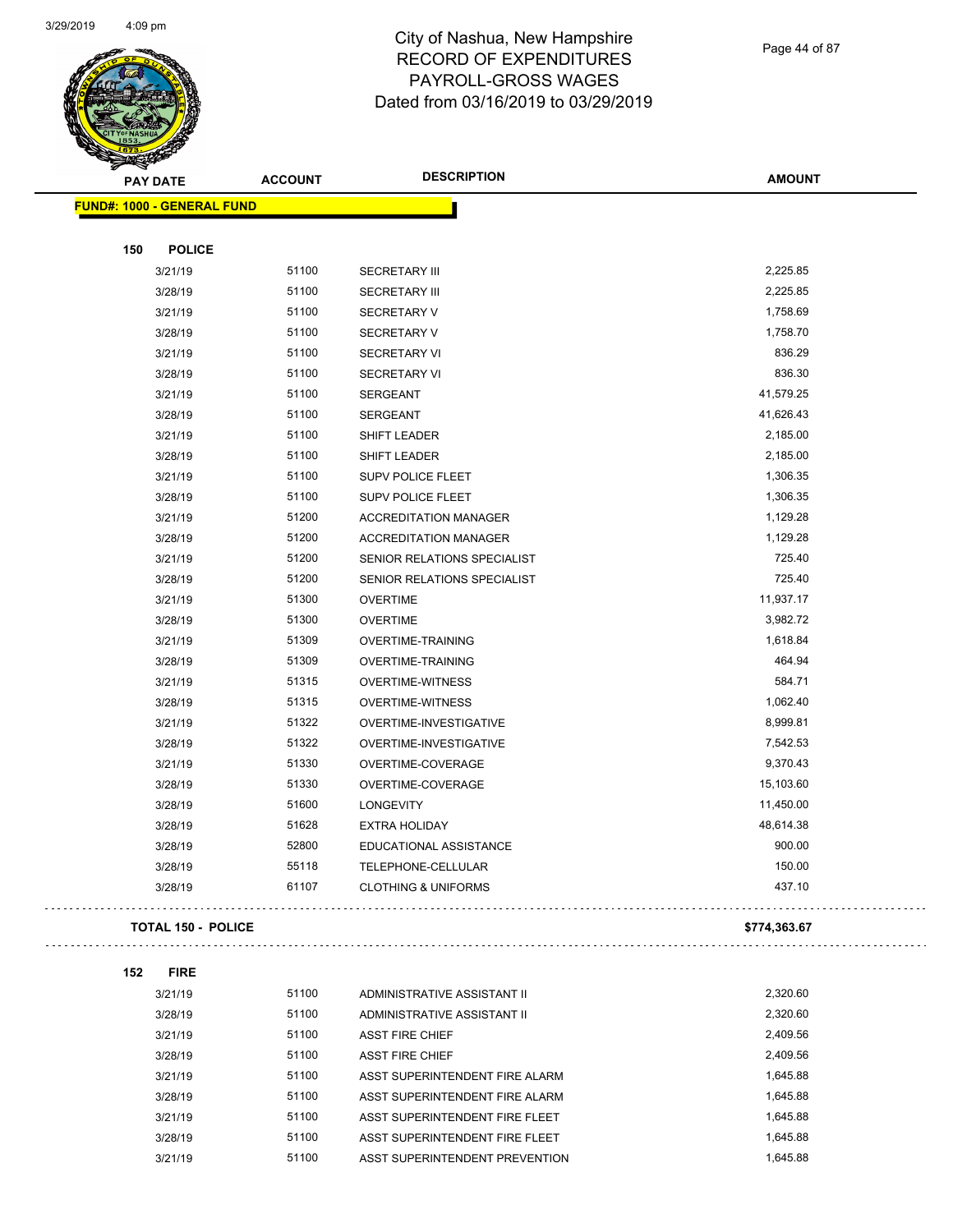

Page 45 of 87

| <b>PAY DATE</b>                   | <b>ACCOUNT</b> | <b>DESCRIPTION</b>              | <b>AMOUNT</b> |
|-----------------------------------|----------------|---------------------------------|---------------|
| <b>FUND#: 1000 - GENERAL FUND</b> |                |                                 |               |
|                                   |                |                                 |               |
| 152<br><b>FIRE</b>                |                |                                 |               |
| 3/28/19                           | 51100          | ASST SUPERINTENDENT PREVENTION  | 1,645.88      |
| 3/21/19                           | 51100          | <b>CAPTAIN</b>                  | 10,439.49     |
| 3/28/19                           | 51100          | <b>CAPTAIN</b>                  | 11,623.22     |
| 3/21/19                           | 51100          | CAPTAIN FIRE TRAINING SAFETY    | 1,799.56      |
| 3/28/19                           | 51100          | CAPTAIN FIRE TRAINING SAFETY    | 1,799.56      |
| 3/21/19                           | 51100          | DEPUTY FIRE CHIEF               | 8,596.22      |
| 3/28/19                           | 51100          | DEPUTY FIRE CHIEF               | 8,596.22      |
| 3/21/19                           | 51100          | <b>EXEC ASST BUSINESS COORD</b> | 868.70        |
| 3/28/19                           | 51100          | <b>EXEC ASST BUSINESS COORD</b> | 868.70        |
| 3/21/19                           | 51100          | <b>FIRE CHIEF</b>               | 2,635.48      |
| 3/28/19                           | 51100          | <b>FIRE CHIEF</b>               | 2,635.48      |
| 3/21/19                           | 51100          | FIRE DISPATCH ALL RANKS         | 7,880.12      |
| 3/28/19                           | 51100          | FIRE DISPATCH ALL RANKS         | 7,690.65      |
| 3/21/19                           | 51100          | FIRE DISPATCHER CLERK TRAINER   | 1,331.92      |
| 3/28/19                           | 51100          | FIRE DISPATCHER CLERK TRAINER   | 1,682.42      |
| 3/21/19                           | 51100          | FIRE LIEUTENANT                 | 42,957.73     |
| 3/28/19                           | 51100          | <b>FIRE LIEUTENANT</b>          | 42,957.73     |
| 3/21/19                           | 51100          | <b>FIRE MECHANIC</b>            | 1,354.28      |
| 3/28/19                           | 51100          | <b>FIRE MECHANIC</b>            | 1,354.28      |
| 3/21/19                           | 51100          | FIRE TRAINING OFFICER           | 1,645.88      |
| 3/28/19                           | 51100          | FIRE TRAINING OFFICER           | 1,645.88      |
| 3/21/19                           | 51100          | FIREFIGHTERS ALL RANKS          | 131,909.95    |
| 3/28/19                           | 51100          | FIREFIGHTERS ALL RANKS          | 131,909.93    |
| 3/21/19                           | 51100          | SUPERINTENDENT FIRE ALARM       | 1,835.72      |
| 3/28/19                           | 51100          | SUPERINTENDENT FIRE ALARM       | 1,835.72      |
| 3/21/19                           | 51100          | SUPERINTENDENT FIRE FLEET       | 1,799.56      |
| 3/28/19                           | 51100          | SUPERINTENDENT FIRE FLEET       | 1,799.56      |
| 3/21/19                           | 51100          | SUPERINTENDENT FIRE PREVENTION  | 1,817.56      |
| 3/28/19                           | 51100          | SUPERINTENDENT FIRE PREVENTION  | 1,817.56      |
| 3/21/19                           | 51300          | <b>OVERTIME</b>                 | 450.32        |
| 3/28/19                           | 51300          | <b>OVERTIME</b>                 | 249.05        |
| 3/21/19                           | 51330          | OVERTIME-COVERAGE               | 12,072.52     |
| 3/28/19                           | 51330          | OVERTIME-COVERAGE               | 9,712.77      |
| 3/28/19                           | 51500          | <b>COMMISSIONERS</b>            | 1,500.00      |
| 3/28/19                           | 51500          | <b>SUB TEACHER</b>              | 375.00        |
| 3/21/19                           | 51650          | ADDITIONAL HOURS                | 27,389.79     |
| 3/28/19                           | 51650          | <b>ADDITIONAL HOURS</b>         | 22,947.68     |
| 3/21/19                           | 51700          | <b>STIPENDS</b>                 | 4,737.39      |
| 3/28/19                           | 51700          | <b>STIPENDS</b>                 | 4,837.39      |
| 3/21/19                           | 52800          | EDUCATIONAL ASSISTANCE          | 1,230.00      |
| 3/28/19                           | 55118          | TELEPHONE-CELLULAR              | 584.00        |
|                                   |                |                                 |               |

#### **TOTAL 152 - FIRE \$540,510.59**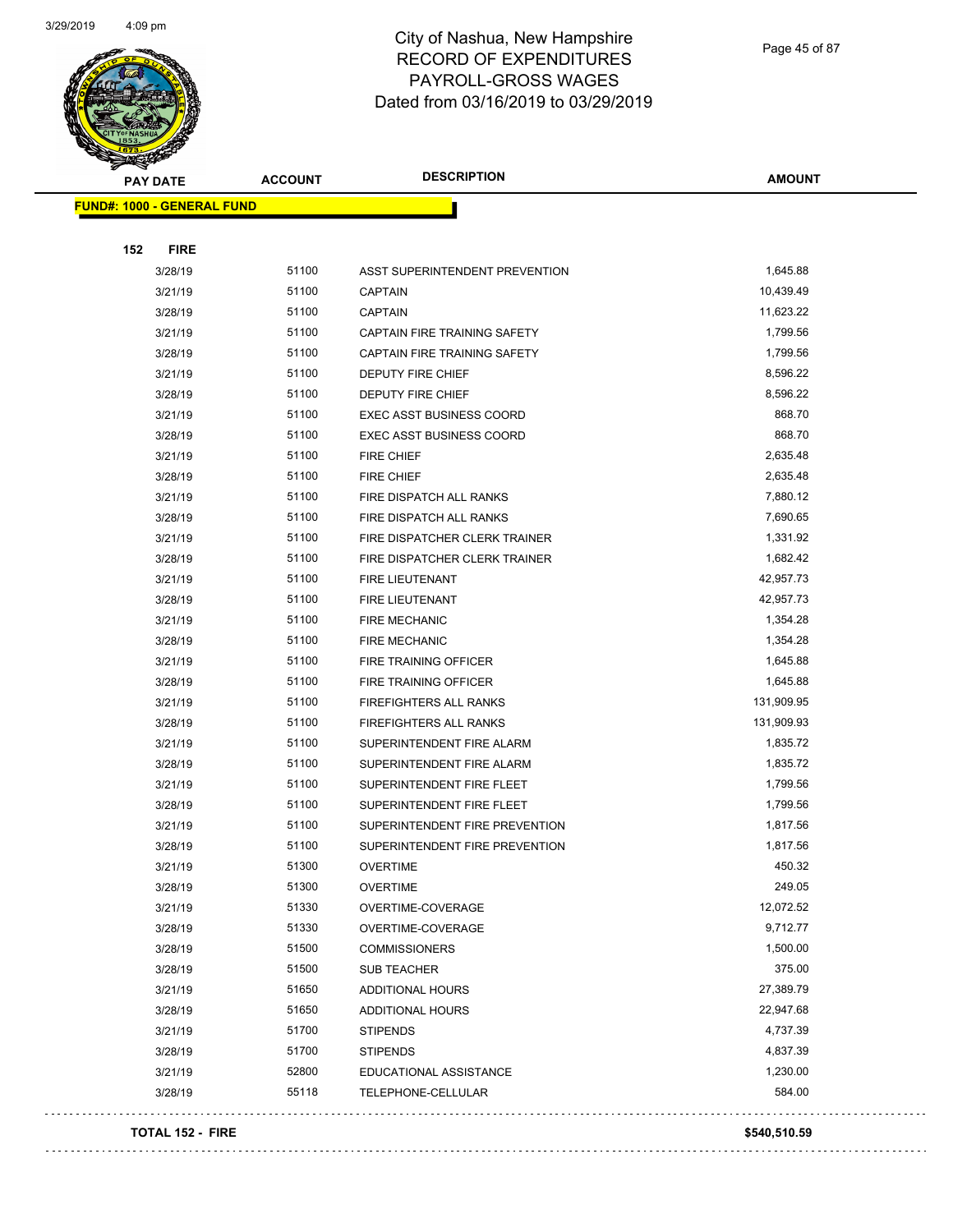

| <b>Search Contracts</b> |                 | <b>ACCOUNT</b>                             | <b>DESCRIPTION</b>                    | <b>AMOUNT</b> |
|-------------------------|-----------------|--------------------------------------------|---------------------------------------|---------------|
|                         | <b>PAY DATE</b> |                                            |                                       |               |
|                         |                 | <b>FUND#: 1000 - GENERAL FUND</b>          |                                       |               |
| 153                     |                 | <b>BUILDING INSPECTION</b>                 |                                       |               |
|                         | 3/21/19         | 51100                                      | BLD INSP ASST PLANS EXAMINER          | 1,046.85      |
|                         | 3/28/19         | 51100                                      | BLD INSP ASST PLANS EXAMINER          | 1,046.85      |
|                         | 3/21/19         | 51100                                      | <b>BUILDING AND UTILITIES INSPCTR</b> | 3,635.40      |
|                         | 3/28/19         | 51100                                      | <b>BUILDING AND UTILITIES INSPCTR</b> | 3,635.42      |
|                         | 3/21/19         | 51100                                      | <b>BUILDING DEPARTMENT MANAGER</b>    | 1,612.76      |
|                         | 3/28/19         | 51100                                      | <b>BUILDING DEPARTMENT MANAGER</b>    | 1,612.75      |
|                         | 3/21/19         | 51100                                      | PERMIT TECHNICIAN I                   | 1,287.45      |
|                         | 3/28/19         | 51100                                      | PERMIT TECHNICIAN I                   | 1,287.45      |
|                         | 3/21/19         | 51100                                      | <b>PLANS EXAMINER</b>                 | 1,271.26      |
|                         | 3/28/19         | 51100                                      | <b>PLANS EXAMINER</b>                 | 1,271.25      |
|                         |                 | <b>TOTAL 153 - BUILDING INSPECTION</b>     |                                       | \$17,707.44   |
| 155                     |                 | <b>CODE ENFORCEMENT</b>                    |                                       |               |
|                         | 3/21/19         | 51100                                      | <b>CODE ENFORCEMENT OFFICER II</b>    | 2,284.95      |
|                         | 3/28/19         | 51100                                      | <b>CODE ENFORCEMENT OFFICER II</b>    | 2,284.95      |
|                         | 3/21/19         | 51100                                      | MGR CODE ENFORCEMENT DEPT             | 1,521.05      |
|                         | 3/28/19         | 51100                                      | MGR CODE ENFORCEMENT DEPT             | 1,521.05      |
|                         | 3/28/19         | 55118                                      | TELEPHONE-CELLULAR                    | 34.00         |
|                         |                 | <b>TOTAL 155 - CODE ENFORCEMENT</b>        |                                       | \$7,646.00    |
| 156                     |                 | <b>EMERGENCY MANAGEMENT</b>                |                                       |               |
|                         | 3/21/19         | 51100                                      | <b>EMERGENCY MANAGEMENT DIRECTOR</b>  | 1,701.60      |
|                         | 3/28/19         | 51100                                      | <b>EMERGENCY MANAGEMENT DIRECTOR</b>  | 1,701.60      |
|                         | 3/21/19         | 51200                                      | EMERGENCY MANAGEMENT COORDINAT        | 718.17        |
|                         | 3/28/19         | 55118                                      | TELEPHONE-CELLULAR                    | 100.00        |
|                         |                 | <b>TOTAL 156 - EMERGENCY MANAGEMENT</b>    |                                       | \$4,221.37    |
| 157                     |                 | <b>CITYWIDE COMMUNICATIONS</b>             |                                       |               |
|                         | 3/21/19         | 51100                                      | <b>COMM SYS ENGR TECH</b>             | 1,616.80      |
|                         | 3/28/19         | 51100                                      | <b>COMM SYS ENGR TECH</b>             | 1,616.80      |
|                         | 3/21/19         | 51200                                      | RADIO SYSTEMS MANAGER                 | 1,371.96      |
|                         | 3/28/19         | 51200                                      | RADIO SYSTEMS MANAGER                 | 1,371.96      |
|                         | 3/28/19         | 55118                                      | <b>TELEPHONE-CELLULAR</b>             | 100.00        |
|                         |                 | <b>TOTAL 157 - CITYWIDE COMMUNICATIONS</b> |                                       | \$6,077.52    |
| 160                     |                 | <b>PW-ADMIN &amp; ENGINEERING</b>          |                                       |               |
|                         | 3/21/19         | 51100                                      | ADMINISTRATIVE ASSISTANT II           | 766.50        |
|                         | 3/28/19         | 51100                                      | ADMINISTRATIVE ASSISTANT II           | 766.50        |
|                         | 3/21/19         | 51100                                      | ASSISTANT CONSTRUCTION ENGINEER       | 938.30        |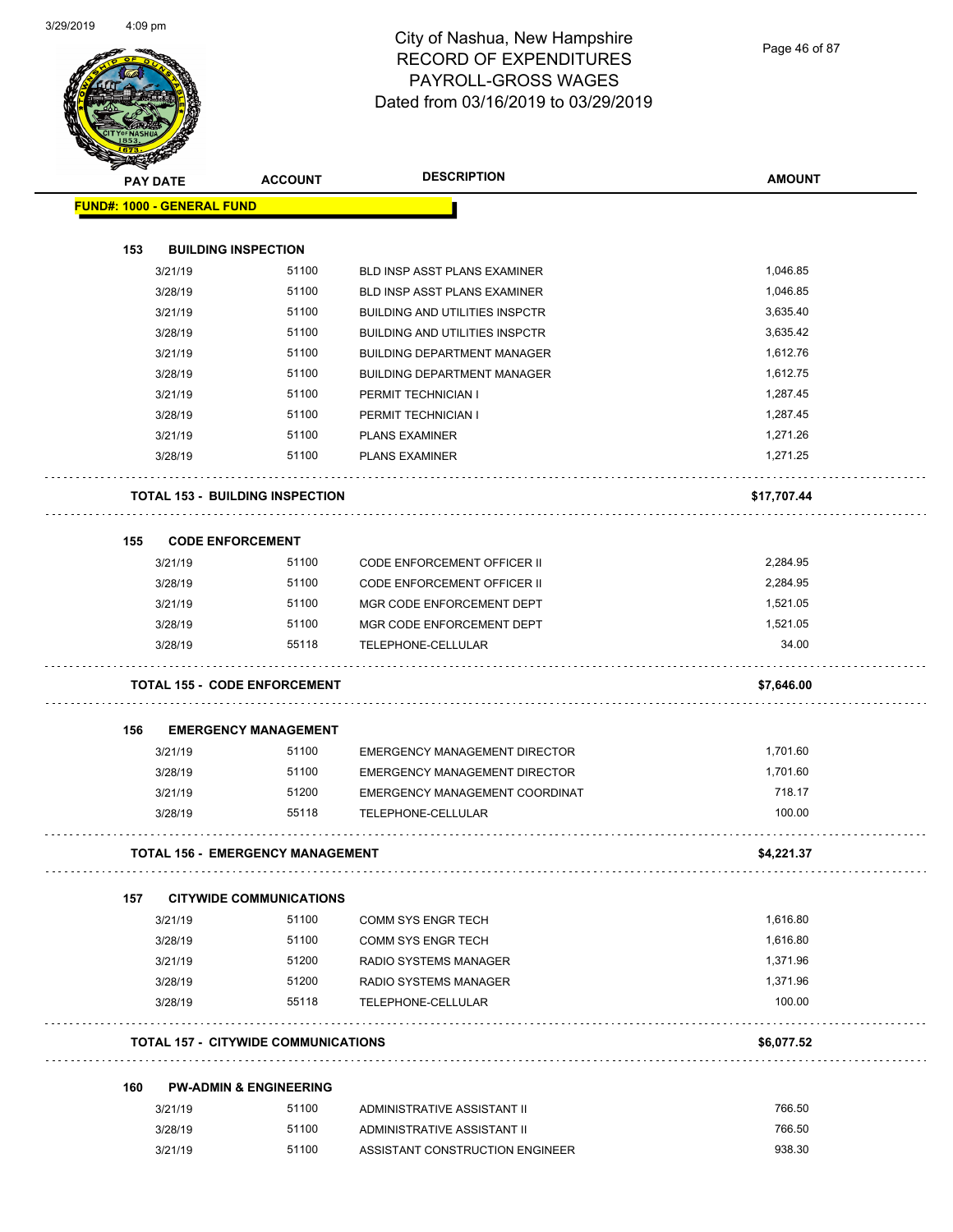

| <b>PAY DATE</b>                   | <b>ACCOUNT</b>                    | <b>DESCRIPTION</b>                 | <b>AMOUNT</b> |
|-----------------------------------|-----------------------------------|------------------------------------|---------------|
| <b>FUND#: 1000 - GENERAL FUND</b> |                                   |                                    |               |
| 160                               | <b>PW-ADMIN &amp; ENGINEERING</b> |                                    |               |
| 3/28/19                           | 51100                             | ASSISTANT CONSTRUCTION ENGINEER    | 938.30        |
| 3/21/19                           | 51100                             | ASSISTANT DIRECTOR OF PUBLIC WORKS | 1,619.05      |
| 3/28/19                           | 51100                             | ASSISTANT DIRECTOR OF PUBLIC WORKS | 1,619.05      |
| 3/21/19                           | 51100                             | <b>CITY ENGINEER</b>               | 1,144.75      |
| 3/28/19                           | 51100                             | <b>CITY ENGINEER</b>               | 1,144.75      |
| 3/21/19                           | 51100                             | <b>CITY SURVEYOR</b>               | 1,230.70      |
| 3/28/19                           | 51100                             | <b>CITY SURVEYOR</b>               | 1,230.70      |
| 3/21/19                           | 51100                             | DEPUTY CITY ENGINEER               | 738.35        |
| 3/28/19                           | 51100                             | <b>DEPUTY CITY ENGINEER</b>        | 738.35        |
| 3/21/19                           | 51100                             | <b>DIRECTOR PUBLIC WORKS</b>       | 1,828.35      |
| 3/28/19                           | 51100                             | <b>DIRECTOR PUBLIC WORKS</b>       | 1,828.35      |
| 3/21/19                           | 51100                             | DIVISION OPERATIONS MANAGER        | 1,463.05      |
| 3/28/19                           | 51100                             | <b>DIVISION OPERATIONS MANAGER</b> | 1,463.05      |
| 3/21/19                           | 51100                             | DPW CONTRACT ADMINISTRATOR         | 365.00        |
| 3/28/19                           | 51100                             | DPW CONTRACT ADMINISTRATOR         | 365.00        |
| 3/21/19                           | 51100                             | <b>ENGINEERING INSPECTOR</b>       | 2,049.65      |
| 3/28/19                           | 51100                             | <b>ENGINEERING INSPECTOR</b>       | 2,049.65      |
| 3/21/19                           | 51100                             | <b>EXECUTIVE ASSISTANT</b>         | 767.14        |
| 3/28/19                           | 51100                             | <b>EXECUTIVE ASSISTANT</b>         | 767.15        |
| 3/21/19                           | 51100                             | PUBLIC RELATIONS ADMINISTRATOR     | 712.35        |
| 3/28/19                           | 51100                             | PUBLIC RELATIONS ADMINISTRATOR     | 712.35        |
| 3/21/19                           | 51100                             | SENIOR STAFF ENGINEER              | 1,131.85      |
| 3/28/19                           | 51100                             | <b>SENIOR STAFF ENGINEER</b>       | 1,131.85      |
| 3/21/19                           | 51100                             | SENIOR TRAFFIC ENGINEER            | 1,746.36      |
| 3/28/19                           | 51100                             | SENIOR TRAFFIC ENGINEER            | 1,746.35      |
| 3/21/19                           | 51100                             | <b>STAFF ENGINEER</b>              | 1,064.00      |
| 3/28/19                           | 51100                             | <b>STAFF ENGINEER</b>              | 1,064.00      |
| 3/21/19                           | 51100                             | STREET CONSTRUCTION ENGINEER       | 1,455.30      |
| 3/28/19                           | 51100                             | STREET CONSTRUCTION ENGINEER       | 1,455.30      |
| 3/21/19                           | 51300                             | <b>OVERTIME</b>                    | 13.71         |
| 3/28/19                           | 51500                             | ELECTED BOARD MEMBER               | 2,000.00      |
| 3/28/19                           | 55118                             | TELEPHONE-CELLULAR                 | 318.75        |
| 3/28/19                           | 55314                             | FIXED RATE MILEAGE ALLOWANCE       | 600.00        |

#### **TOTAL 160 - PW-ADMIN & ENGINEERING \$40,973.86**

**161 STREETS**

| 3/21/19 | 51100 | ADMINISTRATIVE ASSISTANT II | 821.65   |
|---------|-------|-----------------------------|----------|
| 3/28/19 | 51100 | ADMINISTRATIVE ASSISTANT II | 821.66   |
| 3/21/19 | 51100 | AUTO MECH 1ST CLASS NIGHTS  | 4,353.61 |
| 3/28/19 | 51100 | AUTO MECH 1ST CLASS NIGHTS  | 4,353.60 |
| 3/21/19 | 51100 | AUTO MECH 2ND CLASS         | 1.959.20 |
| 3/28/19 | 51100 | AUTO MECH 2ND CLASS         | 2.075.36 |
| 3/21/19 | 51100 | AUTO MECHANIC 1ST CLASS     | 3.229.20 |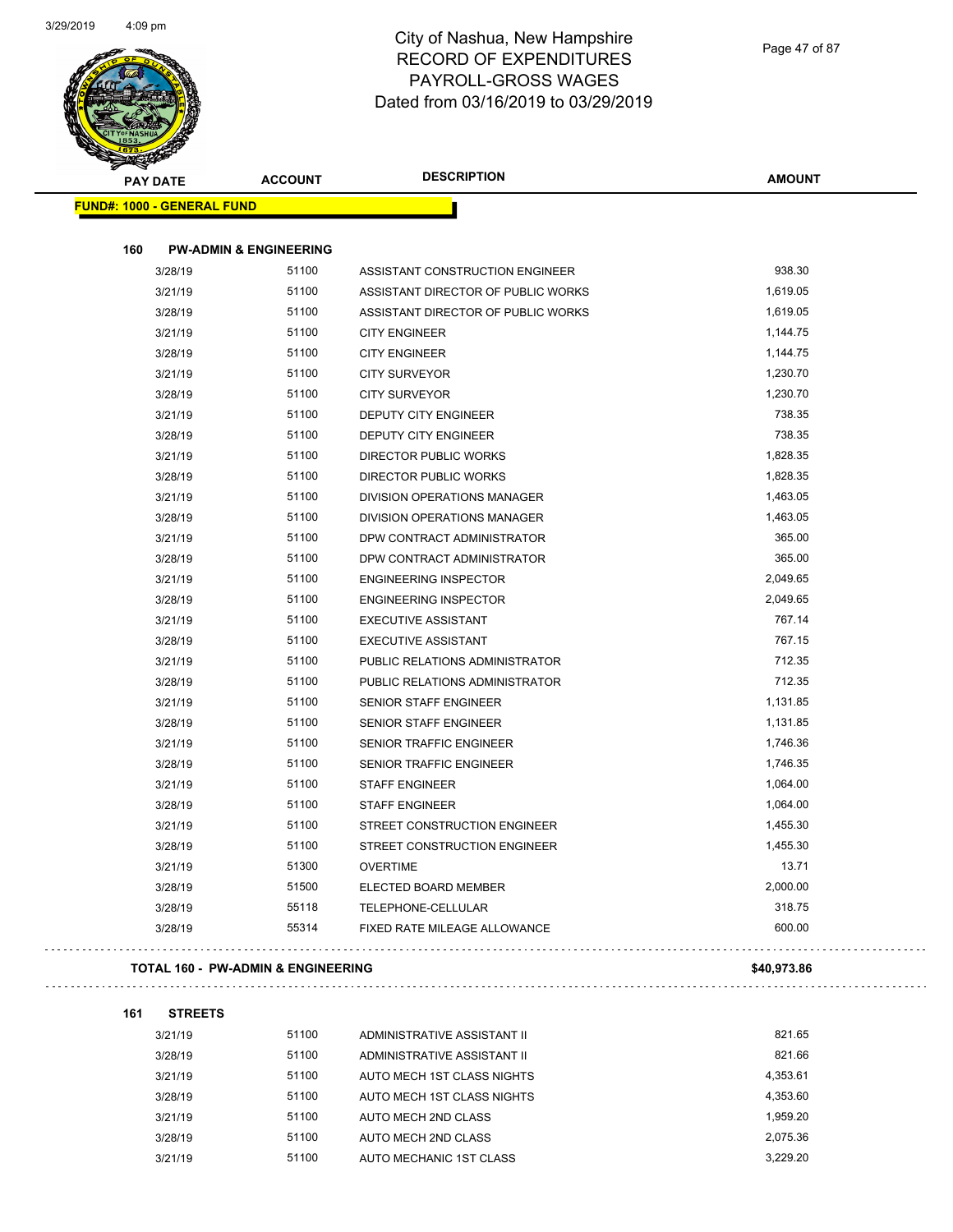

Page 48 of 87

| <b>PAY DATE</b>                   | <b>ACCOUNT</b> | <b>DESCRIPTION</b>             | <b>AMOUNT</b> |
|-----------------------------------|----------------|--------------------------------|---------------|
| <b>FUND#: 1000 - GENERAL FUND</b> |                |                                |               |
|                                   |                |                                |               |
| 161<br><b>STREETS</b>             |                |                                |               |
| 3/28/19                           | 51100          | AUTO MECHANIC 1ST CLASS        | 3,229.20      |
| 3/21/19                           | 51100          | <b>EQUIP OPR STREET REPAIR</b> | 6,875.20      |
| 3/28/19                           | 51100          | EQUIP OPR STREET REPAIR        | 6,875.20      |
| 3/21/19                           | 51100          | FLEET MAINTENANCE FOREMAN      | 1,296.65      |
| 3/28/19                           | 51100          | FLEET MAINTENANCE FOREMAN      | 1,296.66      |
| 3/21/19                           | 51100          | FLEET MANAGER STREET DEPT      | 1,187.55      |
| 3/28/19                           | 51100          | FLEET MANAGER STREET DEPT      | 1,187.54      |
| 3/21/19                           | 51100          | FOREMAN LABOR STREET           | 2,567.90      |
| 3/28/19                           | 51100          | FOREMAN LABOR STREET           | 2,567.90      |
| 3/21/19                           | 51100          | <b>MASON PIPELAYER</b>         | 3,731.60      |
| 3/28/19                           | 51100          | <b>MASON PIPELAYER</b>         | 3,731.60      |
| 3/21/19                           | 51100          | OPERATIONS SUPERVISOR          | 1,092.80      |
| 3/28/19                           | 51100          | OPERATIONS SUPERVISOR          | 1,092.80      |
| 3/21/19                           | 51100          | <b>SIGN MAINTENANCE</b>        | 1,864.80      |
| 3/28/19                           | 51100          | <b>SIGN MAINTENANCE</b>        | 1,864.81      |
| 3/21/19                           | 51100          | STOREKEEPER PWD                | 1,006.30      |
| 3/28/19                           | 51100          | STOREKEEPER PWD                | 1,006.30      |
| 3/21/19                           | 51100          | <b>STREET FOREMAN</b>          | 2,593.31      |
| 3/28/19                           | 51100          | <b>STREET FOREMAN</b>          | 2,593.30      |
| 3/21/19                           | 51100          | SUPERINTENDENT OF STREETS      | 1,940.40      |
| 3/28/19                           | 51100          | SUPERINTENDENT OF STREETS      | 1,940.40      |
| 3/21/19                           | 51100          | <b>TRAFFIC FOREMAN</b>         | 1,322.60      |
| 3/28/19                           | 51100          | <b>TRAFFIC FOREMAN</b>         | 1,322.60      |
| 3/21/19                           | 51100          | TRAFFIC MAINTENANCE ASSISTANT  | 927.21        |
| 3/28/19                           | 51100          | TRAFFIC MAINTENANCE ASSISTANT  | 927.20        |
| 3/21/19                           | 51100          | <b>TRAFFIC TECHNICIAN I</b>    | 2,231.20      |
| 3/28/19                           | 51100          | TRAFFIC TECHNICIAN I           | 2,231.20      |
| 3/21/19                           | 51100          | TRUCK DRIVER STREET REPAIR     | 15,267.22     |
| 3/28/19                           | 51100          | TRUCK DRIVER STREET REPAIR     | 15,283.08     |
| 3/21/19                           | 51100          | <b>WELDER FIRST CLASS</b>      | 1,060.80      |
| 3/28/19                           | 51100          | <b>WELDER FIRST CLASS</b>      | 1,060.80      |
| 3/21/19                           | 51300          | <b>OVERTIME</b>                | 36,351.79     |
| 3/28/19                           | 51300          | <b>OVERTIME</b>                | 10,028.12     |
| 3/28/19                           | 55118          | TELEPHONE-CELLULAR             | 84.00         |
| <b>TOTAL 161 - STREETS</b>        |                |                                | \$157,254.32  |

**166 PARKING OPERATIONS** 3/21/19 51100 PARKING MAINTENANCE 1,375.39 3/28/19 51100 PARKING MAINTENANCE 3/28/19 1,375.38 3/21/19 51100 PARKING MANAGER 896.46 3/28/19 51100 PARKING MANAGER 896.45 3/21/19 51300 OVERTIME 142.62 3/28/19 55118 TELEPHONE-CELLULAR 84.00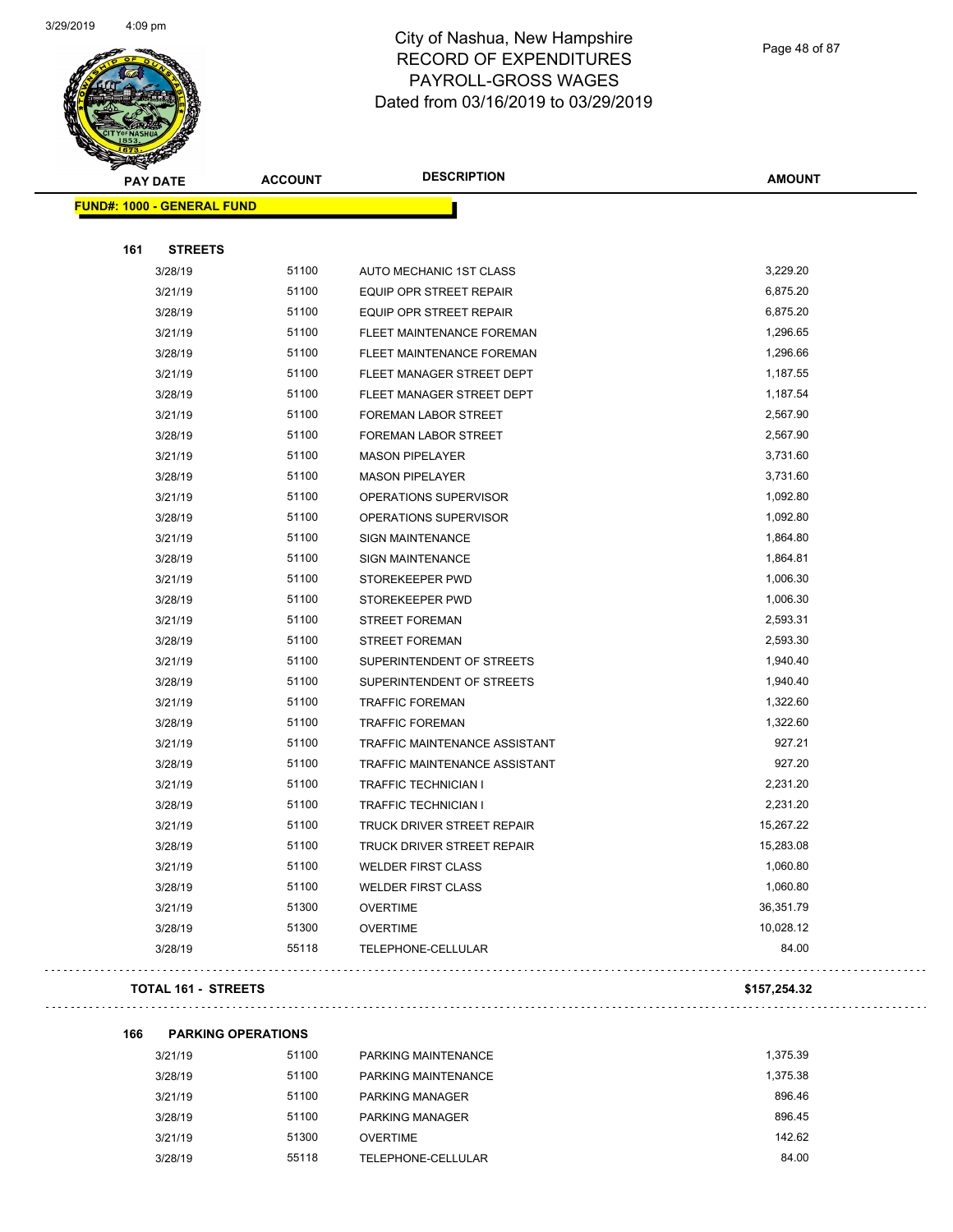| 3/29/2019 | $4:09$ pm                         |                                       | City of Nashua, New Hampshire<br><b>RECORD OF EXPENDITURES</b><br>PAYROLL-GROSS WAGES<br>Dated from 03/16/2019 to 03/29/2019 | Page 49 of 87    |
|-----------|-----------------------------------|---------------------------------------|------------------------------------------------------------------------------------------------------------------------------|------------------|
|           | <b>PAY DATE</b>                   | <b>ACCOUNT</b>                        | <b>DESCRIPTION</b>                                                                                                           | <b>AMOUNT</b>    |
|           | <b>FUND#: 1000 - GENERAL FUND</b> |                                       |                                                                                                                              |                  |
|           |                                   |                                       |                                                                                                                              |                  |
|           |                                   | <b>TOTAL 166 - PARKING OPERATIONS</b> |                                                                                                                              | \$4,770.30       |
|           | 171                               | <b>COMMUNITY SERVICES</b>             |                                                                                                                              |                  |
|           | 3/21/19                           | 51100                                 | DIRECTOR HEALTH AND COMM SVS                                                                                                 | 1,920.94         |
|           | 3/28/19                           | 51100                                 | DIRECTOR HEALTH AND COMM SVS                                                                                                 | 1,920.95         |
|           | 3/21/19                           | 51100                                 | <b>EPIDEMIOLOGIST</b>                                                                                                        | 1,025.70         |
|           | 3/28/19                           | 51100                                 | <b>EPIDEMIOLOGIST</b>                                                                                                        | 1,025.70         |
|           | 3/21/19                           | 51100                                 | <b>HEALTH PROMOTION SPEC</b>                                                                                                 | 975.35           |
|           | 3/28/19                           | 51100                                 | HEALTH PROMOTION SPEC                                                                                                        | 975.35           |
|           | 3/28/19                           | 55118                                 | TELEPHONE-CELLULAR                                                                                                           | 67.00            |
|           |                                   | <b>TOTAL 171 - COMMUNITY SERVICES</b> |                                                                                                                              | \$7,910.99       |
|           | 172                               | <b>COMMUNITY HEALTH</b>               |                                                                                                                              |                  |
|           | 3/21/19                           | 51100                                 | ADMINISTRATIVE ASSISTANT II                                                                                                  | 797.27           |
|           | 3/28/19                           | 51100                                 | ADMINISTRATIVE ASSISTANT II                                                                                                  | 787.30           |
|           | 3/18/19                           | 51100                                 | BILINGUAL COMM HEALTH WORKER                                                                                                 | 2,331.51         |
|           | 3/28/19                           | 51100                                 | BILINGUAL COMM HEALTH WORKER                                                                                                 | 92.14            |
|           | 3/21/19                           | 51100                                 | BILINGUAL OUTREACH WORKER                                                                                                    | 874.71           |
|           | 3/28/19                           | 51100                                 | BILINGUAL OUTREACH WORKER                                                                                                    | 874.70           |
|           | 3/21/19                           | 51100                                 | CHIEF PUBLIC HEALTH NURSE                                                                                                    | 1,524.75         |
|           | 3/28/19                           | 51100                                 | CHIEF PUBLIC HEALTH NURSE                                                                                                    | 1,524.75         |
|           | 3/21/19                           | 51100                                 | PUB HEALTH NURSE                                                                                                             | 3,520.80         |
|           | 3/28/19                           | 51100                                 | PUB HEALTH NURSE                                                                                                             | 3,520.80         |
|           | 3/21/19                           | 51300                                 | <b>OVERTIME</b>                                                                                                              | 131.17           |
|           | 3/28/19                           | 51300                                 | <b>OVERTIME</b>                                                                                                              | 32.80            |
|           | 3/21/19                           | 51412                                 | WAGES PER DIEM                                                                                                               | 91.50            |
|           | 3/28/19                           | 51412                                 | <b>WAGES PER DIEM</b>                                                                                                        | 90.90            |
|           | 3/28/19                           | 55118                                 | TELEPHONE-CELLULAR                                                                                                           | 50.00            |
|           |                                   | TOTAL 172 - COMMUNITY HEALTH          |                                                                                                                              | .<br>\$16,245.10 |
|           |                                   |                                       |                                                                                                                              |                  |
|           | 173                               | <b>ENVIRONMENTAL HEALTH</b>           |                                                                                                                              |                  |
|           | 3/21/19                           | 51100                                 | DEP HEALTH OFFICER/LAB DIRECTOR                                                                                              | 1,172.20         |
|           | 3/28/19                           | 51100                                 | DEP HEALTH OFFICER/LAB DIRECTOR                                                                                              | 1,172.20         |
|           | 3/21/19                           | 51100                                 | ENVIRONMENTAL HEALTH SPEC                                                                                                    | 1,807.98         |
|           | 2120140                           | 51100                                 | <b>EMMOOMMENTAL LIEALTH CDEC</b>                                                                                             | 1.80706          |

3/28/19 51100 ENVIRONMENTAL HEALTH SPEC 51100 51100 3/21/19 51100 ENVIRONMENTAL TECH OFFICE MGR 1,067.20 3/28/19 51100 ENVIRONMENTAL TECH OFFICE MGR<br>
1,067.20 3/21/19 51100 MANAGER ENVIRONMENTAL HEALTH 1,649.35 3/28/19 51100 MANAGER ENVIRONMENTAL HEALTH 1,649.35 3/28/19 55118 TELEPHONE-CELLULAR 67.00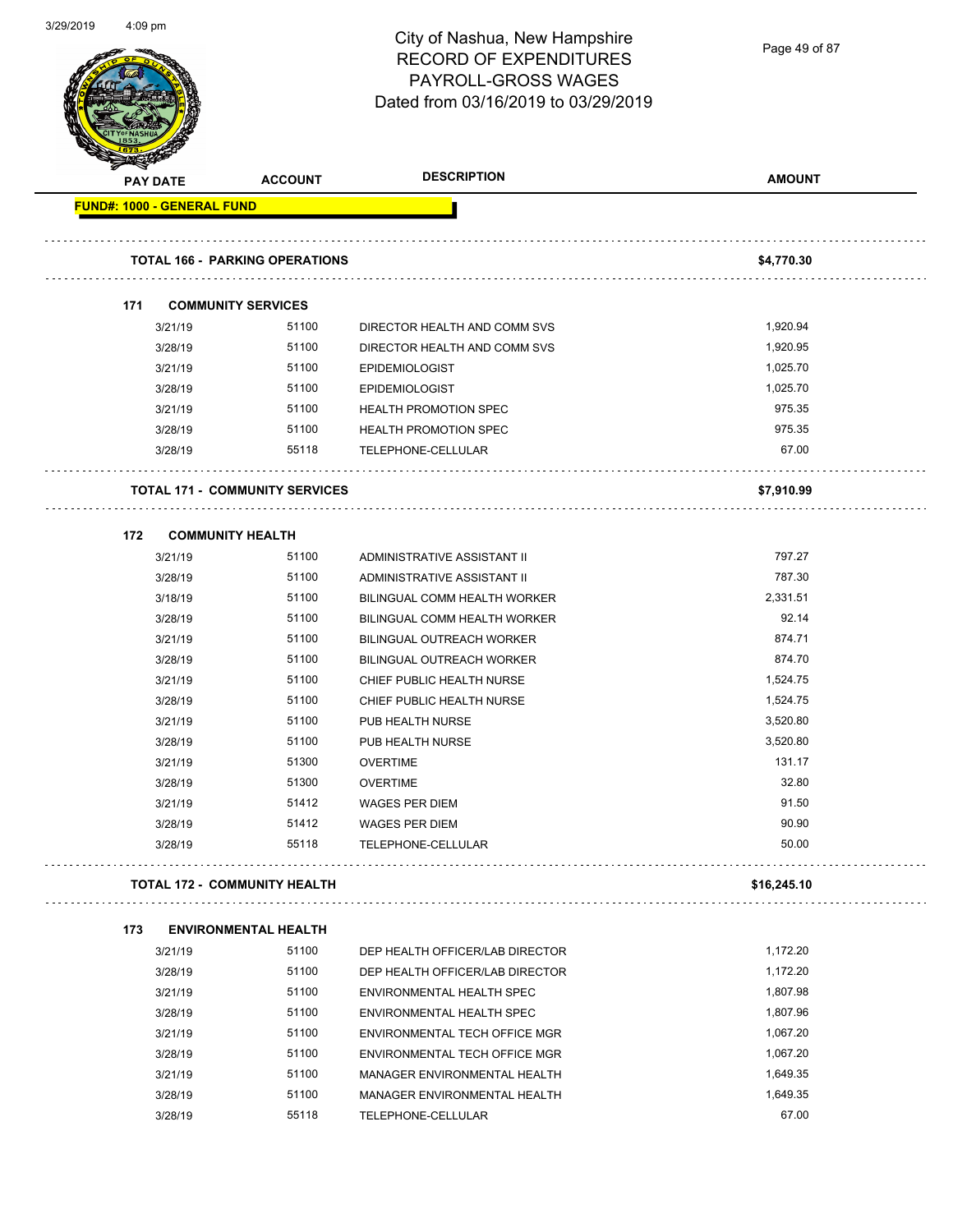| 312912019 | 4:09 pm            |                                           |                | City of Nashua, New Hampshire<br><b>RECORD OF EXPENDITURES</b><br>PAYROLL-GROSS WAGES<br>Dated from 03/16/2019 to 03/29/2019 | Page 50 of 87 |
|-----------|--------------------|-------------------------------------------|----------------|------------------------------------------------------------------------------------------------------------------------------|---------------|
|           | <b>PAY DATE</b>    |                                           | <b>ACCOUNT</b> | <b>DESCRIPTION</b>                                                                                                           | <b>AMOUNT</b> |
|           |                    | <b>FUND#: 1000 - GENERAL FUND</b>         |                |                                                                                                                              |               |
|           |                    | <b>TOTAL 173 - ENVIRONMENTAL HEALTH</b>   |                |                                                                                                                              | \$11,460.44   |
|           | 174                | <b>WELFARE ADMINISTRATION</b>             |                |                                                                                                                              |               |
|           | 3/21/19            |                                           | 51100          | CASE TECHNICIAN WELFARE                                                                                                      | 2,522.00      |
|           | 3/28/19            |                                           | 51100          | CASE TECHNICIAN WELFARE                                                                                                      | 2,522.00      |
|           | 3/21/19            |                                           | 51100          | <b>INTAKE WORKER</b>                                                                                                         | 803.60        |
|           | 3/28/19            |                                           | 51100          | <b>INTAKE WORKER</b>                                                                                                         | 803.60        |
|           | 3/21/19            |                                           | 51100          | SENIOR CASE TECHNICIAN                                                                                                       | 1,034.85      |
|           | 3/28/19            |                                           | 51100          | SENIOR CASE TECHNICIAN                                                                                                       | 1,034.85      |
|           | 3/21/19            |                                           | 51100          | <b>WELFARE OFFICER</b>                                                                                                       | 1,705.81      |
|           | 3/28/19            |                                           | 51100          | <b>WELFARE OFFICER</b>                                                                                                       | 1,705.80      |
|           | 3/28/19            |                                           | 55118          | TELEPHONE-CELLULAR                                                                                                           | 50.00         |
|           |                    | <b>TOTAL 174 - WELFARE ADMINISTRATION</b> |                |                                                                                                                              | \$12,182.51   |
|           |                    |                                           |                |                                                                                                                              |               |
|           | 177                | <b>PARKS &amp; RECREATION</b>             | 51100          |                                                                                                                              | 842.05        |
|           | 3/21/19<br>3/28/19 |                                           | 51100          | ADMINISTRATIVE ASSISTANT II<br>ADMINISTRATIVE ASSISTANT II                                                                   | 842.05        |
|           | 3/21/19            |                                           | 51100          | EQUIPMENT OPERATOR, PARKS                                                                                                    | 979.60        |
|           | 3/28/19            |                                           | 51100          | EQUIPMENT OPERATOR, PARKS                                                                                                    | 979.60        |
|           | 3/21/19            |                                           | 51100          | <b>FOREMAN LABOR PARK</b>                                                                                                    | 3,889.95      |
|           | 3/28/19            |                                           | 51100          | <b>FOREMAN LABOR PARK</b>                                                                                                    | 3,889.96      |
|           | 3/21/19            |                                           | 51100          | GROUNDSKEEPER MAINTENANCE                                                                                                    | 7,114.80      |
|           | 3/28/19            |                                           | 51100          | <b>GROUNDSKEEPER MAINTENANCE</b>                                                                                             | 7,114.80      |
|           | 3/21/19            |                                           | 51100          | <b>GROUNDSMAN I</b>                                                                                                          | 5,743.50      |
|           | 3/28/19            |                                           | 51100          | <b>GROUNDSMAN I</b>                                                                                                          | 5,880.00      |
|           | 3/21/19            |                                           | 51100          | <b>GROUNDSMAN II</b>                                                                                                         | 882.00        |
|           | 3/28/19            |                                           | 51100          | <b>GROUNDSMAN II</b>                                                                                                         | 882.00        |
|           | 3/21/19            |                                           | 51100          | <b>LEAD GROUNDSMAN</b>                                                                                                       | 1,981.60      |
|           | 3/28/19            |                                           | 51100          | <b>LEAD GROUNDSMAN</b>                                                                                                       | 1,981.60      |
|           | 3/21/19            |                                           | 51100          | PROGRAM COORDINATOR                                                                                                          | 382.70        |
|           | 3/28/19            |                                           | 51100          | PROGRAM COORDINATOR                                                                                                          | 382.69        |
|           | 3/21/19            |                                           | 51100          | RECREATION PROGRAM MANAGER                                                                                                   | 1,033.85      |
|           | 3/28/19            |                                           | 51100          | RECREATION PROGRAM MANAGER                                                                                                   | 1,033.85      |
|           | 3/21/19            |                                           | 51100          | STELLOS STADIUM ATTENDANT                                                                                                    | 979.60        |
|           | 3/28/19            |                                           | 51100          | STELLOS STADIUM ATTENDANT                                                                                                    | 979.60        |
|           | 3/21/19            |                                           | 51100          | SUPERINTENDENT OF PARKS RECR                                                                                                 | 1,940.40      |
|           | 3/28/19            |                                           | 51100          | SUPERINTENDENT OF PARKS RECR                                                                                                 | 1,940.40      |
|           | 3/21/19            |                                           | 51300          | <b>OVERTIME</b>                                                                                                              | 676.92        |
|           | 3/28/19            |                                           | 51300          | <b>OVERTIME</b>                                                                                                              | 789.64        |
|           | 3/21/19            |                                           | 51420          | <b>WAGES-GAME OFFICIALS</b>                                                                                                  | 829.00        |
|           | 3/28/19            |                                           | 55118          | TELEPHONE-CELLULAR                                                                                                           | 67.00         |

3/29/2019 4:09 pm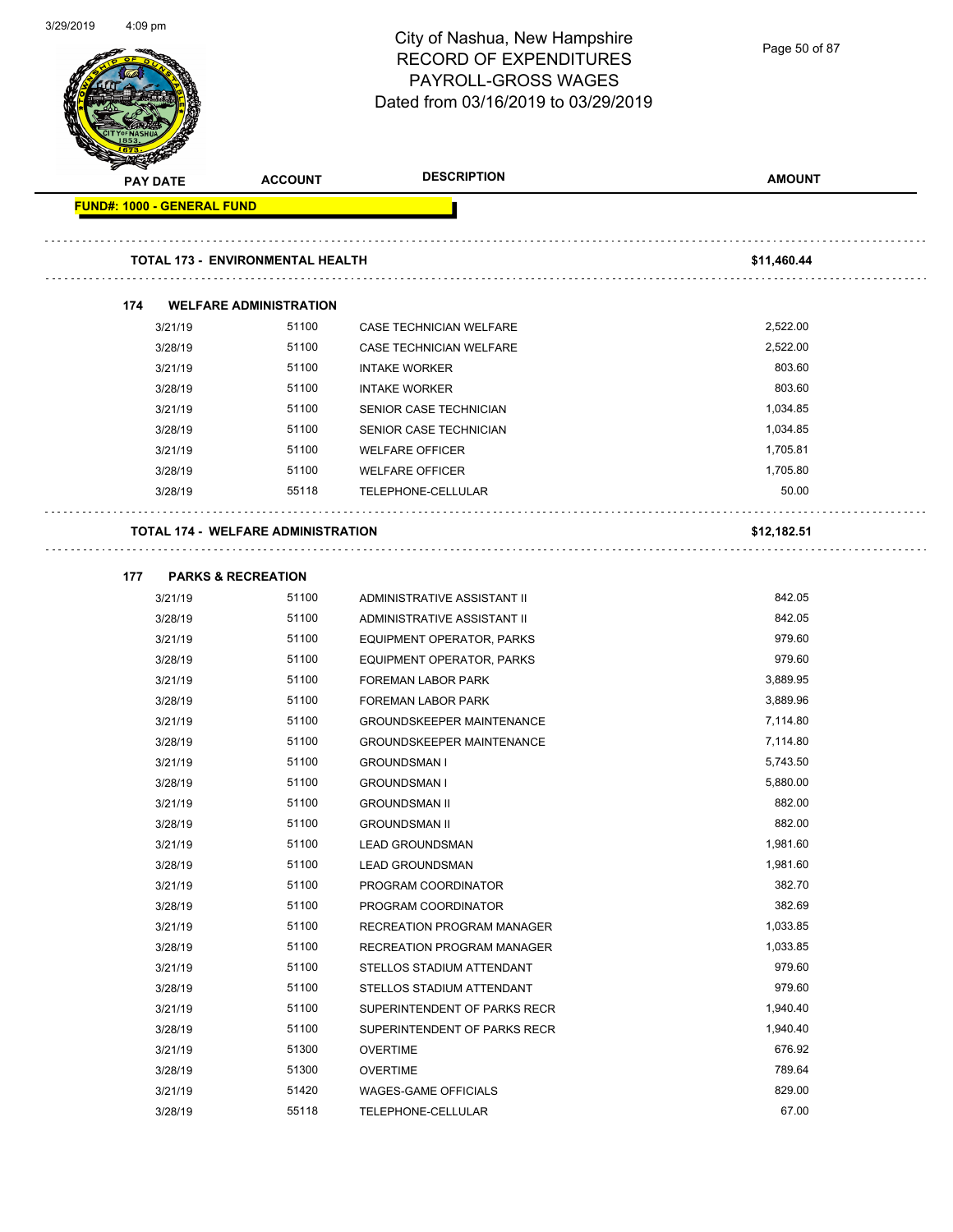|     | <b>PAY DATE</b>                   | <b>ACCOUNT</b>                            | <b>DESCRIPTION</b>             | <b>AMOUNT</b> |
|-----|-----------------------------------|-------------------------------------------|--------------------------------|---------------|
|     | <b>FUND#: 1000 - GENERAL FUND</b> |                                           |                                |               |
|     |                                   |                                           |                                |               |
|     |                                   | <b>TOTAL 177 - PARKS &amp; RECREATION</b> |                                | \$54,039.16   |
| 179 | <b>LIBRARY</b>                    |                                           |                                |               |
|     | 3/21/19                           | 51100                                     | ASSISTANT DIRECTOR LIBRARY     | 1,566.20      |
|     | 3/28/19                           | 51100                                     | ASSISTANT DIRECTOR LIBRARY     | 1,566.20      |
|     | 3/21/19                           | 51100                                     | ASSISTANT LIBRARIAN CIRCULATIO | 1,061.30      |
|     | 3/28/19                           | 51100                                     | ASSISTANT LIBRARIAN CIRCULATIO | 1,061.30      |
|     | 3/21/19                           | 51100                                     | ASSISTANT LIBRARIAN TECH SVS   | 802.25        |
|     | 3/28/19                           | 51100                                     | ASSISTANT LIBRARIAN TECH SVS   | 802.25        |
|     | 3/21/19                           | 51100                                     | ASSISTANT LIBRARIAN YOUTH SERV | 850.64        |
|     | 3/28/19                           | 51100                                     | ASSISTANT LIBRARIAN YOUTH SERV | 850.65        |
|     | 3/21/19                           | 51100                                     | <b>DIRECTOR LIBRARY</b>        | 2,160.15      |
|     | 3/28/19                           | 51100                                     | <b>DIRECTOR LIBRARY</b>        | 2,160.15      |
|     | 3/21/19                           | 51100                                     | EXECUTIVE ASST OFFICE MANAGER  | 982.60        |
|     | 3/28/19                           | 51100                                     | EXECUTIVE ASST OFFICE MANAGER  | 982.60        |
|     | 3/21/19                           | 51100                                     | IT COORDINATOR                 | 942.65        |
|     | 3/28/19                           | 51100                                     | IT COORDINATOR                 | 942.66        |
|     | 3/21/19                           | 51100                                     | LIBRARIAN ADULT SERVICES       | 902.55        |
|     | 3/28/19                           | 51100                                     | LIBRARIAN ADULT SERVICES       | 902.55        |
|     | 3/21/19                           | 51100                                     | LIBRARIAN CIRCULATION          | 1,093.85      |
|     | 3/28/19                           | 51100                                     | <b>LIBRARIAN CIRCULATION</b>   | 1,093.85      |
|     | 3/21/19                           | 51100                                     | LIBRARIAN OUTREACH SVS         | 1,089.67      |
|     | 3/28/19                           | 51100                                     | LIBRARIAN OUTREACH SVS         | 1,069.22      |
|     | 3/21/19                           | 51100                                     | <b>LIBRARIAN TECH SERVICES</b> | 1,130.99      |
|     | 3/28/19                           | 51100                                     | LIBRARIAN TECH SERVICES        | 1,131.00      |
|     | 3/21/19                           | 51100                                     | LIBRARIAN YOUTH SERVICES       | 2,444.40      |
|     | 3/28/19                           | 51100                                     | LIBRARIAN YOUTH SERVICES       | 2,444.40      |
|     | 3/21/19                           | 51100                                     | LIBRARY ASSISTANT CIRCULATION  | 6,428.54      |
|     | 3/28/19                           | 51100                                     | LIBRARY ASSISTANT CIRCULATION  | 6,428.54      |
|     | 3/21/19                           | 51100                                     | LIBRARY ASSISTANT MEDIA SERVIC | 770.95        |
|     | 3/28/19                           | 51100                                     | LIBRARY ASSISTANT MEDIA SERVIC | 770.94        |
|     | 3/21/19                           | 51100                                     | LIBRARY ASSISTANT TECH SVS     | 770.95        |
|     | 3/28/19                           | 51100                                     | LIBRARY ASSISTANT TECH SVS     | 770.95        |
|     | 3/21/19                           | 51100                                     | LIBRARY ASSISTANT YOUTH SERVIC | 2,135.26      |
|     | 3/28/19                           | 51100                                     | LIBRARY ASSISTANT YOUTH SERVIC | 2,139.70      |
|     | 3/21/19                           | 51100                                     | <b>MAINTENANCE SUPV</b>        | 929.50        |
|     | 3/28/19                           | 51100                                     | <b>MAINTENANCE SUPV</b>        | 929.50        |
|     | 3/21/19                           | 51100                                     | PAGE & COLLECTION COORDINATOR  | 916.13        |
|     | 3/28/19                           | 51100                                     | PAGE & COLLECTION COORDINATOR  | 910.41        |
|     | 3/21/19                           | 51100                                     | REFERENCE LIBRARIAN ADULT SERV | 3,223.05      |
|     | 3/28/19                           | 51100                                     | REFERENCE LIBRARIAN ADULT SERV | 3,223.06      |
|     | 3/21/19                           | 51100                                     | REFERENCE LIBRARIAN TECH SVS   | 824.76        |
|     | 3/28/19                           | 51100                                     | REFERENCE LIBRARIAN TECH SVS   | 773.21        |
|     | 3/21/19                           | 51100                                     | <b>SECURITY LIBRARY</b>        | 652.85        |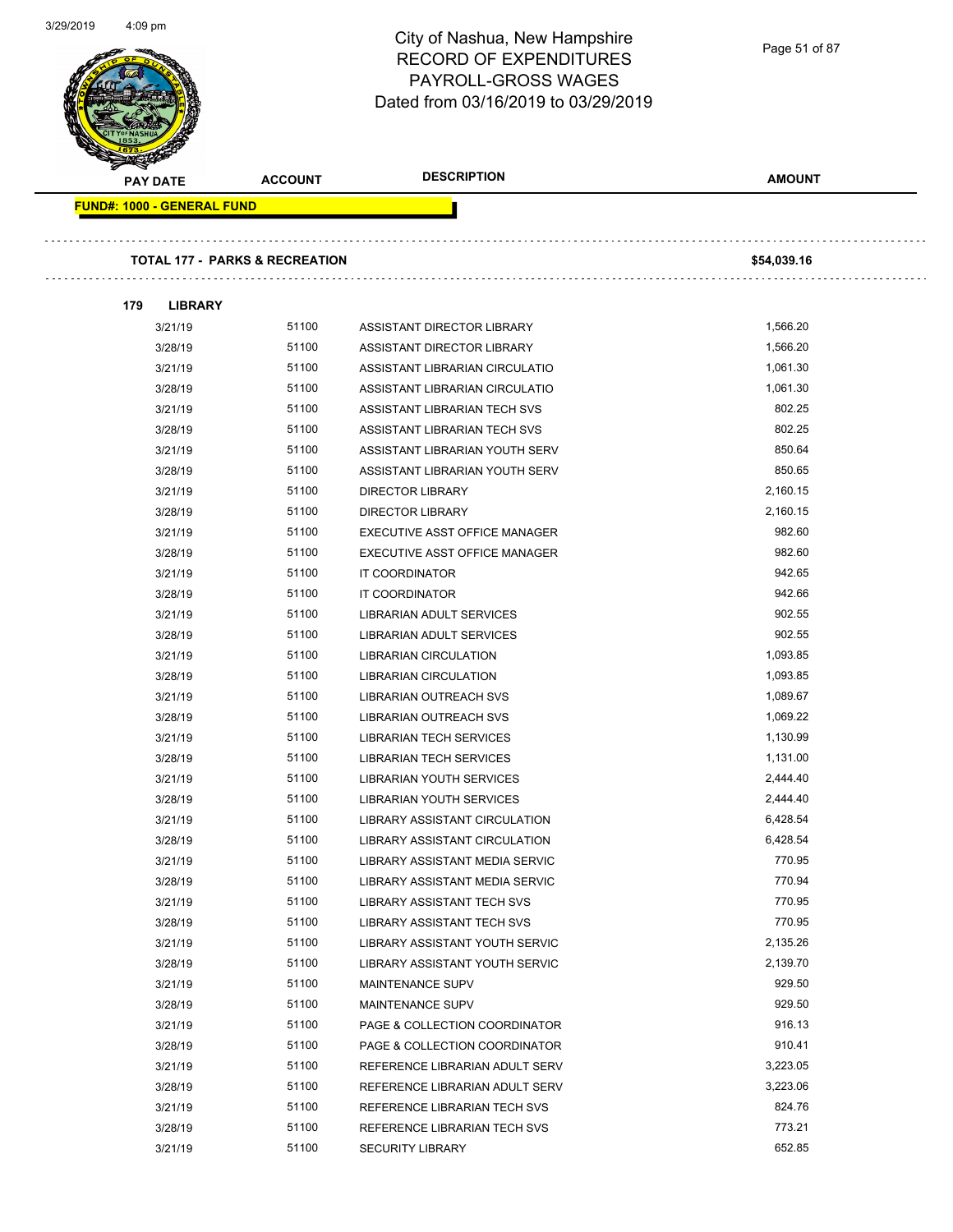

Page 52 of 87

Ξ.

ò,

| <b>FUND#: 1000 - GENERAL FUND</b><br>179<br><b>LIBRARY</b><br>51100<br>3/28/19<br><b>SECURITY LIBRARY</b><br>51200<br>3/21/19<br><b>JANITOR</b><br>51200<br>3/28/19<br><b>JANITOR</b><br>51200<br>3/21/19<br>LIBRARY ASSISTANT TECH SVS<br>51200<br>3/28/19<br>LIBRARY ASSISTANT TECH SVS<br>51200<br>3/21/19<br><b>LIBRARY PAGE</b><br>51200<br>3/28/19<br><b>LIBRARY PAGE</b><br>51200<br>3/21/19<br>RECEPTIONIST/DATA ENTRY SPECIALIST<br>51200<br>3/28/19<br>RECEPTIONIST/DATA ENTRY SPECIALIST<br>51200<br>3/21/19<br>REFERENCE LIBRARIAN ADULT SERV<br>51200<br>3/28/19<br>REFERENCE LIBRARIAN ADULT SERV | 648.67<br>250.00<br>250.00<br>453.18<br>435.03<br>1,063.85<br>1,346.18<br>438.50 |
|-----------------------------------------------------------------------------------------------------------------------------------------------------------------------------------------------------------------------------------------------------------------------------------------------------------------------------------------------------------------------------------------------------------------------------------------------------------------------------------------------------------------------------------------------------------------------------------------------------------------|----------------------------------------------------------------------------------|
|                                                                                                                                                                                                                                                                                                                                                                                                                                                                                                                                                                                                                 |                                                                                  |
|                                                                                                                                                                                                                                                                                                                                                                                                                                                                                                                                                                                                                 |                                                                                  |
|                                                                                                                                                                                                                                                                                                                                                                                                                                                                                                                                                                                                                 |                                                                                  |
|                                                                                                                                                                                                                                                                                                                                                                                                                                                                                                                                                                                                                 |                                                                                  |
|                                                                                                                                                                                                                                                                                                                                                                                                                                                                                                                                                                                                                 |                                                                                  |
|                                                                                                                                                                                                                                                                                                                                                                                                                                                                                                                                                                                                                 |                                                                                  |
|                                                                                                                                                                                                                                                                                                                                                                                                                                                                                                                                                                                                                 |                                                                                  |
|                                                                                                                                                                                                                                                                                                                                                                                                                                                                                                                                                                                                                 |                                                                                  |
|                                                                                                                                                                                                                                                                                                                                                                                                                                                                                                                                                                                                                 |                                                                                  |
|                                                                                                                                                                                                                                                                                                                                                                                                                                                                                                                                                                                                                 |                                                                                  |
|                                                                                                                                                                                                                                                                                                                                                                                                                                                                                                                                                                                                                 |                                                                                  |
|                                                                                                                                                                                                                                                                                                                                                                                                                                                                                                                                                                                                                 | 438.50                                                                           |
|                                                                                                                                                                                                                                                                                                                                                                                                                                                                                                                                                                                                                 | 743.92                                                                           |
|                                                                                                                                                                                                                                                                                                                                                                                                                                                                                                                                                                                                                 | 743.92                                                                           |
| 51200<br>3/21/19<br><b>SECURITY LIBRARY</b>                                                                                                                                                                                                                                                                                                                                                                                                                                                                                                                                                                     | 385.94                                                                           |
| 51200<br>3/28/19<br><b>SECURITY LIBRARY</b>                                                                                                                                                                                                                                                                                                                                                                                                                                                                                                                                                                     | 390.01                                                                           |
| 51300<br>3/21/19<br><b>OVERTIME</b>                                                                                                                                                                                                                                                                                                                                                                                                                                                                                                                                                                             | 1,432.59                                                                         |
| 51300<br>3/28/19<br><b>OVERTIME</b>                                                                                                                                                                                                                                                                                                                                                                                                                                                                                                                                                                             | 1,253.32                                                                         |
| <b>TOTAL 179 - LIBRARY</b>                                                                                                                                                                                                                                                                                                                                                                                                                                                                                                                                                                                      | \$72,905.99                                                                      |
| 181<br><b>COMMUNITY DEVELOPMENT</b>                                                                                                                                                                                                                                                                                                                                                                                                                                                                                                                                                                             |                                                                                  |
| 51100<br>3/21/19<br>ADMINISTRATIVE ASSISTANT II                                                                                                                                                                                                                                                                                                                                                                                                                                                                                                                                                                 | 766.50                                                                           |
| 51100<br>3/28/19<br>ADMINISTRATIVE ASSISTANT II                                                                                                                                                                                                                                                                                                                                                                                                                                                                                                                                                                 | 766.50                                                                           |
| 51100<br>3/21/19<br>DIRECTOR COMMUNITY DEVELOPMENT                                                                                                                                                                                                                                                                                                                                                                                                                                                                                                                                                              | 2,294.80                                                                         |
| 3/28/19<br>51100<br>DIRECTOR COMMUNITY DEVELOPMENT                                                                                                                                                                                                                                                                                                                                                                                                                                                                                                                                                              | 2,294.80                                                                         |
| 3/21/19<br>51100<br><b>TRANSPORTATION PLANNER</b>                                                                                                                                                                                                                                                                                                                                                                                                                                                                                                                                                               | 1,285.65                                                                         |
| 51100<br>3/28/19<br><b>TRANSPORTATION PLANNER</b>                                                                                                                                                                                                                                                                                                                                                                                                                                                                                                                                                               | 1,285.65                                                                         |
| 51100<br>3/21/19<br><b>WATERWAYS MANAGER</b>                                                                                                                                                                                                                                                                                                                                                                                                                                                                                                                                                                    | 1,524.75                                                                         |
| 51100<br>3/28/19<br><b>WATERWAYS MANAGER</b>                                                                                                                                                                                                                                                                                                                                                                                                                                                                                                                                                                    | 1,524.75                                                                         |
| 51200<br>3/21/19<br>ADMINISTRATIVE ASSISTANT I                                                                                                                                                                                                                                                                                                                                                                                                                                                                                                                                                                  | 382.40                                                                           |
| 51200<br>3/28/19<br>ADMINISTRATIVE ASSISTANT I                                                                                                                                                                                                                                                                                                                                                                                                                                                                                                                                                                  | 382.40                                                                           |
| 51400<br>WAGES TEMPORARY/SEASONAL                                                                                                                                                                                                                                                                                                                                                                                                                                                                                                                                                                               | 100.00                                                                           |
| 3/21/19                                                                                                                                                                                                                                                                                                                                                                                                                                                                                                                                                                                                         |                                                                                  |
| 51400<br>3/28/19<br><b>WAGES TEMPORARY/SEASONAL</b>                                                                                                                                                                                                                                                                                                                                                                                                                                                                                                                                                             | 100.00                                                                           |
| 51412<br>3/28/19<br><b>WAGES PER DIEM</b>                                                                                                                                                                                                                                                                                                                                                                                                                                                                                                                                                                       | 50.00                                                                            |
|                                                                                                                                                                                                                                                                                                                                                                                                                                                                                                                                                                                                                 | 50.00                                                                            |
| 55118<br>3/28/19<br>TELEPHONE-CELLULAR                                                                                                                                                                                                                                                                                                                                                                                                                                                                                                                                                                          | \$12,808.20                                                                      |
| <b>TOTAL 181 - COMMUNITY DEVELOPMENT</b>                                                                                                                                                                                                                                                                                                                                                                                                                                                                                                                                                                        |                                                                                  |
| 182<br><b>PLANNING AND ZONING</b>                                                                                                                                                                                                                                                                                                                                                                                                                                                                                                                                                                               |                                                                                  |

| 3/21/19 | 51100 | DEPARTMENT COORDINATOR  | 1.026.40 |
|---------|-------|-------------------------|----------|
| 3/28/19 | 51100 | DEPARTMENT COORDINATOR  | 1.026.40 |
| 3/21/19 | 51100 | DEPUTY PLANNING MANAGER | 2.800.80 |
| 3/28/19 | 51100 | DEPUTY PLANNING MANAGER | 2.800.80 |
| 3/21/19 | 51100 | MANAGER PLANNING DEPT   | 2.151.45 |
| 3/28/19 | 51100 | MANAGER PLANNING DEPT   | 2.151.45 |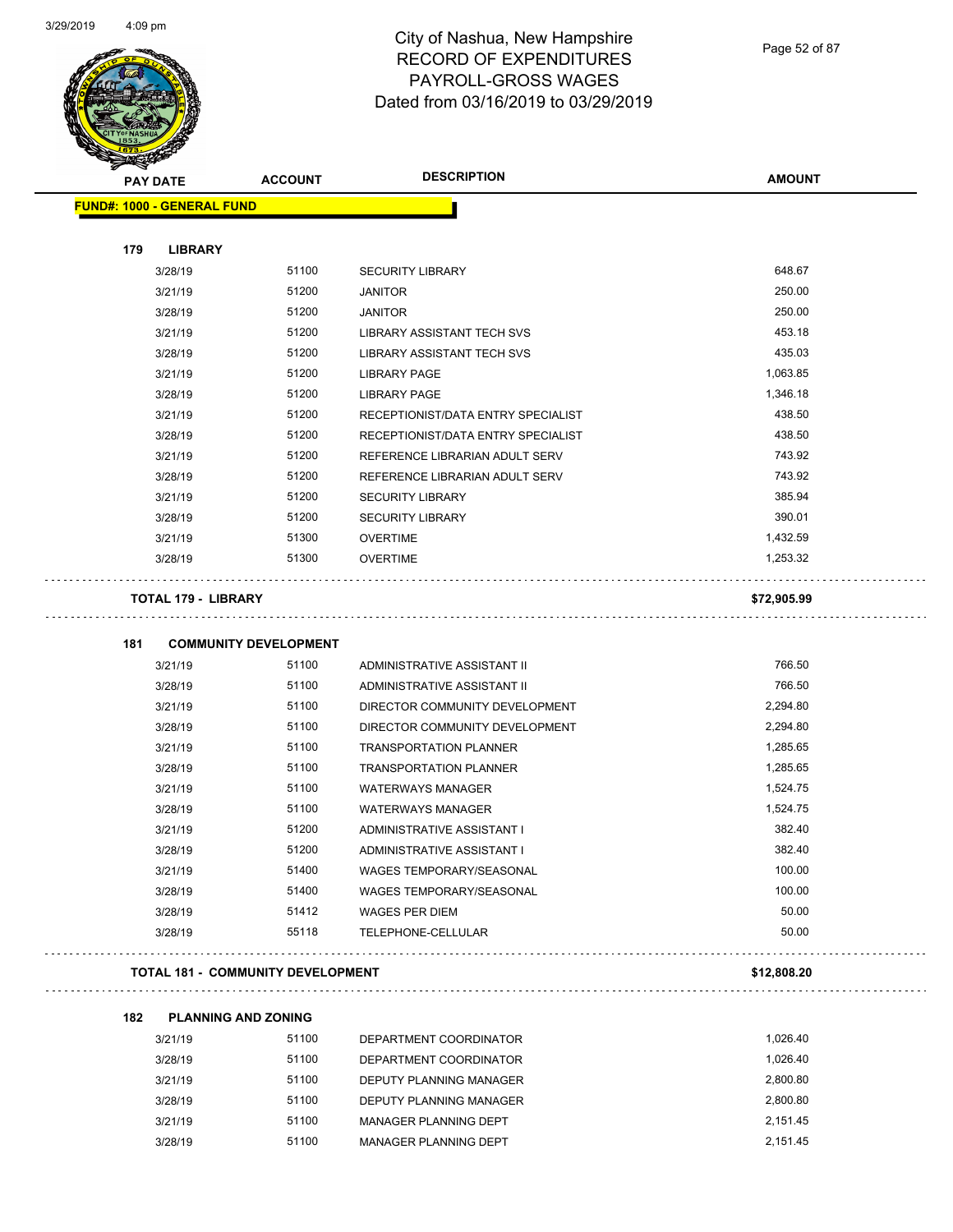Page 53 of 87

|     | <b>PAY DATE</b>                   | <b>ACCOUNT</b>                          | <b>DESCRIPTION</b>                                         | <b>AMOUNT</b> |
|-----|-----------------------------------|-----------------------------------------|------------------------------------------------------------|---------------|
|     | <b>FUND#: 1000 - GENERAL FUND</b> |                                         |                                                            |               |
|     |                                   |                                         |                                                            |               |
| 182 |                                   | <b>PLANNING AND ZONING</b>              |                                                            |               |
|     | 3/21/19                           | 51100                                   | PLANNER I                                                  | 1,877.70      |
|     | 3/28/19                           | 51100                                   | PLANNER I                                                  | 1,877.70      |
|     | 3/21/19                           | 51100                                   | ZONING COORDINATOR                                         | 821.65        |
|     | 3/28/19                           | 51100                                   | ZONING COORDINATOR                                         | 821.65        |
|     | 3/21/19                           | 53428                                   | STENOGRAPHIC SERVICES                                      | 250.00        |
|     | 3/28/19                           | 55118                                   | TELEPHONE-CELLULAR                                         | 17.00         |
|     |                                   | <b>TOTAL 182 - PLANNING AND ZONING</b>  |                                                            | \$17,623.00   |
| 183 |                                   | <b>ECONOMIC DEVELOPMENT</b>             |                                                            |               |
|     | 3/21/19                           | 51100                                   | ECONOMIC DEV DIRECTOR                                      | 2,084.05      |
|     | 3/28/19                           | 51100                                   | ECONOMIC DEV DIRECTOR                                      | 2,084.05      |
|     | 3/21/19                           | 51100                                   | HUNT MEMORIAL BLDG & ARTS ADM                              | 372.95        |
|     | 3/28/19                           | 51100                                   | HUNT MEMORIAL BLDG & ARTS ADM                              | 372.95        |
|     |                                   |                                         |                                                            | 50.00         |
|     | 3/28/19                           | 55118                                   | TELEPHONE-CELLULAR                                         |               |
|     |                                   | <b>TOTAL 183 - ECONOMIC DEVELOPMENT</b> |                                                            | \$4,964.00    |
| 191 | <b>SCHOOL</b>                     |                                         |                                                            |               |
|     | 3/28/19                           | 51100                                   | ASSISTANT DIRECTOR BUSINESS                                | 3,162.60      |
|     | 3/28/19                           | 51100                                   | ASSISTANT PRINCIPAL AMH                                    | 1,469.50      |
|     | 3/28/19                           | 51100                                   | ASSISTANT PRINCIPAL BIC                                    | 3,350.20      |
|     | 3/28/19                           | 51100                                   | ASSISTANT PRINCIPAL BIR                                    | 1,655.50      |
|     | 3/28/19                           | 51100                                   | ASSISTANT PRINCIPAL BRO                                    | 1,659.60      |
|     | 3/28/19                           | 51100                                   | ASSISTANT PRINCIPAL CHARL                                  | 3,228.20      |
|     | 3/28/19                           | 51100                                   | ASSISTANT PRINCIPAL DR CRSP                                | 1,614.10      |
|     | 3/28/19                           | 51100                                   | ASSISTANT PRINCIPAL ELM                                    | 7,224.40      |
|     | 3/28/19                           | 51100                                   | ASSISTANT PRINCIPAL FES                                    | 3,201.00      |
|     | 3/28/19                           | 51100                                   | ASSISTANT PRINCIPAL FMS                                    | 3,882.70      |
|     | 3/28/19                           | 51100                                   | ASSISTANT PRINCIPAL LEDGE                                  | 3,228.20      |
|     | 3/28/19                           | 51100                                   | ASSISTANT PRINCIPAL MDE                                    | 3,067.30      |
|     | 3/28/19                           | 51100                                   | ASSISTANT PRINCIPAL MTP                                    | 2,826.90      |
|     | 3/28/19                           | 51100                                   | ASSISTANT PRINCIPAL NHN                                    | 14,249.20     |
|     | 3/28/19                           | 51100                                   | ASSISTANT PRINCIPAL NHS                                    | 13,615.40     |
|     | 3/28/19                           | 51100                                   | ASSISTANT PRINCIPAL PMS                                    | 3,261.40      |
|     | 3/28/19                           | 51100                                   | ASSISTANT PRINCIPAL SHE                                    | 1,437.50      |
|     | 3/28/19                           | 51100                                   | ASSISTANT SUPERINTENDENT                                   | 8,830.90      |
|     | 3/28/19                           | 51100                                   | ASST DIRECTOR PLANT OPS                                    | 2,689.30      |
|     | 3/28/19                           | 51100                                   | ASST DIRECTOR SPED                                         | 6,448.10      |
|     | 3/28/19                           | 51100                                   |                                                            | 15,302.10     |
|     |                                   | 51100                                   | ASST SYSTEMS ADMIN FULL YEAR                               | 799.05        |
|     | 3/21/19                           | 51100                                   | ASST SYSTEMS ADMIN SCH YEAR<br>ASST SYSTEMS ADMIN SCH YEAR | 799.05        |
|     | 3/28/19<br>3/28/19                | 51100                                   | ATTENDANCE OFFICER                                         | 2,481.80      |
|     |                                   |                                         |                                                            |               |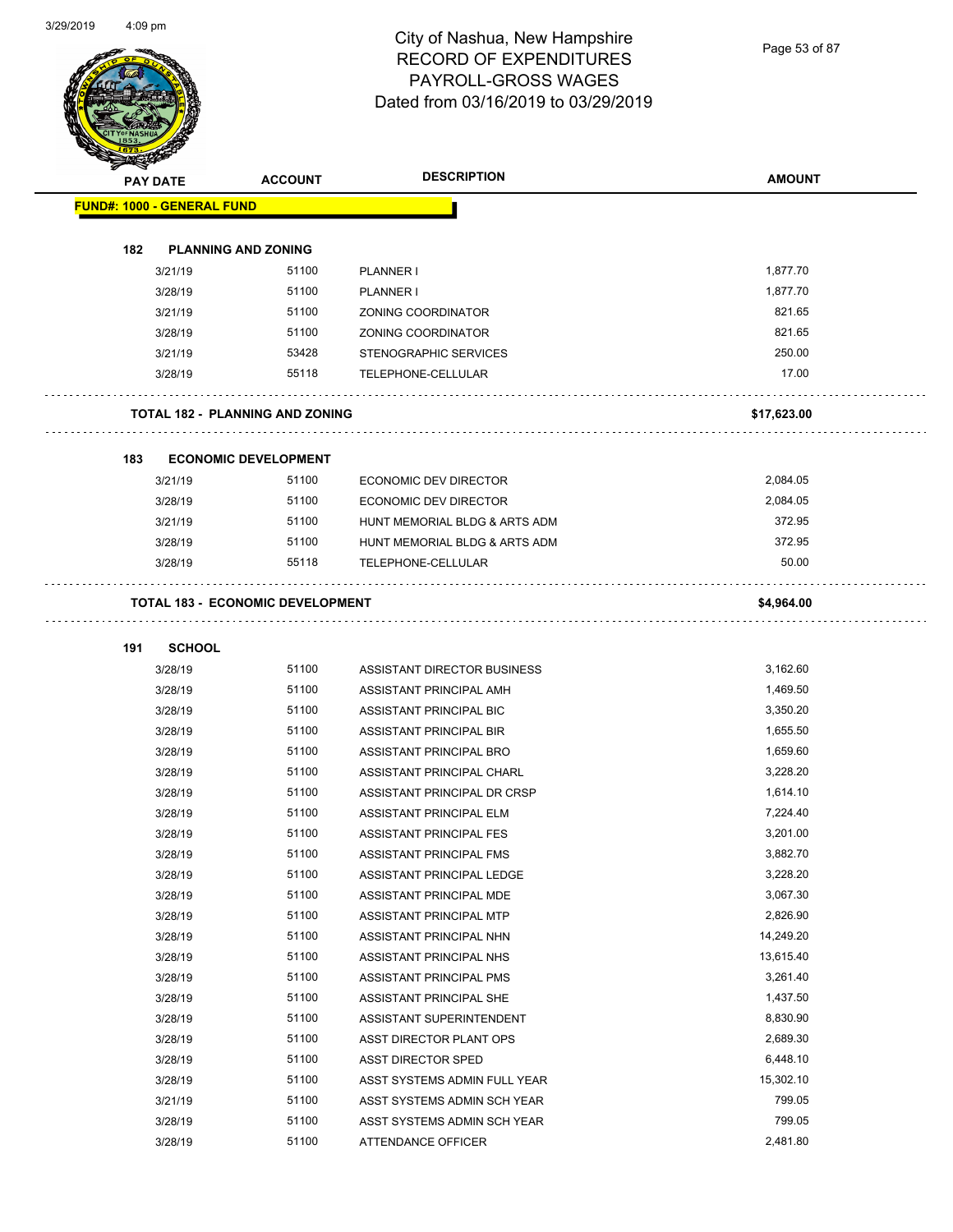

Page 54 of 87

| <b>PAY DATE</b>                   | <b>ACCOUNT</b> | <b>DESCRIPTION</b>              | <b>AMOUNT</b>        |
|-----------------------------------|----------------|---------------------------------|----------------------|
| <b>FUND#: 1000 - GENERAL FUND</b> |                |                                 |                      |
|                                   |                |                                 |                      |
| 191<br><b>SCHOOL</b>              |                |                                 |                      |
| 3/28/19                           | 51100          | CAREER CENTER COORD NHN         | 1,348.90             |
| 3/28/19                           | 51100          | CHIEF OPERATING OFFICER         | 4,323.70             |
| 3/21/19                           | 51100          | CLERICAL ACADEMY NHN            | 3,070.20             |
| 3/28/19                           | 51100          | CLERICAL ACADEMY NHN            | 3,070.19             |
| 3/21/19                           | 51100          | CLERICAL ACADEMY NHS            | 2,960.10             |
| 3/28/19                           | 51100          | CLERICAL ACADEMY NHS            | 2,995.77             |
| 3/21/19                           | 51100          | <b>CLERICAL ASST SUPER SUP</b>  | 1,383.93             |
| 3/28/19                           | 51100          | <b>CLERICAL ASST SUPER SUP</b>  | 1,388.49             |
| 3/21/19                           | 51100          | CLERICAL ATHLETIC NHN           | 799.90               |
| 3/28/19                           | 51100          | CLERICAL ATHLETIC NHN           | 799.90               |
| 3/21/19                           | 51100          | <b>CLERICAL ATHLETIC NHS</b>    | 716.65               |
| 3/28/19                           | 51100          | CLERICAL ATHLETIC NHS           | 716.65               |
| 3/21/19                           | 51100          | <b>CLERICAL BUSINESS</b>        | 3,217.19             |
| 3/28/19                           | 51100          | <b>CLERICAL BUSINESS</b>        | 3,217.20             |
| 3/21/19                           | 51100          | CLERICAL CHIEF OP OFFICER SUP   | 738.25               |
| 3/28/19                           | 51100          | CLERICAL CHIEF OP OFFICER SUP   | 738.25               |
| 3/21/19                           | 51100          | <b>CLERICAL CTE NHN</b>         | 681.75               |
| 3/28/19                           | 51100          | <b>CLERICAL CTE NHN</b>         | 681.75               |
| 3/21/19                           | 51100          | <b>CLERICAL CTE NHS</b>         | 799.90               |
| 3/28/19                           | 51100          | <b>CLERICAL CTE NHS</b>         | 810.57               |
| 3/21/19                           | 51100          | <b>CLERICAL GUIDANCE ELM</b>    | 799.90               |
| 3/28/19                           | 51100          | <b>CLERICAL GUIDANCE ELM</b>    | 799.90               |
| 3/21/19                           | 51100          | CLERICAL GUIDANCE NHN           | 2,027.05             |
| 3/28/19                           | 51100          | CLERICAL GUIDANCE NHN           | 2,027.06             |
| 3/21/19                           | 51100          | <b>CLERICAL GUIDANCE NHS</b>    | 1,952.79             |
| 3/28/19                           | 51100          | <b>CLERICAL GUIDANCE NHS</b>    | 1,844.42             |
| 3/21/19                           | 51100          | <b>CLERICAL HUMAN RESOURCES</b> | 1,363.51             |
| 3/28/19                           | 51100          | <b>CLERICAL HUMAN RESOURCES</b> | 1,363.50             |
| 3/21/19                           | 51100          | <b>CLERICAL PAYROLL SUP</b>     | 1,502.30             |
| 3/28/19                           | 51100          | <b>CLERICAL PAYROLL SUP</b>     | 1,502.29             |
| 3/21/19                           | 51100          | <b>CLERICAL PLANT OPS</b>       | 751.15               |
| 3/28/19                           | 51100          | <b>CLERICAL PLANT OPS</b>       | 751.15               |
| 3/21/19                           | 51100          | CLERICAL PRINCIPAL AMH          | 1,428.52             |
| 3/28/19                           | 51100          | CLERICAL PRINCIPAL AMH          | 1,433.30             |
| 3/21/19                           | 51100          | <b>CLERICAL PRINCIPAL BIC</b>   | 1,516.55             |
| 3/28/19                           | 51100          | <b>CLERICAL PRINCIPAL BIC</b>   | 1,516.54             |
| 3/21/19                           | 51100          | <b>CLERICAL PRINCIPAL BIR</b>   | 1,599.78             |
| 3/28/19                           | 51100          | <b>CLERICAL PRINCIPAL BIR</b>   | 1,599.79             |
| 3/21/19                           | 51100          | CLERICAL PRINCIPAL BRO          | 1,421.00             |
| 3/28/19                           | 51100          | <b>CLERICAL PRINCIPAL BRO</b>   | 1,516.55             |
| 3/21/19                           | 51100          | CLERICAL PRINCIPAL CHA          | 1,502.30             |
| 3/28/19                           | 51100          | CLERICAL PRINCIPAL CHA          | 1,502.30             |
| 3/21/19                           | 51100<br>51100 | CLERICAL PRINCIPAL DRC          | 1,470.40<br>1,470.40 |
| 3/28/19                           |                | CLERICAL PRINCIPAL DRC          |                      |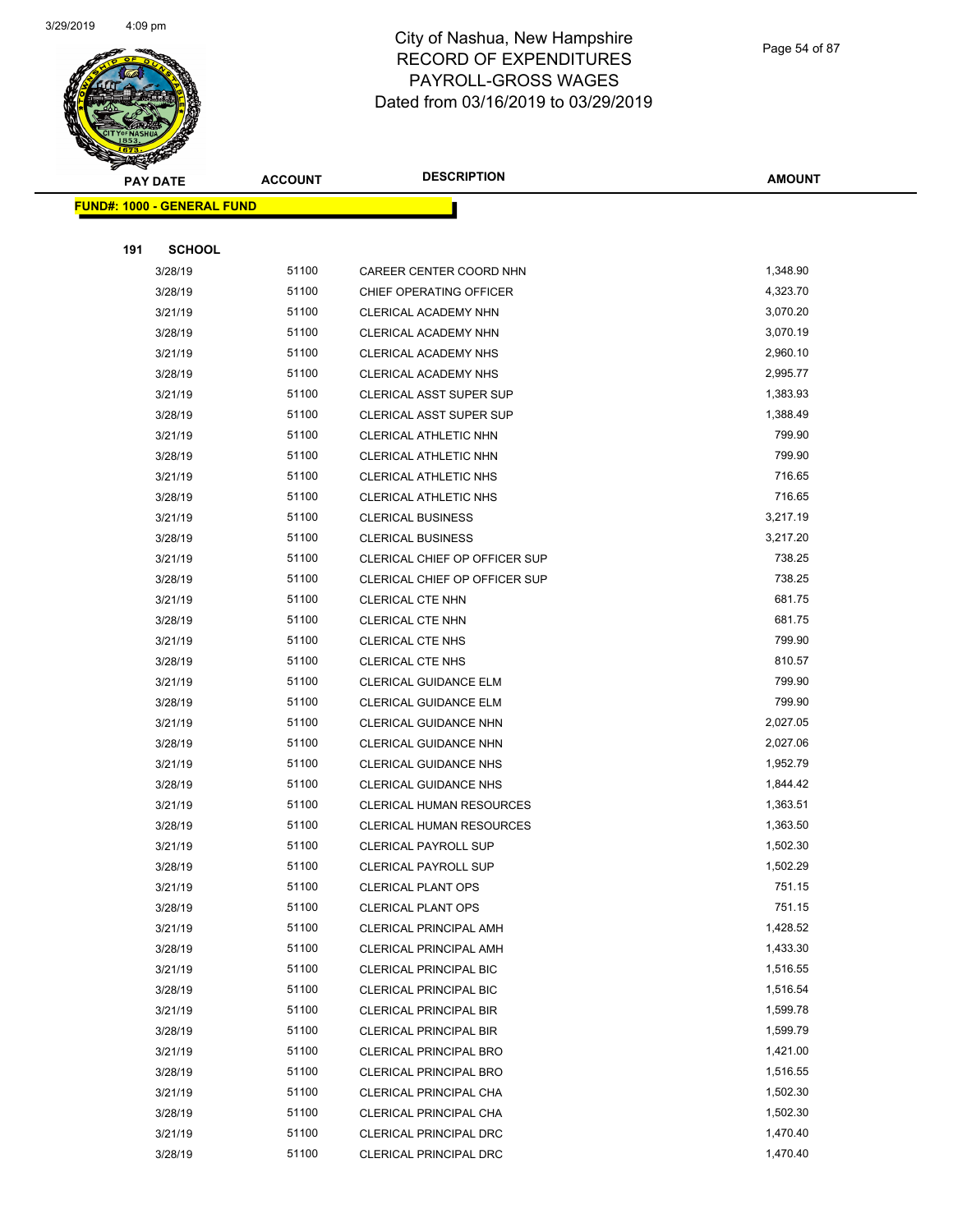

Page 55 of 87

|     | <b>PAY DATE</b>                   | <b>ACCOUNT</b> | <b>DESCRIPTION</b>                                            | <b>AMOUNT</b>    |
|-----|-----------------------------------|----------------|---------------------------------------------------------------|------------------|
|     | <b>FUND#: 1000 - GENERAL FUND</b> |                |                                                               |                  |
|     |                                   |                |                                                               |                  |
| 191 | <b>SCHOOL</b>                     |                |                                                               |                  |
|     | 3/21/19                           | 51100          | CLERICAL PRINCIPAL ELM                                        | 2,723.67         |
|     | 3/28/19                           | 51100          | <b>CLERICAL PRINCIPAL ELM</b>                                 | 2,714.60         |
|     | 3/21/19                           | 51100          | <b>CLERICAL PRINCIPAL FES</b>                                 | 1,428.33         |
|     | 3/28/19                           | 51100          | <b>CLERICAL PRINCIPAL FES</b>                                 | 1,444.11         |
|     | 3/21/19                           | 51100          | <b>CLERICAL PRINCIPAL FMS</b>                                 | 2,295.63         |
|     | 3/28/19                           | 51100          | <b>CLERICAL PRINCIPAL FMS</b>                                 | 2,309.98         |
|     | 3/21/19                           | 51100          | <b>CLERICAL PRINCIPAL LDG</b>                                 | 1,432.90         |
|     | 3/28/19                           | 51100          | <b>CLERICAL PRINCIPAL LDG</b>                                 | 1,432.91         |
|     | 3/21/19                           | 51100          | CLERICAL PRINCIPAL MDE                                        | 1,539.80         |
|     | 3/28/19                           | 51100          | CLERICAL PRINCIPAL MDE                                        | 1,518.77         |
|     | 3/21/19                           | 51100          | CLERICAL PRINCIPAL MTP                                        | 1,505.30         |
|     | 3/28/19                           | 51100          | <b>CLERICAL PRINCIPAL MTP</b>                                 | 1,505.30         |
|     | 3/21/19                           | 51100          | <b>CLERICAL PRINCIPAL NHN</b>                                 | 1,433.30         |
|     | 3/28/19                           | 51100          | CLERICAL PRINCIPAL NHN                                        | 1,409.41         |
|     | 3/21/19                           | 51100          | <b>CLERICAL PRINCIPAL NHS</b>                                 | 1,687.64         |
|     | 3/28/19                           | 51100          | <b>CLERICAL PRINCIPAL NHS</b>                                 | 2,180.71         |
|     | 3/21/19                           | 51100          | <b>CLERICAL PRINCIPAL NSE</b>                                 | 1,588.55         |
|     | 3/28/19                           | 51100          | <b>CLERICAL PRINCIPAL NSE</b>                                 | 1,567.52         |
|     | 3/21/19                           | 51100          | <b>CLERICAL PRINCIPAL PMS</b>                                 | 1,380.23         |
|     | 3/28/19                           | 51100          | <b>CLERICAL PRINCIPAL PMS</b>                                 | 1,398.40         |
|     | 3/21/19                           | 51100          | CLERICAL PRINCIPAL SHE                                        | 1,521.88         |
|     | 3/28/19                           | 51100          | <b>CLERICAL PRINCIPAL SHE</b>                                 | 1,516.55         |
|     | 3/21/19                           | 51100          | CLERICAL RECEPTIONIST NHN                                     | 799.89           |
|     | 3/28/19                           | 51100          | CLERICAL RECEPTIONIST NHN                                     | 789.21           |
|     | 3/21/19                           | 51100          | CLERICAL RECEPTIONIST NHS                                     | 681.75           |
|     | 3/28/19                           | 51100          | <b>CLERICAL RECEPTIONIST NHS</b>                              | 672.67           |
|     | 3/21/19                           | 51100          | CLERICAL SPECIAL ED NHN                                       | 681.76           |
|     | 3/28/19                           | 51100          | CLERICAL SPECIAL ED NHN                                       | 681.75           |
|     | 3/21/19                           | 51100          | CLERICAL SPECIAL ED NHS                                       | 644.98           |
|     | 3/28/19                           | 51100          | <b>CLERICAL SPECIAL ED NHS</b>                                | 711.87           |
|     | 3/21/19                           | 51100          | CLERICAL SPECIAL ED SUP                                       | 1,354.43         |
|     | 3/28/19                           | 51100          | <b>CLERICAL SPECIAL ED SUP</b>                                | 1,349.87         |
|     | 3/21/19                           | 51100<br>51100 | <b>CLERICAL STUDENT SERV SUP</b><br>CLERICAL STUDENT SERV SUP | 822.76<br>822.77 |
|     | 3/28/19                           | 51100          | <b>CLERICAL SUPERINTENDANT HRLY</b>                           | 779.65           |
|     | 3/21/19<br>3/28/19                | 51100          | CLERICAL SUPERINTENDANT HRLY                                  | 779.64           |
|     | 3/28/19                           | 51100          | <b>CLERICAL SUPERINTENDANT SUP</b>                            | 1,848.30         |
|     | 3/21/19                           | 51100          | <b>CUSTODIAN AMH</b>                                          | 1,389.60         |
|     | 3/28/19                           | 51100          | <b>CUSTODIAN AMH</b>                                          | 1,389.60         |
|     | 3/21/19                           | 51100          | <b>CUSTODIAN ASST HEAD ELM</b>                                | 791.20           |
|     | 3/28/19                           | 51100          | <b>CUSTODIAN ASST HEAD ELM</b>                                | 791.20           |
|     | 3/21/19                           | 51100          | <b>CUSTODIAN ASST HEAD FMS</b>                                | 791.20           |
|     | 3/28/19                           | 51100          | <b>CUSTODIAN ASST HEAD FMS</b>                                | 791.20           |
|     | 3/21/19                           | 51100          | <b>CUSTODIAN ASST HEAD NHN</b>                                | 1,590.40         |
|     |                                   |                |                                                               |                  |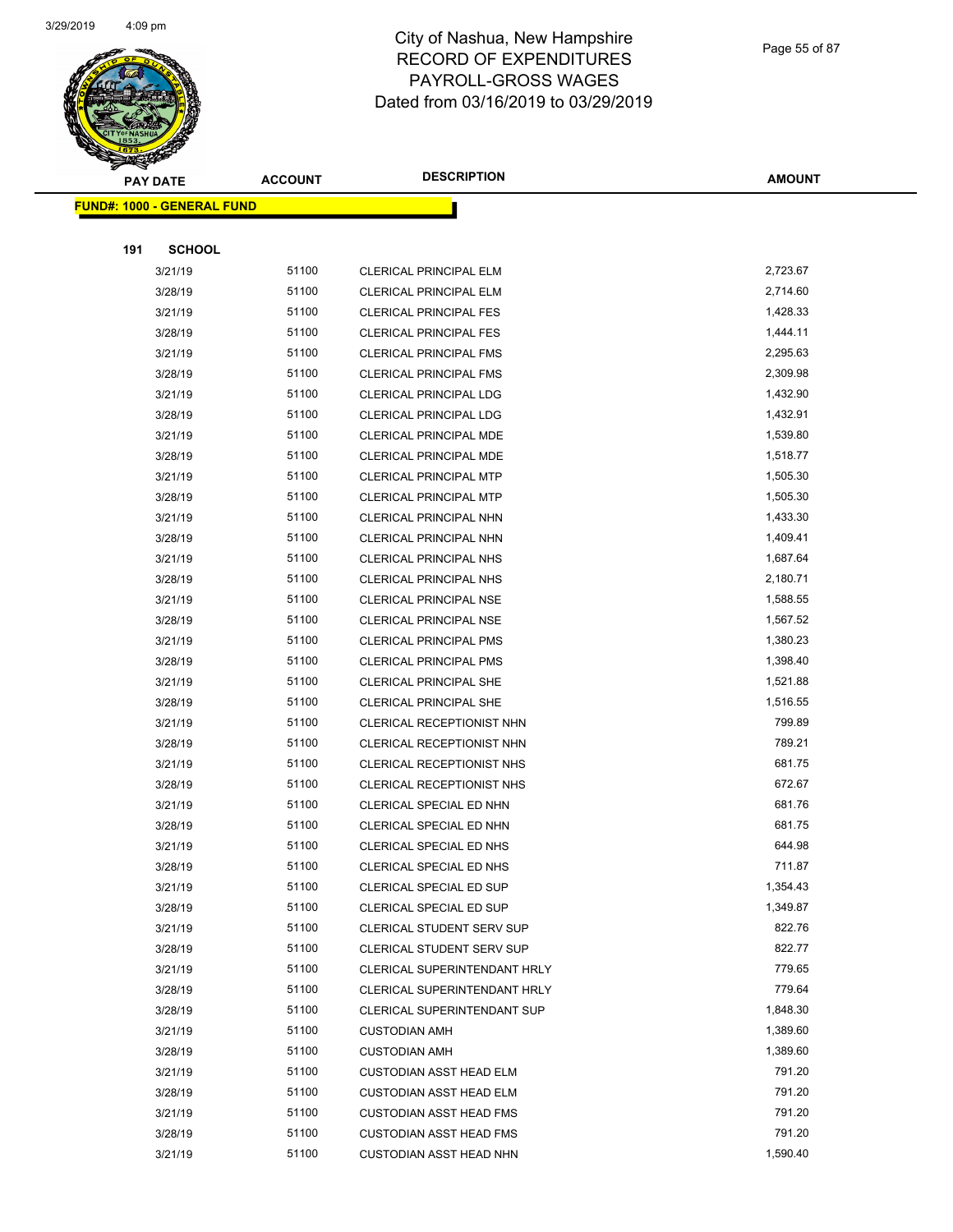

Page 56 of 87

|     | <b>PAY DATE</b>                   | <b>ACCOUNT</b> | <b>DESCRIPTION</b>                                     | <b>AMOUNT</b>    |
|-----|-----------------------------------|----------------|--------------------------------------------------------|------------------|
|     | <b>FUND#: 1000 - GENERAL FUND</b> |                |                                                        |                  |
|     |                                   |                |                                                        |                  |
| 191 | <b>SCHOOL</b>                     |                |                                                        |                  |
|     | 3/28/19                           | 51100          | <b>CUSTODIAN ASST HEAD NHN</b>                         | 1,590.40         |
|     | 3/21/19                           | 51100          | <b>CUSTODIAN ASST HEAD NHS</b>                         | 1,612.07         |
|     | 3/28/19                           | 51100          | <b>CUSTODIAN ASST HEAD NHS</b>                         | 1,582.40         |
|     | 3/21/19                           | 51100          | <b>CUSTODIAN ASST HEAD PMS</b>                         | 791.20           |
|     | 3/28/19                           | 51100          | <b>CUSTODIAN ASST HEAD PMS</b>                         | 791.20           |
|     | 3/21/19                           | 51100          | <b>CUSTODIAN BIC</b>                                   | 1,389.60         |
|     | 3/28/19                           | 51100          | <b>CUSTODIAN BIC</b>                                   | 1,389.60         |
|     | 3/21/19                           | 51100          | <b>CUSTODIAN BIR</b>                                   | 1,389.60         |
|     | 3/28/19                           | 51100          | <b>CUSTODIAN BIR</b>                                   | 1,389.60         |
|     | 3/21/19                           | 51100          | <b>CUSTODIAN BRO</b>                                   | 1,389.60         |
|     | 3/28/19                           | 51100          | <b>CUSTODIAN BRO</b>                                   | 1,389.60         |
|     | 3/21/19                           | 51100          | <b>CUSTODIAN CHA</b>                                   | 1,408.88         |
|     | 3/28/19                           | 51100          | <b>CUSTODIAN CHA</b>                                   | 1,389.60         |
|     | 3/21/19                           | 51100          | <b>CUSTODIAN DRC</b>                                   | 1,389.60         |
|     | 3/28/19                           | 51100          | <b>CUSTODIAN DRC</b>                                   | 1,389.60         |
|     | 3/21/19                           | 51100          | <b>CUSTODIAN ELM</b>                                   | 4,288.80         |
|     | 3/28/19                           | 51100          | <b>CUSTODIAN ELM</b>                                   | 4,258.40         |
|     | 3/21/19                           | 51100          | <b>CUSTODIAN FES</b>                                   | 1,389.60         |
|     | 3/28/19                           | 51100          | <b>CUSTODIAN FES</b>                                   | 1,389.60         |
|     | 3/21/19                           | 51100          | <b>CUSTODIAN FMS</b>                                   | 2,779.20         |
|     | 3/28/19                           | 51100          | <b>CUSTODIAN FMS</b>                                   | 2,779.20         |
|     | 3/21/19                           | 51100          | <b>CUSTODIAN HEAD AMH</b>                              | 791.20           |
|     | 3/28/19                           | 51100          | <b>CUSTODIAN HEAD AMH</b>                              | 791.20           |
|     | 3/21/19                           | 51100          | <b>CUSTODIAN HEAD BIC</b>                              | 791.20           |
|     | 3/28/19                           | 51100          | <b>CUSTODIAN HEAD BIC</b>                              | 791.20           |
|     | 3/21/19                           | 51100          | <b>CUSTODIAN HEAD BIR</b>                              | 791.20           |
|     | 3/28/19                           | 51100          | <b>CUSTODIAN HEAD BIR</b>                              | 791.20           |
|     | 3/21/19                           | 51100          | <b>CUSTODIAN HEAD BRO</b>                              | 791.20           |
|     | 3/28/19                           | 51100          | <b>CUSTODIAN HEAD BRO</b>                              | 791.20           |
|     | 3/21/19                           | 51100          | <b>CUSTODIAN HEAD CHA</b>                              | 791.20           |
|     | 3/28/19                           | 51100          | <b>CUSTODIAN HEAD CHA</b>                              | 791.20<br>791.20 |
|     | 3/21/19                           | 51100          | <b>CUSTODIAN HEAD DRC</b><br><b>CUSTODIAN HEAD DRC</b> | 791.20           |
|     | 3/28/19<br>3/21/19                | 51100<br>51100 | <b>CUSTODIAN HEAD ELM</b>                              | 937.60           |
|     | 3/28/19                           | 51100          | <b>CUSTODIAN HEAD ELM</b>                              | 937.60           |
|     | 3/21/19                           | 51100          | <b>CUSTODIAN HEAD FES</b>                              | 791.20           |
|     | 3/28/19                           | 51100          | <b>CUSTODIAN HEAD FES</b>                              | 791.20           |
|     | 3/21/19                           | 51100          | <b>CUSTODIAN HEAD FMS</b>                              | 937.60           |
|     | 3/28/19                           | 51100          | <b>CUSTODIAN HEAD FMS</b>                              | 937.60           |
|     | 3/21/19                           | 51100          | <b>CUSTODIAN HEAD LDG</b>                              | 791.20           |
|     | 3/28/19                           | 51100          | <b>CUSTODIAN HEAD LDG</b>                              | 791.20           |
|     | 3/21/19                           | 51100          | <b>CUSTODIAN HEAD MDE</b>                              | 791.20           |
|     | 3/28/19                           | 51100          | <b>CUSTODIAN HEAD MDE</b>                              | 791.20           |
|     | 3/21/19                           | 51100          | <b>CUSTODIAN HEAD MTP</b>                              | 791.20           |
|     |                                   |                |                                                        |                  |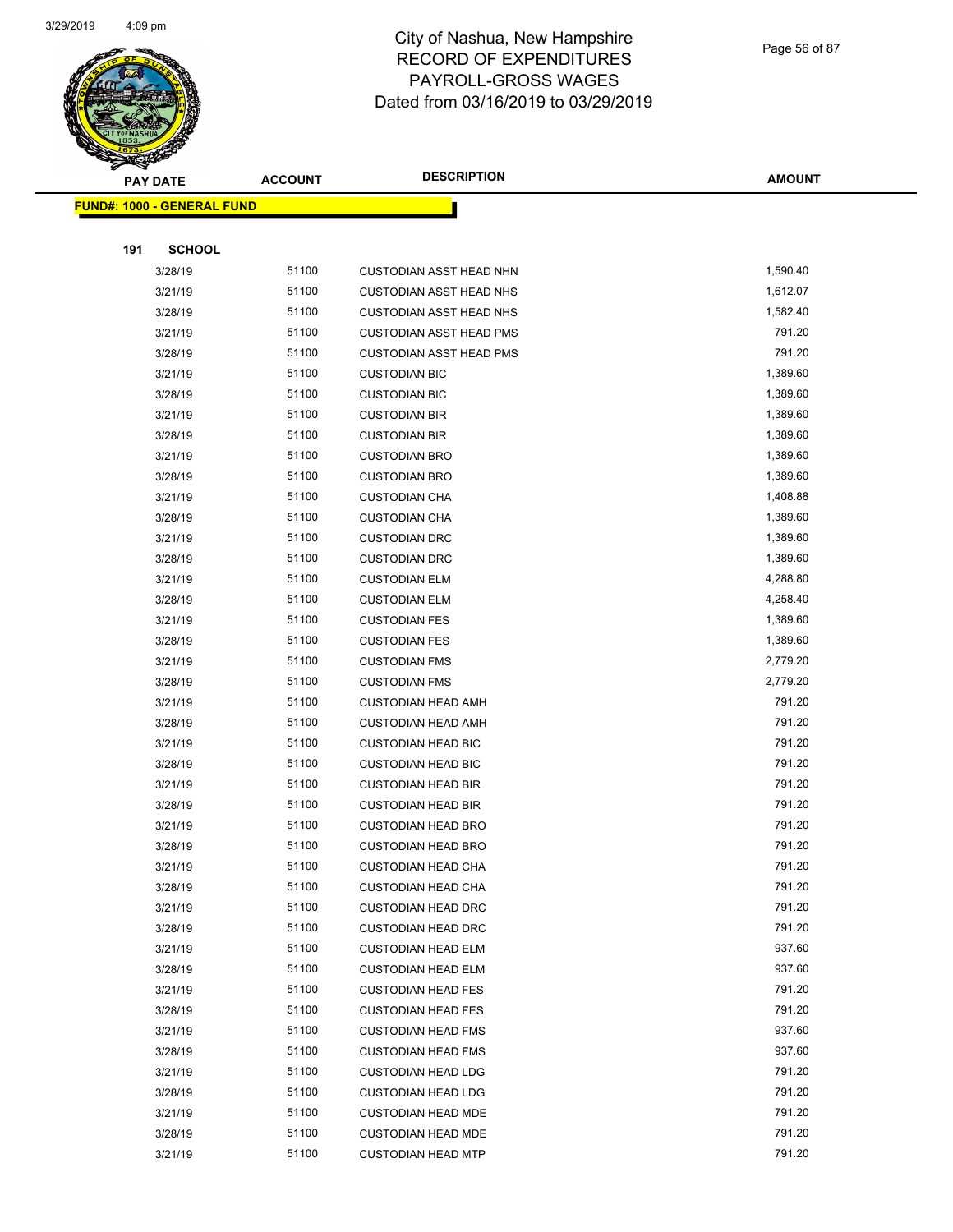

Page 57 of 87

| <b>PAY DATE</b> |                                   | <b>ACCOUNT</b> | <b>DESCRIPTION</b>         | <b>AMOUNT</b>        |
|-----------------|-----------------------------------|----------------|----------------------------|----------------------|
|                 | <b>FUND#: 1000 - GENERAL FUND</b> |                |                            |                      |
|                 |                                   |                |                            |                      |
| 191             | <b>SCHOOL</b>                     |                |                            |                      |
|                 | 3/28/19                           | 51100          | <b>CUSTODIAN HEAD MTP</b>  | 791.20               |
|                 | 3/21/19                           | 51100          | <b>CUSTODIAN HEAD NHN</b>  | 943.20               |
|                 | 3/28/19                           | 51100          | <b>CUSTODIAN HEAD NHN</b>  | 943.20               |
|                 | 3/21/19                           | 51100          | <b>CUSTODIAN HEAD NHS</b>  | 943.20               |
|                 | 3/28/19                           | 51100          | <b>CUSTODIAN HEAD NHS</b>  | 943.20               |
|                 | 3/21/19                           | 51100          | <b>CUSTODIAN HEAD NSE</b>  | 791.20               |
|                 | 3/28/19                           | 51100          | <b>CUSTODIAN HEAD NSE</b>  | 791.20               |
|                 | 3/21/19                           | 51100          | <b>CUSTODIAN HEAD PMS</b>  | 937.60               |
|                 | 3/28/19                           | 51100          | <b>CUSTODIAN HEAD PMS</b>  | 937.60               |
|                 | 3/21/19                           | 51100          | <b>CUSTODIAN HEAD SHE</b>  | 791.20               |
|                 | 3/28/19                           | 51100          | <b>CUSTODIAN HEAD SHE</b>  | 791.20               |
|                 | 3/21/19                           | 51100          | <b>CUSTODIAN LDG</b>       | 694.80               |
|                 | 3/28/19                           | 51100          | <b>CUSTODIAN LDG</b>       | 694.80               |
|                 | 3/21/19                           | 51100          | <b>CUSTODIAN MDE</b>       | 694.80               |
|                 | 3/28/19                           | 51100          | <b>CUSTODIAN MDE</b>       | 694.80               |
|                 | 3/21/19                           | 51100          | <b>CUSTODIAN MTP</b>       | 1,486.83             |
|                 | 3/28/19                           | 51100          | <b>CUSTODIAN MTP</b>       | 1,467.55             |
|                 | 3/21/19                           | 51100          | <b>CUSTODIAN NHN</b>       | 9,072.47             |
|                 | 3/28/19                           | 51100          | <b>CUSTODIAN NHN</b>       | 9,133.96             |
|                 | 3/21/19                           | 51100          | <b>CUSTODIAN NHS</b>       | 9,096.52             |
|                 | 3/28/19                           | 51100          | <b>CUSTODIAN NHS</b>       | 9,096.51             |
|                 | 3/21/19                           | 51100          | <b>CUSTODIAN NSE</b>       | 1,389.60             |
|                 | 3/28/19                           | 51100          | <b>CUSTODIAN NSE</b>       | 1,389.60             |
|                 | 3/21/19                           | 51100          | <b>CUSTODIAN PMS</b>       | 2,084.40             |
|                 | 3/28/19                           | 51100          | <b>CUSTODIAN PMS</b>       | 2,084.40             |
|                 | 3/21/19                           | 51100          | <b>CUSTODIAN SHE</b>       | 1,389.60             |
|                 | 3/28/19                           | 51100          | <b>CUSTODIAN SHE</b>       | 1,389.60             |
|                 | 3/28/19                           | 51100          | CUSTODIAN SUPERVISOR WPO   | 6,116.60             |
|                 | 3/21/19                           | 51100          | <b>CUSTODIAN WID</b>       | 694.80               |
|                 | 3/28/19                           | 51100          | <b>CUSTODIAN WID</b>       | 694.80               |
|                 | 3/28/19                           | 51100          | DATA ANALYST               | 3,226.80             |
|                 | 3/28/19                           | 51100          | <b>DIRECTOR ATHLETICS</b>  | 3,761.50             |
|                 | 3/28/19                           | 51100          | <b>DIRECTOR COM GRANTS</b> | 1,644.68             |
|                 | 3/28/19                           | 51100          | <b>DIRECTOR GUIDANCE</b>   | 6,640.00             |
|                 | 3/28/19                           | 51100          | DIRECTOR HUMAN RESOURCES   | 3,422.50             |
|                 | 3/28/19                           | 51100          | DIRECTOR PLANT OPS         | 3,904.60             |
|                 | 3/28/19                           | 51100          | DIRECTOR SPECIAL ED        | 3,670.60             |
|                 | 3/28/19                           | 51100          | DIRECTOR STUDENT SERVICES  | 3,429.60             |
|                 | 3/28/19                           | 51100          | DIRECTOR TECHNOLOGY        | 4,319.89             |
|                 | 3/28/19                           | 51100          | DIRECTOR TRANSPORTATION    | 3,264.80             |
|                 | 3/28/19                           | 51100<br>51100 | DIRECTOR VOCATIONAL        | 6,774.70<br>1,785.80 |
|                 | 3/28/19                           | 51100          | DW TECHNOLOGY PEER COACH   | 699.30               |
|                 | 3/21/19                           | 51100          | E-BLOCK TECHNICAL PARA     | 699.32               |
|                 | 3/28/19                           |                | E-BLOCK TECHNICAL PARA     |                      |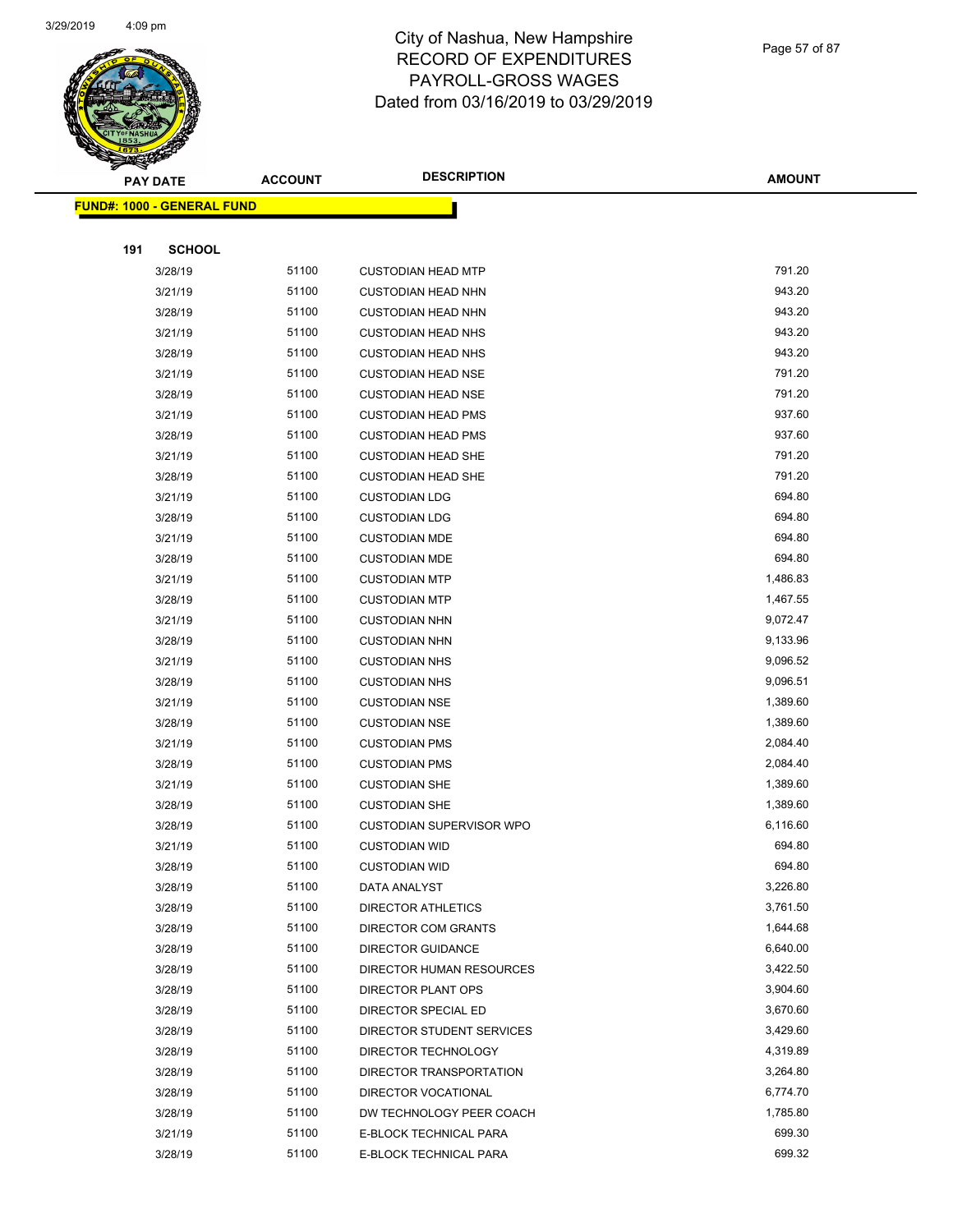

Page 58 of 87

| <b>PAY DATE</b>                   | <b>ACCOUNT</b> | <b>DESCRIPTION</b>            | <b>AMOUNT</b> |
|-----------------------------------|----------------|-------------------------------|---------------|
| <b>FUND#: 1000 - GENERAL FUND</b> |                |                               |               |
|                                   |                |                               |               |
| <b>SCHOOL</b><br>191              |                |                               |               |
| 3/28/19                           | 51100          | ELL OUTREACH WORKER           | 1,723.00      |
| 3/28/19                           | 51100          | <b>GUIDANCE COUNSELOR AMH</b> | 2,358.10      |
| 3/28/19                           | 51100          | <b>GUIDANCE COUNSELOR BIC</b> | 2,026.30      |
| 3/28/19                           | 51100          | <b>GUIDANCE COUNSELOR BIR</b> | 2,977.30      |
| 3/28/19                           | 51100          | <b>GUIDANCE COUNSELOR BRO</b> | 1,942.00      |
| 3/28/19                           | 51100          | <b>GUIDANCE COUNSELOR CHA</b> | 2,977.30      |
| 3/28/19                           | 51100          | <b>GUIDANCE COUNSELOR DRC</b> | 1,662.14      |
| 3/29/19                           | 51100          | <b>GUIDANCE COUNSELOR ELM</b> | 13,364.03     |
| 3/28/19                           | 51100          | <b>GUIDANCE COUNSELOR FES</b> | 2,885.20      |
| 3/28/19                           | 51100          | <b>GUIDANCE COUNSELOR FMS</b> | 5,545.30      |
| 3/28/19                           | 51100          | <b>GUIDANCE COUNSELOR LDG</b> | 2,977.30      |
| 3/28/19                           | 51100          | <b>GUIDANCE COUNSELOR MDE</b> | 2,856.70      |
| 3/28/19                           | 51100          | <b>GUIDANCE COUNSELOR MTP</b> | 2,885.20      |
| 3/29/19                           | 51100          | <b>GUIDANCE COUNSELOR NHN</b> | 17,408.50     |
| 3/28/19                           | 51100          | GUIDANCE COUNSELOR NHS        | 18,800.21     |
| 3/28/19                           | 51100          | <b>GUIDANCE COUNSELOR NSE</b> | 2,885.20      |
| 3/28/19                           | 51100          | <b>GUIDANCE COUNSELOR PMS</b> | 8,876.70      |
| 3/28/19                           | 51100          | <b>GUIDANCE COUNSELOR SHE</b> | 2,885.20      |
| 3/29/19                           | 51100          | JOB DEVELOPER SPED NHN        | 2,977.35      |
| 3/28/19                           | 51100          | <b>LIBRARIAN AMH</b>          | 1,951.10      |
| 3/28/19                           | 51100          | <b>LIBRARIAN BIC</b>          | 1,792.40      |
| 3/28/19                           | 51100          | <b>LIBRARIAN BIR</b>          | 2,110.20      |
| 3/28/19                           | 51100          | <b>LIBRARIAN BRO</b>          | 2,048.10      |
| 3/28/19                           | 51100          | LIBRARIAN CHA                 | 2,977.30      |
| 3/28/19                           | 51100          | <b>LIBRARIAN DRC</b>          | 2,205.00      |
| 3/28/19                           | 51100          | <b>LIBRARIAN ELM</b>          | 2,001.60      |
| 3/28/19                           | 51100          | <b>LIBRARIAN FES</b>          | 2,885.20      |
| 3/28/19                           | 51100          | <b>LIBRARIAN FMS</b>          | 2,885.20      |
| 3/28/19                           | 51100          | <b>LIBRARIAN LDG</b>          | 2,257.00      |
| 3/28/19                           | 51100          | <b>LIBRARIAN MDE</b>          | 2,856.70      |
| 3/28/19                           | 51100          | <b>LIBRARIAN MTP</b>          | 1,629.00      |
| 3/28/19                           | 51100          | <b>LIBRARIAN NHN</b>          | 4,811.40      |
| 3/28/19                           | 51100          | <b>LIBRARIAN NHS</b>          | 5,900.80      |
| 3/28/19                           | 51100          | <b>LIBRARIAN NSE</b>          | 2,856.70      |
| 3/28/19                           | 51100          | <b>LIBRARIAN PMS</b>          | 2,001.60      |
| 3/28/19                           | 51100          | <b>LIBRARIAN SHE</b>          | 2,885.20      |
| 3/28/19                           | 51100          | LICENSED PRACTICAL NURSE ELM  | 1,414.60      |
| 3/28/19                           | 51100          | LICENSED PRACTICAL NURSE FMS  | 1,545.50      |
| 3/21/19                           | 51100          | MAINTENANCE ALARM WPO         | 998.80        |
| 3/28/19                           | 51100          | MAINTENANCE ALARM WPO         | 998.80        |
| 3/21/19                           | 51100          | MAINTENANCE CARPENTER WPO     | 975.60        |
| 3/28/19                           | 51100          | MAINTENANCE CARPENTER WPO     | 975.60        |
| 3/21/19                           | 51100          | MAINTENANCE ELECTRICIAN WPO   | 1,897.60      |
| 3/28/19                           | 51100          | MAINTENANCE ELECTRICIAN WPO   | 1,897.60      |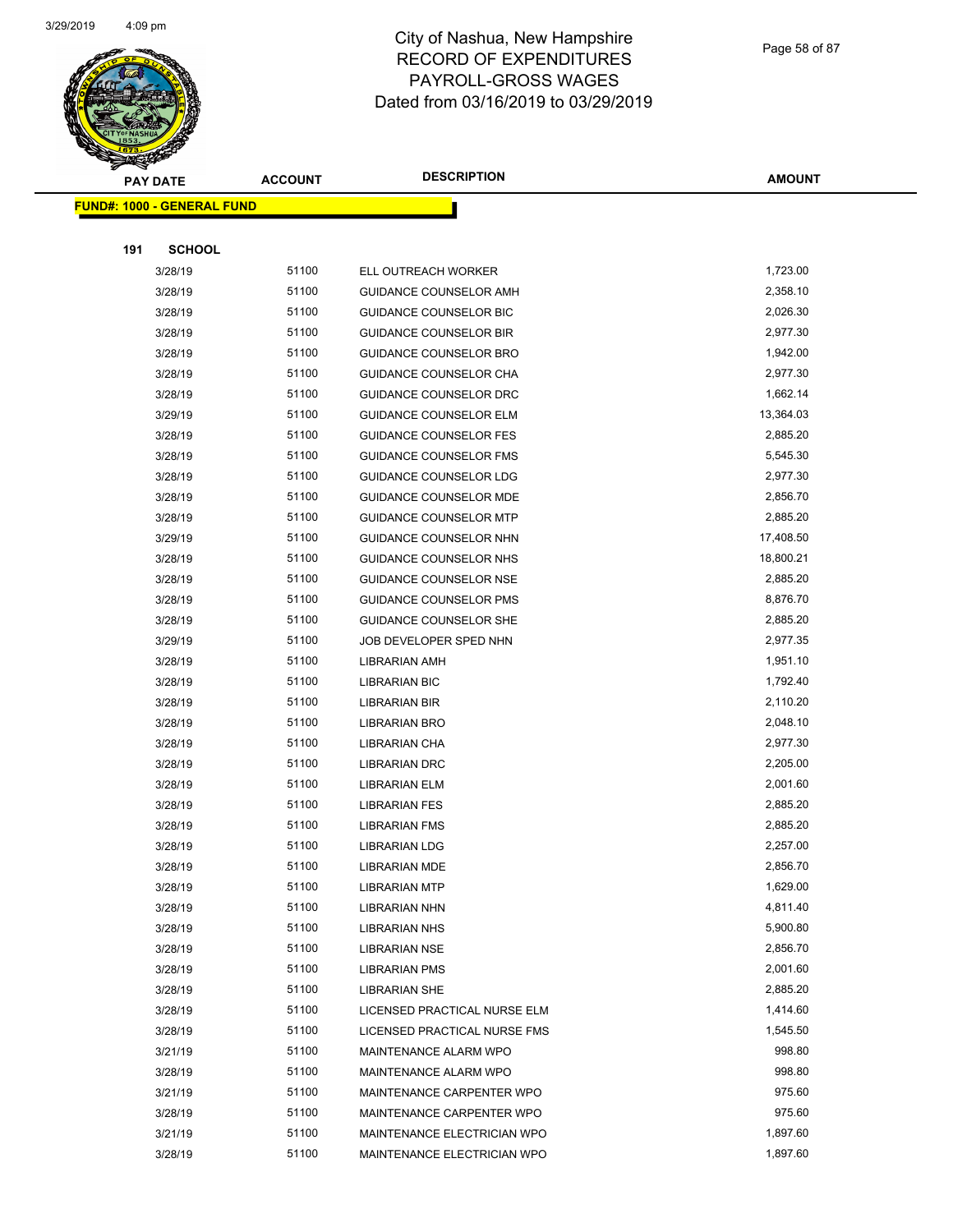

|     | <b>PAY DATE</b>                   | <b>ACCOUNT</b> | <b>DESCRIPTION</b>             | <b>AMOUNT</b> |
|-----|-----------------------------------|----------------|--------------------------------|---------------|
|     | <b>FUND#: 1000 - GENERAL FUND</b> |                |                                |               |
|     |                                   |                |                                |               |
| 191 | <b>SCHOOL</b>                     |                |                                |               |
|     | 3/21/19                           | 51100          | MAINTENANCE GRDS FORMEN WPO    | 984.30        |
|     | 3/28/19                           | 51100          | MAINTENANCE GRDS FORMEN WPO    | 975.61        |
|     | 3/21/19                           | 51100          | MAINTENANCE GROUNDS WPO        | 3,348.80      |
|     | 3/28/19                           | 51100          | MAINTENANCE GROUNDS WPO        | 3,348.80      |
|     | 3/21/19                           | 51100          | MAINTENANCE HVAC WPO           | 5,869.60      |
|     | 3/28/19                           | 51100          | MAINTENANCE HVAC WPO           | 5,869.61      |
|     | 3/21/19                           | 51100          | MAINTENANCE MESSENGER WPO      | 937.60        |
|     | 3/28/19                           | 51100          | MAINTENANCE MESSENGER WPO      | 937.60        |
|     | 3/21/19                           | 51100          | MAINTENANCE PLUMBER WPO        | 1,002.80      |
|     | 3/28/19                           | 51100          | MAINTENANCE PLUMBER WPO        | 1,002.80      |
|     | 3/21/19                           | 51100          | MAINTENANCE TRADES WPO         | 2,946.01      |
|     | 3/28/19                           | 51100          | <b>MAINTENANCE TRADES WPO</b>  | 2,946.01      |
|     | 3/28/19                           | 51100          | <b>MARKETING TEACHER NHS</b>   | 2,799.90      |
|     | 3/28/19                           | 51100          | <b>NURSE AMH</b>               | 2,701.20      |
|     | 3/28/19                           | 51100          | <b>NURSE BIC</b>               | 2,701.20      |
|     | 3/28/19                           | 51100          | <b>NURSE BIR</b>               | 2,674.40      |
|     | 3/28/19                           | 51100          | <b>NURSE BRO</b>               | 2,701.20      |
|     | 3/28/19                           | 51100          | <b>NURSE CHA</b>               | 2,701.20      |
|     | 3/28/19                           | 51100          | <b>NURSE DRC</b>               | 2,701.20      |
|     | 3/28/19                           | 51100          | <b>NURSE ELM</b>               | 3,192.30      |
|     | 3/28/19                           | 51100          | <b>NURSE FES</b>               | 513.77        |
|     | 3/28/19                           | 51100          | <b>NURSE FMS</b>               | 4,431.60      |
|     | 3/28/19                           | 51100          | <b>NURSE LDG</b>               | 2,555.80      |
|     | 3/28/19                           | 51100          | NURSE MDE                      | 2,208.00      |
|     | 3/28/19                           | 51100          | <b>NURSE MTP</b>               | 1,819.70      |
|     | 3/28/19                           | 51100          | <b>NURSE NHN</b>               | 3,460.80      |
|     | 3/28/19                           | 51100          | <b>NURSE NHS</b>               | 3,400.70      |
|     | 3/28/19                           | 51100          | <b>NURSE NSE</b>               | 2,701.20      |
|     | 3/28/19                           | 51100          | <b>NURSE PMS</b>               | 1,561.40      |
|     | 3/28/19                           | 51100          | <b>NURSE SHE</b>               | 1,794.50      |
|     | 3/28/19                           | 51100          | OFFICE MANAGER BUSINESS        | 2,655.20      |
|     | 3/28/19                           | 51100          | OFFICE MANAGER HUMAN RESOURCES | 1,900.50      |
|     | 3/28/19                           | 51100          | OFFICE MANAGER SPED            | 2,002.10      |
|     | 3/28/19                           | 51100          | OUT DISTRICT COORDINATOR       | 3,059.80      |
|     | 3/21/19                           | 51100          | PARA PRE SCHOOL BIR            | 1,500.48      |
|     | 3/28/19                           | 51100          | PARA PRE SCHOOL BIR            | 1,508.16      |
|     | 3/21/19                           | 51100          | PARA ALT AMH                   | 507.00        |
|     | 3/28/19                           | 51100          | PARA ALT AMH                   | 659.10        |
|     | 3/21/19                           | 51100          | PARA ALT FMS                   | 634.39        |
|     | 3/28/19                           | 51100          | PARA ALT FMS                   | 634.39        |
|     | 3/21/19                           | 51100          | PARA ALT LDG                   | 453.44        |
|     | 3/28/19                           | 51100          | PARA ALT LDG                   | 463.98        |
|     | 3/21/19                           | 51100          | PARA ALT PMS                   | 439.40        |
|     | 3/28/19                           | 51100          | PARA ALT PMS                   | 435.88        |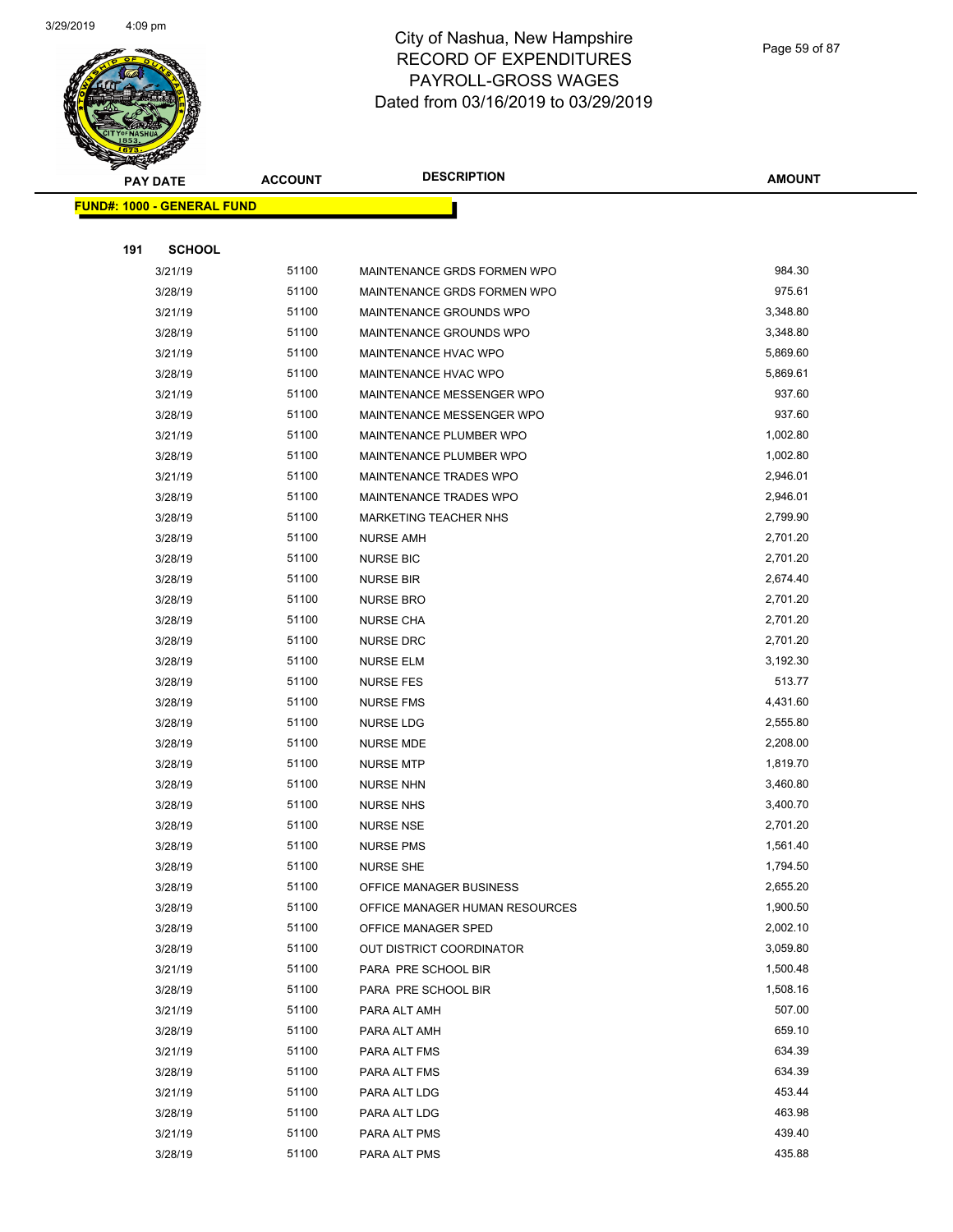

Page 60 of 87

|     | <b>PAY DATE</b>                   | <b>ACCOUNT</b> | <b>DESCRIPTION</b>           | <b>AMOUNT</b>    |
|-----|-----------------------------------|----------------|------------------------------|------------------|
|     | <b>FUND#: 1000 - GENERAL FUND</b> |                |                              |                  |
|     |                                   |                |                              |                  |
| 191 | <b>SCHOOL</b>                     |                |                              |                  |
|     | 3/21/19                           | 51100          | PARA DW SPEC ED AMH          | 11,524.65        |
|     | 3/28/19                           | 51100          | PARA DW SPEC ED AMH          | 12,121.54        |
|     | 3/21/19                           | 51100          | PARA DW SPEC ED BIC          | 433.20           |
|     | 3/28/19                           | 51100          | PARA DW SPEC ED BIC          | 444.03           |
|     | 3/21/19                           | 51100          | PARA DW SPEC ED BIR          | 1,984.53         |
|     | 3/28/19                           | 51100          | PARA DW SPEC ED BIR          | 1,885.19         |
|     | 3/21/19                           | 51100          | PARA DW SPEC ED BRO          | 5,077.59         |
|     | 3/28/19                           | 51100          | PARA DW SPEC ED BRO          | 5,245.88         |
|     | 3/21/19                           | 51100          | PARA DW SPEC ED CHA          | 11,319.94        |
|     | 3/28/19                           | 51100          | PARA DW SPEC ED CHA          | 11,266.90        |
|     | 3/21/19                           | 51100          | PARA DW SPEC ED DRC          | 519.06           |
|     | 3/28/19                           | 51100          | PARA DW SPEC ED DRC          | 539.82           |
|     | 3/21/19                           | 51100          | PARA DW SPEC ED FMS          | 8,056.93         |
|     | 3/28/19                           | 51100          | PARA DW SPEC ED FMS          | 8,194.94         |
|     | 3/21/19                           | 51100          | PARA DW SPEC ED MDE          | 9,647.15         |
|     | 3/28/19                           | 51100          | PARA DW SPEC ED MDE          | 9,536.96         |
|     | 3/21/19                           | 51100          | PARA DW SPEC ED MTP          | 473.85           |
|     | 3/28/19                           | 51100          | PARA DW SPEC ED MTP          | 473.85           |
|     | 3/21/19                           | 51100          | PARA DW SPEC ED NHN          | 4,531.08         |
|     | 3/28/19                           | 51100          | PARA DW SPEC ED NHN          | 4,504.65         |
|     | 3/21/19                           | 51100          | PARA DW SPEC ED NHS          | 6,341.98         |
|     | 3/28/19                           | 51100          | PARA DW SPEC ED NHS          | 6,319.20         |
|     | 3/21/19                           | 51100          | PARA DW SPEC ED NSE          | 3,471.51         |
|     | 3/28/19                           | 51100          | PARA DW SPEC ED NSE          | 3,937.99         |
|     | 3/21/19                           | 51100          | PARA DW SPEC ED PMS          | 1,710.12         |
|     | 3/28/19                           | 51100          | PARA DW SPEC ED PMS          | 1,679.41         |
|     | 3/21/19                           | 51100          | PARA DW SPEC ED SHE          | 13,041.06        |
|     | 3/28/19                           | 51100          | PARA DW SPEC ED SHE          | 12,768.84        |
|     | 3/21/19                           | 51100          | PARA DW SPEC ED WID          | 519.14           |
|     | 3/28/19                           | 51100          | PARA DW SPEC ED WID          | 527.86           |
|     | 3/21/19                           | 51100          | PARA DW SPEC ELM             | 9,281.05         |
|     | 3/28/19                           | 51100          | PARA DW SPEC ELM             | 9,491.40         |
|     | 3/21/19                           | 51100          | PARA ELL DRC                 | 572.64           |
|     | 3/28/19                           | 51100          | PARA ELL DRC                 | 567.90           |
|     | 3/21/19                           | 51100          | PARA ELL ELM                 | 864.74           |
|     | 3/28/19                           | 51100          | PARA ELL ELM                 | 793.06           |
|     | 3/21/19                           | 51100          | PARA ELL FES                 | 541.50           |
|     | 3/28/19                           | 51100          | PARA ELL FES                 | 528.60<br>416.33 |
|     | 3/21/19                           | 51100          | PARA ELL FMS                 | 429.97           |
|     | 3/28/19                           | 51100          | PARA ELL FMS                 | 1,172.40         |
|     | 3/21/19                           | 51100          | PARA ELL LDG                 | 1,206.60         |
|     | 3/28/19                           | 51100          | PARA ELL LDG                 | 447.72           |
|     | 3/21/19<br>3/28/19                | 51100<br>51100 | PARA ELL MTP<br>PARA ELL MTP | 465.92           |
|     |                                   |                |                              |                  |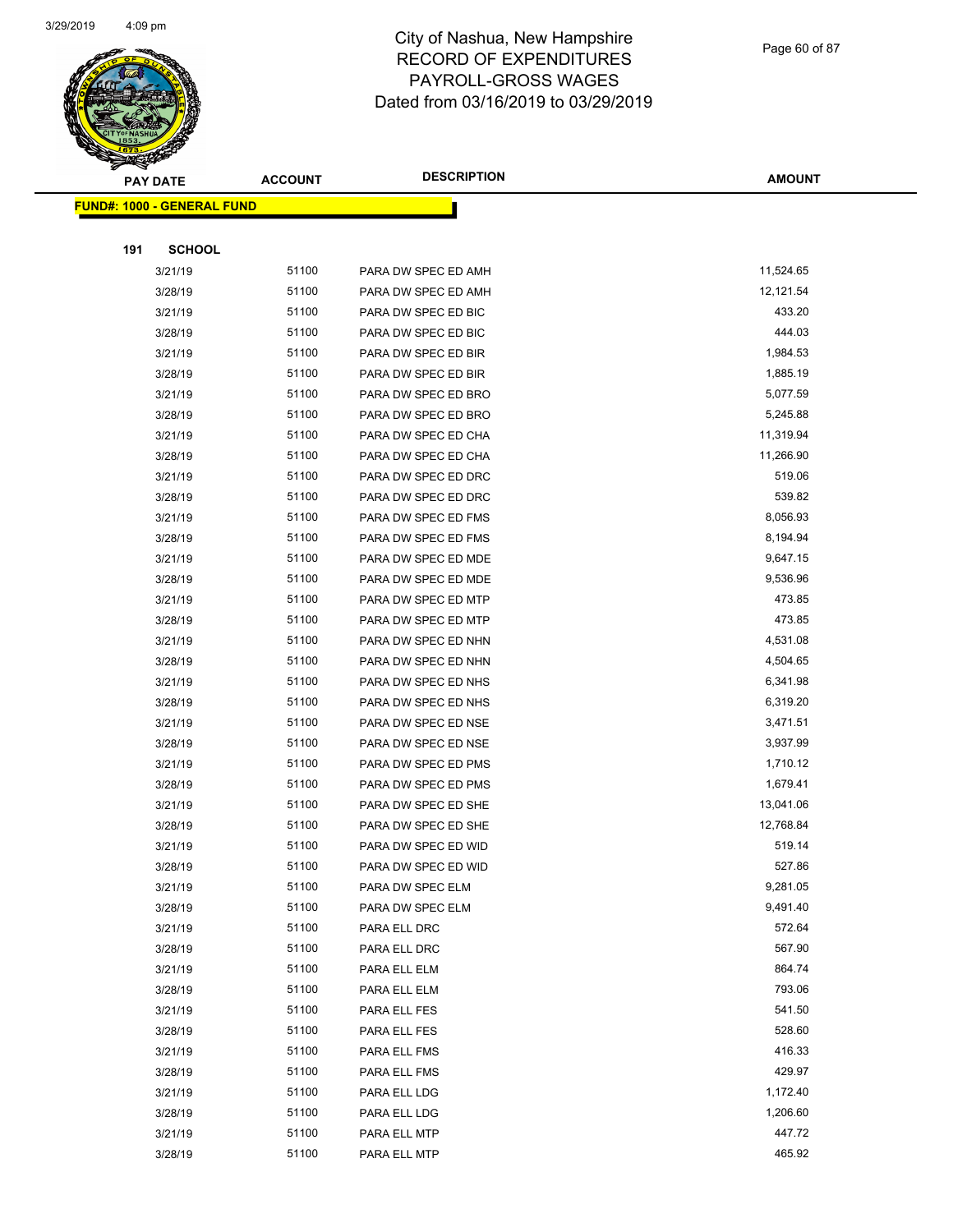

Page 61 of 87

| <b>PAY DATE</b>                    | <b>ACCOUNT</b> | <b>DESCRIPTION</b> | <b>AMOUNT</b> |
|------------------------------------|----------------|--------------------|---------------|
| <u> FUND#: 1000 - GENERAL FUND</u> |                |                    |               |
|                                    |                |                    |               |
| <b>SCHOOL</b><br>191               |                |                    |               |
| 3/21/19                            | 51100          | PARA ELL PMS       | 429.97        |
| 3/28/19                            | 51100          | PARA ELL PMS       | 443.62        |
| 3/21/19                            | 51100          | PARA ELL SHE       | 639.94        |
| 3/28/19                            | 51100          | PARA ELL SHE       | 639.94        |
| 3/21/19                            | 51100          | PARA INST AMH      | 2,412.34      |
| 3/28/19                            | 51100          | PARA INST AMH      | 2,646.83      |
| 3/21/19                            | 51100          | PARA INST BIC      | 6,832.34      |
| 3/28/19                            | 51100          | PARA INST BIC      | 6,859.98      |
| 3/21/19                            | 51100          | PARA INST BIR      | 3,936.22      |
| 3/28/19                            | 51100          | PARA INST BIR      | 3,978.18      |
| 3/21/19                            | 51100          | PARA INST BRO      | 3,502.04      |
| 3/28/19                            | 51100          | PARA INST BRO      | 3,365.31      |
| 3/21/19                            | 51100          | PARA INST CHA      | 4,471.88      |
| 3/28/19                            | 51100          | PARA INST CHA      | 4,533.20      |
| 3/21/19                            | 51100          | PARA INST DRC      | 3,305.19      |
| 3/28/19                            | 51100          | PARA INST DRC      | 3,337.75      |
| 3/21/19                            | 51100          | PARA INST ELM      | 5,186.12      |
| 3/28/19                            | 51100          | PARA INST ELM      | 5,172.31      |
| 3/21/19                            | 51100          | PARA INST FES      | 6,567.25      |
| 3/28/19                            | 51100          | PARA INST FES      | 6,625.45      |
| 3/21/19                            | 51100          | PARA INST FMS      | 4,974.01      |
| 3/28/19                            | 51100          | PARA INST FMS      | 4,931.46      |
| 3/21/19                            | 51100          | PARA INST LDG      | 5,795.73      |
| 3/28/19                            | 51100          | PARA INST LDG      | 5,990.77      |
| 3/21/19                            | 51100          | PARA INST MDE      | 3,668.74      |
| 3/28/19                            | 51100          | PARA INST MDE      | 3,800.60      |
| 3/21/19                            | 51100          | PARA INST MTP      | 2,079.12      |
| 3/28/19                            | 51100          | PARA INST MTP      | 2,383.56      |
| 3/21/19                            | 51100          | PARA INST NHN      | 2,398.43      |
| 3/28/19                            | 51100          | PARA INST NHN      | 2,299.57      |
| 3/21/19                            | 51100          | PARA INST NHS      | 2,291.68      |
| 3/28/19                            | 51100          | PARA INST NHS      | 2,198.62      |
| 3/21/19                            | 51100          | PARA INST NSE      | 4,546.56      |
| 3/28/19                            | 51100          | PARA INST NSE      | 4,595.97      |
| 3/21/19                            | 51100          | PARA INST PMS      | 4,558.58      |
| 3/28/19                            | 51100          | PARA INST PMS      | 4,839.71      |
| 3/21/19                            | 51100          | PARA INST SHE      | 3,216.09      |
| 3/28/19                            | 51100          | PARA INST SHE      | 3,209.37      |
| 3/21/19                            | 51100          | PARA JOB COACH     | 179.27        |
| 3/28/19                            | 51100          | PARA JOB COACH     | 207.40        |
| 3/21/19                            | 51100          | PARA KIND AMH      | 1,116.06      |
| 3/28/19                            | 51100          | PARA KIND AMH      | 1,107.35      |
| 3/21/19                            | 51100          | PARA KIND BIC      | 416.32        |
| 3/28/19                            | 51100          | PARA KIND BIC      | 416.32        |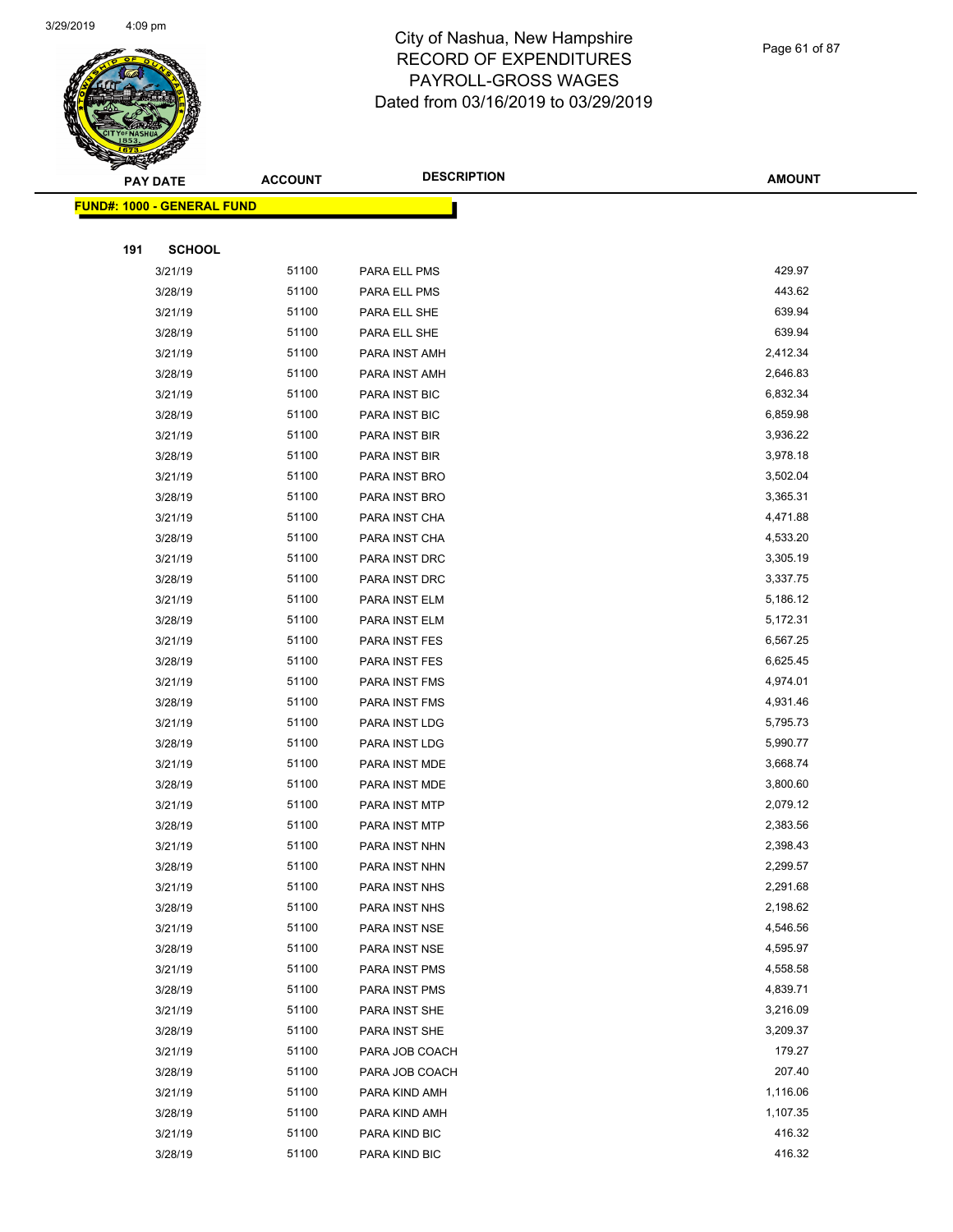

Page 62 of 87

|     | <b>PAY DATE</b>                    | <b>ACCOUNT</b> | <b>DESCRIPTION</b> | <b>AMOUNT</b> |
|-----|------------------------------------|----------------|--------------------|---------------|
|     | <u> FUND#: 1000 - GENERAL FUND</u> |                |                    |               |
|     |                                    |                |                    |               |
| 191 | <b>SCHOOL</b>                      |                |                    |               |
|     | 3/21/19                            | 51100          | PARA KIND BIR      | 591.09        |
|     | 3/28/19                            | 51100          | PARA KIND BIR      | 586.21        |
|     | 3/21/19                            | 51100          | PARA KIND BRO      | 605.76        |
|     | 3/28/19                            | 51100          | PARA KIND BRO      | 605.76        |
|     | 3/21/19                            | 51100          | PARA KIND CHA      | 416.32        |
|     | 3/28/19                            | 51100          | PARA KIND CHA      | 423.15        |
|     | 3/21/19                            | 51100          | PARA KIND DRC      | 582.00        |
|     | 3/28/19                            | 51100          | PARA KIND DRC      | 586.85        |
|     | 3/21/19                            | 51100          | PARA KIND FES      | 970.83        |
|     | 3/28/19                            | 51100          | PARA KIND FES      | 955.38        |
|     | 3/21/19                            | 51100          | PARA KIND LDG      | 1,016.55      |
|     | 3/28/19                            | 51100          | PARA KIND LDG      | 1,040.80      |
|     | 3/21/19                            | 51100          | PARA KIND MDE      | 591.09        |
|     | 3/28/19                            | 51100          | PARA KIND MDE      | 610.63        |
|     | 3/21/19                            | 51100          | PARA KIND MTP      | 846.88        |
|     | 3/28/19                            | 51100          | PARA KIND MTP      | 846.88        |
|     | 3/21/19                            | 51100          | PARA KIND NSE      | 615.53        |
|     | 3/28/19                            | 51100          | PARA KIND NSE      | 615.52        |
|     | 3/21/19                            | 51100          | PARA KIND SHE      | 659.50        |
|     | 3/28/19                            | 51100          | PARA KIND SHE      | 669.26        |
|     | 3/21/19                            | 51100          | PARA LIB NHN       | 297.45        |
|     | 3/21/19                            | 51100          | PARA LIB NHS       | 208.18        |
|     | 3/28/19                            | 51100          | PARA LIB NHS       | 204.77        |
|     | 3/21/19                            | 51100          | PARA MEDIA NHN     | 809.22        |
|     | 3/28/19                            | 51100          | PARA MEDIA NHN     | 674.35        |
|     | 3/21/19                            | 51100          | PARA MEDIA NHS     | 1,072.95      |
|     | 3/28/19                            | 51100          | PARA MEDIA NHS     | 1,103.62      |
|     | 3/21/19                            | 51100          | PARA PRE SCH BIC   | 854.40        |
|     | 3/28/19                            | 51100          | PARA PRE SCH BIC   | 876.04        |
|     | 3/21/19                            | 51100          | PARA PRE SCH BRO   | 5,760.91      |
|     | 3/28/19                            | 51100          | PARA PRE SCH BRO   | 5,281.50      |
|     | 3/21/19                            | 51100          | PARA PRE SCH MTP   | 350.17        |
|     | 3/28/19                            | 51100          | PARA PRE SCH MTP   | 335.73        |
|     | 3/21/19                            | 51100          | PARA PRE SCH NSE   | 1,535.77      |
|     | 3/28/19                            | 51100          | PARA PRE SCH NSE   | 1,502.10      |
|     | 3/21/19                            | 51100          | PARA READ ELM      | 600.88        |
|     | 3/28/19                            | 51100          | PARA READ ELM      | 610.65        |
|     | 3/21/19                            | 51100          | PARA SCI NHN       | 629.39        |
|     | 3/28/19                            | 51100          | PARA SCI NHN       | 624.40        |
|     | 3/21/19                            | 51100          | PARA SCI NHS       | 619.70        |
|     | 3/28/19                            | 51100          | PARA SCI NHS       | 619.70        |
|     | 3/21/19                            | 51100          | PARA TTI DRC       | 609.78        |
|     | 3/28/19                            | 51100          | PARA TTI DRC       | 624.66        |
|     | 3/21/19                            | 51100          | PARA VOC NHS       | 446.71        |
|     |                                    |                |                    |               |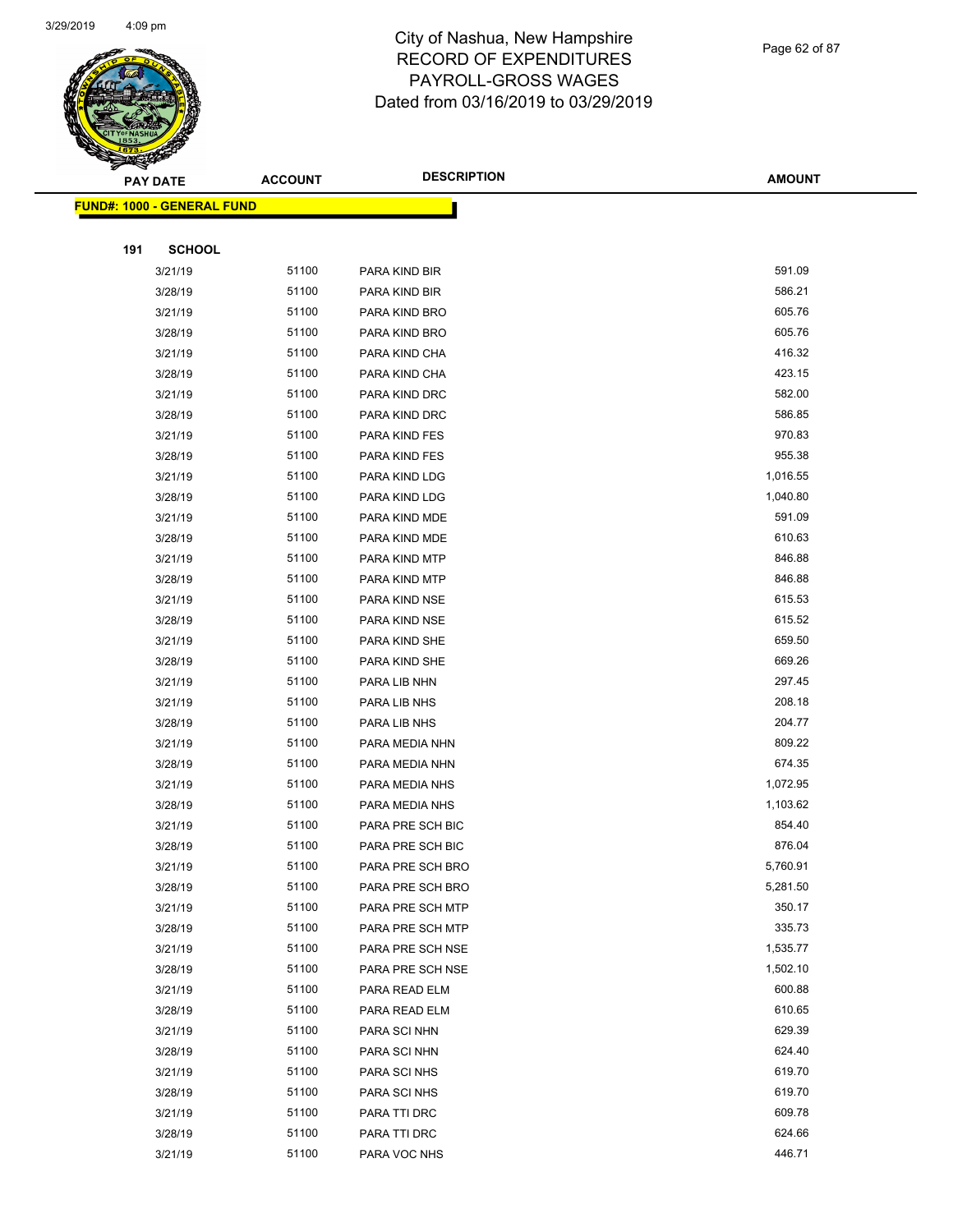

Page 63 of 87

|     | <b>PAY DATE</b>                    | <b>ACCOUNT</b> | <b>DESCRIPTION</b>             | <b>AMOUNT</b>         |
|-----|------------------------------------|----------------|--------------------------------|-----------------------|
|     | <u> FUND#: 1000 - GENERAL FUND</u> |                |                                |                       |
|     |                                    |                |                                |                       |
| 191 | <b>SCHOOL</b>                      |                |                                |                       |
|     | 3/28/19                            | 51100          | PARA VOC NHS                   | 417.89                |
|     | 3/28/19                            | 51100          | PEER COACH                     | 5,862.50              |
|     | 3/28/19                            | 51100          | PRINCIPAL AMH                  | 3,767.30              |
|     | 3/28/19                            | 51100          | PRINCIPAL BIC                  | 3,727.50              |
|     | 3/28/19                            | 51100          | PRINCIPAL BIR                  | 3,855.80              |
|     | 3/28/19                            | 51100          | PRINCIPAL BRO                  | 3,621.80              |
|     | 3/28/19                            | 51100          | PRINCIPAL CHA                  | 3,802.60              |
|     | 3/28/19                            | 51100          | PRINCIPAL DRC                  | 3,745.20              |
|     | 3/28/19                            | 51100          | PRINCIPAL ELM                  | 3,785.30              |
|     | 3/28/19                            | 51100          | <b>PRINCIPAL FES</b>           | 3,740.40              |
|     | 3/28/19                            | 51100          | PRINCIPAL FMS                  | 3,902.50              |
|     | 3/28/19                            | 51100          | PRINCIPAL LDG                  | 3,973.10              |
|     | 3/28/19                            | 51100          | PRINCIPAL MDE                  | 3,775.60              |
|     | 3/28/19                            | 51100          | PRINCIPAL MTP                  | 3,851.00              |
|     | 3/28/19                            | 51100          | PRINCIPAL NHN                  | 4,000.00              |
|     | 3/28/19                            | 51100          | PRINCIPAL NHS                  | 4,245.20              |
|     | 3/28/19                            | 51100          | PRINCIPAL NSE                  | 3,933.30              |
|     | 3/28/19                            | 51100          | PRINCIPAL PMS                  | 3,838.30              |
|     | 3/28/19                            | 51100          | PRINCIPAL SHE                  | 3,639.40              |
|     | 3/28/19                            | 51100          | SCHOOL PSYCHOLOGIST WID        | 34,769.65             |
|     | 3/28/19                            | 51100          | SCHOOL PSYCHOLOGY INTERN       | 590.90                |
|     | 3/21/19                            | 51100          | SECURITY MONITOR NHN           | 2,084.40              |
|     | 3/28/19                            | 51100          | SECURITY MONITOR NHN           | 2,084.40              |
|     | 3/21/19                            | 51100          | <b>SECURITY MONITOR NHS</b>    | 2,779.20              |
|     | 3/28/19                            | 51100          | SECURITY MONITOR NHS           | 2,779.22              |
|     | 3/21/19                            | 51100          | SIGN LANGUAGE INTERPRETER      | 6,668.75              |
|     | 3/28/19                            | 51100          | SIGN LANGUAGE INTERPRETER      | 6,584.35              |
|     | 3/28/19                            | 51100          | SOCIAL WORKER                  | 1,927.80              |
|     | 3/28/19                            | 51100          | SOCIAL WORKER FMS              | 2,026.30              |
|     | 3/28/19                            | 51100          | SPECIAL SERVICES ADMINISTRATOR | 5,154.70              |
|     | 3/28/19                            | 51100          | SPEECH LANG PATHOLOGIST WID    | 61,326.98             |
|     | 3/21/19                            | 51100          | SPEECH LANGUAGE ASST           | 710.64                |
|     | 3/28/19                            | 51100          | SPEECH LANGUAGE ASST           | 710.64                |
|     | 3/28/19                            | 51100          | STUDENT ACTIVITY COORD NHN     | 1,093.00              |
|     | 3/28/19                            | 51100          | STUDENT INFO COORDINATOR       | 1,315.61              |
|     | 3/28/19                            | 51100          | <b>SUPERINTENDENT</b>          | 6,166.80<br>10,377.10 |
|     | 3/28/19                            | 51100          | SYSTEMS ADMIN FULL YEAR        |                       |
|     | 3/28/19                            | 51100          | <b>TEACHER ART AMH</b>         | 2,701.20              |
|     | 3/28/19                            | 51100          | <b>TEACHER ART BIC</b>         | 2,110.20              |
|     | 3/28/19                            | 51100          | <b>TEACHER ART BIR</b>         | 2,701.20              |
|     | 3/28/19                            | 51100<br>51100 | <b>TEACHER ART BRO</b>         | 3,518.70<br>2,085.00  |
|     | 3/28/19                            | 51100          | <b>TEACHER ART CHA</b>         | 2,026.30              |
|     | 3/28/19                            |                | TEACHER ART DRC                | 4,827.20              |
|     | 3/28/19                            | 51100          | <b>TEACHER ART ELM</b>         |                       |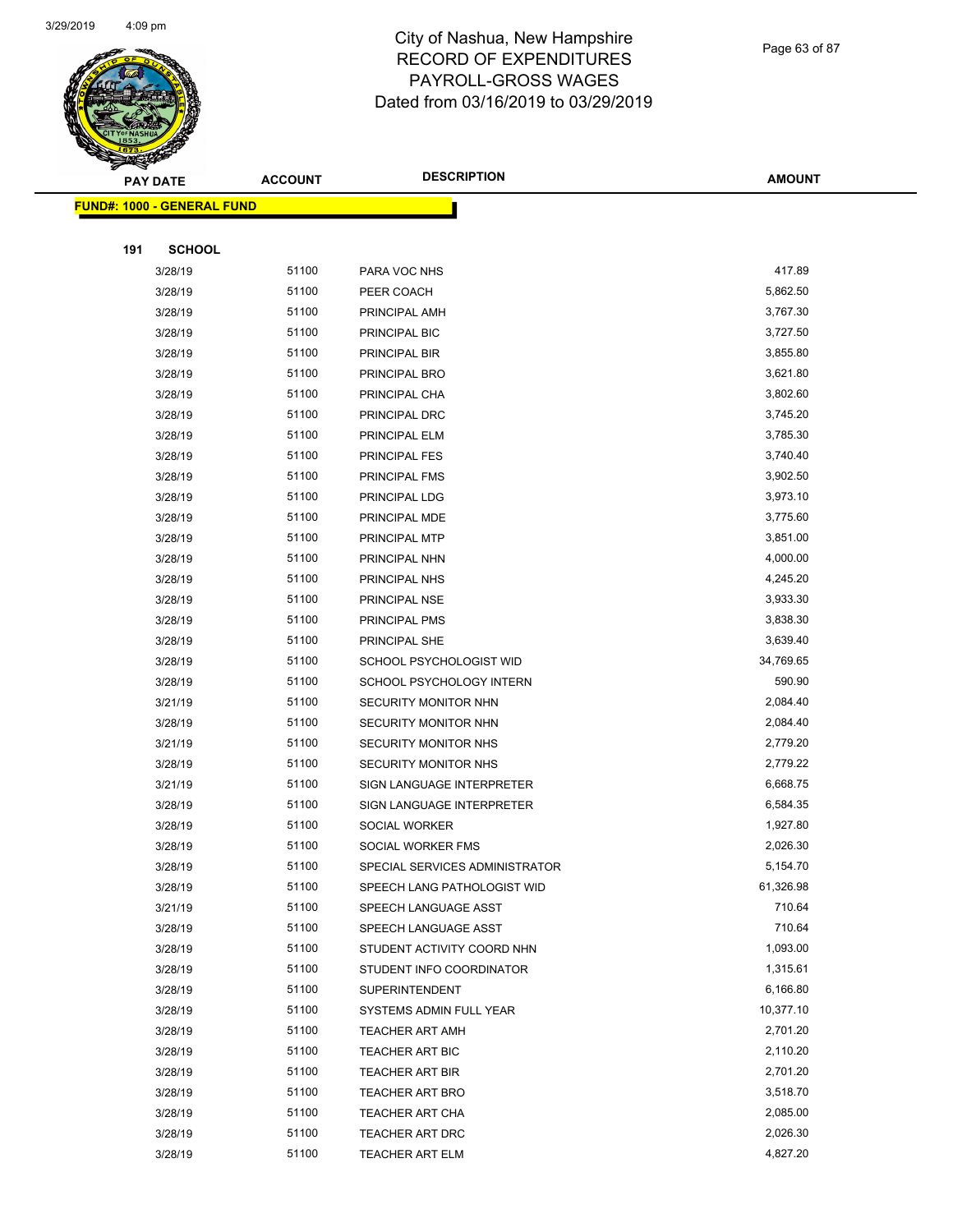

Page 64 of 87

| $\tilde{\phantom{a}}$ | <b>PAY DATE</b>                   | <b>ACCOUNT</b> | <b>DESCRIPTION</b>                               | <b>AMOUNT</b>        |
|-----------------------|-----------------------------------|----------------|--------------------------------------------------|----------------------|
|                       | <b>FUND#: 1000 - GENERAL FUND</b> |                |                                                  |                      |
|                       |                                   |                |                                                  |                      |
| 191                   | <b>SCHOOL</b>                     |                |                                                  |                      |
|                       | 3/28/19                           | 51100          | <b>TEACHER ART FES</b>                           | 1,670.30             |
|                       | 3/28/19                           | 51100          | <b>TEACHER ART LDG</b>                           | 2,701.20             |
|                       | 3/28/19                           | 51100          | <b>TEACHER ART MDE</b>                           | 2,026.30             |
|                       | 3/28/19                           | 51100          | <b>TEACHER ART NHN</b>                           | 10,627.90            |
|                       | 3/28/19                           | 51100          | <b>TEACHER ART NHS</b>                           | 10,418.00            |
|                       | 3/28/19                           | 51100          | <b>TEACHER ART NSE</b>                           | 2,977.30             |
|                       | 3/28/19                           | 51100          | TEACHER ART PMS                                  | 3,985.50             |
|                       | 3/28/19                           | 51100          | TEACHER ART SHE                                  | 1,472.40             |
|                       | 3/28/19                           | 51100          | <b>TEACHER AUTO NHN</b>                          | 2,701.20             |
|                       | 3/28/19                           | 51100          | TEACHER BEHAVIOR SPEC WID                        | 4,547.31             |
|                       | 3/28/19                           | 51100          | TEACHER BIO TEC NHN                              | 2,453.30             |
|                       | 3/28/19                           | 51100          | TEACHER BUILD CONST NHS                          | 2,701.20             |
|                       | 3/28/19                           | 51100          | <b>TEACHER BUSINESS NHN</b>                      | 8,552.80             |
|                       | 3/28/19                           | 51100          | TEACHER BUSINESS NHS                             | 8,754.50             |
|                       | 3/28/19                           | 51100          | TEACHER COMPUTER ELM                             | 3,587.70             |
|                       | 3/28/19                           | 51100          | TEACHER COMPUTER FMS                             | 5,322.70             |
|                       | 3/28/19                           | 51100          | TEACHER COMPUTER NHN                             | 5,293.80             |
|                       | 3/28/19                           | 51100          | TEACHER COMPUTER NHS                             | 1,561.40             |
|                       | 3/28/19                           | 51100          | <b>TEACHER COMPUTER PMS</b>                      | 6,077.50             |
|                       | 3/28/19                           | 51100          | TEACHER COSMETOLOGY NHN                          | 4,495.70             |
|                       | 3/28/19                           | 51100          | TEACHER CULINARY NHN                             | 5,466.70             |
|                       | 3/28/19                           | 51100          | TEACHER DEAF NSE                                 | 4,690.90             |
|                       | 3/28/19                           | 51100          | TEACHER DEAF WID                                 | 5,770.40             |
|                       | 3/28/19                           | 51100          | <b>TEACHER DWSE AMH</b>                          | 5,093.80             |
|                       | 3/28/19                           | 51100          | <b>TEACHER DWSE BIR</b>                          | 4,727.50             |
|                       | 3/28/19                           | 51100          | TEACHER DWSE BRO                                 | 2,977.30             |
|                       | 3/28/19                           | 51100          | TEACHER DWSE CHA                                 | 1,737.00             |
|                       | 3/28/19                           | 51100          | TEACHER DWSE ELM                                 | 14,770.90            |
|                       | 3/28/19                           | 51100          | TEACHER DWSE FMS                                 | 4,974.10             |
|                       | 3/28/19                           | 51100          | TEACHER DWSE MDE                                 | 4,836.29             |
|                       | 3/28/19                           | 51100          | <b>TEACHER DWSE NHS</b>                          | 2,777.40             |
|                       | 3/28/19<br>3/28/19                | 51100          | TEACHER DWSE SHE                                 | 5,871.60<br>5,770.40 |
|                       |                                   | 51100          | TEACHER ECE NHS                                  | 2,701.20             |
|                       | 3/28/19                           | 51100<br>51100 | TEACHER ELECTRICAL NHS<br><b>TEACHER ELL AMH</b> | 2,178.30             |
|                       | 3/28/19<br>3/28/19                | 51100          | TEACHER ELL BIC                                  | 1,927.80             |
|                       | 3/28/19                           | 51100          | TEACHER ELL BIR                                  | 2,885.20             |
|                       | 3/28/19                           | 51100          | TEACHER ELL DRC                                  | 5,678.40             |
|                       | 3/28/19                           | 51100          | TEACHER ELL ELM                                  | 4,778.10             |
|                       | 3/28/19                           | 51100          | TEACHER ELL FES                                  | 7,567.60             |
|                       | 3/28/19                           | 51100          | <b>TEACHER ELL FMS</b>                           | 1,865.80             |
|                       | 3/28/19                           | 51100          | TEACHER ELL LDG                                  | 6,069.20             |
|                       | 3/28/19                           | 51100          | <b>TEACHER ELL MTP</b>                           | 2,885.20             |
|                       | 3/28/19                           | 51100          | TEACHER ELL NHN                                  | 5,665.60             |
|                       |                                   |                |                                                  |                      |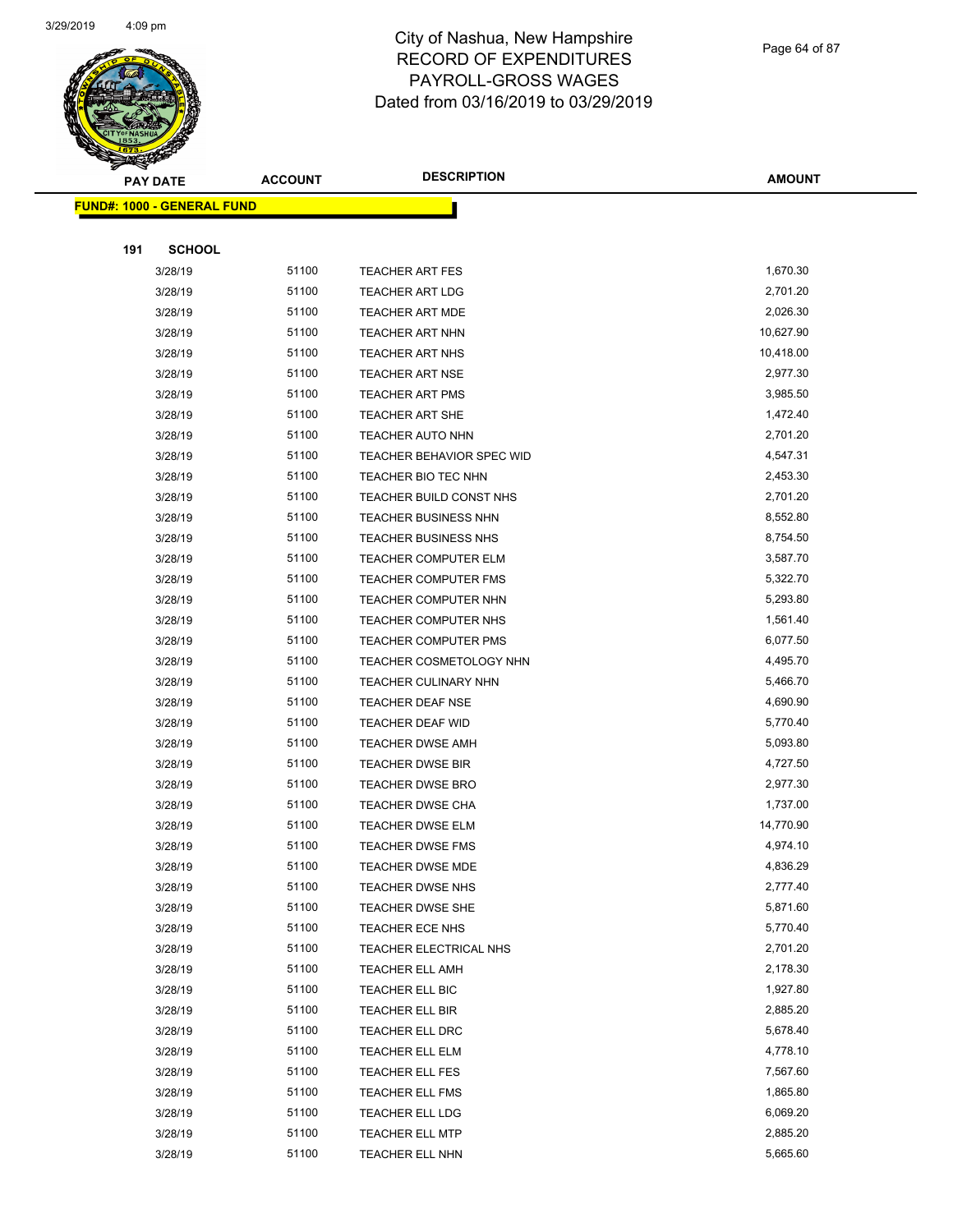

Page 65 of 87

| s<br>$\tilde{\phantom{a}}$ | <b>PAY DATE</b>                   | <b>ACCOUNT</b> | <b>DESCRIPTION</b>                               | <b>AMOUNT</b>        |
|----------------------------|-----------------------------------|----------------|--------------------------------------------------|----------------------|
|                            | <b>FUND#: 1000 - GENERAL FUND</b> |                |                                                  |                      |
|                            |                                   |                |                                                  |                      |
| 191                        | <b>SCHOOL</b>                     |                |                                                  |                      |
|                            | 3/28/19                           | 51100          | TEACHER ELL NHS                                  | 11,188.90            |
|                            | 3/28/19                           | 51100          | TEACHER ELL PMS                                  | 2,110.20             |
|                            | 3/28/19                           | 51100          | TEACHER ELL SHE                                  | 2,016.90             |
|                            | 3/28/19                           | 51100          | <b>TEACHER ENGLISH ELM</b>                       | 25,409.00            |
|                            | 3/28/19                           | 51100          | <b>TEACHER ENGLISH FMS</b>                       | 16,511.70            |
|                            | 3/28/19                           | 51100          | TEACHER ENGLISH NHN                              | 41,962.67            |
|                            | 3/28/19                           | 51100          | TEACHER ENGLISH NHS                              | 48,068.20            |
|                            | 3/28/19                           | 51100          | <b>TEACHER ENGLISH PMS</b>                       | 17,109.40            |
|                            | 3/28/19                           | 51100          | <b>TEACHER FACS ELM</b>                          | 2,048.10             |
|                            | 3/28/19                           | 51100          | <b>TEACHER FACS FMS</b>                          | 4,679.70             |
|                            | 3/28/19                           | 51100          | <b>TEACHER FACS NHN</b>                          | 6,610.70             |
|                            | 3/28/19                           | 51100          | <b>TEACHER FACS NHS</b>                          | 8,689.70             |
|                            | 3/28/19                           | 51100          | <b>TEACHER FACS PMS</b>                          | 3,190.40             |
|                            | 3/28/19                           | 51100          | TEACHER FOREIGN LANG ELM                         | 5,954.60             |
|                            | 3/28/19                           | 51100          | TEACHER FOREIGN LANG FMS                         | 2,885.20             |
|                            | 3/28/19                           | 51100          | TEACHER FOREIGN LANG NHN                         | 13,632.40            |
|                            | 3/28/19                           | 51100          | TEACHER FOREIGN LANG NHS                         | 18,232.70            |
|                            | 3/28/19                           | 51100          | TEACHER FOREIGN LANG PMS                         | 5,305.10             |
|                            | 3/28/19                           | 51100          | <b>TEACHER GR1 AMH</b>                           | 8,886.20             |
|                            | 3/28/19                           | 51100          | <b>TEACHER GR1 BIC</b>                           | 9,509.90             |
|                            | 3/28/19                           | 51100          | <b>TEACHER GR1 BIR</b>                           | 10,270.30            |
|                            | 3/28/19                           | 51100          | <b>TEACHER GR1 BRO</b>                           | 7,816.60             |
|                            | 3/28/19                           | 51100          | TEACHER GR1 CHA                                  | 8,103.60             |
|                            | 3/28/19                           | 51100          | <b>TEACHER GR1 DRC</b>                           | 7,185.63             |
|                            | 3/28/19                           | 51100          | TEACHER GR1 FES                                  | 8,889.90             |
|                            | 3/28/19                           | 51100          | <b>TEACHER GR1 LDG</b>                           | 7,101.90             |
|                            | 3/28/19                           | 51100          | <b>TEACHER GR1 MDE</b>                           | 8,842.20             |
|                            | 3/28/19                           | 51100          | <b>TEACHER GR1 MTP</b>                           | 6,543.40             |
|                            | 3/28/19                           | 51100          | <b>TEACHER GR1 NSE</b>                           | 7,536.40             |
|                            | 3/28/19                           | 51100          | <b>TEACHER GR1 SHE</b>                           | 8,561.80             |
|                            | 3/28/19                           | 51100          | <b>TEACHER GR2 AMH</b>                           | 5,812.00             |
|                            | 3/28/19                           | 51100          | TEACHER GR2 BIC                                  | 11,015.20            |
|                            | 3/28/19                           | 51100          | <b>TEACHER GR2 BIR</b>                           | 7,721.50<br>5,586.40 |
|                            | 3/28/19                           | 51100          | <b>TEACHER GR2 BRO</b>                           |                      |
|                            | 3/28/19                           | 51100<br>51100 | <b>TEACHER GR2 CHA</b><br><b>TEACHER GR2 DRC</b> | 7,710.50<br>4,807.80 |
|                            | 3/28/19<br>3/28/19                | 51100          | <b>TEACHER GR2 FES</b>                           | 10,898.90            |
|                            | 3/28/19                           | 51100          | <b>TEACHER GR2 LDG</b>                           | 9,789.40             |
|                            | 3/28/19                           | 51100          | TEACHER GR2 MDE                                  | 9,945.80             |
|                            | 3/28/19                           | 51100          | <b>TEACHER GR2 MTP</b>                           | 7,021.70             |
|                            | 3/28/19                           | 51100          | <b>TEACHER GR2 NSE</b>                           | 6,951.80             |
|                            | 3/28/19                           | 51100          | TEACHER GR2 SHE                                  | 6,669.50             |
|                            | 3/28/19                           | 51100          | <b>TEACHER GR3 AMH</b>                           | 5,678.50             |
|                            | 3/28/19                           | 51100          | <b>TEACHER GR3 BIC</b>                           | 5,266.10             |
|                            |                                   |                |                                                  |                      |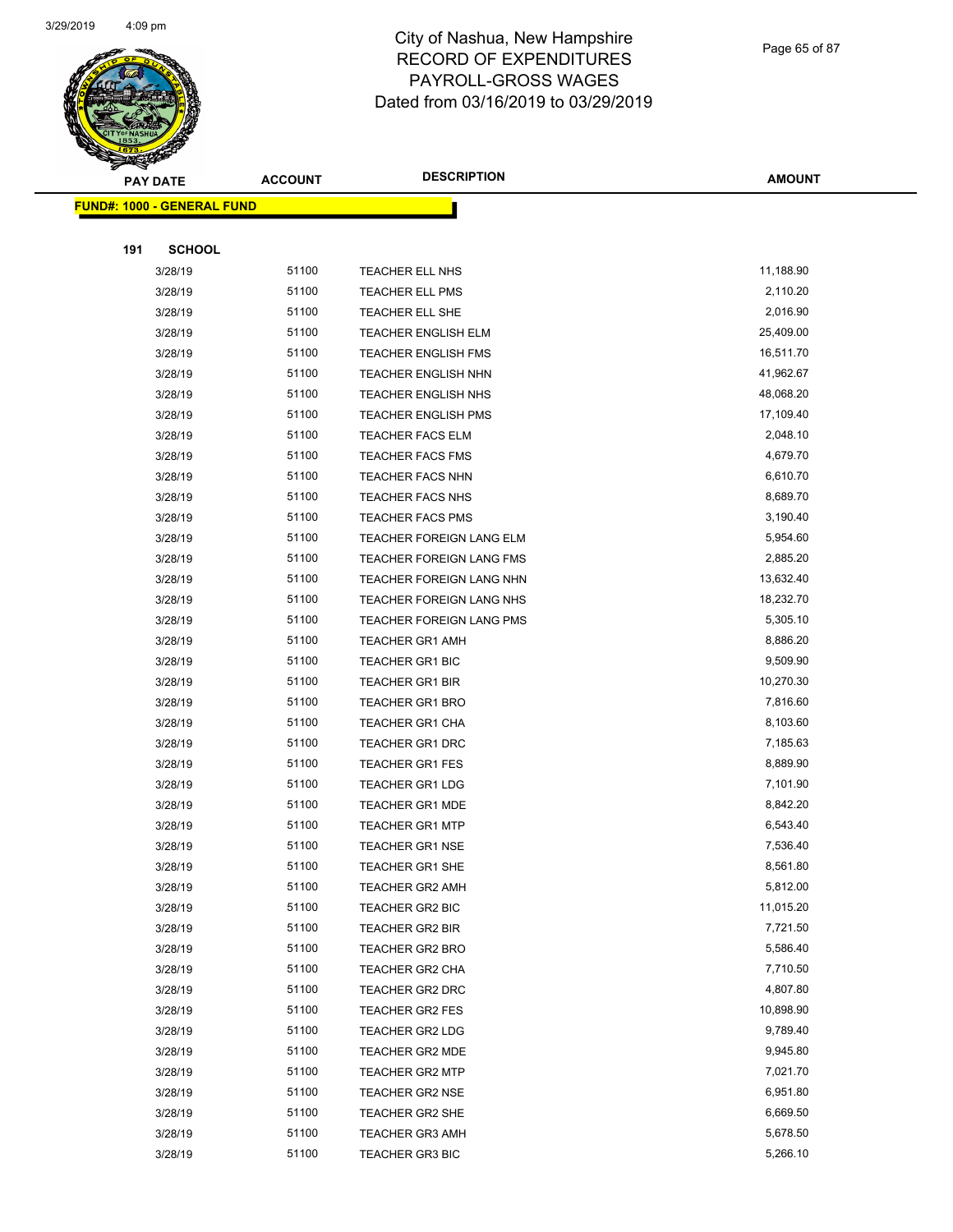

Page 66 of 87

|     | <b>PAY DATE</b>                    | <b>ACCOUNT</b> | <b>DESCRIPTION</b>            | <b>AMOUNT</b> |
|-----|------------------------------------|----------------|-------------------------------|---------------|
|     | <u> FUND#: 1000 - GENERAL FUND</u> |                |                               |               |
|     |                                    |                |                               |               |
| 191 | <b>SCHOOL</b>                      |                |                               |               |
|     | 3/28/19                            | 51100          | <b>TEACHER GR3 BIR</b>        | 8,803.70      |
|     | 3/28/19                            | 51100          | <b>TEACHER GR3 BRO</b>        | 5,586.40      |
|     | 3/28/19                            | 51100          | <b>TEACHER GR3 CHA</b>        | 9,153.70      |
|     | 3/28/19                            | 51100          | <b>TEACHER GR3 DRC</b>        | 7,788.05      |
|     | 3/28/19                            | 51100          | <b>TEACHER GR3 FES</b>        | 9,365.79      |
|     | 3/28/19                            | 51100          | <b>TEACHER GR3 LDG</b>        | 10,370.90     |
|     | 3/28/19                            | 51100          | <b>TEACHER GR3 MDE</b>        | 10,005.20     |
|     | 3/28/19                            | 51100          | <b>TEACHER GR3 MTP</b>        | 6,678.60      |
|     | 3/28/19                            | 51100          | <b>TEACHER GR3 NSE</b>        | 7,576.90      |
|     | 3/28/19                            | 51100          | TEACHER GR3 SHE               | 7,000.10      |
|     | 3/28/19                            | 51100          | <b>TEACHER GR4 AMH</b>        | 4,052.20      |
|     | 3/28/19                            | 51100          | <b>TEACHER GR4 BIC</b>        | 11,154.20     |
|     | 3/28/19                            | 51100          | <b>TEACHER GR4 BIR</b>        | 7,832.10      |
|     | 3/28/19                            | 51100          | <b>TEACHER GR4 BRO</b>        | 5,192.20      |
|     | 3/28/19                            | 51100          | <b>TEACHER GR4 CHA</b>        | 10,653.50     |
|     | 3/28/19                            | 51100          | <b>TEACHER GR4 DRC</b>        | 5,372.10      |
|     | 3/28/19                            | 51100          | <b>TEACHER GR4 FES</b>        | 8,239.70      |
|     | 3/28/19                            | 51100          | <b>TEACHER GR4 LDG</b>        | 8,437.80      |
|     | 3/28/19                            | 51100          | <b>TEACHER GR4 MDE</b>        | 10,724.75     |
|     | 3/28/19                            | 51100          | <b>TEACHER GR4 MTP</b>        | 6,846.90      |
|     | 3/28/19                            | 51100          | <b>TEACHER GR4 NSE</b>        | 6,863.10      |
|     | 3/28/19                            | 51100          | <b>TEACHER GR4 SHE</b>        | 6,780.27      |
|     | 3/28/19                            | 51100          | <b>TEACHER GR5 AMH</b>        | 7,535.60      |
|     | 3/28/19                            | 51100          | TEACHER GR5 BIC               | 12,730.00     |
|     | 3/28/19                            | 51100          | <b>TEACHER GR5 BIR</b>        | 7,904.60      |
|     | 3/28/19                            | 51100          | <b>TEACHER GR5 BRO</b>        | 5,770.40      |
|     | 3/28/19                            | 51100          | <b>TEACHER GR5 CHA</b>        | 10,903.25     |
|     | 3/28/19                            | 51100          | <b>TEACHER GR5 DRC</b>        | 7,078.30      |
|     | 3/28/19                            | 51100          | <b>TEACHER GR5 FES</b>        | 9,310.13      |
|     | 3/28/19                            | 51100          | <b>TEACHER GR5 LDG</b>        | 10,548.50     |
|     | 3/28/19                            | 51100          | <b>TEACHER GR5 MDE</b>        | 11,538.50     |
|     | 3/28/19                            | 51100          | <b>TEACHER GR5 MTP</b>        | 6,845.40      |
|     | 3/28/19                            | 51100          | <b>TEACHER GR5 NSE</b>        | 8,563.60      |
|     | 3/28/19                            | 51100          | <b>TEACHER GR5 SHE</b>        | 8,506.00      |
|     | 3/28/19                            | 51100          | <b>TEACHER GR6 ELM</b>        | 37,840.60     |
|     | 3/28/19                            | 51100          | <b>TEACHER GR6 FMS</b>        | 23,668.40     |
|     | 3/28/19                            | 51100          | <b>TEACHER GR6 PMS</b>        | 19,384.70     |
|     | 3/28/19                            | 51100          | <b>TEACHER GRAPH NHS</b>      | 3,475.80      |
|     | 3/28/19                            | 51100          | <b>TEACHER GRAPHICS NHN</b>   | 5,893.50      |
|     | 3/28/19                            | 51100          | TEACHER HEALTH NHN            | 3,518.70      |
|     | 3/28/19                            | 51100          | TEACHER HEALTH NHS            | 2,701.20      |
|     | 3/28/19                            | 51100          | TEACHER HEALTHOC NHS          | 5,058.40      |
|     | 3/28/19                            | 51100          | TEACHER HVAC NHS              | 1,951.10      |
|     | 3/28/19                            | 51100          | TEACHER IN SCH SUSPENSION ELM | 1,805.70      |
|     |                                    |                |                               |               |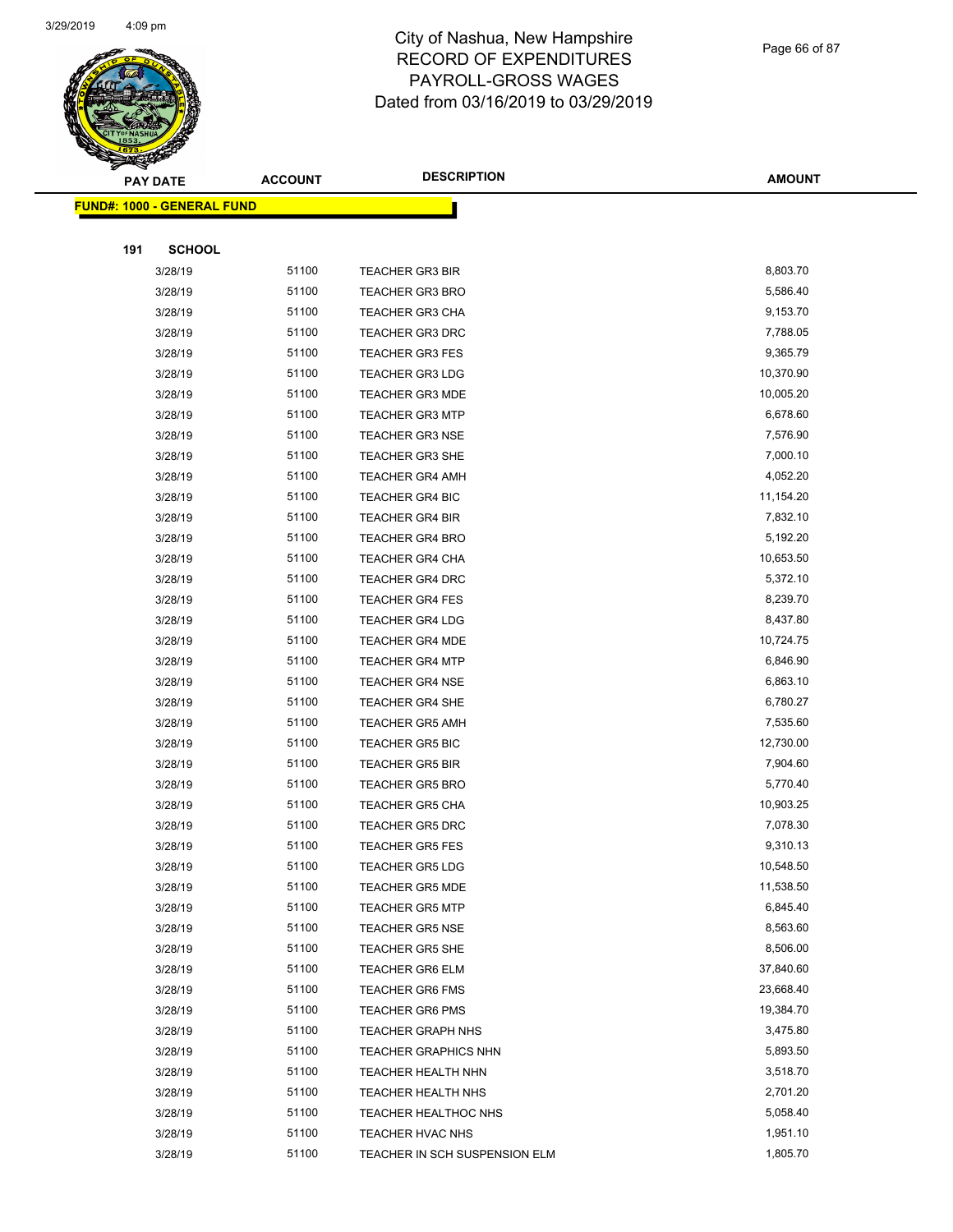

Page 67 of 87

| <b>PAY DATE</b>                   | <b>ACCOUNT</b> | <b>DESCRIPTION</b>               | <b>AMOUNT</b>        |
|-----------------------------------|----------------|----------------------------------|----------------------|
| <b>FUND#: 1000 - GENERAL FUND</b> |                |                                  |                      |
|                                   |                |                                  |                      |
| 191<br><b>SCHOOL</b>              |                |                                  |                      |
| 3/28/19                           | 51100          | TEACHER IN SCH SUSPENSION NHN    | 2,885.20             |
| 3/28/19                           | 51100          | TEACHER IN SCH SUSPENSION NHS    | 1,582.70             |
| 3/28/19                           | 51100          | TEACHER INST SPED WID            | 2,885.20             |
| 3/28/19                           | 51100          | <b>TEACHER KIND AMH</b>          | 5,770.40             |
| 3/28/19                           | 51100          | <b>TEACHER KIND BIC</b>          | 10,337.40            |
| 3/28/19                           | 51100          | <b>TEACHER KIND BIR</b>          | 7,070.00             |
| 3/28/19                           | 51100          | <b>TEACHER KIND BRO</b>          | 5,678.50             |
| 3/28/19                           | 51100          | <b>TEACHER KIND CHA</b>          | 8,691.90             |
| 3/28/19                           | 51100          | <b>TEACHER KIND DRC</b>          | 9,181.70             |
| 3/28/19                           | 51100          | <b>TEACHER KIND FES</b>          | 10,360.10            |
| 3/28/19                           | 51100          | <b>TEACHER KIND LDG</b>          | 10,682.70            |
| 3/28/19                           | 51100          | <b>TEACHER KIND MDE</b>          | 8,719.20             |
| 3/28/19                           | 51100          | <b>TEACHER KIND MTP</b>          | 6,034.40             |
| 3/28/19                           | 51100          | <b>TEACHER KIND NSE</b>          | 5,064.60             |
| 3/28/19                           | 51100          | TEACHER KIND SHE                 | 6,897.00             |
| 3/28/19                           | 51100          | <b>TEACHER MATH ELM</b>          | 21,342.41            |
| 3/28/19                           | 51100          | <b>TEACHER MATH FMS</b>          | 14,605.60            |
| 3/28/19                           | 51100          | <b>TEACHER MATH NHN</b>          | 38,272.00            |
| 3/28/19                           | 51100          | <b>TEACHER MATH NHS</b>          | 49,069.50            |
| 3/28/19                           | 51100          | <b>TEACHER MATH PMS</b>          | 13,915.60            |
| 3/28/19                           | 51100          | <b>TEACHER MUSIC AMH</b>         | 1,819.70             |
| 3/28/19                           | 51100          | <b>TEACHER MUSIC BIC</b>         | 2,701.20             |
| 3/28/19                           | 51100          | <b>TEACHER MUSIC BIR</b>         | 1,730.40             |
| 3/28/19                           | 51100          | <b>TEACHER MUSIC BRO</b>         | 1,602.80             |
| 3/28/19                           | 51100          | <b>TEACHER MUSIC CHA</b>         | 2,885.20             |
| 3/28/19                           | 51100          | <b>TEACHER MUSIC DRC</b>         | 2,793.20             |
| 3/28/19                           | 51100          | <b>TEACHER MUSIC ELM</b>         | 4,615.60             |
| 3/28/19                           | 51100          | <b>TEACHER MUSIC FES</b>         | 1,670.30             |
| 3/28/19                           | 51100          | <b>TEACHER MUSIC FMS</b>         | 5,770.40             |
| 3/28/19                           | 51100          | <b>TEACHER MUSIC LDG</b>         | 1,794.50             |
| 3/28/19                           | 51100          | <b>TEACHER MUSIC MDE</b>         | 2,110.20             |
| 3/28/19                           | 51100          | <b>TEACHER MUSIC NHN</b>         | 4,690.90             |
| 3/28/19                           | 51100          | <b>TEACHER MUSIC NHS</b>         | 5,402.40             |
| 3/28/19                           | 51100          | TEACHER MUSIC NSE                | 2,626.80             |
| 3/28/19                           | 51100          | <b>TEACHER MUSIC PMS</b>         | 4,250.60             |
| 3/28/19                           | 51100          | <b>TEACHER MUSIC SHE</b>         | 2,701.20             |
| 3/28/19                           | 51100          | TEACHER PE BIC                   | 2,491.00             |
| 3/28/19                           | 51100<br>51100 | TEACHER PE BIR                   | 2,977.30<br>2,793.20 |
| 3/28/19                           | 51100          | TEACHER PE BRO                   | 2,674.40             |
| 3/28/19                           | 51100          | TEACHER PE CHA                   | 2,885.20             |
| 3/28/19                           | 51100          | TEACHER PE DRC                   | 9,290.18             |
| 3/28/19                           | 51100          | TEACHER PE ELM<br>TEACHER PE FES | 1,730.40             |
| 3/28/19<br>3/28/19                | 51100          | TEACHER PE FMS                   | 5,402.40             |
|                                   |                |                                  |                      |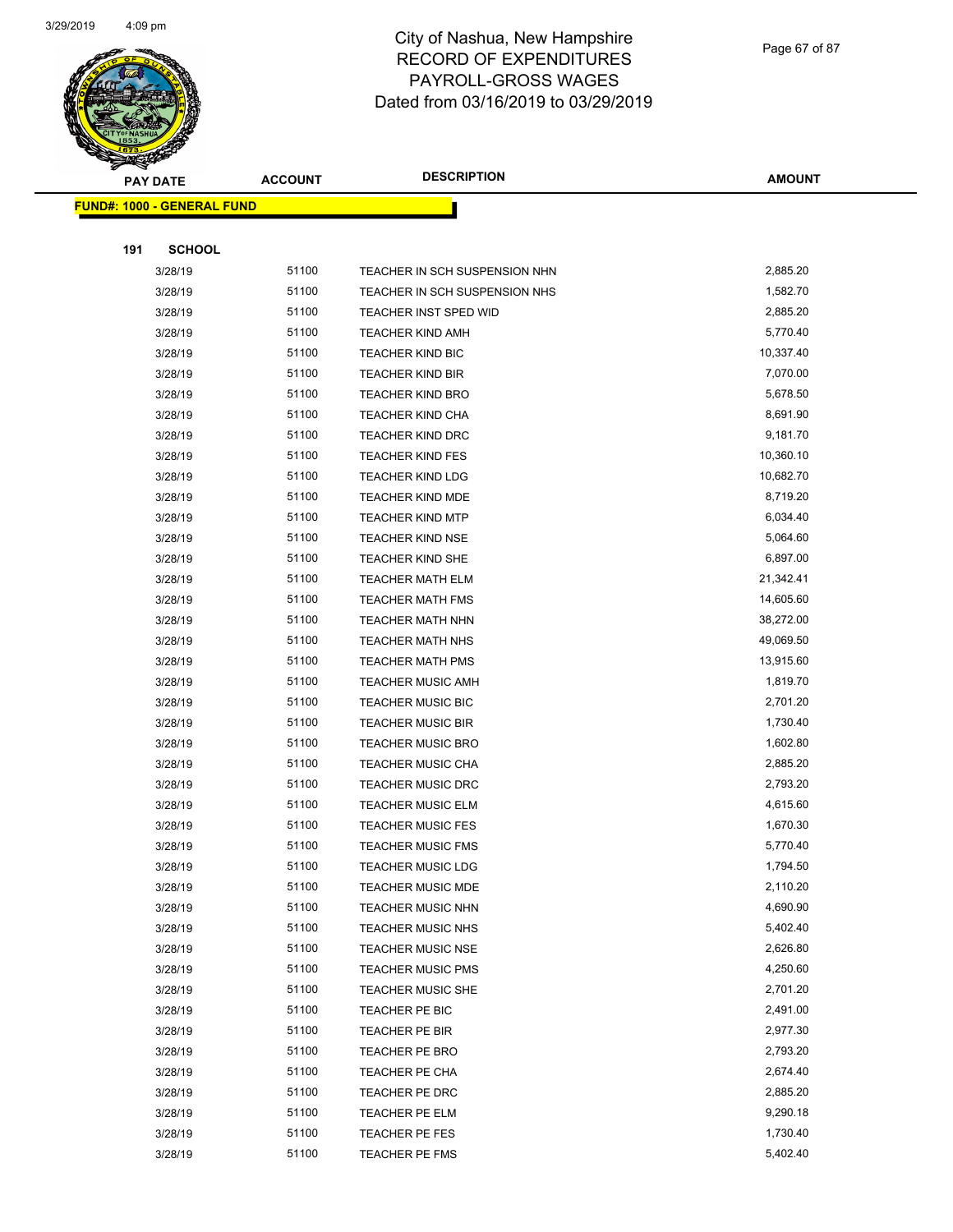

Page 68 of 87

|     | <b>PAY DATE</b>                    | <b>ACCOUNT</b> | <b>DESCRIPTION</b>                | <b>AMOUNT</b> |
|-----|------------------------------------|----------------|-----------------------------------|---------------|
|     | <u> FUND#: 1000 - GENERAL FUND</u> |                |                                   |               |
|     |                                    |                |                                   |               |
| 191 | <b>SCHOOL</b>                      |                |                                   |               |
|     | 3/28/19                            | 51100          | <b>TEACHER PE LDG</b>             | 2,024.30      |
|     | 3/28/19                            | 51100          | <b>TEACHER PE MDE</b>             | 2,977.30      |
|     | 3/29/19                            | 51100          | <b>TEACHER PE MTP</b>             | 1,794.46      |
|     | 3/28/19                            | 51100          | <b>TEACHER PE NHN</b>             | 10,191.01     |
|     | 3/28/19                            | 51100          | <b>TEACHER PE NHS</b>             | 9,542.20      |
|     | 3/28/19                            | 51100          | <b>TEACHER PE NSE</b>             | 2,943.90      |
|     | 3/28/19                            | 51100          | TEACHER PE PMS                    | 3,597.50      |
|     | 3/28/19                            | 51100          | <b>TEACHER PE SHE</b>             | 2,735.60      |
|     | 3/28/19                            | 51100          | TEACHER PRE SCHOOL BIR            | 4,570.00      |
|     | 3/28/19                            | 51100          | TEACHER PRESCHOOL BIC             | 5,678.40      |
|     | 3/28/19                            | 51100          | <b>TEACHER PRESCHOOL BRO</b>      | 11,635.80     |
|     | 3/28/19                            | 51100          | <b>TEACHER PRESCHOOL MTP</b>      | 1,730.40      |
|     | 3/28/19                            | 51100          | TEACHER PRESCHOOL NHS             | 802.30        |
|     | 3/28/19                            | 51100          | TEACHER PRESCHOOL NSE             | 9,028.00      |
|     | 3/28/19                            | 51100          | <b>TEACHER READ AMH</b>           | 2,977.30      |
|     | 3/28/19                            | 51100          | TEACHER READ BIC                  | 2,885.20      |
|     | 3/28/19                            | 51100          | TEACHER READ BIR                  | 2,885.20      |
|     | 3/28/19                            | 51100          | <b>TEACHER READ BRO</b>           | 2,885.20      |
|     | 3/28/19                            | 51100          | TEACHER READ CHA                  | 2,085.00      |
|     | 3/28/19                            | 51100          | <b>TEACHER READ DRC</b>           | 2,977.30      |
|     | 3/28/19                            | 51100          | <b>TEACHER READ ELM</b>           | 5,862.50      |
|     | 3/28/19                            | 51100          | <b>TEACHER READ FES</b>           | 2,885.20      |
|     | 3/28/19                            | 51100          | <b>TEACHER READ FMS</b>           | 2,885.20      |
|     | 3/28/19                            | 51100          | <b>TEACHER READ LDG</b>           | 3,518.70      |
|     | 3/28/19                            | 51100          | <b>TEACHER READ MDE</b>           | 2,885.20      |
|     | 3/28/19                            | 51100          | <b>TEACHER READ MTP</b>           | 2,257.00      |
|     | 3/28/19                            | 51100          | TEACHER READ NHN                  | 1,951.10      |
|     | 3/28/19                            | 51100          | <b>TEACHER READ NHS</b>           | 2,885.23      |
|     | 3/28/19                            | 51100          | <b>TEACHER READ NSE</b>           | 2,885.20      |
|     | 3/28/19                            | 51100          | TEACHER READ PMS                  | 2,885.20      |
|     | 3/28/19                            | 51100          | <b>TEACHER READ SHE</b>           | 2,885.20      |
|     | 3/28/19                            | 51100          | <b>TEACHER ROTC NHN</b>           | 4,904.80      |
|     | 3/28/19                            | 51100          | <b>TEACHER SCIENCE ELM</b>        | 20,056.00     |
|     | 3/28/19                            | 51100          | <b>TEACHER SCIENCE FMS</b>        | 12,144.40     |
|     | 3/28/19                            | 51100          | <b>TEACHER SCIENCE NHN</b>        | 30,772.70     |
|     | 3/28/19                            | 51100          | <b>TEACHER SCIENCE NHS</b>        | 32,663.79     |
|     | 3/28/19                            | 51100          | <b>TEACHER SCIENCE PMS</b>        | 12,260.10     |
|     | 3/28/19                            | 51100          | TEACHER SOCIAL STUDIES ELM        | 16,957.30     |
|     | 3/28/19                            | 51100          | <b>TEACHER SOCIAL STUDIES FMS</b> | 12,469.90     |
|     | 3/28/19                            | 51100          | TEACHER SOCIAL STUDIES NHN        | 32,135.41     |
|     | 3/28/19                            | 51100          | TEACHER SOCIAL STUDIES NHS        | 41,341.10     |
|     | 3/28/19                            | 51100          | TEACHER SOCIAL STUDIES PMS        | 13,227.80     |
|     | 3/28/19                            | 51100          | TEACHER SPED AMH                  | 6,247.69      |
|     | 3/28/19                            | 51100          | TEACHER SPED BIC                  | 5,483.50      |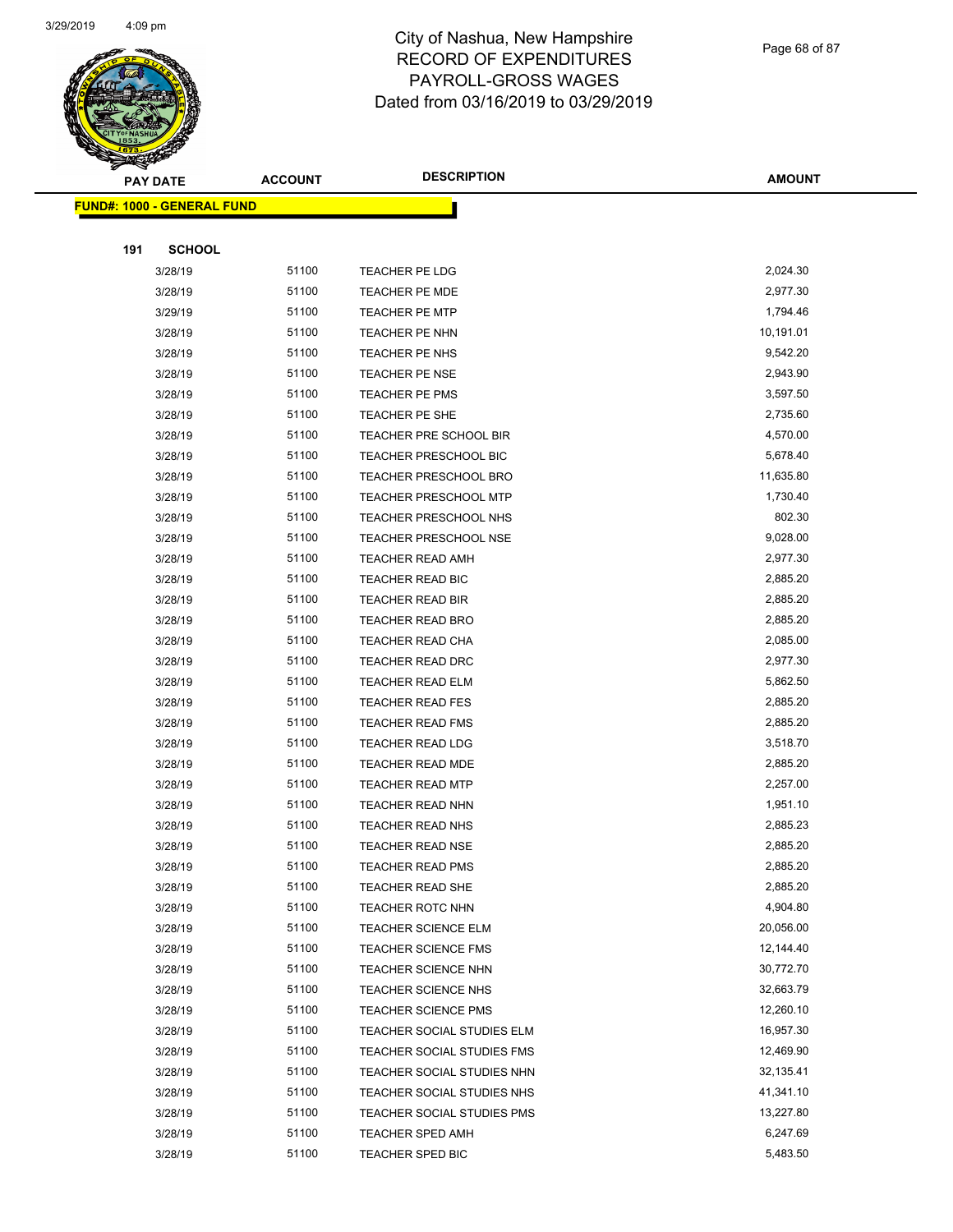

Page 69 of 87

|     | <b>PAY DATE</b>                   | <b>ACCOUNT</b> | <b>DESCRIPTION</b>                | <b>AMOUNT</b> |
|-----|-----------------------------------|----------------|-----------------------------------|---------------|
|     | <b>FUND#: 1000 - GENERAL FUND</b> |                |                                   |               |
|     |                                   |                |                                   |               |
| 191 | <b>SCHOOL</b>                     |                |                                   |               |
|     | 3/28/19                           | 51100          | TEACHER SPED BIR                  | 5,586.40      |
|     | 3/28/19                           | 51100          | <b>TEACHER SPED BRO</b>           | 6,445.20      |
|     | 3/28/19                           | 51100          | <b>TEACHER SPED CHA</b>           | 7,958.20      |
|     | 3/28/19                           | 51100          | <b>TEACHER SPED DRC</b>           | 5,483.40      |
|     | 3/28/19                           | 51100          | <b>TEACHER SPED ELM</b>           | 15,709.59     |
|     | 3/28/19                           | 51100          | <b>TEACHER SPED FES</b>           | 5,247.10      |
|     | 3/28/19                           | 51100          | <b>TEACHER SPED FMS</b>           | 12,831.50     |
|     | 3/28/19                           | 51100          | <b>TEACHER SPED LDG</b>           | 6,428.60      |
|     | 3/28/19                           | 51100          | <b>TEACHER SPED MDE</b>           | 4,727.70      |
|     | 3/28/19                           | 51100          | <b>TEACHER SPED MTP</b>           | 3,870.40      |
|     | 3/28/19                           | 51100          | <b>TEACHER SPED NHN</b>           | 23,809.50     |
|     | 3/28/19                           | 51100          | TEACHER SPED NHS                  | 36,360.74     |
|     | 3/28/19                           | 51100          | <b>TEACHER SPED PMS</b>           | 12,668.10     |
|     | 3/28/19                           | 51100          | <b>TEACHER SPED SHE</b>           | 7,020.50      |
|     | 3/28/19                           | 51100          | <b>TEACHER TECHED ELM</b>         | 8,536.90      |
|     | 3/28/19                           | 51100          | <b>TEACHER TECHED FMS</b>         | 3,532.20      |
|     | 3/28/19                           | 51100          | TEACHER TECHED NHN                | 6,844.00      |
|     | 3/28/19                           | 51100          | <b>TEACHER TECHED NHS</b>         | 11,264.90     |
|     | 3/28/19                           | 51100          | <b>TEACHER TECHED PMS</b>         | 5,770.40      |
|     | 3/28/19                           | 51100          | TEACHER TV PROD NHS               | 2,885.20      |
|     | 3/28/19                           | 51100          | <b>TEACHER VISION WID</b>         | 5,324.40      |
|     | 3/21/19                           | 51100          | TECH INTERGRATION ASST AMH        | 677.35        |
|     | 3/28/19                           | 51100          | TECH INTERGRATION ASST AMH        | 699.03        |
|     | 3/21/19                           | 51100          | TECH INTERGRATION ASST BIC        | 586.70        |
|     | 3/28/19                           | 51100          | TECH INTERGRATION ASST BIC        | 582.03        |
|     | 3/21/19                           | 51100          | TECH INTERGRATION ASST CHA        | 540.00        |
|     | 3/28/19                           | 51100          | TECH INTERGRATION ASST CHA        | 540.00        |
|     | 3/21/19                           | 51100          | TECH INTERGRATION ASST FES        | 597.73        |
|     | 3/28/19                           | 51100          | TECH INTERGRATION ASST FES        | 612.19        |
|     | 3/21/19                           | 51100          | TECH INTERGRATION ASST LDG        | 561.50        |
|     | 3/28/19                           | 51100          | TECH INTERGRATION ASST LDG        | 556.93        |
|     | 3/21/19                           | 51100          | TECH INTERGRATION ASST MDE        | 540.00        |
|     | 3/28/19                           | 51100          | TECH INTERGRATION ASST MDE        | 540.00        |
|     | 3/21/19                           | 51100          | TECH INTERGRATION ASST MTP        | 605.22        |
|     | 3/28/19                           | 51100          | <b>TECH INTERGRATION ASST MTP</b> | 555.61        |
|     | 3/21/19                           | 51100          | TECH INTERGRATION ASST SHE        | 578.70        |
|     | 3/28/19                           | 51100          | TECH INTERGRATION ASST SHE        | 564.47        |
|     | 3/21/19                           | 51100          | TITLE ONE PARA FES                | 447.60        |
|     | 3/28/19                           | 51100          | TITLE ONE PARA FES                | 272.29        |
|     | 3/21/19                           | 51200          | ATHLETIC EQUIPMENT MANAGER NHN    | 50.00         |
|     | 3/21/19                           | 51200          | CLERICAL BOARD OF ED SUP          | 748.61        |
|     | 3/28/19                           | 51200          | CLERICAL BOARD OF ED SUP          | 680.55        |
|     | 3/21/19                           | 51200          | <b>CROSSING GUARD WPO</b>         | 2,524.93      |
|     | 3/28/19                           | 51200          | <b>CROSSING GUARD WPO</b>         | 2,360.91      |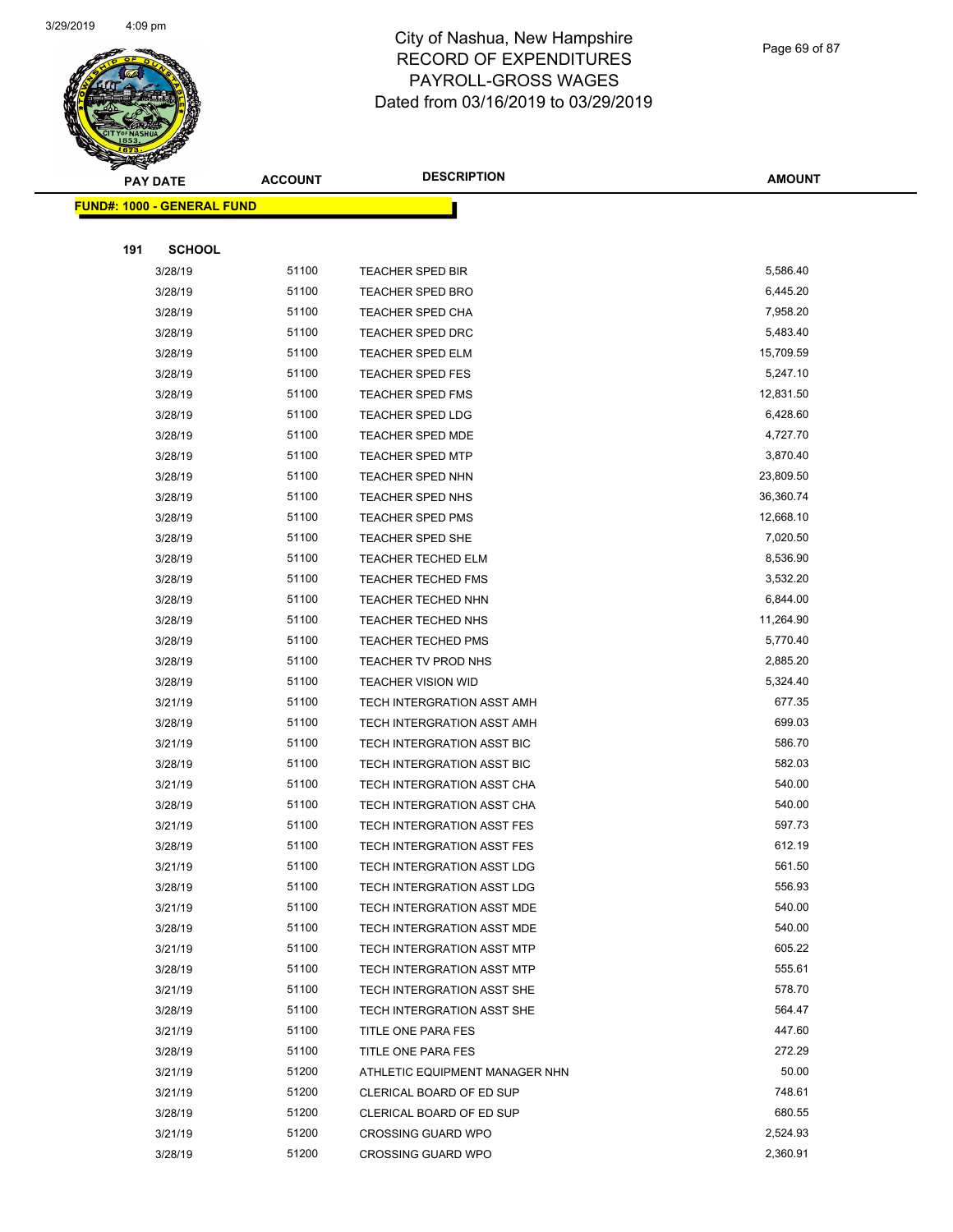

Page 70 of 87

| $\tilde{\phantom{a}}$<br><b>PAY DATE</b> | <b>ACCOUNT</b> | <b>DESCRIPTION</b>             | <b>AMOUNT</b>    |
|------------------------------------------|----------------|--------------------------------|------------------|
| <b>FUND#: 1000 - GENERAL FUND</b>        |                |                                |                  |
|                                          |                |                                |                  |
| 191<br><b>SCHOOL</b>                     |                |                                |                  |
| 3/28/19                                  | 51200          | <b>CUSTODIAN ASST HEAD NHN</b> | 269.73           |
| 3/21/19                                  | 51200          | <b>CUSTODIAN CHA</b>           | 312.66           |
| 3/28/19                                  | 51200          | <b>CUSTODIAN CHA</b>           | 156.33           |
| 3/21/19                                  | 51200          | <b>CUSTODIAN HEAD BRO</b>      | 93.54            |
| 3/28/19                                  | 51200          | <b>CUSTODIAN HEAD BRO</b>      | 77.95            |
| 3/28/19                                  | 51200          | <b>CUSTODIAN HEAD MTP</b>      | 15.59            |
| 3/21/19                                  | 51200          | <b>CUSTODIAN MTP</b>           | 77.95            |
| 3/28/19                                  | 51200          | <b>CUSTODIAN MTP</b>           | 62.36            |
| 3/28/19                                  | 51200          | DIRECTOR ADULT ED              | 2,658.30         |
| 3/21/19                                  | 51200          | ELL OUTREACH WORKER HOURLY     | 375.00           |
| 3/28/19                                  | 51200          | ELL OUTREACH WORKER HOURLY     | 375.00           |
| 3/21/19                                  | 51200          | FOOD SERVICE ASST PT AMH       | 50.00            |
| 3/28/19                                  | 51200          | FOOD SERVICE ASST PT AMH       | 40.00            |
| 3/21/19                                  | 51200          | FOOD SERVICE ASST PT CHA       | 50.00            |
| 3/28/19                                  | 51200          | FOOD SERVICE ASST PT CHA       | 50.00            |
| 3/21/19                                  | 51200          | FOOD SERVICE ASST PT MDE       | 12.50            |
| 3/28/19                                  | 51200          | FOOD SERVICE ASST PT MDE       | 12.50            |
| 3/21/19                                  | 51200          | FOOD SERVICE ASST PT NHS       | 38.98            |
| 3/28/19                                  | 51200          | FOOD SERVICE ASST PT NHS       | 136.42           |
| 3/28/19                                  | 51200          | GUIDANCE COUNSELOR NHS         | 1,704.90         |
| 3/21/19                                  | 51200          | <b>INSTRUMENTAL MUSIC</b>      | 1,612.50         |
| 3/28/19                                  | 51200          | <b>INSTRUMENTAL MUSIC</b>      | 1,587.50         |
| 3/21/19                                  | 51200          | LUNCH MONITOR AMH              | 349.38           |
| 3/28/19                                  | 51200          | LUNCH MONITOR AMH              | 389.80           |
| 3/21/19                                  | 51200          | LUNCH MONITOR BIC              | 721.82           |
| 3/28/19                                  | 51200          | LUNCH MONITOR BIC              | 658.32           |
| 3/21/19                                  | 51200          | LUNCH MONITOR BIR              | 554.77           |
| 3/28/19                                  | 51200          | LUNCH MONITOR BIR              | 491.13           |
| 3/21/19                                  | 51200          | LUNCH MONITOR BRO              | 450.11           |
| 3/28/19                                  | 51200          | LUNCH MONITOR BRO              | 535.70           |
| 3/21/19                                  | 51200          | LUNCH MONITOR CHA              | 866.25           |
| 3/28/19                                  | 51200          | LUNCH MONITOR CHA              | 799.86           |
| 3/21/19                                  | 51200          | LUNCH MONITOR DRC              | 436.62           |
| 3/28/19                                  | 51200          | LUNCH MONITOR DRC              | 395.26           |
| 3/21/19                                  | 51200          | LUNCH MONITOR ELM              | 158.80           |
| 3/28/19                                  | 51200          | LUNCH MONITOR ELM              | 153.03           |
| 3/21/19                                  | 51200          | LUNCH MONITOR FES              | 487.96           |
| 3/28/19                                  | 51200          | LUNCH MONITOR FES              | 378.24           |
| 3/21/19                                  | 51200          | LUNCH MONITOR FMS              | 234.22           |
| 3/28/19                                  | 51200          | LUNCH MONITOR FMS              | 256.40<br>708.54 |
| 3/21/19                                  | 51200<br>51200 | LUNCH MONITOR LDG              | 716.01           |
| 3/28/19<br>3/21/19                       | 51200          | LUNCH MONITOR LDG              | 788.23           |
|                                          |                | LUNCH MONITOR MDE              | 672.75           |
| 3/28/19                                  | 51200          | LUNCH MONITOR MDE              |                  |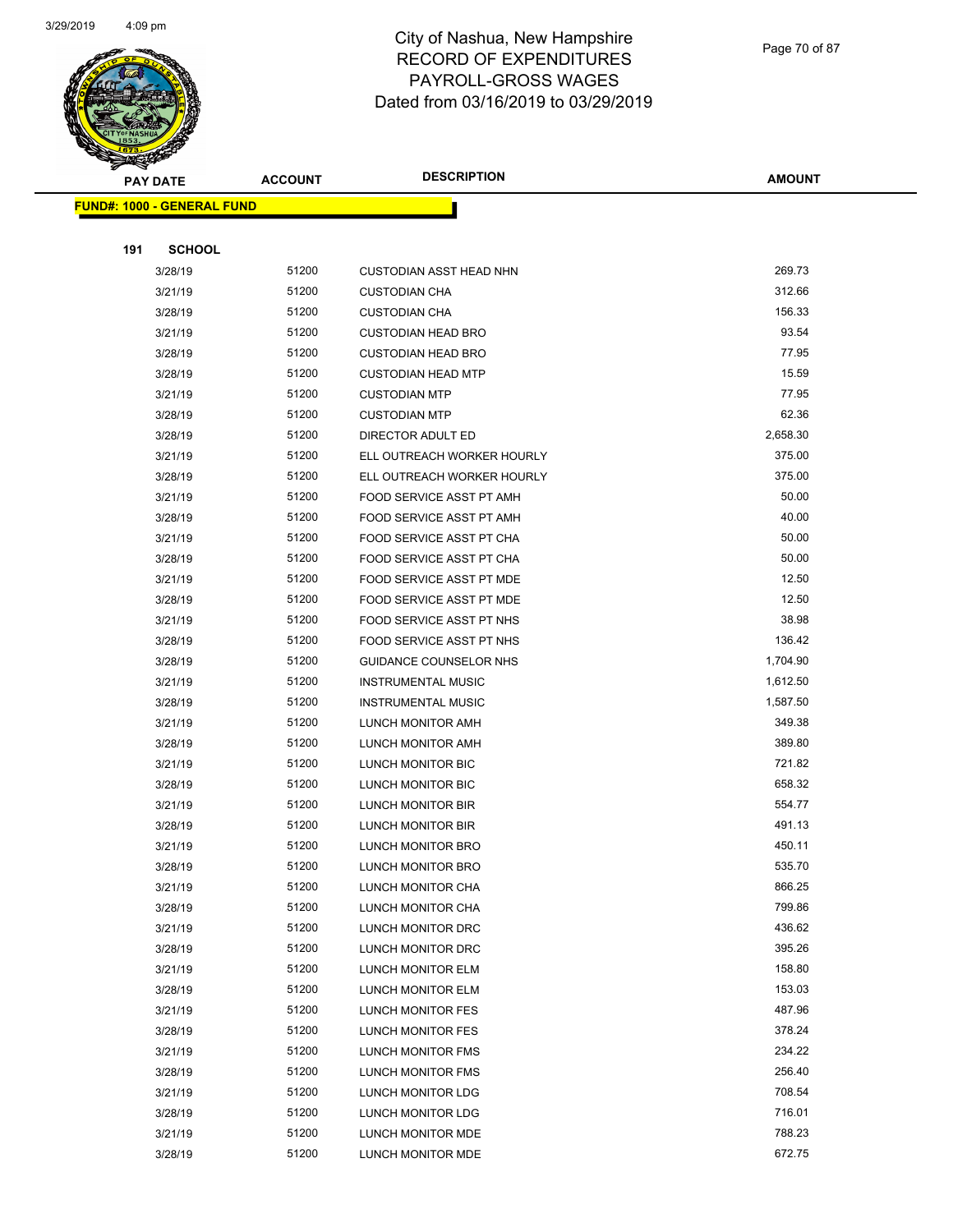

|     | <b>PAY DATE</b>                   | <b>ACCOUNT</b> | <b>DESCRIPTION</b>   | <b>AMOUNT</b> |
|-----|-----------------------------------|----------------|----------------------|---------------|
|     | <b>FUND#: 1000 - GENERAL FUND</b> |                |                      |               |
|     |                                   |                |                      |               |
| 191 | <b>SCHOOL</b>                     |                |                      |               |
|     | 3/21/19                           | 51200          | LUNCH MONITOR MTP    | 482.19        |
|     | 3/28/19                           | 51200          | LUNCH MONITOR MTP    | 499.51        |
|     | 3/21/19                           | 51200          | LUNCH MONITOR NHN    | 288.80        |
|     | 3/28/19                           | 51200          | LUNCH MONITOR NHN    | 346.56        |
|     | 3/21/19                           | 51200          | LUNCH MONITOR NHS    | 144.38        |
|     | 3/28/19                           | 51200          | LUNCH MONITOR NHS    | 161.71        |
|     | 3/21/19                           | 51200          | LUNCH MONITOR NSE    | 496.33        |
|     | 3/28/19                           | 51200          | LUNCH MONITOR NSE    | 408.91        |
|     | 3/21/19                           | 51200          | LUNCH MONITOR PMS    | 326.30        |
|     | 3/28/19                           | 51200          | LUNCH MONITOR PMS    | 320.52        |
|     | 3/21/19                           | 51200          | LUNCH MONITOR SHE    | 511.70        |
|     | 3/28/19                           | 51200          | LUNCH MONITOR SHE    | 503.03        |
|     | 3/21/19                           | 51200          | PARA PRE SCHOOL BIR  | 620.39        |
|     | 3/28/19                           | 51200          | PARA PRE SCHOOL BIR  | 673.09        |
|     | 3/21/19                           | 51200          | PARA DW SPEC ED BIR  | 990.50        |
|     | 3/28/19                           | 51200          | PARA DW SPEC ED BIR  | 983.81        |
|     | 3/21/19                           | 51200          | PARA DW SPEC ED MDE  | 220.21        |
|     | 3/28/19                           | 51200          | PARA DW SPEC ED MDE  | 212.99        |
|     | 3/21/19                           | 51200          | PARA ELL FES         | 37.50         |
|     | 3/28/19                           | 51200          | PARA ELL FES         | 30.00         |
|     | 3/21/19                           | 51200          | PARA INST AMH        | 796.28        |
|     | 3/28/19                           | 51200          | PARA INST AMH        | 877.73        |
|     | 3/21/19                           | 51200          | PARA INST BIC        | 446.26        |
|     | 3/28/19                           | 51200          | PARA INST BIC        | 436.49        |
|     | 3/21/19                           | 51200          | PARA INST BIR        | 25.00         |
|     | 3/28/19                           | 51200          | PARA INST BIR        | 25.00         |
|     | 3/21/19                           | 51200          | PARA INST DRC        | 70.00         |
|     | 3/28/19                           | 51200          | PARA INST DRC        | 70.00         |
|     | 3/21/19                           | 51200          | PARA INST FES        | 37.50         |
|     | 3/28/19                           | 51200          | PARA INST FES        | 37.50         |
|     | 3/21/19                           | 51200          | PARA INST FMS        | 25.00         |
|     | 3/28/19                           | 51200          | PARA INST FMS        | 20.00         |
|     | 3/21/19                           | 51200          | PARA INST LDG        | 12.50         |
|     | 3/28/19                           | 51200          | PARA INST LDG        | 12.50         |
|     | 3/21/19                           | 51200          | PARA INST MTP        | 373.80        |
|     | 3/28/19                           | 51200          | PARA INST MTP        | 365.47        |
|     | 3/21/19                           | 51200          | PARA INST NHN        | 310.40        |
|     | 3/28/19                           | 51200          | PARA INST NHN        | 310.40        |
|     | 3/21/19                           | 51200          | PARA INST NSE        | 20.00         |
|     | 3/28/19                           | 51200          | PARA INST NSE        | 25.00         |
|     | 3/21/19                           | 51200          | <b>PARA INST PMS</b> | 80.85         |
|     | 3/28/19                           | 51200          | PARA INST PMS        | 64.68         |
|     | 3/21/19                           | 51200          | PARA INST SHE        | 421.19        |
|     | 3/28/19                           | 51200          | PARA INST SHE        | 487.46        |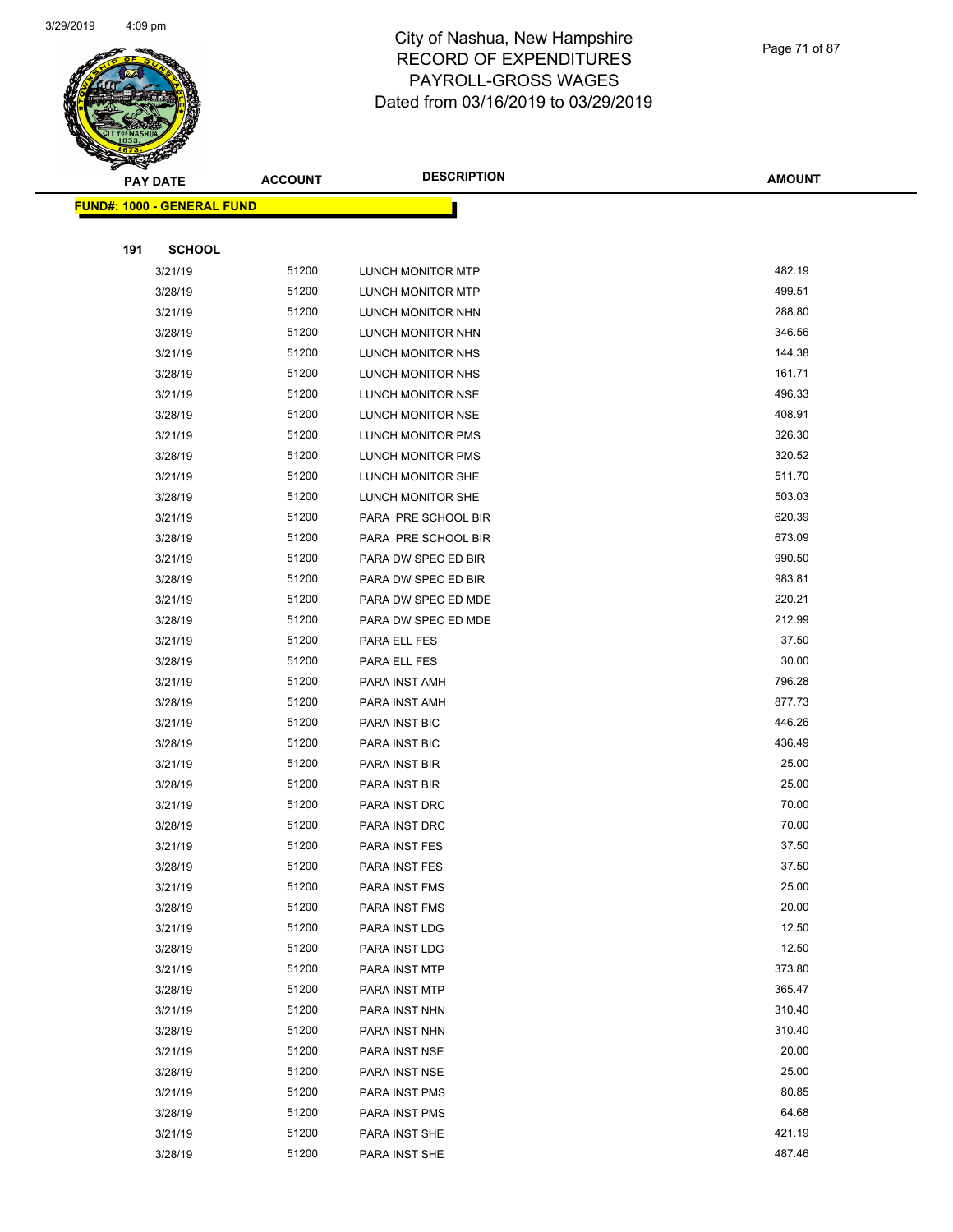

Page 72 of 87

|     | <b>PAY DATE</b>                    | <b>ACCOUNT</b> | <b>DESCRIPTION</b>              | <b>AMOUNT</b> |
|-----|------------------------------------|----------------|---------------------------------|---------------|
|     | <u> FUND#: 1000 - GENERAL FUND</u> |                |                                 |               |
|     |                                    |                |                                 |               |
| 191 | <b>SCHOOL</b>                      |                |                                 |               |
|     | 3/21/19                            | 51200          | PARA LIB PMS                    | 275.58        |
|     | 3/28/19                            | 51200          | PARA LIB PMS                    | 299.89        |
|     | 3/21/19                            | 51200          | PARA PRE SCH BIC                | 1,633.12      |
|     | 3/28/19                            | 51200          | PARA PRE SCH BIC                | 1,567.02      |
|     | 3/21/19                            | 51200          | PARA PRE SCH BRO                | 2,637.24      |
|     | 3/28/19                            | 51200          | PARA PRE SCH BRO                | 2,722.10      |
|     | 3/21/19                            | 51200          | PARA PRE SCH MTP                | 589.78        |
|     | 3/28/19                            | 51200          | PARA PRE SCH MTP                | 722.98        |
|     | 3/21/19                            | 51200          | PARA PRE SCH NSE                | 5,045.36      |
|     | 3/28/19                            | 51200          | PARA PRE SCH NSE                | 4,895.24      |
|     | 3/21/19                            | 51200          | PARA TTI LDG                    | 77.95         |
|     | 3/28/19                            | 51200          | PARA TTI LDG                    | 31.18         |
|     | 3/28/19                            | 51200          | SCHOOL PSYCHOLOGIST WID         | 3,880.00      |
|     | 3/28/19                            | 51200          | SPEECH LANG PATHOLOGIST WID     | 7,110.03      |
|     | 3/28/19                            | 51200          | STUDENT ACTIVITY COORD NHS      | 1,066.40      |
|     | 3/21/19                            | 51200          | <b>SUB CLERICAL</b>             | 503.16        |
|     | 3/28/19                            | 51200          | <b>SUB CLERICAL</b>             | 383.36        |
|     | 3/28/19                            | 51200          | <b>SUB CROSSING GUARD</b>       | 46.77         |
|     | 3/21/19                            | 51200          | <b>SUB TEACHER</b>              | 287.50        |
|     | 3/28/19                            | 51200          | <b>SUB TEACHER</b>              | 287.50        |
|     | 3/28/19                            | 51200          | <b>TEACHER ART FMS</b>          | 2,846.09      |
|     | 3/28/19                            | 51200          | <b>TEACHER ART NHS</b>          | 975.50        |
|     | 3/28/19                            | 51200          | TEACHER BIO TEC NHN             | 551.30        |
|     | 3/28/19                            | 51200          | <b>TEACHER ENGLISH NHN</b>      | 200.00        |
|     | 3/28/19                            | 51200          | <b>TEACHER FOREIGN LANG FMS</b> | 1,165.20      |
|     | 3/28/19                            | 51200          | <b>TEACHER MUSIC AMH</b>        | 350.00        |
|     | 3/28/19                            | 51200          | <b>TEACHER MUSIC ELM</b>        | 1,934.40      |
|     | 3/28/19                            | 51200          | <b>TEACHER MUSIC MTP</b>        | 1,620.69      |
|     | 3/28/19                            | 51200          | TEACHER READ ELM                | 1,704.90      |
|     | 3/28/19                            | 51200          | <b>TEACHER SCIENCE NHS</b>      | 774.70        |
|     | 3/28/19                            | 51200          | TEACHER SOCIAL STUDIES NHN      | 975.00        |
|     | 3/28/19                            | 51200          | TEACHER SPED FMS                | 225.00        |
|     | 3/28/19                            | 51200          | TEACHER SPED NHN                | 1,786.40      |
|     | 3/28/19                            | 51200          | TEACHER SPED NHS                | 1,442.61      |
|     | 3/28/19                            | 51200          | <b>TEACHER VISION WID</b>       | 802.29        |
|     | 3/21/19                            | 51300          | <b>OVERTIME</b>                 | 8,279.23      |
|     | 3/28/19                            | 51300          | <b>OVERTIME</b>                 | 4,810.22      |
|     | 3/21/19                            | 51400          | WAGES TEMPORARY/SEASONAL        | 2,520.21      |
|     | 3/28/19                            | 51400          | WAGES TEMPORARY/SEASONAL        | 2,729.77      |
|     | 3/15/19                            | 51412          | WAGES PER DIEM                  | (158.81)      |
|     | 3/21/19                            | 51412          | WAGES PER DIEM                  | 26,497.54     |
|     | 3/28/19                            | 51412          | <b>WAGES PER DIEM</b>           | 31,680.74     |
|     | 3/28/19                            | 51500          | ELECTED SCHOOL BOARD            | 9,000.00      |
|     | 3/21/19                            | 51650          | ADDITIONAL HOURS                | 140.00        |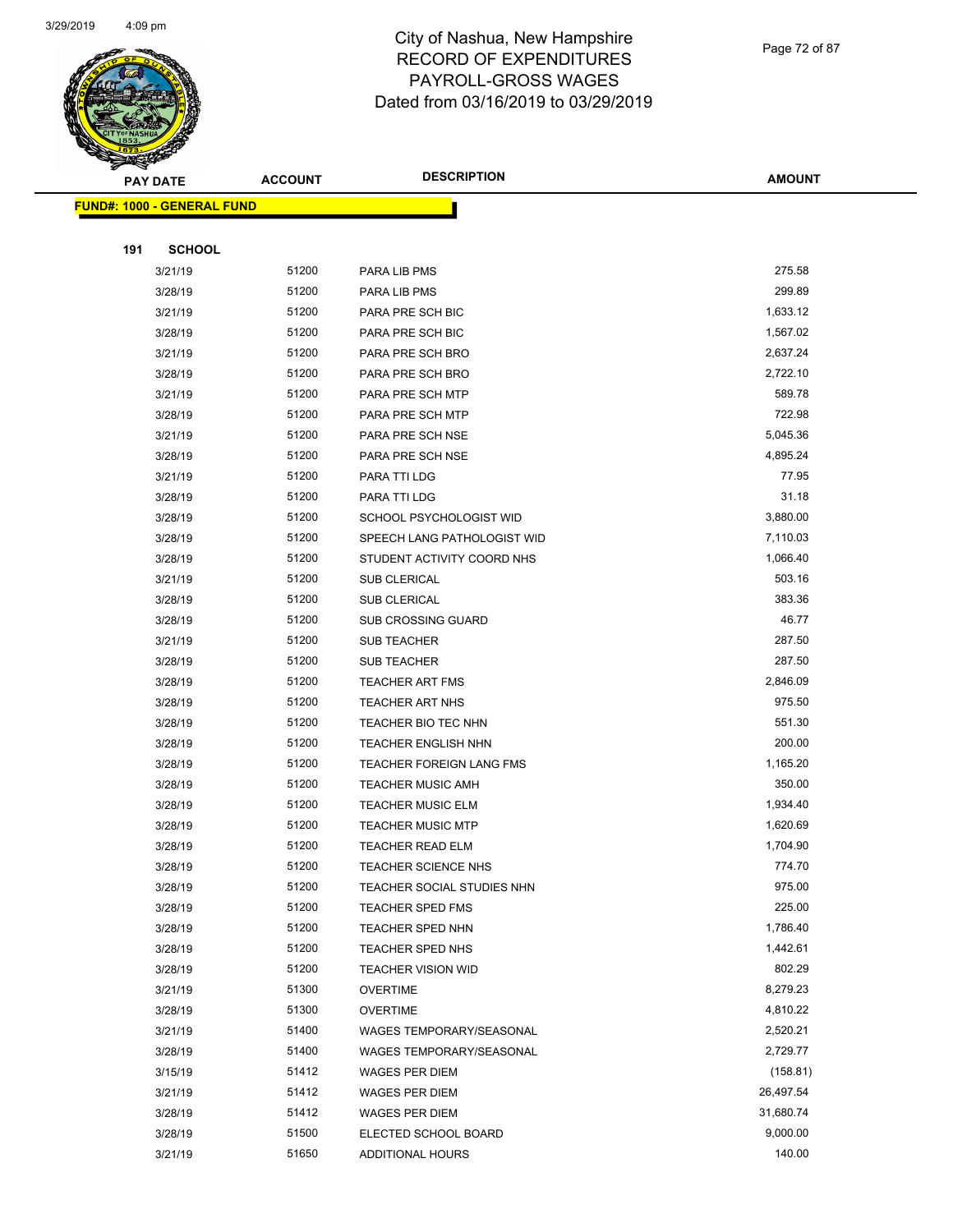

Page 73 of 87

| <b>ANGER</b> | <b>PAY DATE</b>                   | <b>ACCOUNT</b> | <b>DESCRIPTION</b>                     | <b>AMOUNT</b>  |
|--------------|-----------------------------------|----------------|----------------------------------------|----------------|
|              | <b>FUND#: 1000 - GENERAL FUND</b> |                |                                        |                |
| 191          | <b>SCHOOL</b>                     |                |                                        |                |
|              | 3/28/19                           | 51650          | ADDITIONAL HOURS                       | 1,925.71       |
|              | 3/28/19                           | 51700          | <b>STIPENDS</b>                        | 8,036.37       |
|              | 3/28/19                           | 51750          | <b>RETIREMENT &amp; SEPARATION PAY</b> | 19,268.66      |
|              | 3/28/19                           | 52800          | EDUCATIONAL ASSISTANCE                 | 5,300.00       |
|              | 3/28/19                           | 55118          | TELEPHONE-CELLULAR                     | 2,440.00       |
|              | <b>TOTAL 191 - SCHOOL</b>         |                |                                        | \$3,405,738.23 |
|              |                                   |                |                                        |                |

**TOTAL FUND 1000 - GENERAL FUND \$5,403,042.23** 

#### **FUND#: 2100 - FOOD SERVICES FUND**

| 3/21/19 | 51100 | CLERICAL FOOD SERVICE NHS            | 783.39   |
|---------|-------|--------------------------------------|----------|
| 3/28/19 | 51100 | CLERICAL FOOD SERVICE NHS            | 783.39   |
| 3/21/19 | 51100 | DELIVERY DRIVER FOOD SERVICE         | 734.40   |
| 3/28/19 | 51100 | DELIVERY DRIVER FOOD SERVICE         | 734.40   |
| 3/28/19 | 51100 | DIRECTOR FOOD SERVICE                | 2,925.80 |
| 3/28/19 | 51100 | <b>FOOD SERVICE BUSINESS MANAGER</b> | 2,219.70 |
| 3/21/19 | 51100 | FOOD SERVICE COOK AMH                | 493.50   |
| 3/28/19 | 51100 | FOOD SERVICE COOK AMH                | 798.54   |
| 3/21/19 | 51100 | FOOD SERVICE COOK BIC                | 506.10   |
| 3/28/19 | 51100 | <b>FOOD SERVICE COOK BIC</b>         | 813.40   |
| 3/21/19 | 51100 | <b>FOOD SERVICE COOK BIR</b>         | 511.00   |
| 3/28/19 | 51100 | <b>FOOD SERVICE COOK BIR</b>         | 826.13   |
| 3/21/19 | 51100 | <b>FOOD SERVICE COOK BRO</b>         | 506.10   |
| 3/28/19 | 51100 | FOOD SERVICE COOK BRO                | 821.88   |
| 3/21/19 | 51100 | FOOD SERVICE COOK CHA                | 511.00   |
| 3/28/19 | 51100 | FOOD SERVICE COOK CHA                | 816.95   |
| 3/21/19 | 51100 | FOOD SERVICE COOK DRC                | 511.00   |
| 3/28/19 | 51100 | FOOD SERVICE COOK DRC                | 825.25   |
| 3/21/19 | 51100 | FOOD SERVICE COOK ELM                | 977.90   |
| 3/28/19 | 51100 | FOOD SERVICE COOK ELM                | 1,556.13 |
| 3/21/19 | 51100 | <b>FOOD SERVICE COOK FES</b>         | 511.00   |
| 3/28/19 | 51100 | <b>FOOD SERVICE COOK FES</b>         | 811.42   |
| 3/21/19 | 51100 | FOOD SERVICE COOK FMS                | 499.10   |
| 3/28/19 | 51100 | <b>FOOD SERVICE COOK FMS</b>         | 813.07   |
| 3/21/19 | 51100 | <b>FOOD SERVICE COOK LDG</b>         | 485.11   |
| 3/28/19 | 51100 | FOOD SERVICE COOK LDG                | 748.54   |
| 3/21/19 | 51100 | FOOD SERVICE COOK MDE                | 493.50   |
| 3/28/19 | 51100 | <b>FOOD SERVICE COOK MDE</b>         | 809.38   |
| 3/21/19 | 51100 | FOOD SERVICE COOK NHN                | 1,092.70 |
| 3/28/19 | 51100 | FOOD SERVICE COOK NHN                | 1,778.33 |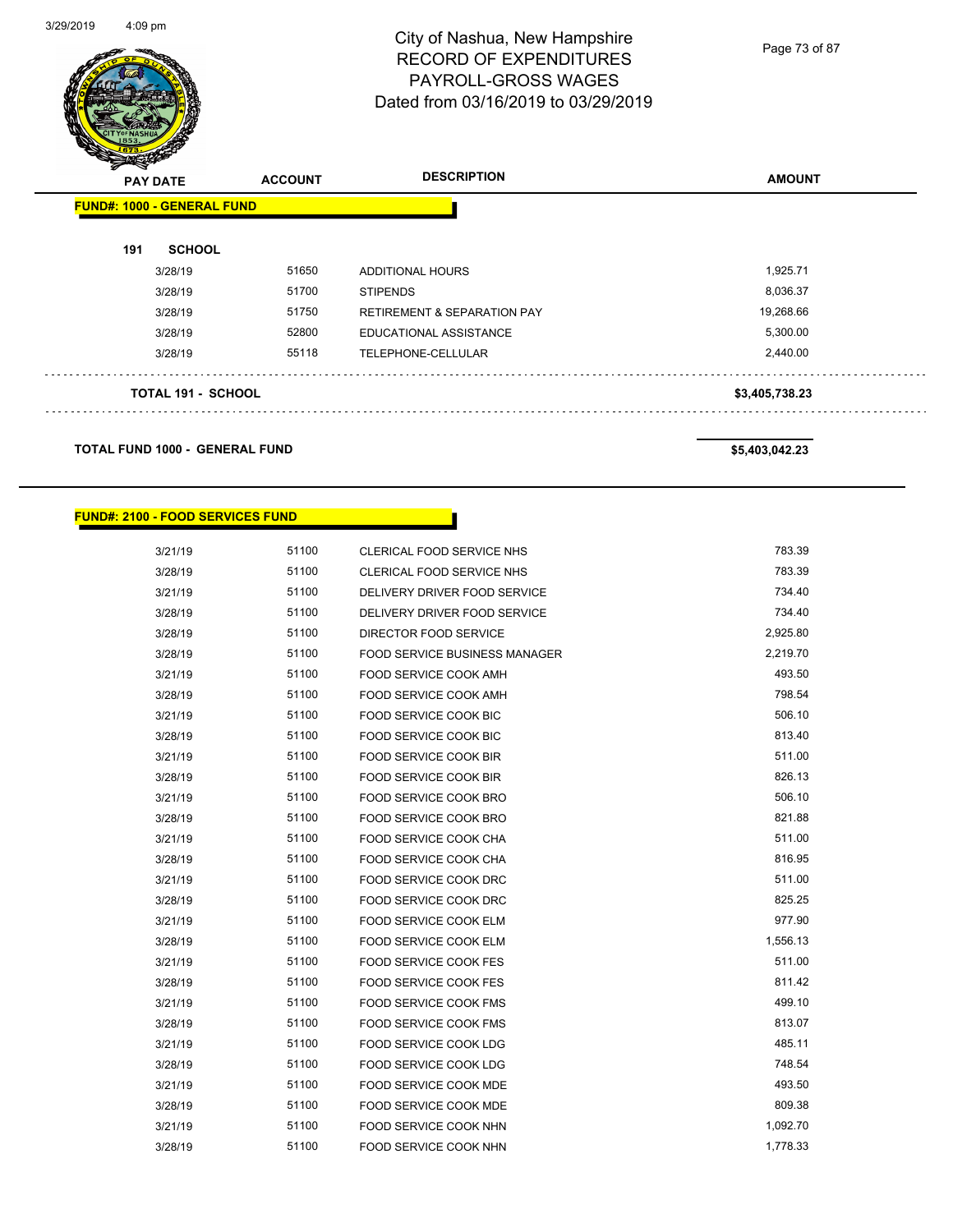

| <b>PAY DATE</b>                          | <b>ACCOUNT</b> | <b>DESCRIPTION</b>              | <b>AMOUNT</b> |
|------------------------------------------|----------------|---------------------------------|---------------|
| <u> FUND#: 2100 - FOOD SERVICES FUND</u> |                |                                 |               |
|                                          |                |                                 |               |
| 3/21/19                                  | 51100          | FOOD SERVICE COOK NHS           | 1,023.41      |
| 3/28/19                                  | 51100          | FOOD SERVICE COOK NHS           | 1,674.94      |
| 3/21/19                                  | 51100          | FOOD SERVICE COOK NSE           | 506.10        |
| 3/28/19                                  | 51100          | FOOD SERVICE COOK NSE           | 819.96        |
| 3/21/19                                  | 51100          | FOOD SERVICE COOK PMS           | 517.78        |
| 3/28/19                                  | 51100          | FOOD SERVICE COOK PMS           | 848.28        |
| 3/21/19                                  | 51100          | FOOD SERVICE COOK SHE           | 493.50        |
| 3/28/19                                  | 51100          | FOOD SERVICE COOK SHE           | 812.08        |
| 3/28/19                                  | 51100          | <b>FOOD SERVICE SITE CORD</b>   | 12,176.51     |
| 3/21/19                                  | 51100          | <b>FOOD SERVICECOOK MTP</b>     | 466.55        |
| 3/28/19                                  | 51100          | <b>FOOD SERVICECOOK MTP</b>     | 1,353.08      |
| 3/21/19                                  | 51200          | FOOD SERVICE ASST PT AMH        | 592.80        |
| 3/28/19                                  | 51200          | FOOD SERVICE ASST PT AMH        | 955.64        |
| 3/21/19                                  | 51200          | FOOD SERVICE ASST PT BIC        | 468.18        |
| 3/28/19                                  | 51200          | <b>FOOD SERVICE ASST PT BIC</b> | 874.64        |
| 3/21/19                                  | 51200          | FOOD SERVICE ASST PT BIR        | 533.10        |
| 3/28/19                                  | 51200          | FOOD SERVICE ASST PT BIR        | 894.94        |
| 3/21/19                                  | 51200          | FOOD SERVICE ASST PT BRO        | 374.84        |
| 3/28/19                                  | 51200          | FOOD SERVICE ASST PT BRO        | 598.08        |
| 3/21/19                                  | 51200          | FOOD SERVICE ASST PT CHA        | 380.70        |
| 3/28/19                                  | 51200          | FOOD SERVICE ASST PT CHA        | 714.38        |
| 3/21/19                                  | 51200          | FOOD SERVICE ASST PT DRC        | 810.26        |
| 3/28/19                                  | 51200          | FOOD SERVICE ASST PT DRC        | 1,559.75      |
| 3/21/19                                  | 51200          | FOOD SERVICE ASST PT ELM        | 2,396.00      |
| 3/28/19                                  | 51200          | FOOD SERVICE ASST PT ELM        | 3,791.23      |
| 3/21/19                                  | 51200          | <b>FOOD SERVICE ASST PT FES</b> | 909.73        |
| 3/28/19                                  | 51200          | <b>FOOD SERVICE ASST PT FES</b> | 1,253.17      |
| 3/21/19                                  | 51200          | <b>FOOD SERVICE ASST PT FMS</b> | 2,607.51      |
| 3/28/19                                  | 51200          | FOOD SERVICE ASST PT FMS        | 4,069.93      |
| 3/21/19                                  | 51200          | FOOD SERVICE ASST PT LDG        | 690.18        |
| 3/28/19                                  | 51200          | <b>FOOD SERVICE ASST PT LDG</b> | 1,401.71      |
| 3/21/19                                  | 51200          | FOOD SERVICE ASST PT MDE        | 565.55        |
| 3/28/19                                  | 51200          | FOOD SERVICE ASST PT MDE        | 959.91        |
| 3/21/19                                  | 51200          | FOOD SERVICE ASST PT MTP        | 541.15        |
| 3/28/19                                  | 51200          | FOOD SERVICE ASST PT MTP        | 670.80        |
| 3/21/19                                  | 51200          | FOOD SERVICE ASST PT NHN        | 4,202.87      |
| 3/28/19                                  | 51200          | FOOD SERVICE ASST PT NHN        | 6,429.50      |
| 3/21/19                                  | 51200          | FOOD SERVICE ASST PT NHS        | 4,869.40      |
| 3/28/19                                  | 51200          | FOOD SERVICE ASST PT NHS        | 6,971.14      |
| 3/21/19                                  | 51200          | FOOD SERVICE ASST PT NSE        | 321.84        |
| 3/28/19                                  | 51200          | <b>FOOD SERVICE ASST PT NSE</b> | 495.78        |
| 3/21/19                                  | 51200          | FOOD SERVICE ASST PT PMS        | 2,571.82      |
| 3/28/19                                  | 51200          | FOOD SERVICE ASST PT PMS        | 4,280.14      |
| 3/21/19                                  | 51200          | FOOD SERVICE ASST PT SHE        | 579.05        |
| 3/28/19                                  | 51200          | FOOD SERVICE ASST PT SHE        | 1,024.17      |
|                                          |                |                                 |               |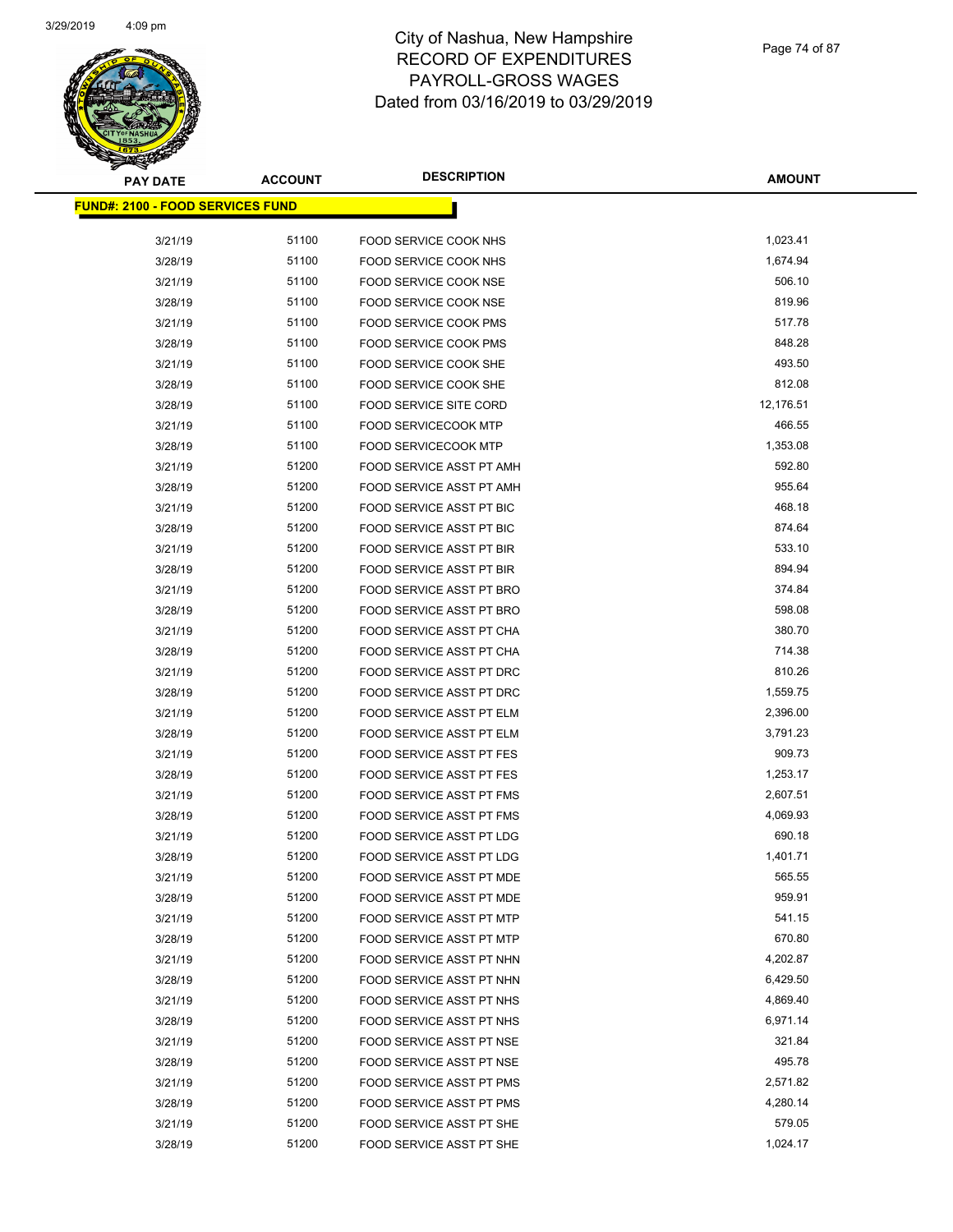

Page 75 of 87

| z. | $\tilde{\phantom{a}}$<br><b>PAY DATE</b>    | <b>ACCOUNT</b> | <b>DESCRIPTION</b>    | <b>AMOUNT</b> |
|----|---------------------------------------------|----------------|-----------------------|---------------|
|    | <b>FUND#: 2100 - FOOD SERVICES FUND</b>     |                |                       |               |
|    | 3/21/19                                     | 51300          | <b>OVERTIME</b>       | 30.18         |
|    | 3/28/19                                     | 51300          | <b>OVERTIME</b>       | 449.19        |
|    | 3/21/19                                     | 51412          | <b>WAGES PER DIEM</b> | 1,167.08      |
|    | 3/28/19                                     | 51412          | <b>WAGES PER DIEM</b> | 1.161.23      |
|    | 3/28/19                                     | 55118          | TELEPHONE-CELLULAR    | 80.00         |
|    |                                             |                |                       |               |
|    | <b>TOTAL FUND 2100 - FOOD SERVICES FUND</b> |                | \$110,637.87          |               |

| <b>FUND#: 2201 - DRIVERS EDUCATION FUND</b>     |            |                           |        |  |
|-------------------------------------------------|------------|---------------------------|--------|--|
| 3/21/19                                         | 51200      | DRIVER INSTRUCTOR         | 350.00 |  |
| 3/28/19                                         | 51200      | <b>ELL TUTOR</b>          | 140.00 |  |
| 3/28/19                                         | 51200      | <b>TEACHER ELL FES</b>    | 210.00 |  |
| 3/28/19                                         | 51200      | <b>TEACHER TECHED ELM</b> | 560.00 |  |
| 3/21/19                                         | 51300      | <b>OVERTIME</b>           | 31.55  |  |
|                                                 |            |                           |        |  |
| <b>TOTAL FUND 2201 - DRIVERS EDUCATION FUND</b> | \$1,291.55 |                           |        |  |

| <b>FUND#: 2207 - ADULT ED/CONTINUING ED</b> |       |                             |        |
|---------------------------------------------|-------|-----------------------------|--------|
| 3/21/19                                     | 51100 | CLERICAL ADULT ED NHN       | 794.03 |
| 3/28/19                                     | 51100 | CLERICAL ADULT ED NHN       | 710.65 |
| 3/21/19                                     | 51200 | ADULT ED ENRICHMENT INST    | 150.00 |
| 3/28/19                                     | 51200 | ADULT ED ENRICHMENT INST    | 375.00 |
| 3/21/19                                     | 51200 | ADULT ED ENRICHMENT TEACHER | 125.00 |
| 3/28/19                                     | 51200 | ADULT ED ENRICHMENT TEACHER | 125.00 |
| 3/28/19                                     | 51200 | ADULT ED INSTRUCTOR         | 50.00  |
| 3/21/19                                     | 51200 | <b>SUB TEACHER</b>          | 100.00 |
| 3/28/19                                     | 51200 | <b>SUB TEACHER</b>          | 100.00 |
| 3/28/19                                     | 51200 | <b>TEACHER ART NHN</b>      | 225.00 |
| 3/28/19                                     | 51200 | <b>TEACHER BUSINESS NHS</b> | 125.00 |
| 3/28/19                                     | 51200 | TEACHER ELL NHS             | 112.50 |

#### **TOTAL FUND 2207 - ADULT ED/CONTINUING ED \$2,992.18**

## **FUND#: 2222 - AFTER SCHOOL PROGRAM**

| 3/28/19 | 51100 | 21 CENTURY COORDINATOR | 2.322.00 |
|---------|-------|------------------------|----------|
| 3/21/19 | 51650 | ADDITIONAL HOURS       | 2.882.50 |
| 3/28/19 | 51650 | ADDITIONAL HOURS       | 3.495.00 |
| 3/28/19 | 55118 | TELEPHONE-CELLULAR     | 40.00    |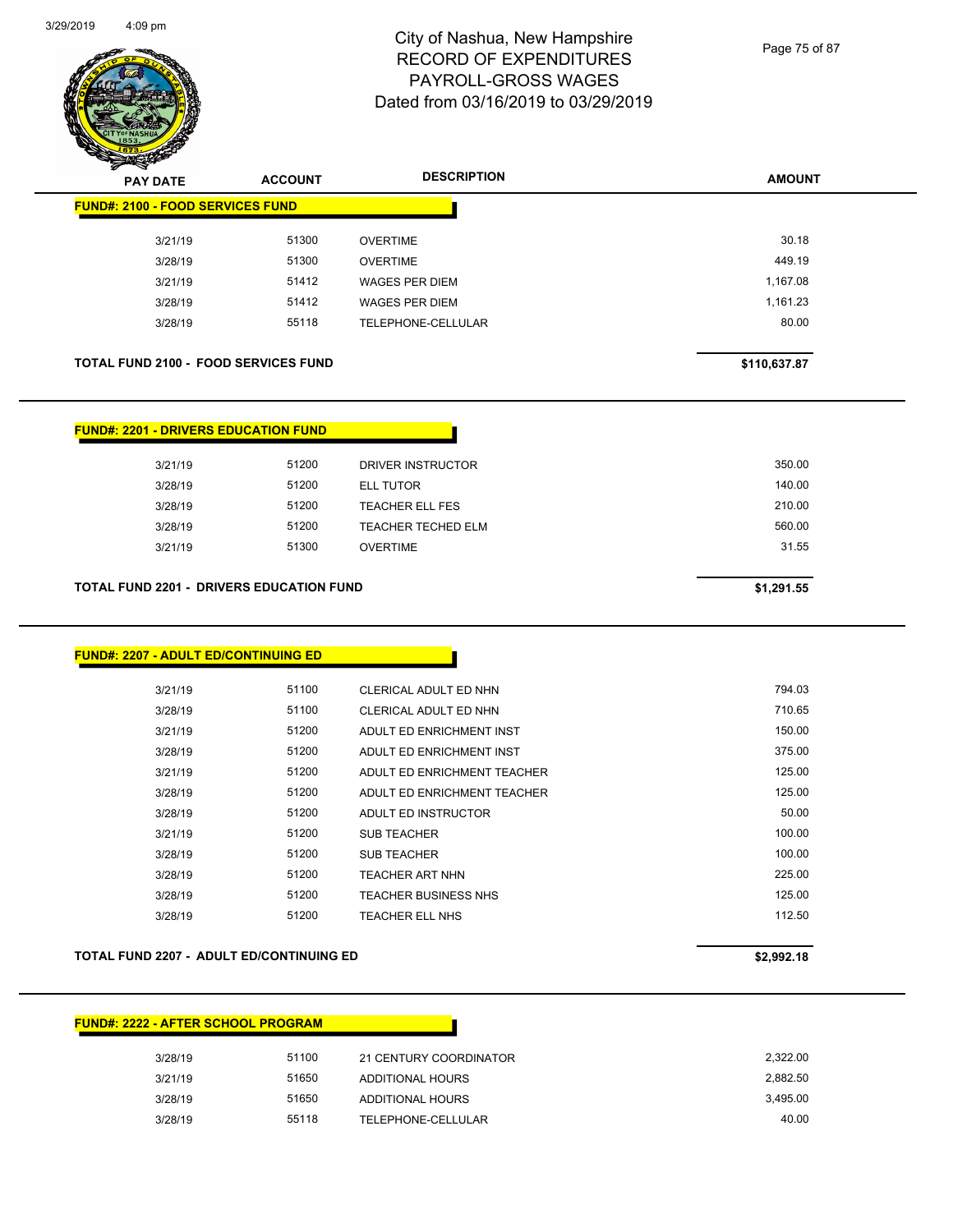|                                           |                                                        | City of Nashua, New Hampshire<br><b>RECORD OF EXPENDITURES</b><br>PAYROLL-GROSS WAGES<br>Dated from 03/16/2019 to 03/29/2019 | Page 76 of 87 |
|-------------------------------------------|--------------------------------------------------------|------------------------------------------------------------------------------------------------------------------------------|---------------|
| <b>PAY DATE</b>                           | <b>ACCOUNT</b>                                         | <b>DESCRIPTION</b>                                                                                                           | <b>AMOUNT</b> |
|                                           | TOTAL FUND 2222 - AFTER SCHOOL PROGRAM                 |                                                                                                                              | \$8,739.50    |
| <b>FUND#: 2252 - DAY CARE</b>             |                                                        |                                                                                                                              |               |
| 3/28/19                                   | 51100                                                  | PANTHER PRESCHOOL DIRECTOR                                                                                                   | 1,096.20      |
| <b>TOTAL FUND 2252 - DAY CARE</b>         |                                                        |                                                                                                                              | \$1,096.20    |
| <b>FUND#: 2257 - SPECIAL ED LOCAL</b>     |                                                        |                                                                                                                              |               |
| 3/21/19                                   | 51100                                                  | PARA DW SPEC ED NHS                                                                                                          | 429.59        |
| 3/28/19                                   | 51100                                                  | PARA DW SPEC ED NHS                                                                                                          | 444.03        |
| 3/21/19                                   | 51100                                                  | PARA DW SPEC ED WID                                                                                                          | 469.30        |
| 3/28/19                                   | 51100                                                  | PARA DW SPEC ED WID                                                                                                          | 472.91        |
| 3/21/19                                   | 51100                                                  | PARA INST SHE                                                                                                                | 615.53        |
| 3/28/19                                   | 51100                                                  | PARA INST SHE                                                                                                                | 625.29        |
| 3/28/19                                   | 51412                                                  | <b>WAGES PER DIEM</b>                                                                                                        | 38.00         |
| <b>TOTAL FUND 2257 - SPECIAL ED LOCAL</b> |                                                        |                                                                                                                              | \$3,094.65    |
|                                           | <b>FUND#: 2503 - PARKS &amp; REC PROGRAMS FUND</b>     |                                                                                                                              |               |
| 3/21/19                                   | 51100                                                  | PROGRAM COORDINATOR                                                                                                          | 382.70        |
| 3/28/19                                   | 51100                                                  | PROGRAM COORDINATOR                                                                                                          | 382.70        |
| 3/21/19                                   | 51300                                                  | <b>OVERTIME</b>                                                                                                              | 39.47         |
|                                           | <b>TOTAL FUND 2503 - PARKS &amp; REC PROGRAMS FUND</b> |                                                                                                                              | \$804.87      |
|                                           |                                                        |                                                                                                                              |               |
|                                           | <b>FUND#: 2505 - PEG ACCESS CHANNELS FUND</b>          |                                                                                                                              |               |
| 3/21/19                                   | 51100                                                  | ECHANNEL ACCESS ADMINISTRATOR                                                                                                | 1,164.25      |
| 3/28/19                                   | 51100                                                  | ECHANNEL ACCESS ADMINISTRATOR                                                                                                | 1,164.25      |
| 3/21/19                                   | 51100                                                  | PEG PROGRAM MANAGER                                                                                                          | 1,261.25      |
| 3/28/19                                   | 51100                                                  | PEG PROGRAM MANAGER                                                                                                          | 1,261.25      |
| 3/21/19                                   | 51200                                                  | <b>VIDEOGRAPHER</b>                                                                                                          | 487.50        |
| 3/28/19                                   | 51200                                                  | <b>VIDEOGRAPHER</b>                                                                                                          | 540.00        |
| 3/28/19                                   | 55118                                                  | TELEPHONE-CELLULAR                                                                                                           | 100.00        |
|                                           | <b>TOTAL FUND 2505 - PEG ACCESS CHANNELS FUND</b>      |                                                                                                                              | \$5,978.50    |
|                                           |                                                        |                                                                                                                              |               |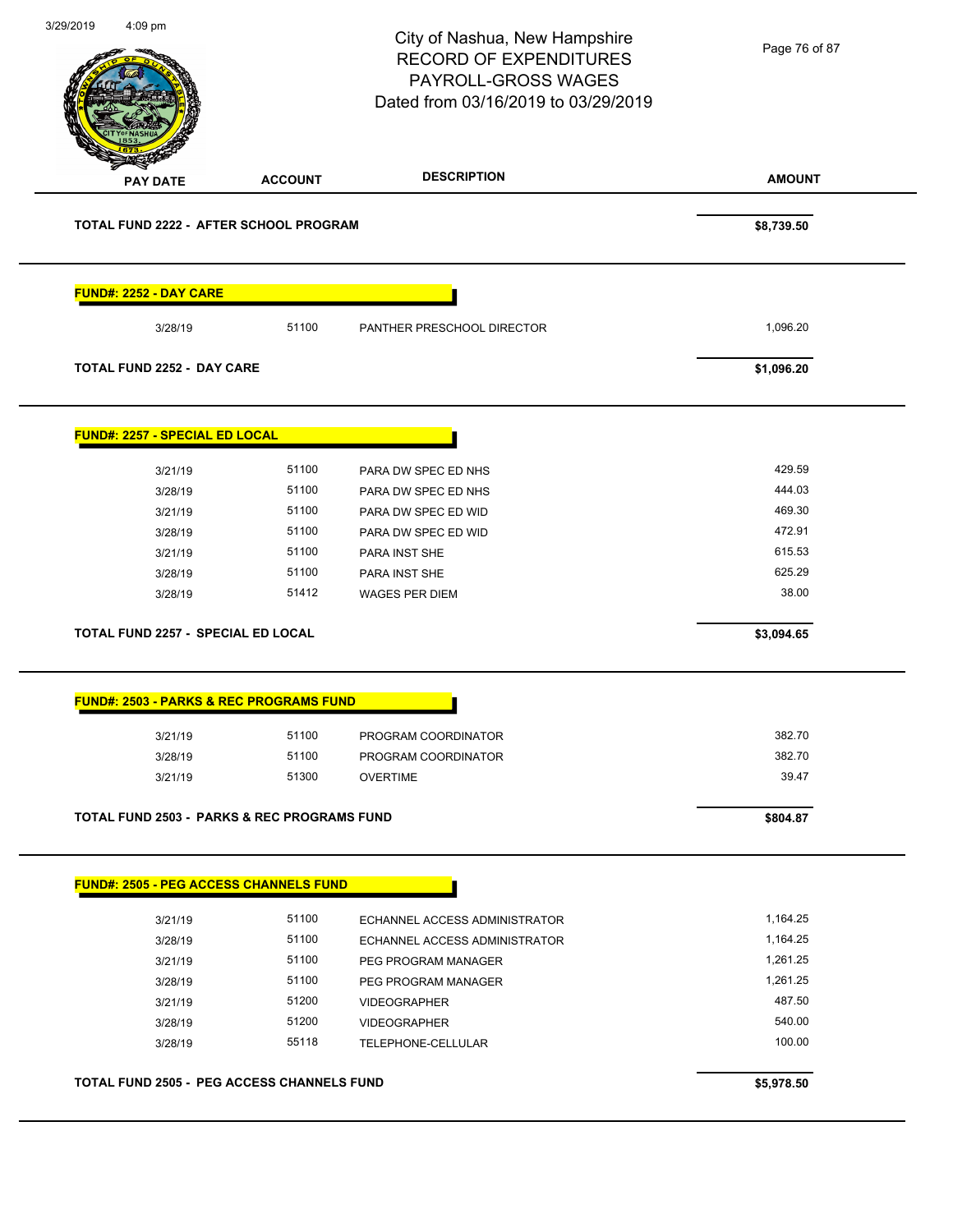$\overline{\phantom{a}}$ 



## City of Nashua, New Hampshire RECORD OF EXPENDITURES PAYROLL-GROSS WAGES Dated from 03/16/2019 to 03/29/2019

Page 77 of 87

| <b>PAY DATE</b>                                     | <b>ACCOUNT</b> | <b>DESCRIPTION</b>                 | <b>AMOUNT</b> |
|-----------------------------------------------------|----------------|------------------------------------|---------------|
| <b>FUND#: 2506 - HUNT BLDG FACILITY RENTAL FUND</b> |                |                                    |               |
| 3/28/19                                             | 55118          | <b>TELEPHONE-CELLULAR</b>          | 17.00         |
| TOTAL FUND 2506 - HUNT BLDG FACILITY RENTAL FUND    |                |                                    | \$17.00       |
| <b>FUND#: 3030 - EMERGENCY MGMT GRANTS FUND</b>     |                |                                    |               |
| 3/28/19                                             | 51200          | EMERGENCY MANAGEMENT COORDINAT     | 718.16        |
| TOTAL FUND 3030 - EMERGENCY MGMT GRANTS FUND        |                |                                    | \$718.16      |
| <b>FUND#: 3050 - POLICE GRANTS FUND</b>             |                |                                    |               |
| 3/21/19                                             | 51100          | DOMESTIC VIOLENCE ADVOCATE         | 882.25        |
| 3/28/19                                             | 51100          | DOMESTIC VIOLENCE ADVOCATE         | 882.25        |
| 3/21/19                                             | 51100          | PATROLMAN ALL RANKS                | 1,476.25      |
| 3/28/19                                             | 51100          | PATROLMAN ALL RANKS                | 1,476.25      |
| 3/21/19                                             | 51300          | <b>OVERTIME</b>                    | 4,091.61      |
| 3/28/19                                             | 51300          | <b>OVERTIME</b>                    | 4,768.66      |
| 3/28/19                                             | 51628          | <b>EXTRA HOLIDAY</b>               | 295.25        |
| <b>TOTAL FUND 3050 - POLICE GRANTS FUND</b>         |                |                                    | \$13,872.52   |
| <b>FUND#: 3068 - COMMUNITY SERVICES GRANTS FUND</b> |                |                                    |               |
| 3/18/19                                             | 51100          | BILINGUAL COMM HEALTH WORKER       | (2, 240.07)   |
| 3/21/19                                             | 51100          | <b>EPIDEMIOLOGIST</b>              | 146.50        |
| 3/28/19                                             | 51100          | <b>EPIDEMIOLOGIST</b>              | 146.50        |
| 3/21/19                                             | 51100          | PHNS PROGRAM ASSISTANT             | 807.66        |
| 3/28/19                                             | 51100          | PHNS PROGRAM ASSISTANT             | 807.65        |
|                                                     |                |                                    |               |
| 3/21/19                                             | 51100          | PROGRAM ASSISTANT COMMUNITY HEALTH | 211.80        |
| 3/28/19                                             | 51100          | PROGRAM ASSISTANT COMMUNITY HEALTH | 211.80        |
| 3/21/19                                             | 51100          | PUB HEALTH NET SVS COORD           | 1,317.40      |
| 3/28/19                                             | 51100          | PUB HEALTH NET SVS COORD           | 1,317.40      |
| 3/21/19                                             | 51100          | PUB HEALTH NURSE                   | 224.20        |
| 3/28/19                                             | 51100          | PUB HEALTH NURSE                   | 224.22        |
| 3/21/19                                             | 51100          | PUB HEALTH PREPAREDNESS COORD      | 1,033.41      |

3/21/19 51100 SMP PROGRAM COORDINATOR 975.35 3/28/19 51100 SMP PROGRAM COORDINATOR 3/18/19 51300 OVERTIME (1.73) 3/28/19 55118 TELEPHONE-CELLULAR 100.00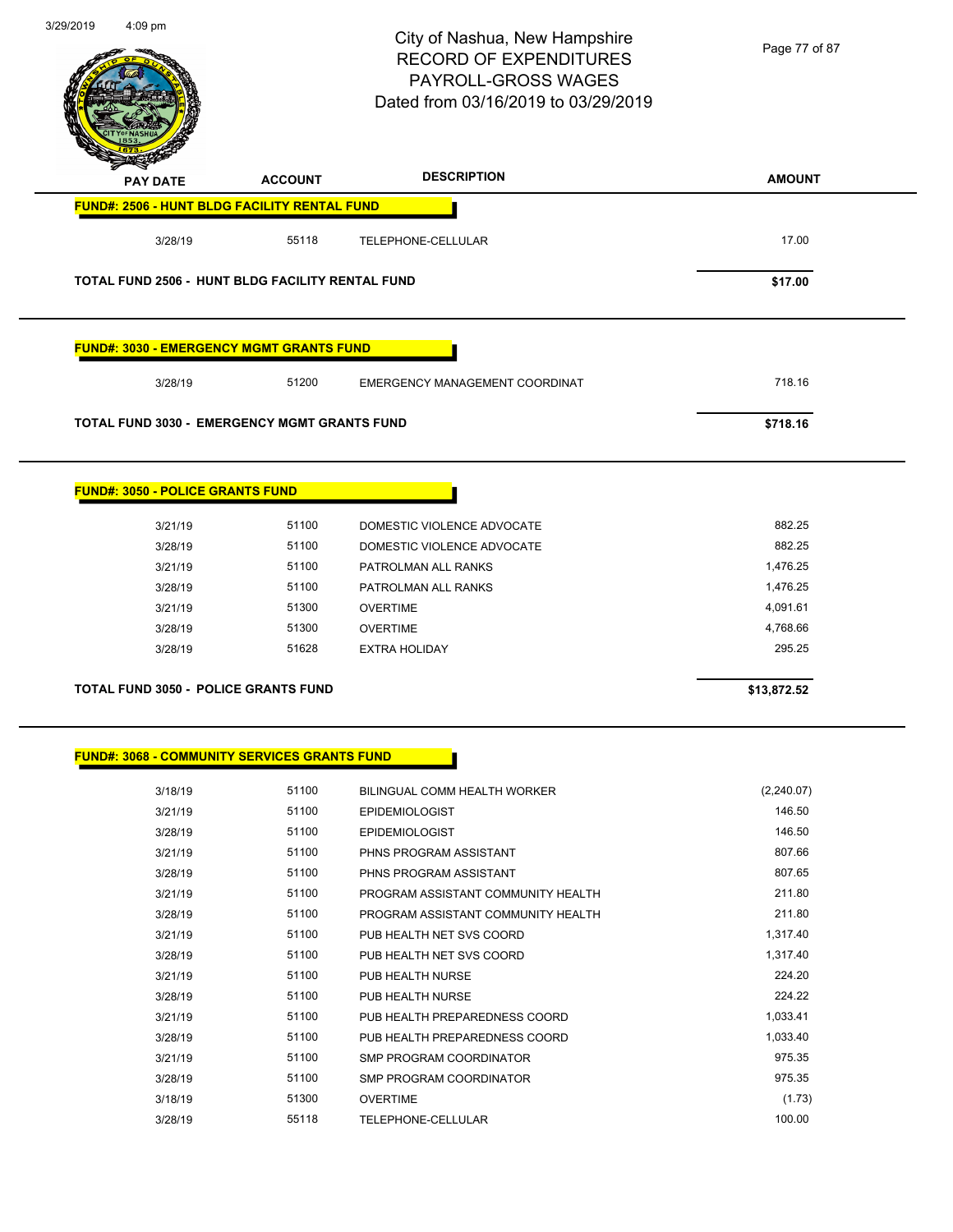

**TOTAL FUND 3068 - COMMUNITY SERVICES GRANTS FUND \$7,290.84** 

#### **FUND#: 3070 - COMMUNITY HEALTH GRANTS FUND**

| 3/18/19 | 51100 | BILINGUAL COMM HEALTH WORKER       | 639.88 |
|---------|-------|------------------------------------|--------|
| 3/28/19 | 51100 | BILINGUAL COMM HEALTH WORKER       | 644.92 |
| 3/21/19 | 51100 | PROGRAM ASSISTANT COMMUNITY HEALTH | 635.40 |
| 3/28/19 | 51100 | PROGRAM ASSISTANT COMMUNITY HEALTH | 635.39 |
| 3/21/19 | 51100 | PUB HEALTH NURSE                   | 896.90 |
| 3/28/19 | 51100 | PUB HEALTH NURSE                   | 896.90 |
| 3/18/19 | 51300 | <b>OVERTIME</b>                    | 18.14  |
|         |       |                                    |        |

**TOTAL FUND 3070 - COMMUNITY HEALTH GRANTS FUND \$4,367.53** 

#### **FUND#: 3090 - URBAN PROGRAM GRANTS FUND**

| 3/21/19 | 51100 | ARLINGTON ST COMMUNITY CENTER DIRECTOR | 986.60   |
|---------|-------|----------------------------------------|----------|
| 3/28/19 | 51100 | ARLINGTON ST COMMUNITY CENTER DIRECTOR | 986.60   |
| 3/21/19 | 51100 | <b>GRANT MGMT SPECIALIST</b>           | 1,080.36 |
| 3/28/19 | 51100 | <b>GRANT MGMT SPECIALIST</b>           | 1,080.35 |
| 3/21/19 | 51100 | <b>MANAGER URBAN PROGRAMS</b>          | 1,649.35 |
| 3/28/19 | 51100 | MANAGER URBAN PROGRAMS                 | 1,649.35 |
| 3/21/19 | 51100 | PROGRAM COORDINATOR LP&HH              | 1,255.30 |
| 3/28/19 | 51100 | PROGRAM COORDINATOR LP&HH              | 1,255.30 |
| 3/21/19 | 51100 | PROJECT ADMINISTRATOR                  | 1,306.00 |
| 3/28/19 | 51100 | PROJECT ADMINISTRATOR                  | 1,306.00 |
| 3/21/19 | 51100 | PROJECT ADMINISTRATOR LP&HH            | 1,230.70 |
| 3/28/19 | 51100 | PROJECT ADMINISTRATOR LP&HH            | 1,230.70 |
| 3/21/19 | 51100 | <b>PROJECT SPECIALIST URBAN PROGR</b>  | 1,171.10 |
| 3/28/19 | 51100 | PROJECT SPECIALIST URBAN PROGR         | 1.171.10 |
| 3/28/19 | 55118 | TELEPHONE-CELLULAR                     | 184.00   |
|         |       |                                        |          |

**TOTAL FUND 3090 - URBAN PROGRAM GRANTS FUND \$17,542.81** 

#### **FUND#: 3120 - TRANSIT GRANTS FUND**

| 3/21/19 | 51100 | COMMUNICATION SPEC                   | 996.55   |
|---------|-------|--------------------------------------|----------|
| 3/28/19 | 51100 | COMMUNICATION SPEC                   | 996.55   |
| 3/21/19 | 51100 | <b>TRANSIT FINANCE COORDINATOR</b>   | 1.280.40 |
| 3/28/19 | 51100 | <b>TRANSIT FINANCE COORDINATOR</b>   | 1.280.40 |
| 3/21/19 | 51100 | <b>TRANSIT FLEET FACILITIES SUPV</b> | 1.080.35 |
| 3/28/19 | 51100 | <b>TRANSIT FLEET FACILITIES SUPV</b> | 1.080.35 |
| 3/21/19 | 51100 | <b>TRANSIT MECHANICS</b>             | 1.959.40 |
|         |       |                                      |          |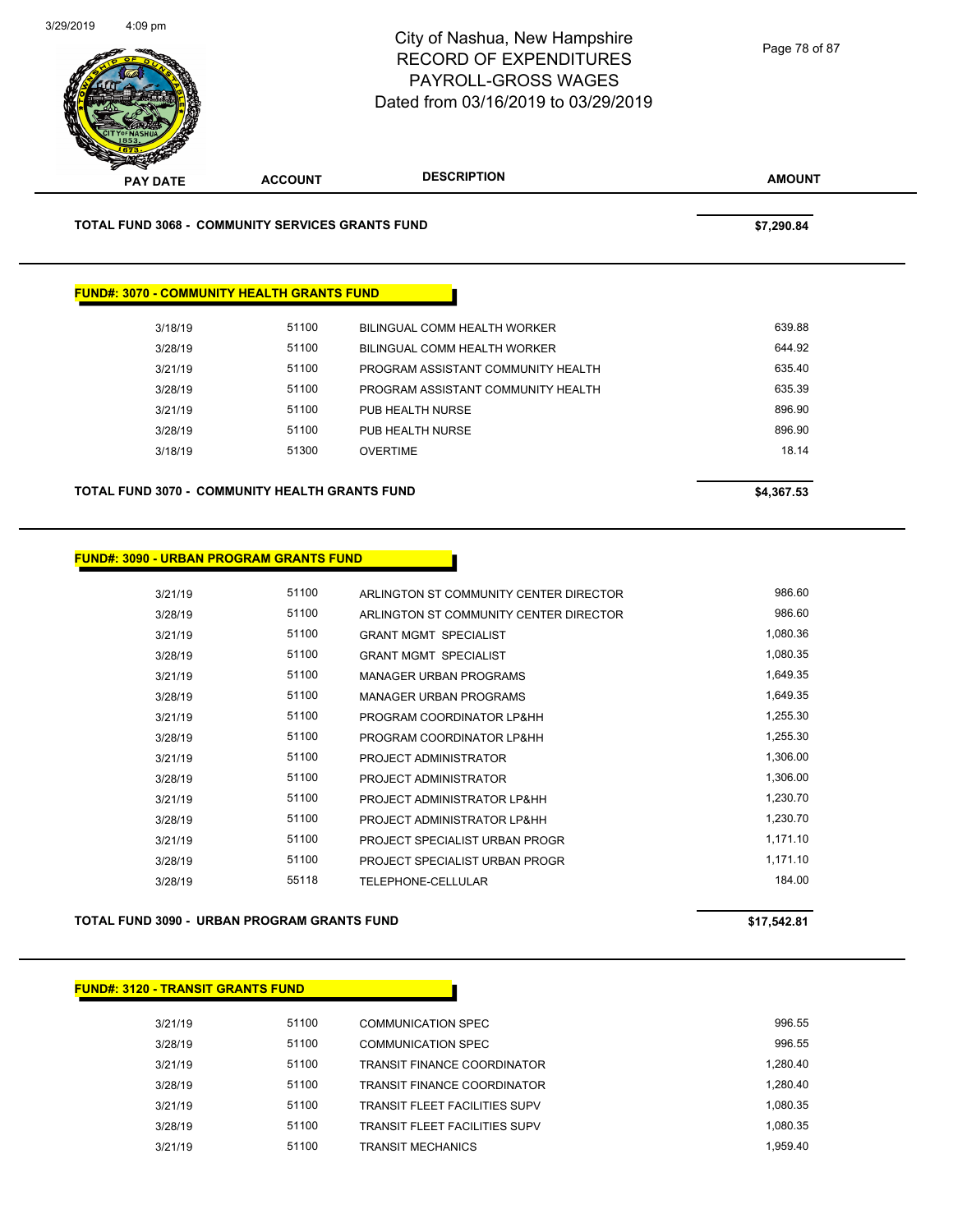

| <b>PAY DATE</b>                          | <b>ACCOUNT</b> | <b>DESCRIPTION</b>                    | <b>AMOUNT</b> |
|------------------------------------------|----------------|---------------------------------------|---------------|
| <b>FUND#: 3120 - TRANSIT GRANTS FUND</b> |                |                                       |               |
|                                          |                |                                       |               |
| 3/28/19                                  | 51100          | <b>TRANSIT MECHANICS</b>              | 1,959.40      |
| 3/21/19                                  | 51100          | <b>TRANSIT OPERATIONS COORDINATOR</b> | 970.00        |
| 3/28/19                                  | 51100          | <b>TRANSIT OPERATIONS COORDINATOR</b> | 970.00        |
| 3/21/19                                  | 51100          | <b>TRANSIT OPERATIONS SUPERVISOR</b>  | 1,161.20      |
| 3/28/19                                  | 51100          | <b>TRANSIT OPERATIONS SUPERVISOR</b>  | 1,161.20      |
| 3/21/19                                  | 51100          | <b>TRANSIT UTILITY SERVICE WORKER</b> | 1,442.65      |
| 3/28/19                                  | 51100          | <b>TRANSIT UTILITY SERVICE WORKER</b> | 1,442.65      |
| 3/21/19                                  | 51100          | <b>TRANSPORTATION DEPT MANAGER</b>    | 1,746.35      |
| 3/28/19                                  | 51100          | <b>TRANSPORTATION DEPT MANAGER</b>    | 1,746.35      |
| 3/21/19                                  | 51300          | <b>OVERTIME</b>                       | 485.59        |
| 3/28/19                                  | 51300          | <b>OVERTIME</b>                       | 451.49        |
| 3/28/19                                  | 55118          | TELEPHONE-CELLULAR                    | 67.00         |
|                                          |                |                                       |               |

**TOTAL FUND 3120 - TRANSIT GRANTS FUND \$22,277.88** 

#### **FUND#: 3800 - SCHOOL GRANTS FUND**

| 3/28/19 | 51100 | 21 CENTURY ELEM MFAM RES COORD | 6,773.40 |
|---------|-------|--------------------------------|----------|
| 3/28/19 | 51100 | ASSISTANT PRINCIPAL AMH        | 1,469.60 |
| 3/28/19 | 51100 | <b>ASSISTANT PRINCIPAL BIR</b> | 1,655.50 |
| 3/28/19 | 51100 | ASSISTANT PRINCIPAL BRO        | 1,659.60 |
| 3/28/19 | 51100 | ASSISTANT PRINCIPAL DR CRSP    | 1,614.10 |
| 3/28/19 | 51100 | <b>ASSISTANT PRINCIPAL SHE</b> | 1,437.50 |
| 3/21/19 | 51100 | <b>CLERICAL 21 CENTURY</b>     | 772.87   |
| 3/28/19 | 51100 | <b>CLERICAL 21 CENTURY</b>     | 730.81   |
| 3/28/19 | 51100 | <b>DIRECTOR TITLE 1</b>        | 3,248.20 |
| 3/28/19 | 51100 | DW TECHNOLOGY PEER COACH       | 3,068.80 |
| 3/21/19 | 51100 | ELL OUTREACH WORKER HOURLY     | 806.25   |
| 3/28/19 | 51100 | ELL OUTREACH WORKER HOURLY     | 812.50   |
| 3/28/19 | 51100 | <b>INTRUCTIONAL LEADER FES</b> | 2,999.40 |
| 3/28/19 | 51100 | LICENSED PRACTICAL NURSE NHS   | 2,086.40 |
| 3/28/19 | 51100 | <b>OFFICE MANAGER TITLE 1</b>  | 1,619.30 |
| 3/21/19 | 51100 | <b>PARA INST MTP</b>           | 423.16   |
| 3/28/19 | 51100 | <b>PARA INST MTP</b>           | 429.99   |
| 3/21/19 | 51100 | PARA TTI AMH                   | 1,005.17 |
| 3/28/19 | 51100 | PARA TTI AMH                   | 1,102.24 |
| 3/21/19 | 51100 | PARA TTI DRC                   | 1,427.01 |
| 3/28/19 | 51100 | PARA TTI DRC                   | 1,427.02 |
| 3/21/19 | 51100 | PARA TTI LDG                   | 2,948.31 |
| 3/28/19 | 51100 | PARA TTI LDG                   | 2,943.75 |
| 3/21/19 | 51100 | PARA TTI MTP                   | 2,075.35 |
| 3/28/19 | 51100 | PARA TTI MTP                   | 1,648.86 |
| 3/21/19 | 51100 | PARA TTI NURSERY               | 650.97   |
| 3/28/19 | 51100 | PARA TTI NURSERY               | 1,495.51 |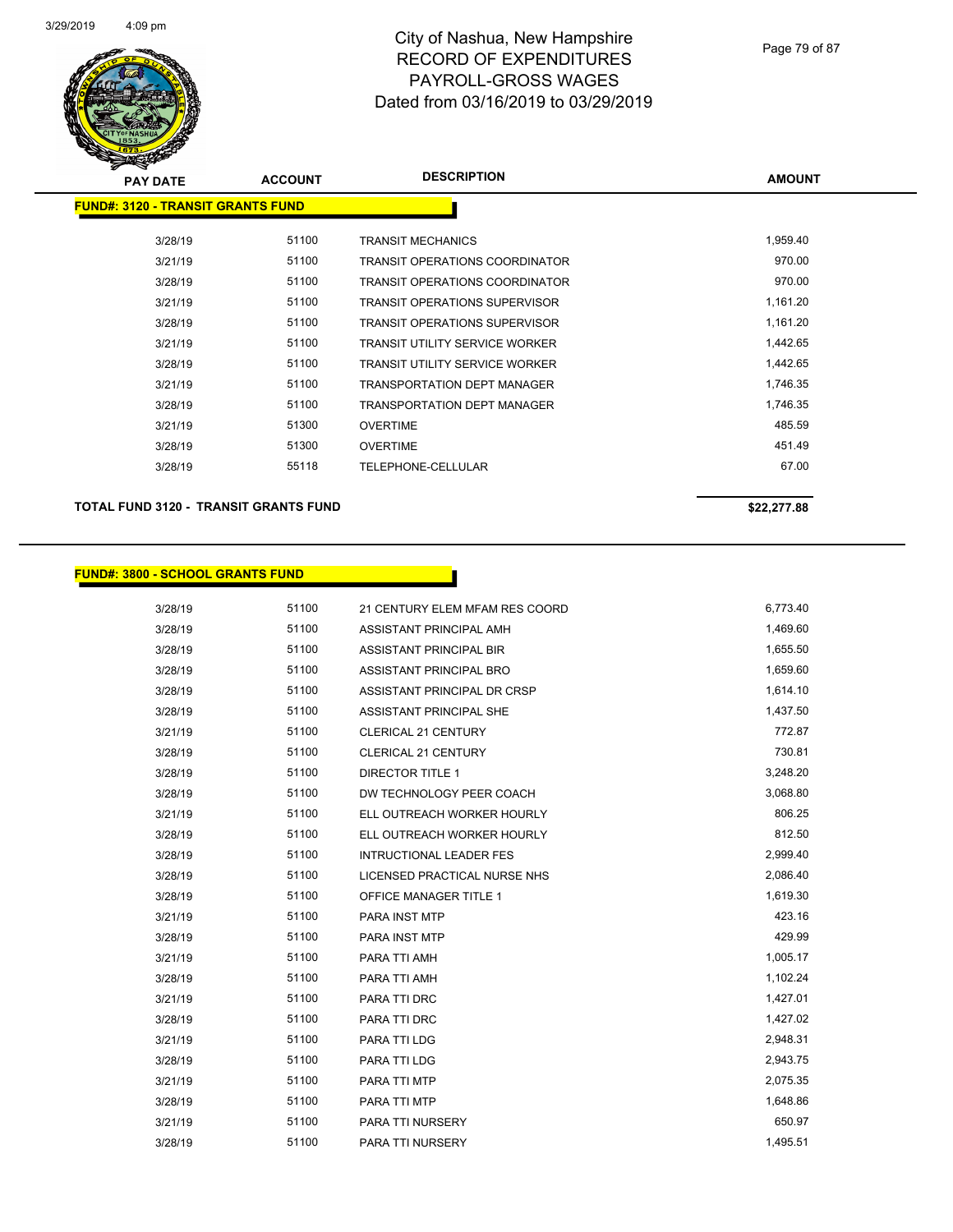

Page 80 of 87

| <b>PAY DATE</b>                         | <b>ACCOUNT</b> | <b>DESCRIPTION</b>        | <b>AMOUNT</b> |
|-----------------------------------------|----------------|---------------------------|---------------|
| <b>FUND#: 3800 - SCHOOL GRANTS FUND</b> |                |                           |               |
|                                         |                |                           |               |
| 3/28/19                                 | 51100          | PEER COACH                | 4,956.90      |
| 3/21/19                                 | 51100          | SIGN LANGUAGE INTERPRETER | 988.54        |
| 3/28/19                                 | 51100          | SIGN LANGUAGE INTERPRETER | 337.36        |
| 3/28/19                                 | 51100          | SOCIAL WORKER             | 2,885.20      |
| 3/28/19                                 | 51100          | TEACHER DWSE BRO          | 1,794.50      |
| 3/28/19                                 | 51100          | <b>TEACHER DWSE CHA</b>   | 3,976.00      |
| 3/28/19                                 | 51100          | <b>TEACHER DWSE ELM</b>   | 1,877.39      |
| 3/28/19                                 | 51100          | TEACHER DWSE NHS          | 2,674.38      |
| 3/28/19                                 | 51100          | TEACHER PRESCHOOL NHS     | 1,872.10      |
| 3/28/19                                 | 51100          | TEACHER SPED AMH          | 2,085.00      |
| 3/28/19                                 | 51100          | TEACHER SPED BIC          | 1,949.20      |
| 3/28/19                                 | 51100          | <b>TEACHER SPED BRO</b>   | 1,698.30      |
| 3/28/19                                 | 51100          | TEACHER SPED DRC          | 1,805.70      |
| 3/28/19                                 | 51100          | TEACHER SPED ELM          | 1,737.50      |
| 3/28/19                                 | 51100          | <b>TEACHER SPED FES</b>   | 1,561.40      |
| 3/28/19                                 | 51100          | <b>TEACHER SPED FMS</b>   | 2,007.10      |
| 3/28/19                                 | 51100          | <b>TEACHER SPED LDG</b>   | 1,797.20      |
| 3/28/19                                 | 51100          | TEACHER SPED MDE          | 3,954.10      |
| 3/28/19                                 | 51100          | <b>TEACHER SPED NHN</b>   | 9,724.51      |
| 3/28/19                                 | 51100          | TEACHER SPED NHS          | 4,684.80      |
| 3/28/19                                 | 51100          | TEACHER SPED NSE          | 6,713.00      |
| 3/28/19                                 | 51100          | <b>TEACHER SPED PMS</b>   | 3,537.20      |
| 3/21/19                                 | 51100          | TITLE ONE PARA FES        | 2,015.30      |
| 3/28/19                                 | 51100          | TITLE ONE PARA FES        | 2,051.66      |
| 3/21/19                                 | 51200          | <b>FAMILY LIAISON</b>     | 375.00        |
| 3/28/19                                 | 51200          | <b>FAMILY LIAISON</b>     | 368.75        |
| 3/21/19                                 | 51200          | HOME SCHOOL CORD TTI      | 4,305.63      |
| 3/28/19                                 | 51200          | HOME SCHOOL CORD TTI      | 4,037.29      |
| 3/21/19                                 | 51200          | <b>INTERPRETER</b>        | 1,818.75      |
| 3/28/19                                 | 51200          | LUNCH MONITOR NHN         | 125.00        |
| 3/28/19                                 | 51200          | PARA DW SPEC ED AMH       | 139.50        |
| 3/21/19                                 | 51200          | PARA DW SPEC ED BIR       | 16.07         |
| 3/28/19                                 | 51200          | PARA DW SPEC ED BIR       | 16.07         |
| 3/21/19                                 | 51200          | PARA DW SPEC ED SHE       | 30.36         |
| 3/28/19                                 | 51200          | PARA DW SPEC ED SHE       | 30.36         |
| 3/28/19                                 | 51200          | PARA INST AMH             | 77.78         |
| 3/28/19                                 | 51200          | PARA INST BIC             | 32.42         |
| 3/21/19                                 | 51200          | PARA INST BIR             | 78.16         |
| 3/28/19                                 | 51200          | PARA INST BIR             | 39.08         |
| 3/21/19                                 | 51200          | PARA INST CHA             | 87.93         |
| 3/28/19                                 | 51200          | PARA INST CHA             | 43.97         |
| 3/28/19                                 | 51200          | PARA INST FES             | 97.70         |
| 3/21/19                                 | 51200          | PARA INST SHE             | 109.80        |
| 3/28/19                                 | 51200          | PARA INST SHE             | 59.06         |
| 3/28/19                                 | 51200          | PRINCIPAL NHN             | 100.00        |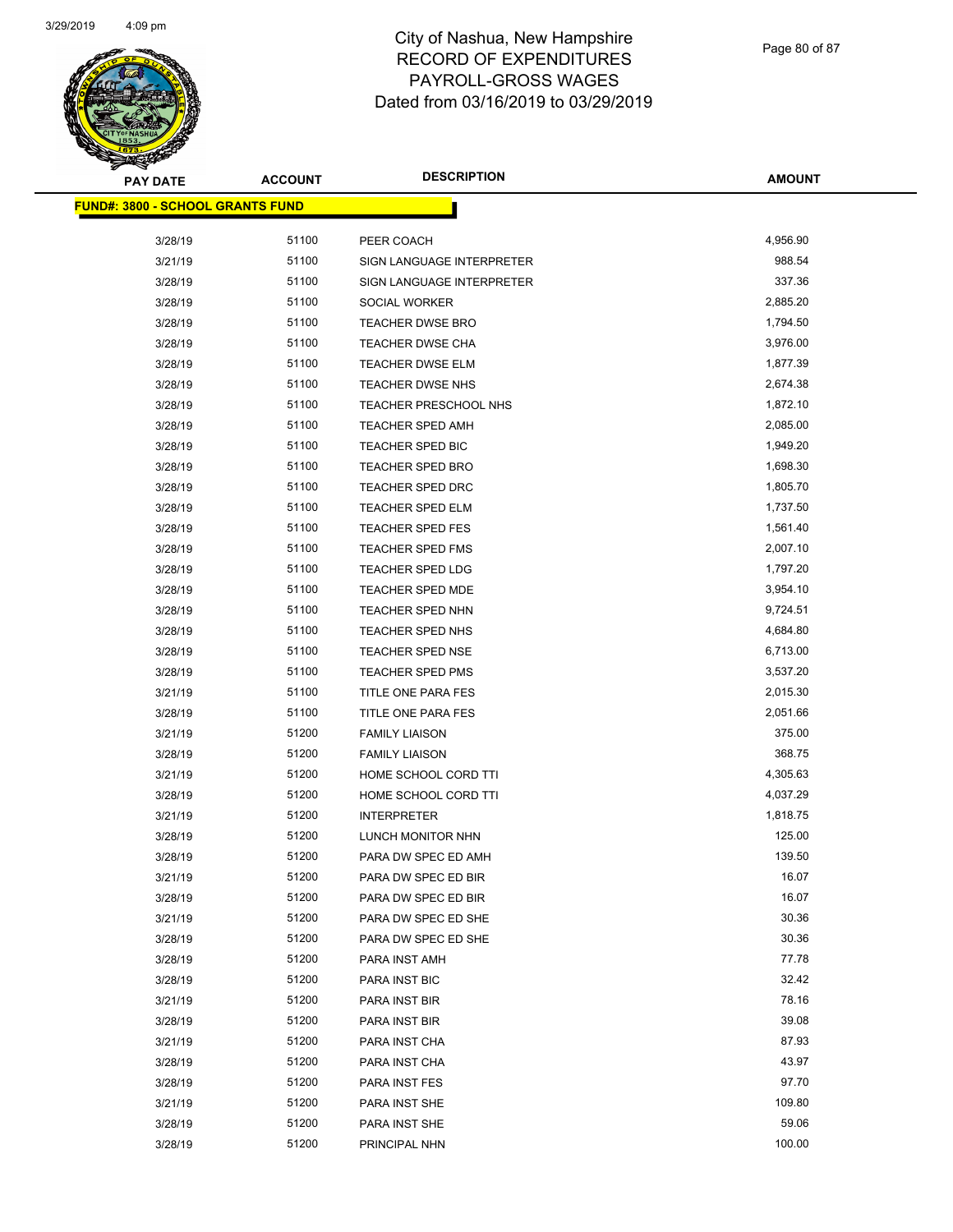

| <b>PAY DATE</b>                          | <b>ACCOUNT</b> | <b>DESCRIPTION</b>            | <b>AMOUNT</b> |
|------------------------------------------|----------------|-------------------------------|---------------|
| <u> FUND#: 3800 - SCHOOL GRANTS FUND</u> |                |                               |               |
|                                          |                |                               |               |
| 3/21/19                                  | 51200          | SPECIAL EDUCATION TUTOR       | 1,325.00      |
| 3/28/19                                  | 51200          | SPECIAL EDUCATION TUTOR       | 1,000.00      |
| 3/28/19                                  | 51200          | <b>SUB CLERICAL</b>           | 200.00        |
| 3/28/19                                  | 51200          | TEACHER ELL BIC               | 100.00        |
| 3/28/19                                  | 51200          | <b>TEACHER ELL DRC</b>        | 25.00         |
| 3/28/19                                  | 51200          | TEACHER ELL ELM               | 262.50        |
| 3/28/19                                  | 51200          | TEACHER ELL FMS               | 150.00        |
| 3/28/19                                  | 51200          | <b>TEACHER ELL NHN</b>        | 50.00         |
| 3/28/19                                  | 51200          | TEACHER ELL SHE               | 112.50        |
| 3/28/19                                  | 51200          | <b>TEACHER ENGLISH NHN</b>    | 100.00        |
| 3/28/19                                  | 51200          | <b>TEACHER GR1 FES</b>        | 225.00        |
| 3/28/19                                  | 51200          | <b>TEACHER GR2 AMH</b>        | 200.00        |
| 3/28/19                                  | 51200          | <b>TEACHER GR2 DRC</b>        | 175.00        |
| 3/28/19                                  | 51200          | <b>TEACHER GR3 AMH</b>        | 162.50        |
| 3/28/19                                  | 51200          | <b>TEACHER GR3 CHA</b>        | 168.75        |
| 3/28/19                                  | 51200          | <b>TEACHER GR3 DRC</b>        | 300.00        |
| 3/28/19                                  | 51200          | <b>TEACHER GR4 AMH</b>        | 125.00        |
| 3/28/19                                  | 51200          | <b>TEACHER GR4 BIC</b>        | 100.00        |
| 3/28/19                                  | 51200          | <b>TEACHER GR4 BIR</b>        | 75.00         |
| 3/28/19                                  | 51200          | <b>TEACHER GR4 FES</b>        | 50.00         |
| 3/28/19                                  | 51200          | <b>TEACHER GR4 SHE</b>        | 112.50        |
| 3/28/19                                  | 51200          | <b>TEACHER GR5 AMH</b>        | 612.50        |
| 3/28/19                                  | 51200          | <b>TEACHER GR5 BIC</b>        | 75.00         |
| 3/28/19                                  | 51200          | <b>TEACHER GR5 DRC</b>        | 50.00         |
| 3/28/19                                  | 51200          | TEACHER IN SCH SUSPENSION NHN | 100.00        |
| 3/28/19                                  | 51200          | <b>TEACHER KIND AMH</b>       | 75.00         |
| 3/28/19                                  | 51200          | <b>TEACHER MATH FMS</b>       | 75.00         |
| 3/28/19                                  | 51200          | <b>TEACHER MATH NHN</b>       | 100.00        |
| 3/28/19                                  | 51200          | <b>TEACHER SCIENCE NHN</b>    | 100.00        |
| 3/28/19                                  | 51200          | <b>TEACHER SPED AMH</b>       | 125.00        |
| 3/28/19                                  | 51200          | TEACHER TECHED NHN            | 717.10        |
| 3/28/19                                  | 51200          | <b>TEACHER TTI AMH</b>        | 12,504.70     |
| 3/28/19                                  | 51200          | <b>TEACHER TTI FES</b>        | 2,308.19      |
| 3/28/19                                  | 51200          | <b>TEACHER TTI LDG</b>        | 8,744.39      |
| 3/28/19                                  | 51200          | <b>TEACHER TTI MTP</b>        | 7,254.91      |
| 3/28/19                                  | 51200          | TEACHER TTI NURSERY           | 4,885.70      |
| 3/28/19                                  | 51200          | <b>TEACHER TTIDRC</b>         | 6,107.60      |
| 3/28/19                                  | 51200          | TITLE ONE PARA FES            | 68.25         |
| 3/21/19                                  | 51412          | <b>WAGES PER DIEM</b>         | 334.98        |
| 3/28/19                                  | 51412          | <b>WAGES PER DIEM</b>         | 235.33        |
| 3/21/19                                  | 51650          | <b>ADDITIONAL HOURS</b>       | 1,413.56      |
| 3/28/19                                  | 51650          | ADDITIONAL HOURS              | 15,220.57     |
|                                          |                |                               |               |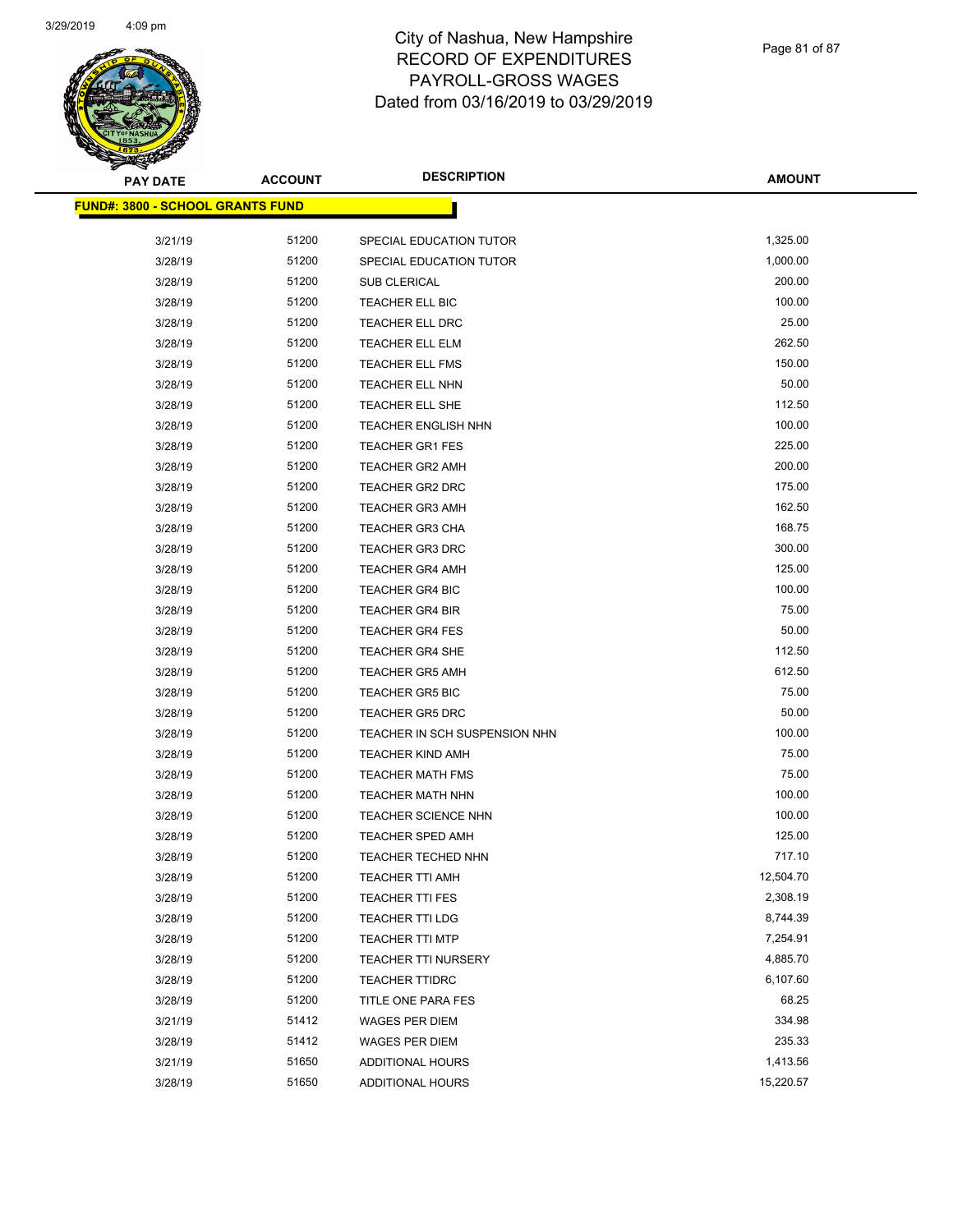|                                                   |                | City of Nashua, New Hampshire<br><b>RECORD OF EXPENDITURES</b><br>PAYROLL-GROSS WAGES<br>Dated from 03/16/2019 to 03/29/2019 | Page 82 of 87 |
|---------------------------------------------------|----------------|------------------------------------------------------------------------------------------------------------------------------|---------------|
| PAY DATE                                          | <b>ACCOUNT</b> | <b>DESCRIPTION</b>                                                                                                           | <b>AMOUNT</b> |
| <b>TOTAL FUND 3800 - SCHOOL GRANTS FUND</b>       |                |                                                                                                                              | \$195,131.12  |
| FUND#: 3810 - FOOD SERVICE GRANTS FUND            |                |                                                                                                                              |               |
| 3/21/19                                           | 51300          | <b>OVERTIME</b>                                                                                                              | 653.62        |
| 3/28/19                                           | 51300          | <b>OVERTIME</b>                                                                                                              | 942.01        |
| <b>TOTAL FUND 3810 - FOOD SERVICE GRANTS FUND</b> |                |                                                                                                                              | \$1,595.63    |
| <b>FUND#: 4005 - TRAFFIC VIOLATIONS FUND</b>      |                |                                                                                                                              |               |
| 3/21/19                                           | 51100          | MVR CLERK II                                                                                                                 | 320.50        |
| 3/28/19                                           | 51100          | MVR CLERK II                                                                                                                 | 320.50        |
| 3/21/19                                           | 51100          | ORDINANCE VIOLATIONS COORDINATOR                                                                                             | 437.70        |
| 3/28/19                                           | 51100          | ORDINANCE VIOLATIONS COORDINATOR                                                                                             | 437.70        |
| 3/21/19                                           | 51100          | PARKING MANAGER                                                                                                              | 298.80        |
| 3/28/19                                           | 51100          | PARKING MANAGER                                                                                                              | 298.80        |
| 3/21/19                                           | 51200          | <b>MVR CLERK I</b>                                                                                                           | 369.76        |
| 3/28/19                                           | 51200          | <b>MVR CLERK I</b>                                                                                                           | 366.10        |
| 3/21/19                                           | 51200          | PARKING ENFORCEMENT SPECIALIST                                                                                               | 1,078.00      |
| 3/28/19                                           | 51200          | PARKING ENFORCEMENT SPECIALIST                                                                                               | 1,196.58      |
| 3/21/19                                           | 51300          | <b>OVERTIME</b>                                                                                                              | 3.01          |
| <b>TOTAL FUND 4005 - TRAFFIC VIOLATIONS FUND</b>  |                |                                                                                                                              | \$5,127.45    |
| <b>FUND#: 4010 - MOTOR VEHICLE ADMIN FUND</b>     |                |                                                                                                                              |               |
| 3/21/19                                           | 51100          |                                                                                                                              | 304.40        |
| 3/28/19                                           | 51100          | MVR CLERK II<br><b>MVR CLERK II</b>                                                                                          | 304.40        |
|                                                   |                |                                                                                                                              |               |
| <b>TOTAL FUND 4010 - MOTOR VEHICLE ADMIN FUND</b> |                |                                                                                                                              | \$608.80      |
| <b>FUND#: 4030 - POLICE SPECIAL DETAILS FUND</b>  |                |                                                                                                                              |               |
| 3/21/19                                           | 51710          | SPECIAL DETAIL-NON PENSIONABLE                                                                                               | 3,926.07      |
| 3/28/19                                           | 51710          | SPECIAL DETAIL-NON PENSIONABLE                                                                                               | 6,591.67      |
| 3/21/19                                           | 51712          | SPECIAL DETAIL-PENSIONABLE                                                                                                   | 7,162.59      |
| 3/28/19                                           | 51712          | SPECIAL DETAIL-PENSIONABLE                                                                                                   | 3,426.48      |
| TOTAL FUND 4030 - POLICE SPECIAL DETAILS FUND     |                |                                                                                                                              |               |
|                                                   |                |                                                                                                                              | \$21,106.81   |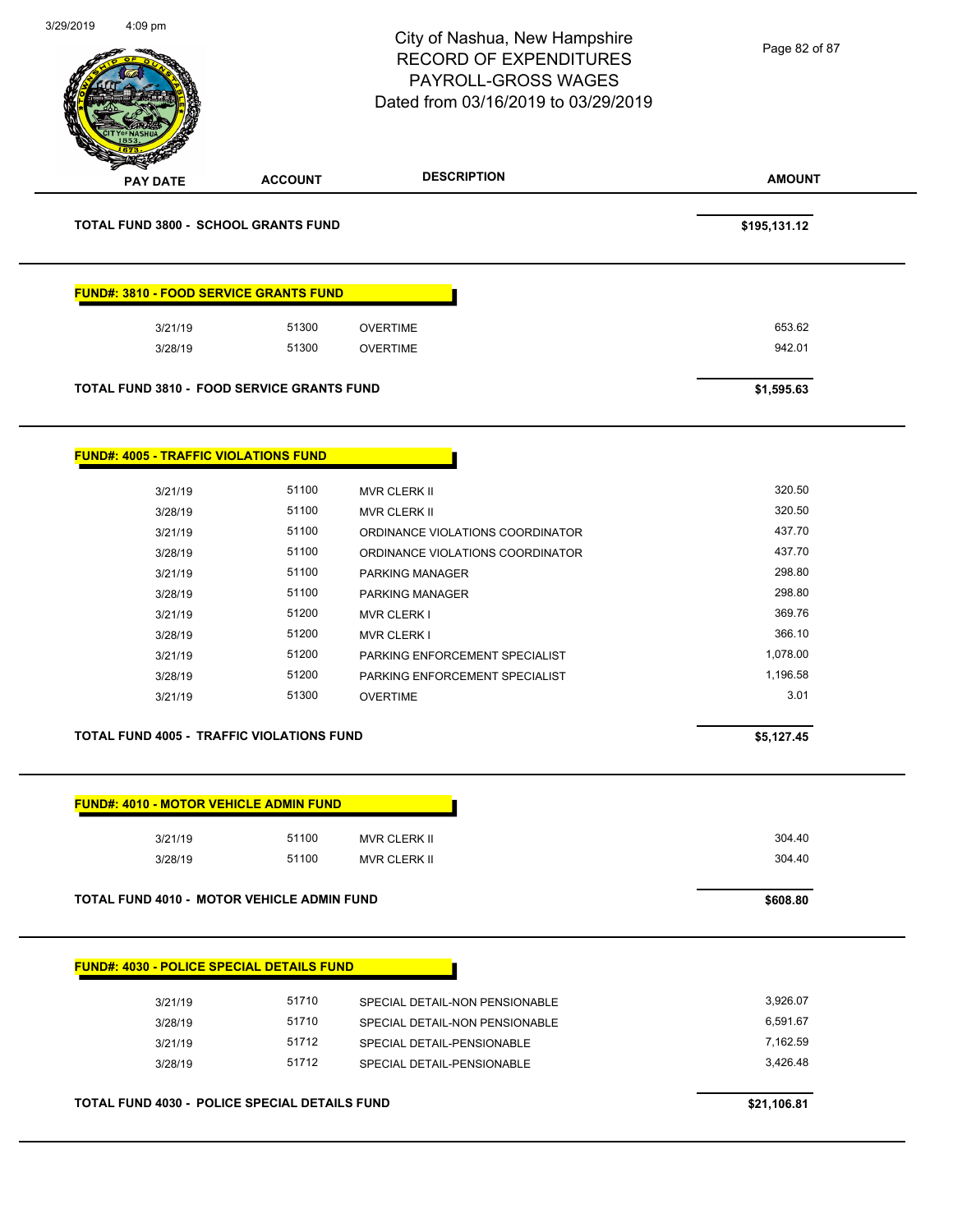

Page 83 of 87

| <b>PAY DATE</b>                                       | <b>ACCOUNT</b>                                        | <b>DESCRIPTION</b>         | <b>AMOUNT</b> |
|-------------------------------------------------------|-------------------------------------------------------|----------------------------|---------------|
| <b>FUND#: 4035 - POLICE OVERTIME BILLING FUND</b>     |                                                       |                            |               |
| 3/21/19                                               | 51300                                                 | <b>OVERTIME</b>            | 10,961.26     |
| 3/28/19                                               | 51300                                                 | <b>OVERTIME</b>            | 3,712.79      |
|                                                       | <b>TOTAL FUND 4035 - POLICE OVERTIME BILLING FUND</b> |                            | \$14,674.05   |
|                                                       |                                                       |                            |               |
|                                                       |                                                       |                            |               |
|                                                       |                                                       |                            |               |
|                                                       |                                                       |                            |               |
| <b>FUND#: 4065 - FIRE WATCHGUARDS FUND</b><br>3/21/19 | 51712                                                 | SPECIAL DETAIL-PENSIONABLE | 449.91        |
| 3/28/19                                               | 51712                                                 | SPECIAL DETAIL-PENSIONABLE | 1,413.99      |

#### **FUND#: 6000 - SOLID WASTE FUND**

| 3/21/19 | 51100 | ADMINISTRATIVE ASSISTANT II        | 858.89   |
|---------|-------|------------------------------------|----------|
| 3/28/19 | 51100 | <b>ADMINISTRATIVE ASSISTANT II</b> | 858.90   |
| 3/21/19 | 51100 | ASSISTANT DIRECTOR OF PUBLIC WORKS | 202.40   |
| 3/28/19 | 51100 | ASSISTANT DIRECTOR OF PUBLIC WORKS | 202.40   |
| 3/21/19 | 51100 | AUTOMATED TRASH COLLECTION OPR     | 4,898.01 |
| 3/28/19 | 51100 | AUTOMATED TRASH COLLECTION OPR     | 4,898.00 |
| 3/21/19 | 51100 | <b>CITY ENGINEER</b>               | 343.40   |
| 3/28/19 | 51100 | <b>CITY ENGINEER</b>               | 343.40   |
| 3/21/19 | 51100 | <b>COLLECTION EQUIP OPR</b>        | 7,645.77 |
| 3/28/19 | 51100 | <b>COLLECTION EQUIP OPR</b>        | 8,027.26 |
| 3/21/19 | 51100 | COLLECTION EQUIP OPR LANDFILL      | 970.40   |
| 3/28/19 | 51100 | COLLECTION EQUIP OPR LANDFILL      | 970.40   |
| 3/21/19 | 51100 | DEP TREASURER TAX COLLECTOR        | 261.95   |
| 3/28/19 | 51100 | DEP TREASURER TAX COLLECTOR        | 261.95   |
| 3/21/19 | 51100 | <b>DEPUTY CITY ENGINEER</b>        | 82.05    |
| 3/28/19 | 51100 | <b>DEPUTY CITY ENGINEER</b>        | 82.05    |
| 3/21/19 | 51100 | DIRECTOR PUBLIC WORKS              | 261.20   |
| 3/28/19 | 51100 | DIRECTOR PUBLIC WORKS              | 261.20   |
| 3/21/19 | 51100 | DPW BILLING ACCOUNTANT             | 499.05   |
| 3/28/19 | 51100 | DPW BILLING ACCOUNTANT             | 499.05   |
| 3/21/19 | 51100 | DPW COLLECTIONS SPEC III           | 406.06   |
| 3/28/19 | 51100 | DPW COLLECTIONS SPEC III           | 406.05   |
| 3/21/19 | 51100 | DPW CONTRACT ADMINISTRATOR         | 121.65   |
| 3/28/19 | 51100 | DPW CONTRACT ADMINISTRATOR         | 121.65   |
| 3/21/19 | 51100 | <b>ENVIRONMENTAL ENGINEER</b>      | 1,480.85 |
| 3/28/19 | 51100 | <b>ENVIRONMENTAL ENGINEER</b>      | 1,480.85 |
| 3/21/19 | 51100 | <b>EQUIPMENT OPR LANDFILL</b>      | 4,930.80 |
| 3/28/19 | 51100 | EQUIPMENT OPR LANDFILL             | 4,930.80 |
| 3/21/19 | 51100 | <b>EXECUTIVE ASSISTANT</b>         | 164.36   |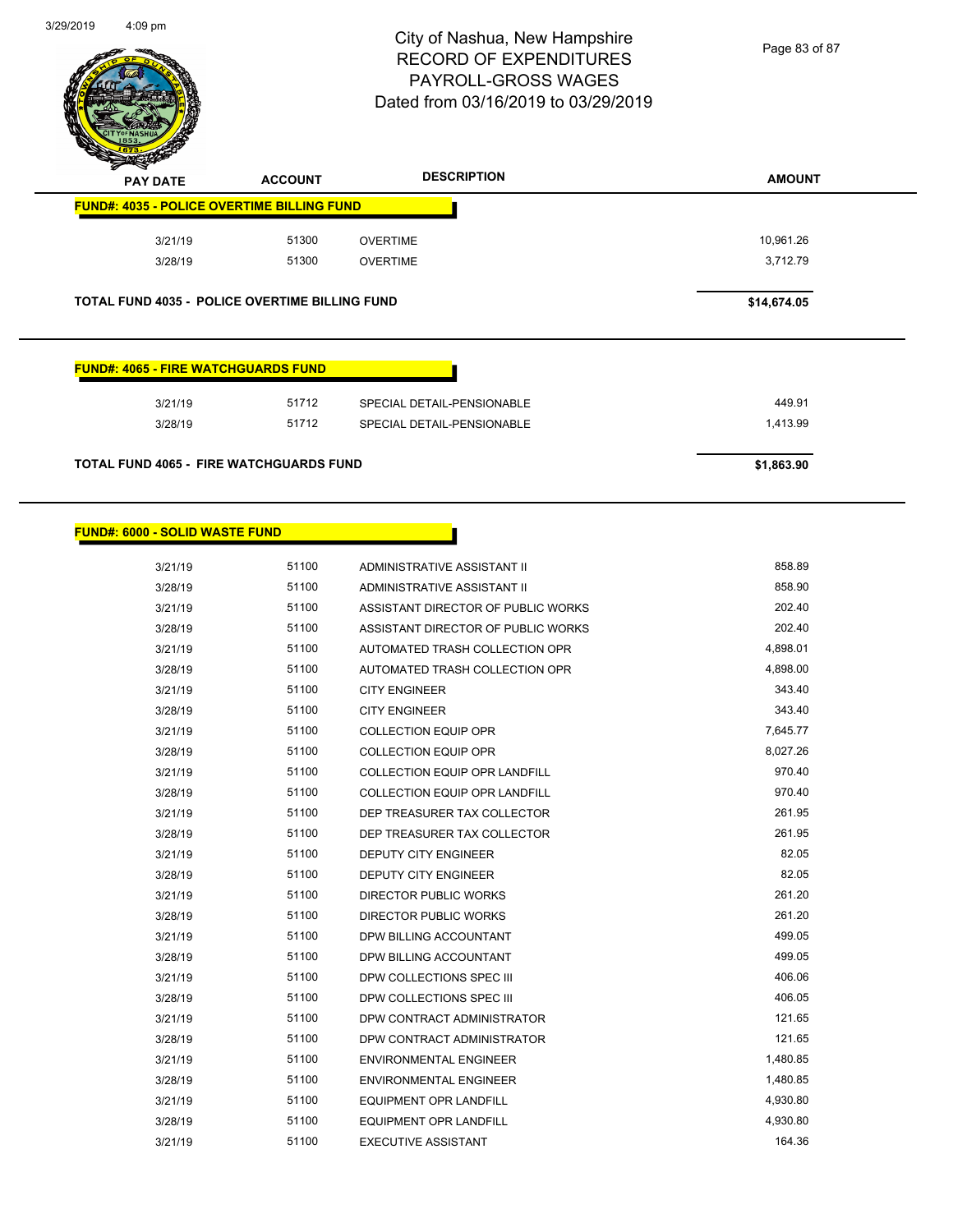

| <b>PAY DATE</b>                       | <b>ACCOUNT</b> | <b>DESCRIPTION</b>             | <b>AMOUNT</b> |
|---------------------------------------|----------------|--------------------------------|---------------|
| <b>FUND#: 6000 - SOLID WASTE FUND</b> |                |                                |               |
| 3/28/19                               | 51100          | <b>EXECUTIVE ASSISTANT</b>     | 164.35        |
| 3/21/19                               | 51100          | FINANCE AND ADMIN MANAGER      | 436.60        |
| 3/28/19                               | 51100          | FINANCE AND ADMIN MANAGER      | 436.60        |
| 3/21/19                               | 51100          | FLEET MANAGER STREET DEPT      | 346.35        |
| 3/28/19                               | 51100          | FLEET MANAGER STREET DEPT      | 346.34        |
| 3/21/19                               | 51100          | <b>LICENSED SCALE OPERATOR</b> | 870.35        |
| 3/28/19                               | 51100          | LICENSED SCALE OPERATOR        | 870.35        |
| 3/21/19                               | 51100          | PUBLIC RELATIONS ADMINISTRATOR | 164.40        |
| 3/28/19                               | 51100          | PUBLIC RELATIONS ADMINISTRATOR | 164.40        |
| 3/21/19                               | 51100          | RECYCLING COORDINATOR          | 1,192.80      |
| 3/28/19                               | 51100          | RECYCLING COORDINATOR          | 1,192.80      |
| 3/21/19                               | 51100          | SENIOR STAFF ENGINEER          | 143.80        |
| 3/28/19                               | 51100          | <b>SENIOR STAFF ENGINEER</b>   | 143.80        |
| 3/21/19                               | 51100          | SOLID WASTE FOREMAN            | 1,944.99      |
| 3/28/19                               | 51100          | SOLID WASTE FOREMAN            | 1,944.99      |
| 3/21/19                               | 51100          | SOLID WASTE TECHNICIAN         | 1,128.30      |
| 3/28/19                               | 51100          | SOLID WASTE TECHNICIAN         | 1,128.31      |
| 3/21/19                               | 51100          | SR MGR ACCT FIN REPORTING      | 191.25        |
| 3/28/19                               | 51100          | SR MGR ACCT FIN REPORTING      | 191.25        |
| 3/21/19                               | 51100          | SUPERINTENDENT OF SOLID WASTE  | 1,804.30      |
| 3/28/19                               | 51100          | SUPERINTENDENT OF SOLID WASTE  | 1,804.30      |
| 3/28/19                               | 51100          | TRUCK DRIVER STREET REPAIR     | 185.28        |
| 3/21/19                               | 51100          | <b>WASTEWATER ASSISTANT</b>    | 185.28        |
| 3/28/19                               | 51100          | <b>WASTEWATER ASSISTANT</b>    | 185.28        |
| 3/21/19                               | 51300          | <b>OVERTIME</b>                | 3,083.66      |
| 3/28/19                               | 51300          | <b>OVERTIME</b>                | 2,769.21      |
| 3/28/19                               | 55118          | TELEPHONE-CELLULAR             | 128.00        |
|                                       |                |                                |               |

#### **TOTAL FUND 6000 - SOLID WASTE FUND \$69,618.14 \$69,618.14**

#### **FUND#: 6200 - WASTEWATER FUND**

| 3/21/19 | 51100 | ADMINISTRATIVE ASSISTANT II        | 744.20   |
|---------|-------|------------------------------------|----------|
| 3/28/19 | 51100 | ADMINISTRATIVE ASSISTANT II        | 744.20   |
| 3/21/19 | 51100 | ANALYTICAL CHEMIST                 | 861.95   |
| 3/28/19 | 51100 | ANALYTICAL CHEMIST                 | 861.95   |
| 3/21/19 | 51100 | ASSISTANT CONSTRUCTION ENGINEER    | 1.339.75 |
| 3/28/19 | 51100 | ASSISTANT CONSTRUCTION ENGINEER    | 1.339.75 |
| 3/21/19 | 51100 | ASSISTANT DIRECTOR OF PUBLIC WORKS | 202.35   |
| 3/28/19 | 51100 | ASSISTANT DIRECTOR OF PUBLIC WORKS | 202.35   |
| 3/21/19 | 51100 | <b>CITY ENGINEER</b>               | 801.30   |
| 3/28/19 | 51100 | <b>CITY ENGINEER</b>               | 801.30   |
| 3/21/19 | 51100 | COLLECTION SYSTEMS OPERATOR        | 2.002.40 |
| 3/28/19 | 51100 | COLLECTION SYSTEMS OPERATOR        | 2.126.66 |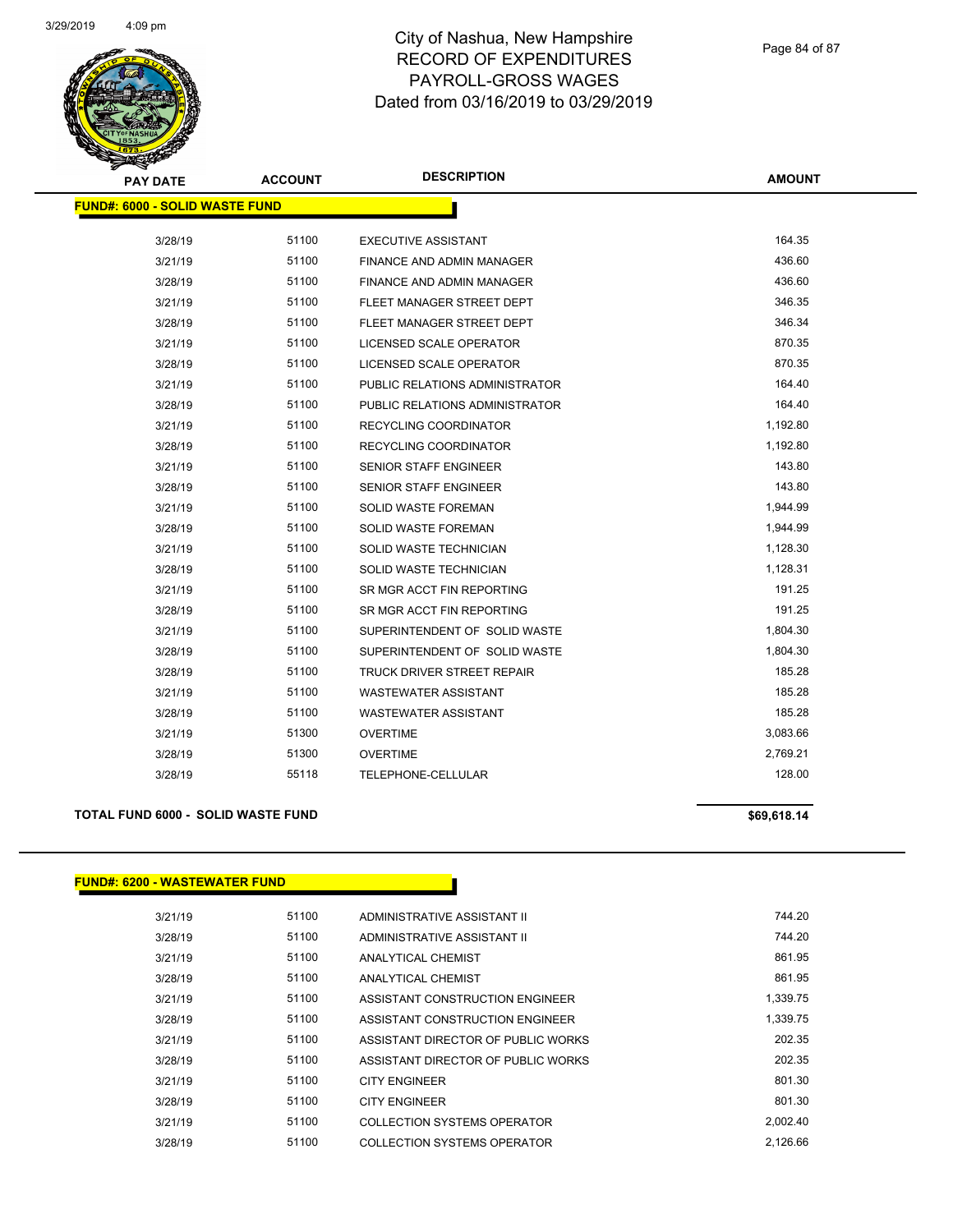

| <b>PAY DATE</b>                       | <b>ACCOUNT</b> | <b>DESCRIPTION</b>                   | AMOUNT   |
|---------------------------------------|----------------|--------------------------------------|----------|
| <u> FUND#: 6200 - WASTEWATER FUND</u> |                |                                      |          |
|                                       |                |                                      |          |
| 3/21/19                               | 51100          | <b>COLLECTION SYSTEMS TECHNICIAN</b> | 2,103.21 |
| 3/28/19                               | 51100          | <b>COLLECTION SYSTEMS TECHNICIAN</b> | 2,103.20 |
| 3/21/19                               | 51100          | <b>COLLECTIONS SPEC II</b>           | 854.85   |
| 3/28/19                               | 51100          | <b>COLLECTIONS SPEC II</b>           | 854.85   |
| 3/21/19                               | 51100          | DEP TREASURER TAX COLLECTOR          | 261.95   |
| 3/28/19                               | 51100          | DEP TREASURER TAX COLLECTOR          | 261.95   |
| 3/21/19                               | 51100          | DEPUTY CITY ENGINEER                 | 820.35   |
| 3/28/19                               | 51100          | DEPUTY CITY ENGINEER                 | 820.35   |
| 3/21/19                               | 51100          | DIRECTOR PUBLIC WORKS                | 522.40   |
| 3/28/19                               | 51100          | DIRECTOR PUBLIC WORKS                | 522.40   |
| 3/21/19                               | 51100          | DPW BILLING ACCOUNTANT               | 499.05   |
| 3/28/19                               | 51100          | DPW BILLING ACCOUNTANT               | 499.05   |
| 3/21/19                               | 51100          | DPW COLLECTIONS SPEC III             | 406.10   |
| 3/28/19                               | 51100          | DPW COLLECTIONS SPEC III             | 406.10   |
| 3/21/19                               | 51100          | DPW CONTRACT ADMINISTRATOR           | 730.00   |
| 3/28/19                               | 51100          | DPW CONTRACT ADMINISTRATOR           | 730.00   |
| 3/21/19                               | 51100          | ELECTRICAL DIAGNOSTIC TECH I         | 2,240.00 |
| 3/28/19                               | 51100          | ELECTRICAL DIAGNOSTIC TECH I         | 2,240.00 |
| 3/21/19                               | 51100          | <b>EXECUTIVE ASSISTANT</b>           | 164.40   |
| 3/28/19                               | 51100          | <b>EXECUTIVE ASSISTANT</b>           | 164.40   |
| 3/21/19                               | 51100          | <b>FINANCE AND ADMIN MANAGER</b>     | 436.60   |
| 3/28/19                               | 51100          | FINANCE AND ADMIN MANAGER            | 436.60   |
| 3/21/19                               | 51100          | FLEET MANAGER STREET DEPT            | 115.45   |
| 3/28/19                               | 51100          | FLEET MANAGER STREET DEPT            | 115.46   |
| 3/21/19                               | 51100          | <b>MECHANIC WWTP 1ST CLASS</b>       | 4,358.79 |
| 3/28/19                               | 51100          | <b>MECHANIC WWTP 1ST CLASS</b>       | 4,315.20 |
| 3/21/19                               | 51100          | <b>OPERATOR II WWTP 1st</b>          | 4,293.60 |
| 3/28/19                               | 51100          | <b>OPERATOR II WWTP 1st</b>          | 4,293.61 |
| 3/21/19                               | 51100          | OPERATOR II WWTP 2nd                 | 1,086.40 |
| 3/28/19                               | 51100          | OPERATOR II WWTP 2nd                 | 1,086.40 |
| 3/21/19                               | 51100          | OPERATOR II WWTP 3rd                 | 2,180.82 |
| 3/28/19                               | 51100          | OPERATOR II WWTP 3rd                 | 2,180.82 |
| 3/21/19                               | 51100          | OPERATOR III WWTP 1st                | 3,390.80 |
| 3/28/19                               | 51100          | OPERATOR III WWTP 1st                | 3,390.80 |
| 3/21/19                               | 51100          | PLANT OPERATIONS SUPERVISOR          | 1,490.15 |
| 3/28/19                               | 51100          | PLANT OPERATIONS SUPERVISOR          | 1,490.15 |
| 3/21/19                               | 51100          | PROCESS CHEMIST                      | 1,001.00 |
| 3/28/19                               | 51100          | PROCESS CHEMIST                      | 1,001.00 |
| 3/21/19                               | 51100          | PUBLIC RELATIONS ADMINISTRATOR       | 219.15   |
| 3/28/19                               | 51100          | PUBLIC RELATIONS ADMINISTRATOR       | 219.15   |
| 3/21/19                               | 51100          | SENIOR STAFF ENGINEER                | 1,559.20 |
| 3/28/19                               | 51100          | <b>SENIOR STAFF ENGINEER</b>         | 1,559.20 |
| 3/21/19                               | 51100          | SR MGR ACCT FIN REPORTING            | 382.70   |
| 3/28/19                               | 51100          | SR MGR ACCT FIN REPORTING            | 382.70   |
| 3/21/19                               | 51100          | STAFF ENGINEER                       | 1,063.90 |
|                                       |                |                                      |          |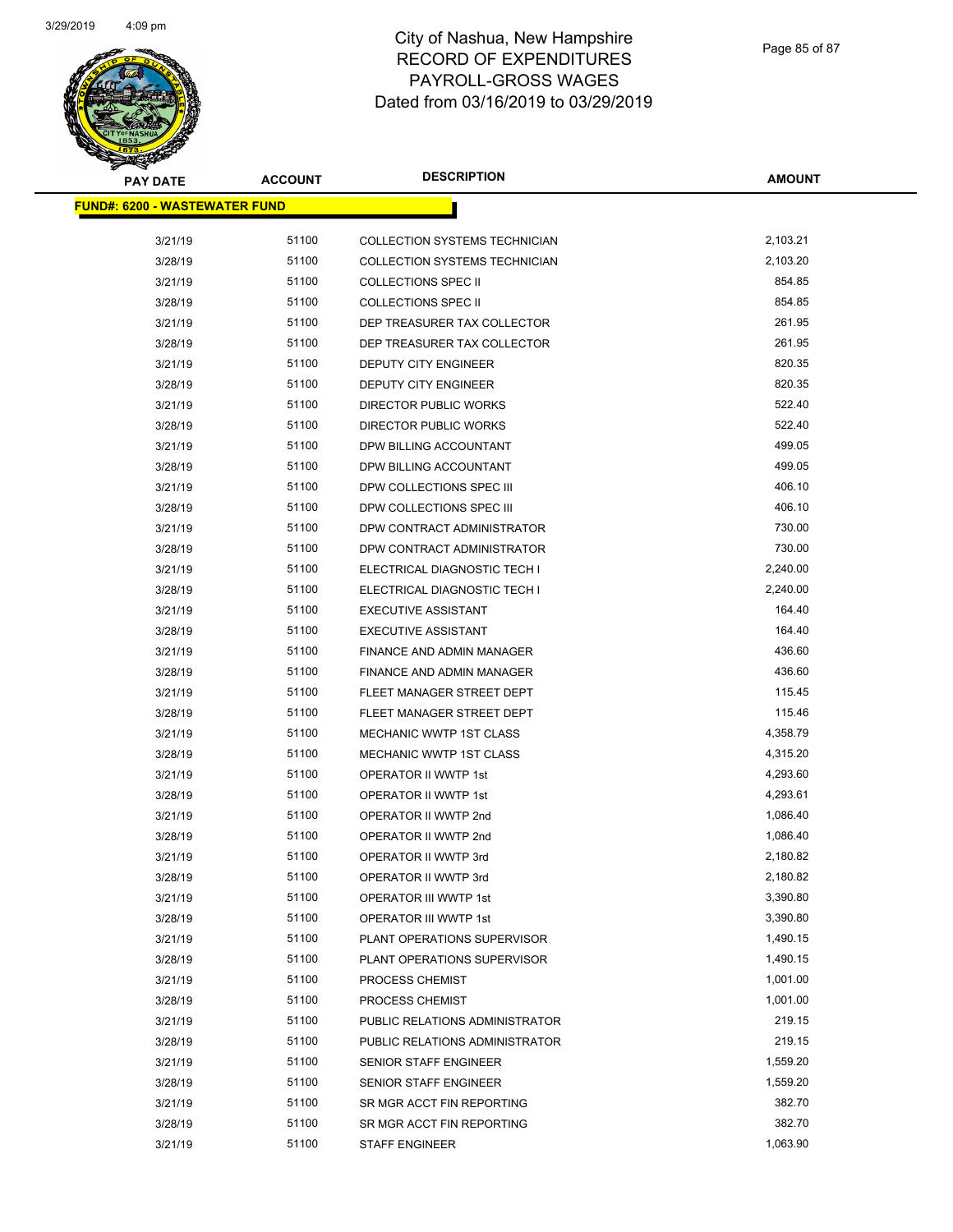

| <b>PAY DATE</b>                      | <b>ACCOUNT</b> | <b>DESCRIPTION</b>                 | <b>AMOUNT</b> |
|--------------------------------------|----------------|------------------------------------|---------------|
| <b>FUND#: 6200 - WASTEWATER FUND</b> |                |                                    |               |
|                                      |                |                                    |               |
| 3/28/19                              | 51100          | <b>STAFF ENGINEER</b>              | 1,063.90      |
| 3/21/19                              | 51100          | SUPERINTENDENT OF WASTEWATER       | 1,890.35      |
| 3/28/19                              | 51100          | SUPERINTENDENT OF WASTEWATER       | 1,890.35      |
| 3/21/19                              | 51100          | <b>SUPV LABORATORY</b>             | 1,211.51      |
| 3/28/19                              | 51100          | <b>SUPV LABORATORY</b>             | 1,211.50      |
| 3/21/19                              | 51100          | <b>TRUCK DRIVER STREET REPAIR</b>  | 896.40        |
| 3/28/19                              | 51100          | <b>TRUCK DRIVER STREET REPAIR</b>  | 909.20        |
| 3/21/19                              | 51100          | <b>WASTEWATER ASSISTANT</b>        | 1,614.83      |
| 3/28/19                              | 51100          | <b>WASTEWATER ASSISTANT</b>        | 1,613.52      |
| 3/21/19                              | 51100          | <b>WASTEWATER FOREMAN</b>          | 2,593.31      |
| 3/28/19                              | 51100          | <b>WASTEWATER FOREMAN</b>          | 2,593.30      |
| 3/21/19                              | 51100          | <b>WASTEWATER PROJECT ENGINEER</b> | 1,524.70      |
| 3/28/19                              | 51100          | <b>WASTEWATER PROJECT ENGINEER</b> | 1,524.70      |
| 3/21/19                              | 51300          | <b>OVERTIME</b>                    | 4,170.52      |
| 3/28/19                              | 51300          | <b>OVERTIME</b>                    | 7,001.49      |
| 3/28/19                              | 55118          | TELEPHONE-CELLULAR                 | 290.25        |
|                                      |                |                                    |               |

#### **TOTAL FUND 6200 - WASTEWATER FUND \$103,282.25**

#### **FUND#: 6500 - PROPERTY & CASUALTY FUND**

| 3/21/19 | 51100 | ADMINISTRATIVE ASSISTANT I         | 695.60    |
|---------|-------|------------------------------------|-----------|
| 3/28/19 | 51100 | ADMINISTRATIVE ASSISTANT I         | 695.60    |
| 3/21/19 | 51100 | <b>PROGRAM SUPV</b>                | 1,347.95  |
| 3/28/19 | 51100 | <b>PROGRAM SUPV</b>                | 1,347.95  |
| 3/21/19 | 51100 | PROPERTY AND CASUALTY ADJUSTER     | 2,356.80  |
| 3/28/19 | 51100 | PROPERTY AND CASUALTY ADJUSTER     | 2,356.80  |
| 3/21/19 | 51100 | <b>RISK MANAGER</b>                | 1,808.50  |
| 3/28/19 | 51100 | <b>RISK MANAGER</b>                | 1,808.50  |
| 3/21/19 | 51100 | SAFETY LOSS PREVENTION SPEC        | 1,136.95  |
| 3/28/19 | 51100 | SAFETY LOSS PREVENTION SPEC        | 1,136.95  |
| 3/28/19 | 55118 | TELEPHONE-CELLULAR                 | 100.00    |
| 3/21/19 | 59207 | <b>WORKERS COMPENSATION CLAIMS</b> | 8,794.65  |
| 3/28/19 | 59207 | WORKERS COMPENSATION CLAIMS        | 10,298.79 |
| 3/21/19 | 59290 | LONG TERM DISABILITY CLAIMS        | 505.37    |
| 3/28/19 | 59290 | LONG TERM DISABILITY CLAIMS        | 505.37    |

#### **TOTAL FUND 6500 - PROPERTY & CASUALTY FUND \$34,895.78**

# **FUND#: 6600 - BENEFITS SELF INSURANCE FUND** 3/21/19 51100 EMPLOYEE BENEFITS ASSISTANT 728.25 3/28/19 51100 EMPLOYEE BENEFITS ASSISTANT 728.25